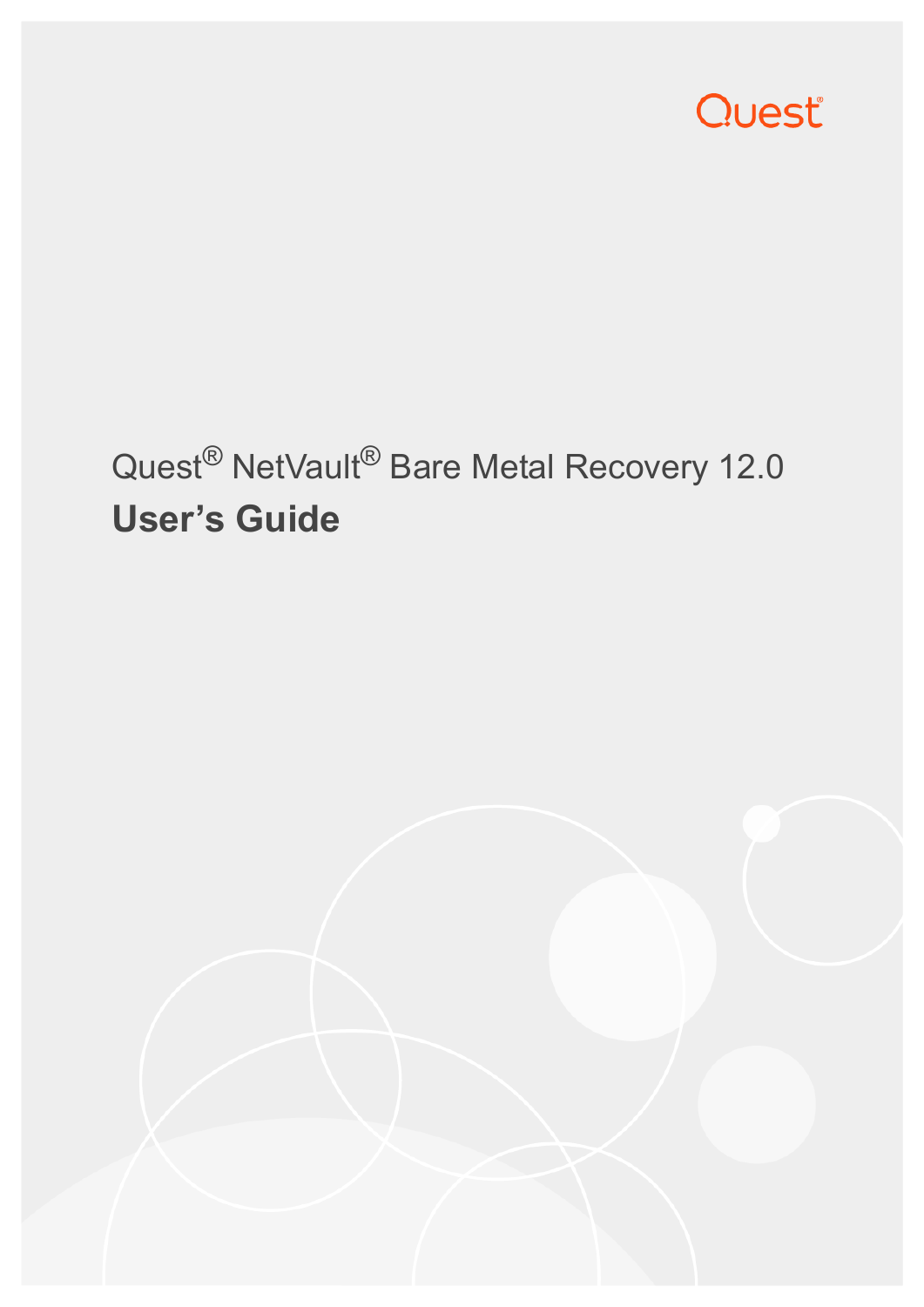#### **© 2018 Quest Software Inc.**

#### **ALL RIGHTS RESERVED.**

This guide contains proprietary information protected by copyright. The software described in this guide is furnished under a software license or nondisclosure agreement. This software may be used or copied only in accordance with the terms of the applicable agreement. No part of this guide may be reproduced or transmitted in any form or by any means, electronic or mechanical, including photocopying and recording for any purpose other than the purchaser's personal use without the written permission of Quest Software Inc.

The information in this document is provided in connection with Quest Software products. No license, express or implied, by estoppel or otherwise, to any intellectual property right is granted by this document or in connection with the sale of Quest<br>Software products. EXCEPT AS SET FORTH IN THE TERMS AND CONDITIONS AS SPECIFIED IN THE LICENSE<br>A EXPRESS, IMPLIED OR STATUTORY WARRANTY RELATING TO ITS PRODUCTS INCLUDING, BUT NOT LIMITED TO, THE IMPLIED WARRANTY OF MERCHANTABILITY, FITNESS FOR A PARTICULAR PURPOSE, OR NON-INFRINGEMENT. IN NO EVENT SHALL QUEST SOFTWARE BE LIABLE FOR ANY DIRECT, INDIRECT, CONSEQUENTIAL, PUNITIVE, SPECIAL OR INCIDENTAL DAMAGES (INCLUDING, WITHOUT LIMITATION, DAMAGES FOR LOSS OF PROFITS, BUSINESS<br>INTERRUPTION OR LOSS OF INFORMATION) ARISING OUT OF THE USE OR INABILITY TO USE THIS DOCUMENT, EVEN IF QUEST SOFTWARE HAS BEEN ADVISED OF THE POSSIBILITY OF SUCH DAMAGES. Quest Software makes no representations or warranties with respect to the accuracy or completeness of the contents of this document and reserves the right to make changes to specifications and product descriptions at any time without notice. Quest Software does not make any commitment to update the information contained in this document.

If you have any questions regarding your potential use of this material, contact:

Quest Software Inc. Attn: LEGAL Dept. 4 Polaris Way Aliso Viejo, CA 92656

Refer to our website [\(https://www.quest.com](https://www.quest.com)) for regional and international office information.

#### **Patents**

Quest Software is proud of our advanced technology. Patents and pending patents may apply to this product. For the most current information about applicable patents for this product, please visit our website at [https://www.quest.com/legal.](https://www.quest.com/legal)

#### **Trademarks**

Quest, the Quest logo, Join the Innovation, NetVault, and NetVault SmartDisk are trademarks and registered trademarks of Quest Software Inc. For a complete list of Quest marks, visit [https://www.quest.com/legal/trademark-information.aspx.](https://www.quest.com/legal/trademark-information.aspx) All other trademarks and registered trademarks are property of their respective owners.

#### **Legend**

- **WARNING: A WARNING icon indicates a potential for property damage, personal injury, or death.**
- **CAUTION: A CAUTION icon indicates potential damage to hardware or loss of data if instructions are not followed.** Ţ

**IMPORTANT NOTE**, **NOTE**, **TIP**, **MOBILE**, or **VIDEO:** An information icon indicates supporting information.f.

NetVault Bare Metal Recovery User's Guide Updated - June 2018 Software Version - 12.0 VOG-101-12.0-EN-01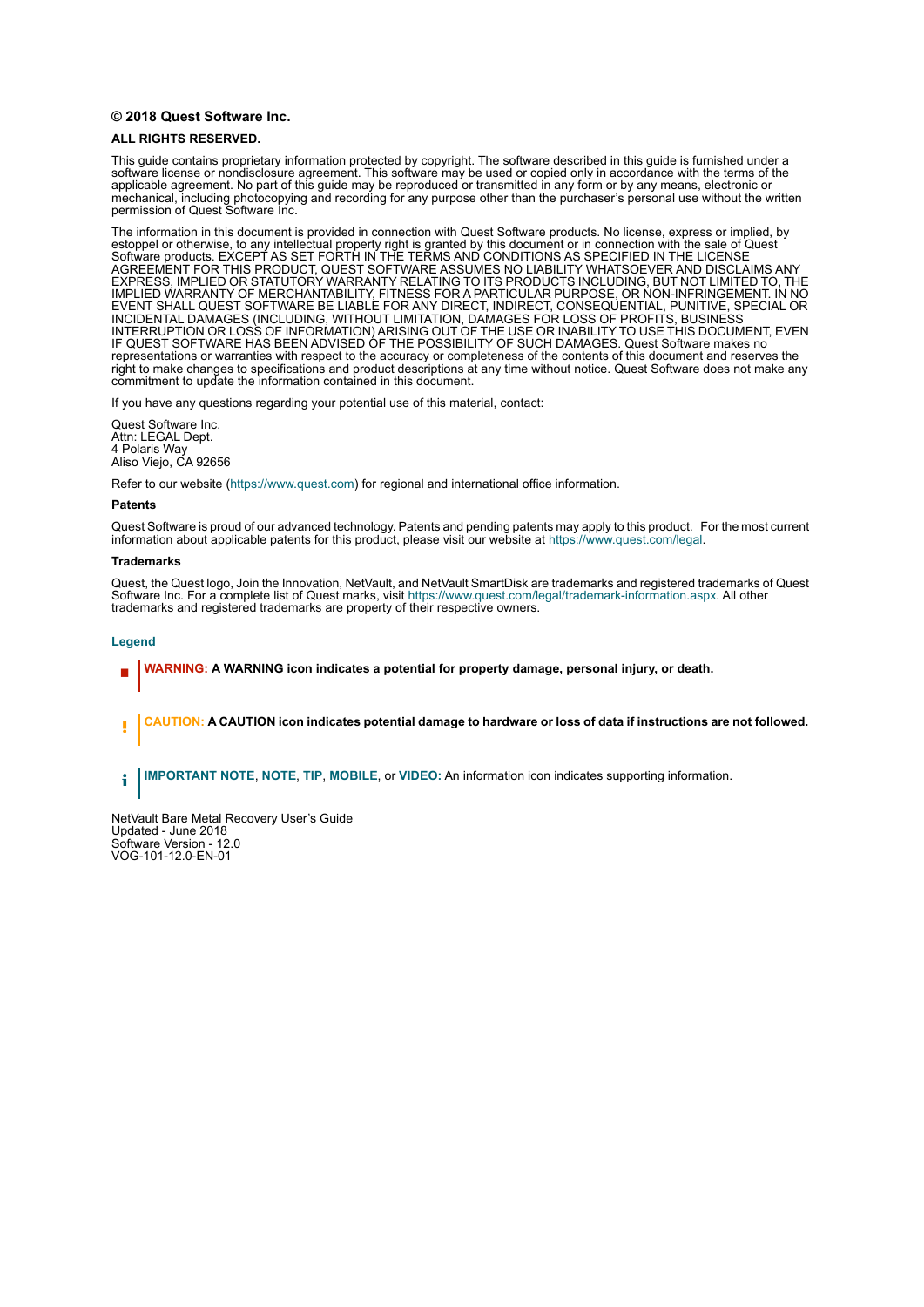# **Contents**

| Plug-in Offline Client only x86/x86-64 clients with Windows-based NetVault Backup Server |
|------------------------------------------------------------------------------------------|
| Plug-in Offline Client only x86/x86-64 Clients with Linux-based NetVault Backup Server   |
|                                                                                          |
| Plug-in Live Client for Windows with                                                     |
| Windows-based NetVault Backup Server deployment  12                                      |
| Plug-in Live Client for Windows with Linux-based NetVault Backup Server deployment 13    |
| Plug-in Live Client for Linux with Linux-based NetVault Backup Server deployment 14      |
| Plug-in Live Client for Linux with Windows-based NetVault Backup Server deployment 15    |
| Plug-in Live Client for Windows and for Linux with Linux-based NetVault Backup Server    |
| Plug-in Live Client for Windows and for Linux with Windows-based NetVault Backup Server  |
|                                                                                          |
|                                                                                          |
|                                                                                          |
|                                                                                          |
|                                                                                          |
|                                                                                          |
|                                                                                          |
|                                                                                          |
|                                                                                          |
| Configuring Plug-in Server for use with Plug-in Offline Client 20                        |
|                                                                                          |
| Adding a NetVault Bare Metal Recovery Client to the Plug-in Server 23                    |
| Booting a NetVault Bare Metal Recovery Client with Plug-in Offline Client 24             |
|                                                                                          |
|                                                                                          |
| Prerequisites for backing up data with Plug-in Offline Client 31                         |
|                                                                                          |
|                                                                                          |
|                                                                                          |

Quest NetVault Bare Metal Recovery 12.0 User's Guide Contents **<sup>3</sup>**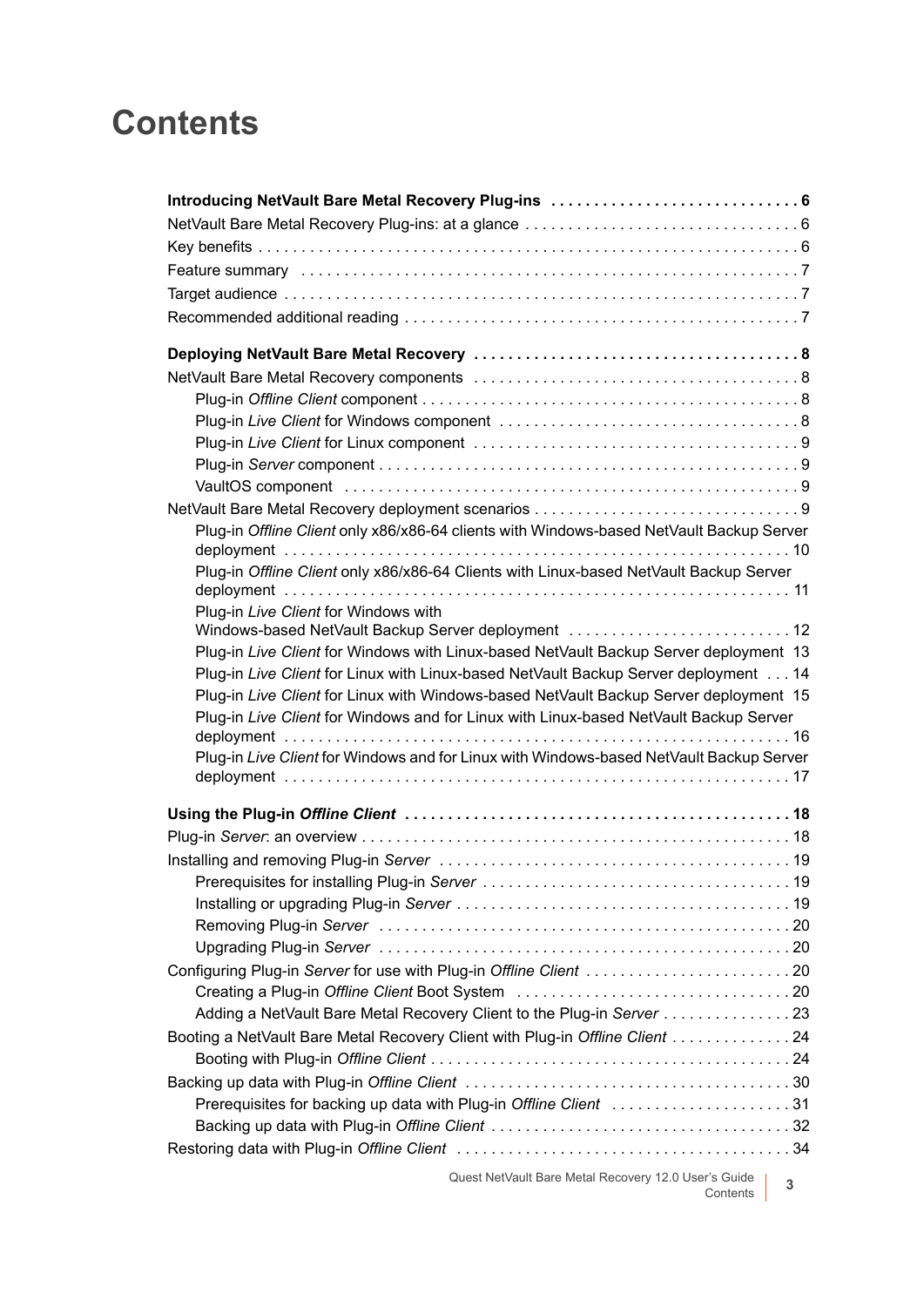| Making the disk blank before restoring a backup created using Disk Raw Mode 35               |  |
|----------------------------------------------------------------------------------------------|--|
| Using Plug-in Offline Client to restore data to a physical machine 36                        |  |
| Using Plug-in Offline Client to restore data as a VMDK Image 39                              |  |
| Using Plug-in Offline Client to recover data to a standby NetVault Bare Metal Recovery       |  |
|                                                                                              |  |
| Using NetVault Bare Metal Recovery Plug-in Live Client for Windows 44                        |  |
|                                                                                              |  |
| Plug-in Live Client environment overview for Windows  45                                     |  |
| Configuring Plug-in Server for use with Plug-in Live Client for Windows  45                  |  |
| Creating a Plug-in Offline Client Boot System                                                |  |
|                                                                                              |  |
| Adding a NetVault Bare Metal Recovery Client to the Plug-in Server for use with Plug-in Live |  |
|                                                                                              |  |
|                                                                                              |  |
| Installing or upgrading Plug-in Server for use with Plug-in Live Client for Windows 50       |  |
| Adding Plug-in Live Clients for use with Plug-in Live Client for Windows  51                 |  |
| Installing or upgrading Plug-in Live Client for                                              |  |
| Upgrading Plug-in Live Client on Windows Server 2008 and later 52                            |  |
|                                                                                              |  |
|                                                                                              |  |
| Prerequisites for backing up data with Plug-in Live Client for Windows 52                    |  |
| Performing an online backup of data with Windows Server 2008 or later using Plug-in Live     |  |
|                                                                                              |  |
| Booting a NetVault Bare Metal Recovery Client with Plug-in Offline Client 57                 |  |
|                                                                                              |  |
|                                                                                              |  |
| Restoring to a physical machine with Plug-in Live Client for Windows 59                      |  |
| Restoring data as a VMDK Image with Plug-in Live Client for Windows  63                      |  |
| Using NetVault Bare Metal Recovery Plug-in Live Client for Linux  67                         |  |
|                                                                                              |  |
|                                                                                              |  |
|                                                                                              |  |
| Installing or upgrading Plug-in Live Client for Linux on each Linux-based NetVault Bare      |  |
|                                                                                              |  |
|                                                                                              |  |
|                                                                                              |  |
|                                                                                              |  |
| Finalizing and submitting the job for a backup with Plug-in Live Client for Linux 75         |  |
| Creating the required bootable CD for use with Plug-in Live Client for Linux 75              |  |
| Creating the CD and saving it for future use with Plug-in Live Client for Linux 75           |  |
| Creating the CD at the time of recovery for use with Plug-in Live Client for Linux  76       |  |
|                                                                                              |  |
| Restoring data using a DR image with Plug-in Live Client for Linux 78                        |  |
| Booting the target NetVault Bare Metal Recovery Client with the appropriate OS and drivers   |  |
| Monitoring job progress and finalizing a recovery with Plug-in Live Client for Linux 84      |  |
|                                                                                              |  |

Quest NetVault Bare Metal Recovery 12.0 User's Guide Contents **<sup>4</sup>**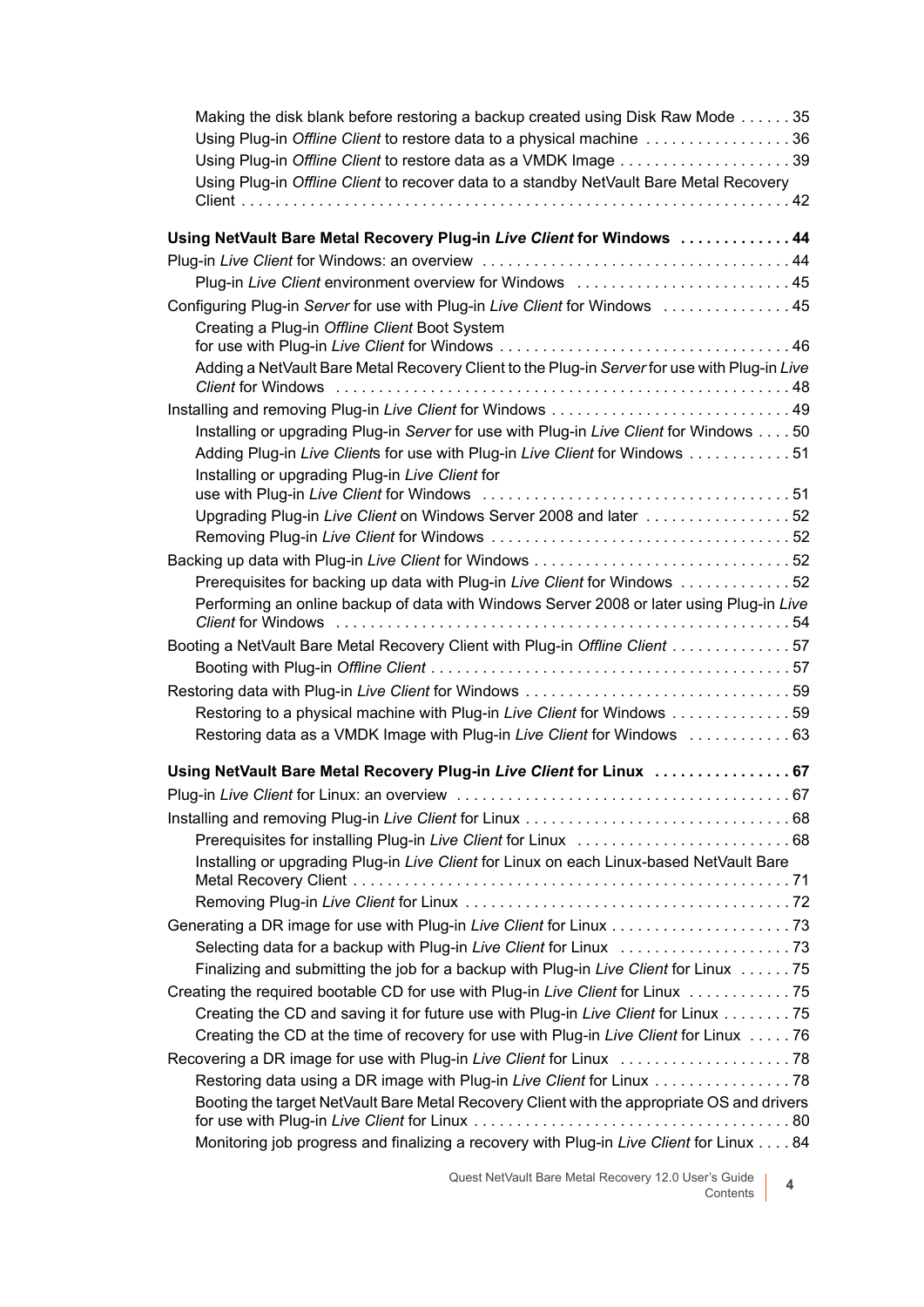| Completing post-restore requirements for use with Plug-in Live Client for Linux  85 |
|-------------------------------------------------------------------------------------|
| NetVault Bare Metal Recovery physical-to-virtual (P2V) recovery 88                  |
| Installing SCSI and IDE device drivers on a physical machine 88                     |
|                                                                                     |
|                                                                                     |
|                                                                                     |
|                                                                                     |
|                                                                                     |
| Restoring a saveset creates a filesystem with default parameters 91                 |
| VMware ESX and ESXi Server 4.x and earlier not supported with Windows PE 92         |
|                                                                                     |
|                                                                                     |
|                                                                                     |
|                                                                                     |
|                                                                                     |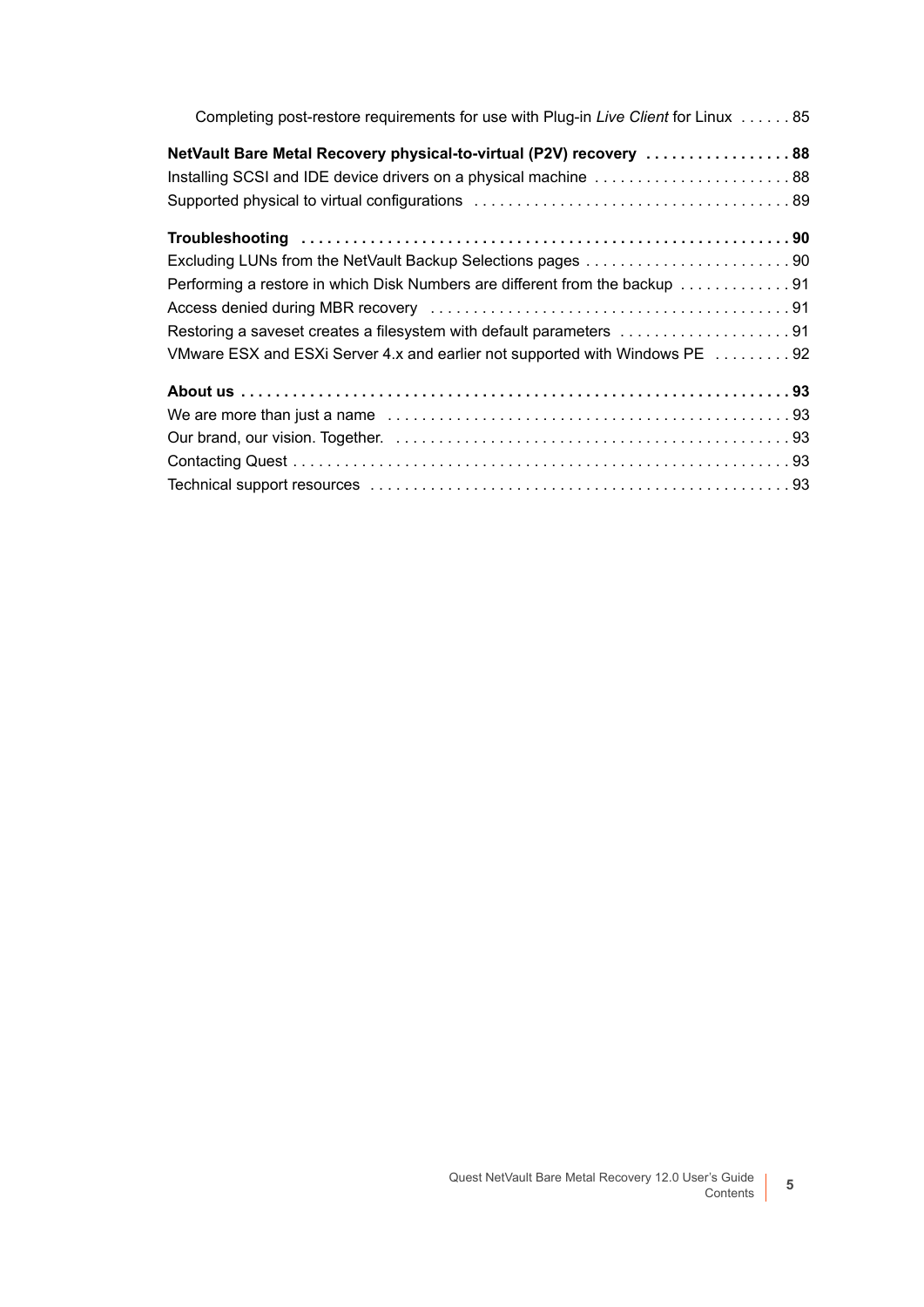# <span id="page-5-0"></span>**Introducing NetVault Bare Metal Recovery Plug-ins**

- **•** [NetVault Bare Metal Recovery Plug-ins: at a glance](#page-5-1)
- **•** [Key benefits](#page-5-2)
- **•** [Feature summary](#page-6-0)
- **•** [Target audience](#page-6-1)
- **•** [Recommended additional reading](#page-6-2)

# <span id="page-5-1"></span>**NetVault Bare Metal Recovery Plug-ins: at a glance**

Quest<sup>®</sup> NetVault<sup>®</sup> Bare Metal Recovery Plug-ins reduce the time required to recover a failed disk drive and restore operations. Online full-partition backups and offline block-level backups can be scheduled as an extension to your existing backup routine. If a server fails, you can use the provided minimal operating system (OS) to recover a system that has no functioning OS. After it is in a state to be restored, the Quest NetVault Backup (NetVault Backup) web-based user interface (WebUI) is used to restore the most recent system image. NetVault Bare Metal Recovery improves your ability to meet Recovery Time Objectives (RTOs) and service-level agreements (SLAs) by eliminating much of the manual intervention and guesswork commonly associated with the task of rebuilding a disk. By automating system recovery — including recovery of operating systems, network settings, system settings, applications, disk partitions, and data — NetVault Bare Metal Recovery ensures that the disk rebuild is completed correctly.

# <span id="page-5-2"></span>**Key benefits**

- **Speeds bare metal recovery to minimize downtime**: A typical bare metal recovery can consume an entire day. Using NetVault Bare Metal Recovery, you can reduce the task of rebuilding a disk to a few hours — minimizing downtime and improving user productivity. NetVault Bare Metal Recovery provides protection for operating systems, network settings, systems settings, application binaries, disk partitions, and data. Providing protection down to the partition level, NetVault Bare Metal Recovery lets you choose between online backups, allowing a protected system to remain online and available to your users and offline block-level backups. Using the Plug-in *Offline Client* minimal OS that is provided, NetVault Bare Metal Recovery lets you recover a system that has no functional OS. NetVault Bare Metal Recovery substantially reduces the time consuming manual steps typically required to rebuild the disk and restore operations and enables you to meet aggressive RTOs.
- **Reduces risk by reducing manual intervention**: One problem inherent to bare metal recoveries is the amount of information required to ensure success on the first attempt. A typical manual bare metal recovery may include sixteen or more steps, with each requiring input of values that must be correct to minimize the effect on users. By providing protection down to the partition level during regularly scheduled

**6**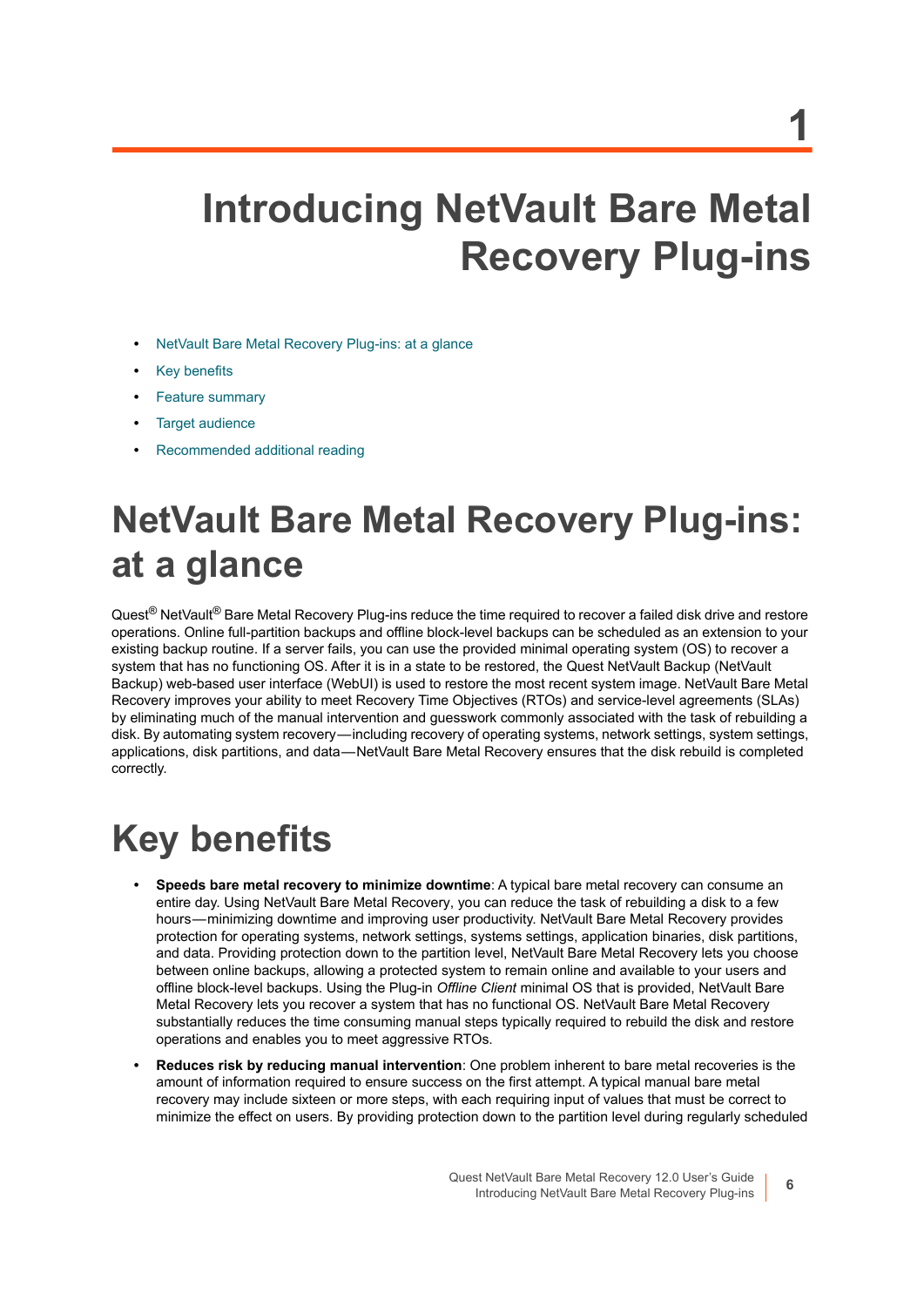online or offline backups, NetVault Bare Metal Recovery manages these steps for you, eliminates guesswork, and keeps you current with changes and modified server configurations.

**• Ensures business continuity**: NetVault Bare Metal Recovery provides an added level of protection to ensure business continuity. NetVault Bare Metal Recovery takes advantage of NetVault Backup's integration with a range of backup devices. NetVault Bare Metal Recovery gives you the confidence that your critical system settings are captured regularly and stored offsite for disaster-recovery purposes. When combined with Quest NetVault Backup Plug-ins, NetVault Bare Metal Recovery ensures a comprehensive data-protection strategy.

# <span id="page-6-0"></span>**Feature summary**

- **•** Online full partition backups
- **•** Offline block-level backups
- **•** Windows Volume Shadow Copy Service (VSS)-based backups
- **•** Protect boot and system Images on Linux platforms
- **•** Recover machines with no functional OS
- **•** Boot from provided minimal OS to initiate recovery

# <span id="page-6-1"></span>**Target audience**

System administration experience is recommended when using the **Plug-in** *Offline Client* or the **Plug-in** *Live Client*. Although it is not necessary to have this level of experience to perform routine backups, the initial configuration of each plug-in, the configuration of a target NetVault Bare Metal Recovery Client, and the restore procedure require administrator knowledge.

# <span id="page-6-2"></span>**Recommended additional reading**

The following documentation is also available:

- **•** *Quest NetVault Backup Installation Guide:* This guide provides details on installing the NetVault Backup Server and Client software.
- **•** *Quest NetVault Backup Administrator's Guide:* This guide explains how to use NetVault Backup and describes the functionality common to all plug-ins.

You can download these guides from [https://support.quest.com/technical-documents/.](https://support.quest.com/technical-documents/)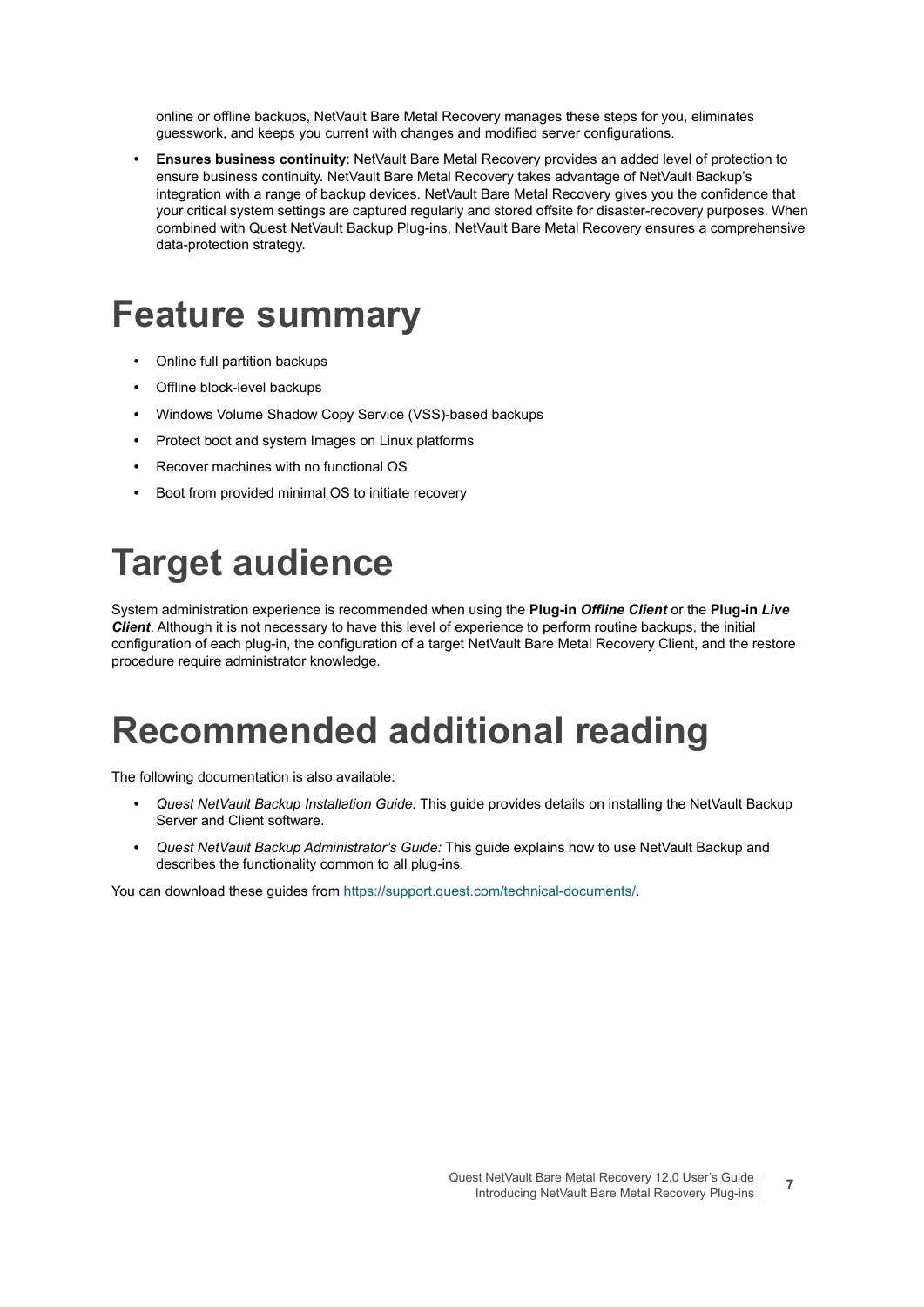# <span id="page-7-0"></span>**Deploying NetVault Bare Metal Recovery**

- **•** [NetVault Bare Metal Recovery components](#page-7-1)
- **•** [NetVault Bare Metal Recovery deployment scenarios](#page-8-3)

# <span id="page-7-1"></span>**NetVault Bare Metal Recovery components**

NetVault Bare Metal Recovery includes two key components, or plug-ins, each of which provides its own form of disaster recovery (DR) backup, and a third component that serves as a basic OS that is used to prepare a target NetVault Bare Metal Recovery Client for backup and restore.

NetVault Bare Metal Recovery includes the following technical components:

- **Plug-in** *Offline Client* **for x86/x86-64 Clients**
- **Plug-in** *Live Client* **for Windows**
- **Plug-in** *Live Client* **for Linux**
- **Plug-in** *Server*

The topics that follow provide a brief description of each of these components.

# <span id="page-7-2"></span>**Plug-in** *Offline Client* **component**

The Plug-in *Offline Client* implements a block-by-block backup and restore technique to recover a system. This operation takes the target system offline and makes it unavailable. This step is done to either:

- **Backup**: An *Offline Backup* backs up all aspects of a target system OS, applications, system settings. This step is ideal for new systems that have been configured for use.
- **Restore**: An *Offline Restore* recovers a machine that has no functional OS to a previously configured state.

## <span id="page-7-3"></span>**Plug-in** *Live Client* **for Windows component**

The Plug-in *Live Client* for Windows makes it possible to back up a full Windows system *while it remains online and active*. When recovery is required, the Plug-in *Offline Client* is used to boot the target NetVault Bare Metal Recovery Client and recover data; that is, an Offline Restore is required.

**8**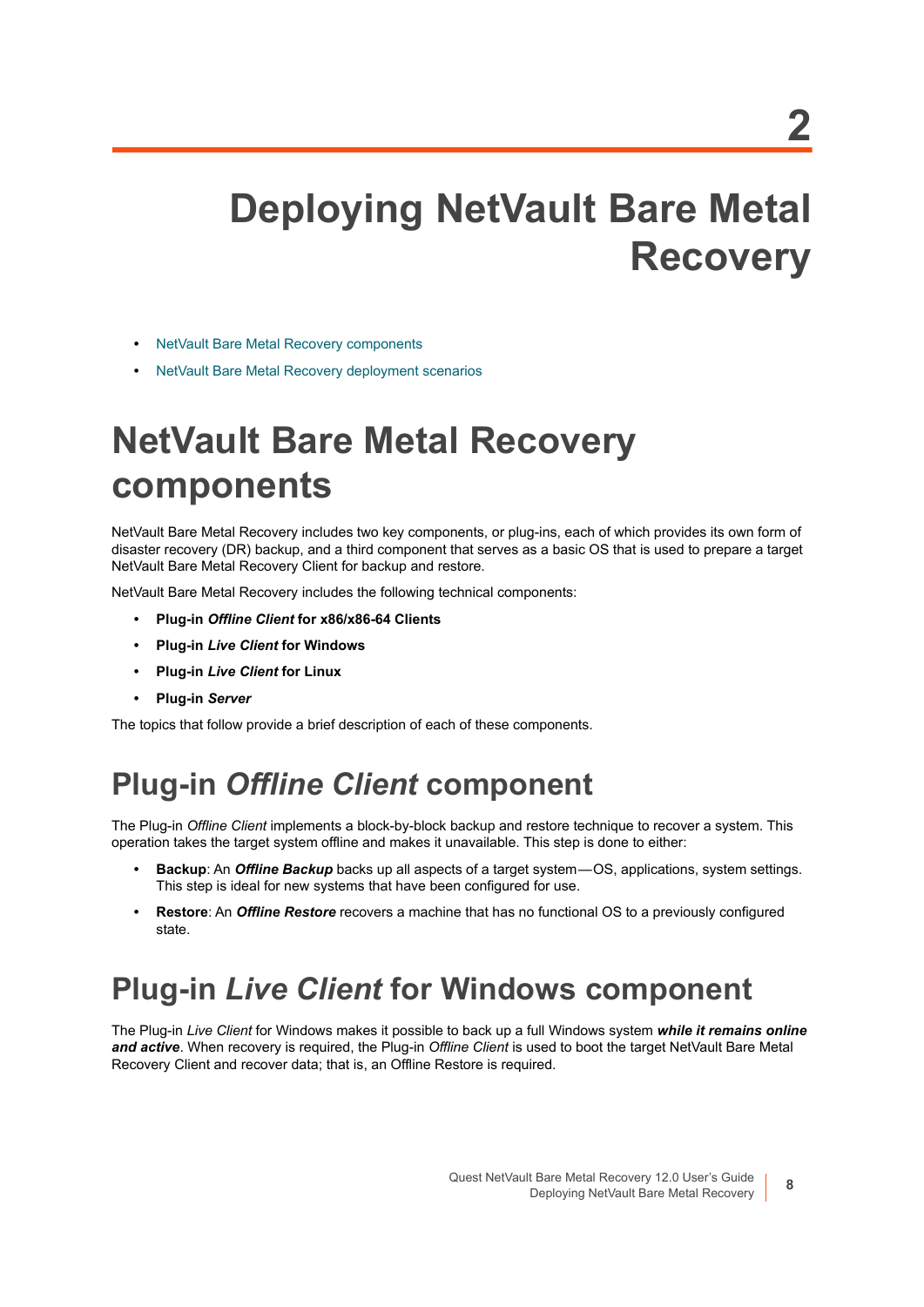# <span id="page-8-0"></span>**Plug-in** *Live Client* **for Linux component**

The Plug-in *Live Client* for Linux makes it possible to back up a full Linux system *while it remains online and active*. The Plug-in *Live Client* for Linux uses Storix, a third-party DR boot utility, to boot the target NetVault Bare Metal Recovery Client and recover data; that is, an Offline Restore is required.

## <span id="page-8-1"></span>**Plug-in** *Server* **component**

The Plug-in *Server* resides on the NetVault Backup Server and enables backup and recovery of a target client's data by using the Plug-in *Offline Client* or the Plug-in *Live Client*.

## <span id="page-8-2"></span>**VaultOS component**

The Plug-in *Offline Client* includes a component known as VaultOS. VaultOS is a minimal OS that is used to boot a target DR client system to prepare it for backup or restore, depending on the plug-in in use. This minimal OS starts the target client, loads all applicable device drivers, and leaves its hard drive in a state suitable for either backup or restore.

There are two versions of the VaultOS, one that uses a Linux boot loader and one that uses a Windows Preinstallation Environment (Windows PE). The version that you choose to use also affects which Plug-in *Offline Client* features are available to use.

### **Important notes regarding the VaultOS component**

Review the following list of important notes regarding VaultOS. The things that you should be aware of varies depending on whether you are using the Linux-based VaultOS or the Windows PE-based VaultOS.

- **•** Each version of the Plug-in *Offline Client* and Plug-in *Live Client* offers a specific form of the VaultOS; for example, the Plug-in *Live Client* for Linux system uses its own form of VaultOS. Details on the setup and use of this component are covered in the relevant topic of this guide.
- **•** Physical-to-virtual (P2V) restores and restores to dissimilar hardware are only supported using the Windows PE-based Plug-in *Offline Client*.

# <span id="page-8-3"></span>**NetVault Bare Metal Recovery deployment scenarios**

This topic details deployment scenarios for the following NetVault Bare Metal Recovery products.

- **•** [Plug-in Offline Client only x86/x86-64 clients with Windows-based NetVault Backup Server deployment](#page-9-0)
- **•** [Plug-in Offline Client only x86/x86-64 Clients with Linux-based NetVault Backup Server deployment](#page-10-0)
- **•** [Plug-in Live Client for Windows with Windows-based NetVault Backup Server deployment](#page-11-0)
- **•** [Plug-in Live Client for Windows with Linux-based NetVault Backup Server deployment](#page-12-0)
- **•** [Plug-in Live Client for Linux with Linux-based NetVault Backup Server deployment](#page-13-0)
- **•** [Plug-in Live Client for Linux with Windows-based NetVault Backup Server deployment](#page-14-0)
- **•** [Plug-in Live Client for Windows and for Linux with Linux-based NetVault Backup Server deployment](#page-15-0)
- **•** [Plug-in Live Client for Windows and for Linux with Windows-based NetVault Backup Server deployment](#page-16-0)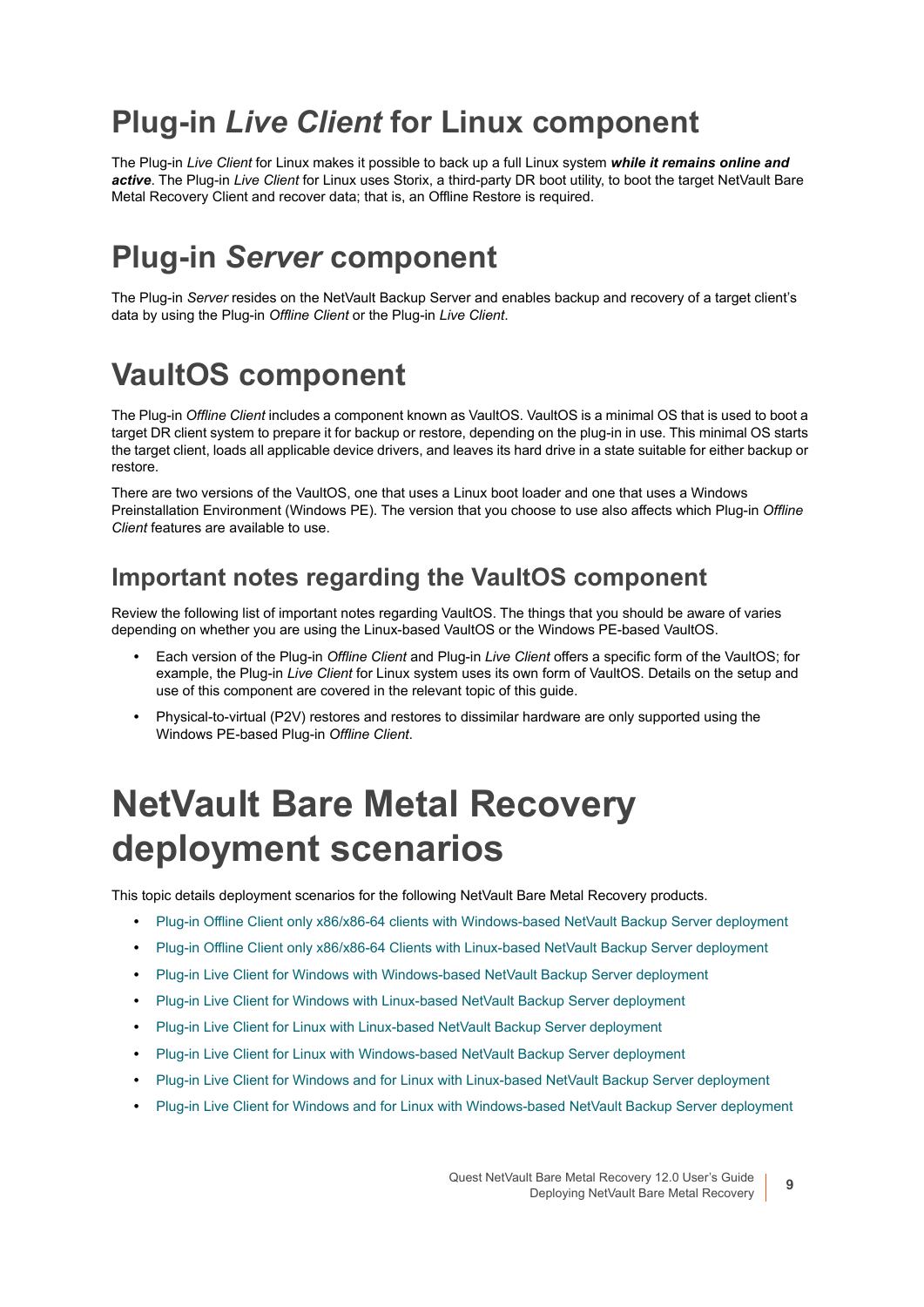## <span id="page-9-0"></span>**Plug-in** *Offline Client* **only x86/x86-64 clients with Windows-based NetVault Backup Server deployment**

This scenario is deployed when you want to perform offline or cold backups of Intel x86 Clients and you have deployed a Windows-based NetVault Backup Server.

The Plug-in *Server* for Windows component is installed on the Windows-based NetVault Backup Server, and the Plug-in *Offline Client* is used to perform the backup and recovery of the Intel x86 Clients.

**Figure 1. NetVault Bare Metal Recovery for offline only x86/x86-64 clients with Windows-based server**



For more information, see [Using the Plug-in](#page-17-2) *Offline Client*.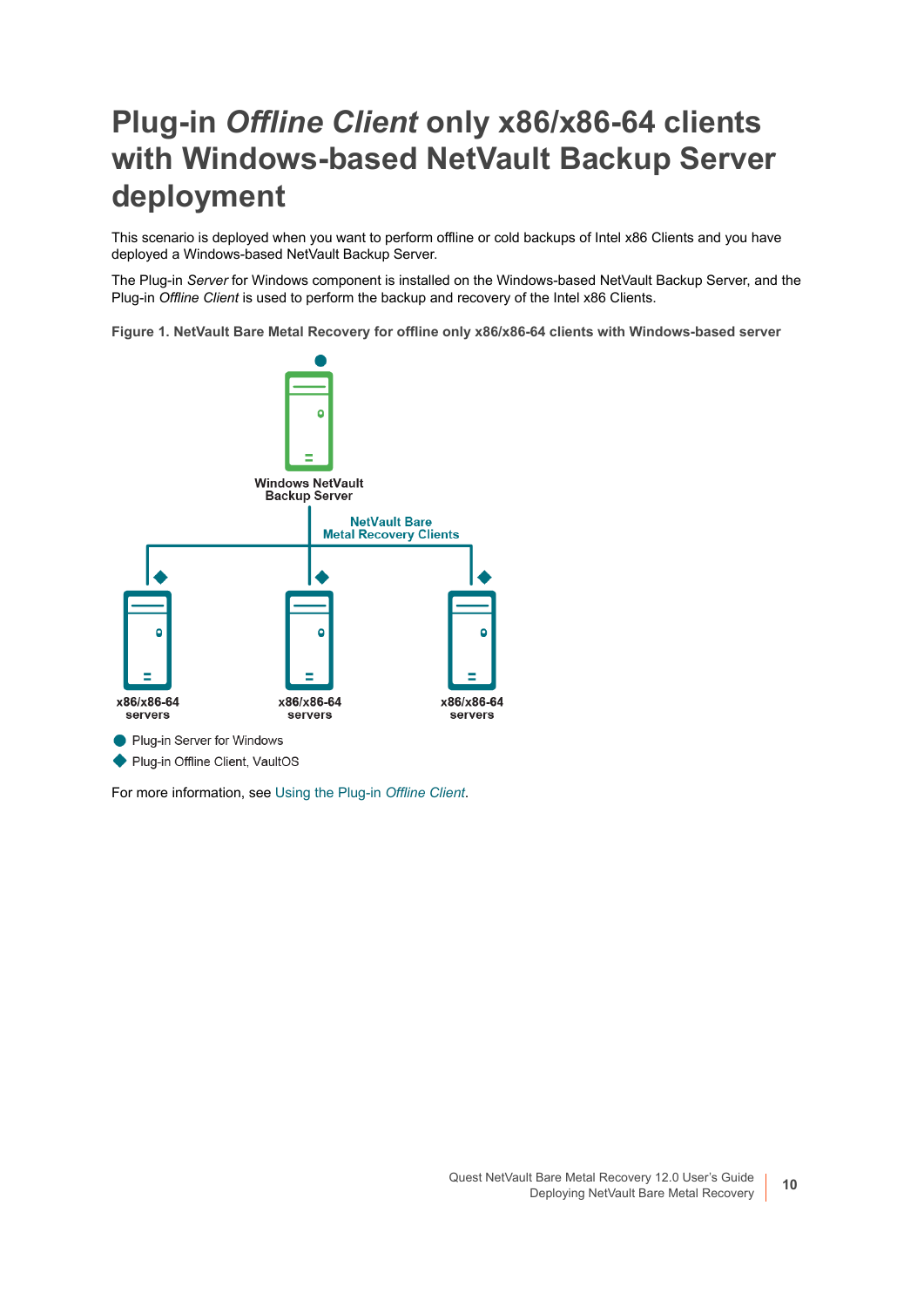## <span id="page-10-0"></span>**Plug-in** *Offline Client* **only x86/x86-64 Clients with Linux-based NetVault Backup Server deployment**

This scenario is deployed when you want to perform offline or cold backups of Intel x86 Clients and you have deployed a Linux-based NetVault Backup Server.

The Plug-in *Server* for Linux component is installed on the Linux NetVault Backup Server, and the Plug-in *Offline Client* is used to perform the backup and recovery of the Intel x86 Clients.

**Figure 2. NetVault Bare Metal Recovery for offline only x86/x86-64 clients with Linux-based server**



For more information, see [Using the Plug-in](#page-17-2) *Offline Client*.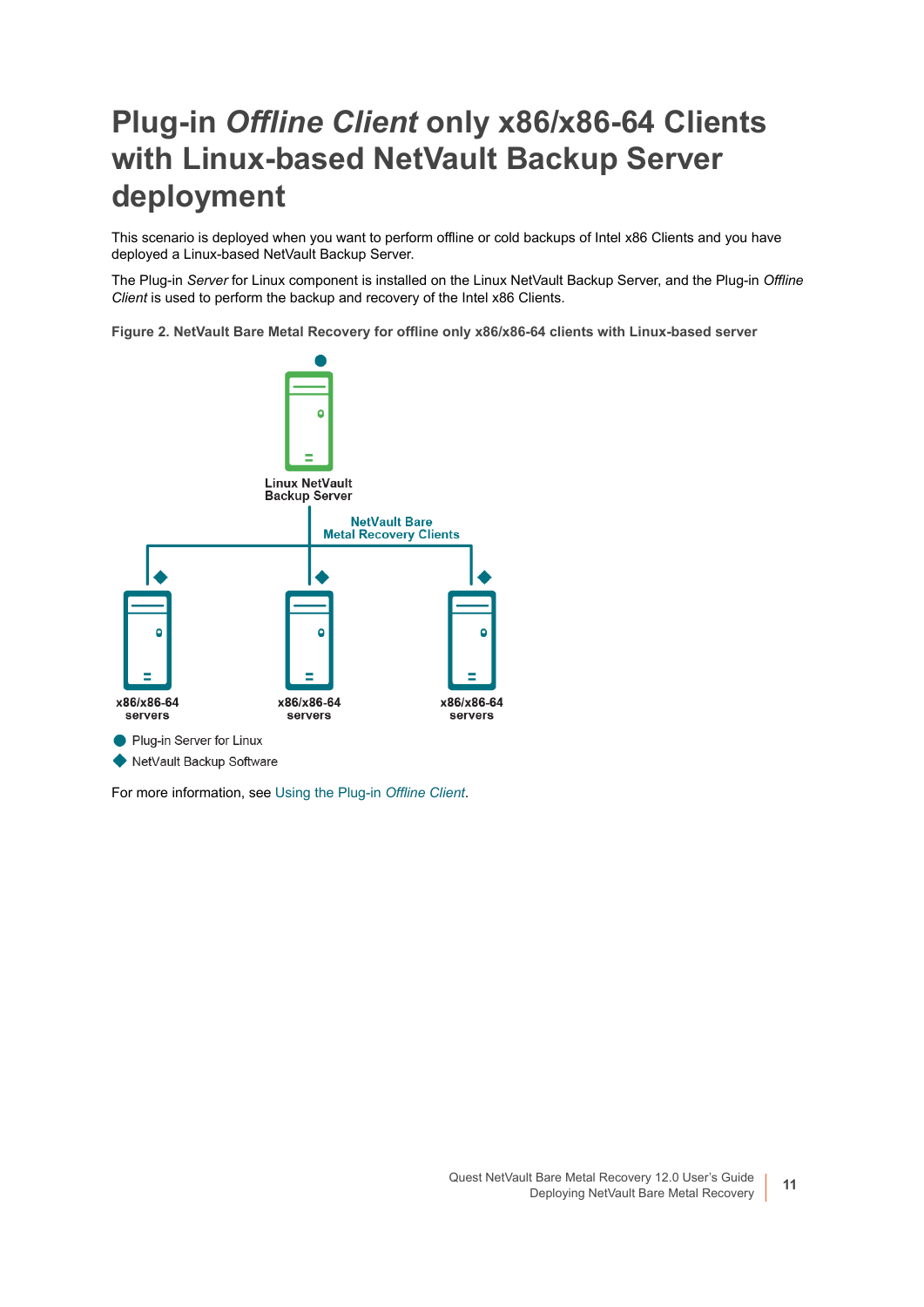## <span id="page-11-0"></span>**Plug-in** *Live Client* **for Windows with Windows-based NetVault Backup Server deployment**

This scenario is deployed when you want to perform online or hot backups of Windows Clients and you have deployed a Windows-based NetVault Backup Server.

The Plug-in *Server* for Windows component is installed on the Windows-based NetVault Backup Server. The Plugin *Live Client* for Windows is installed on each Windows Client that you want to protect with online or hot backups.

In this scenario, Plug-in *Offline Client* is used to perform the recovery of the Windows Clients.

**Figure 3. NetVault Bare Metal Recovery Client for Windows with Windows-based server**



Plug-in Server for Windows

Plug-in Live Client for Windows, Client component (required for backup)

◆ Plug-in Offline Client, VaultOS (required for restore)

For more information, see [Using NetVault Bare Metal Recovery Plug-in](#page-43-2) *Live Client for Windows*.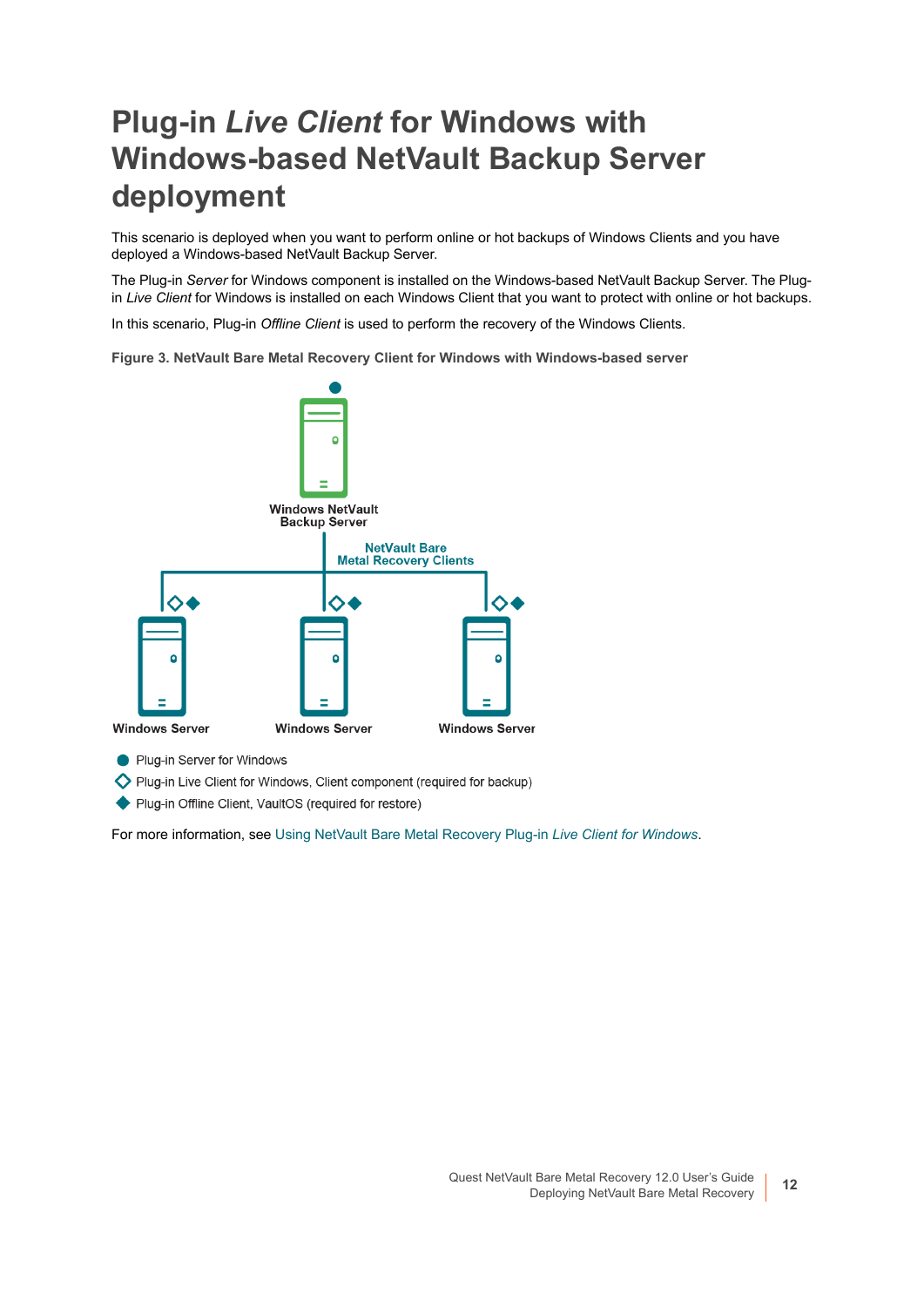## <span id="page-12-0"></span>**Plug-in** *Live Client* **for Windows with Linuxbased NetVault Backup Server deployment**

This scenario is deployed when you want to perform online or hot backups of Windows Clients and you have deployed a Linux-based NetVault Backup Server.

The Plug-in *Server* for Linux component is installed on the Linux-based NetVault Backup Server and the Plug-in *Live Client* for Windows is installed on each Windows Client that you want to protect with online or hot backups.

In this scenario, Plug-in *Offline Client* is used to perform the recovery of the Windows Clients.

**Figure 4. NetVault Bare Metal Recovery Client for Windows with Linux-based server**



Plug-in Server for Linux

Plug-in Live Client for Windows, Client component (required for backup)

◆ Plug-in Offline Client, VaultOS (required for restore)

For more information, see [Using NetVault Bare Metal Recovery Plug-in](#page-43-2) *Live Client for Windows*.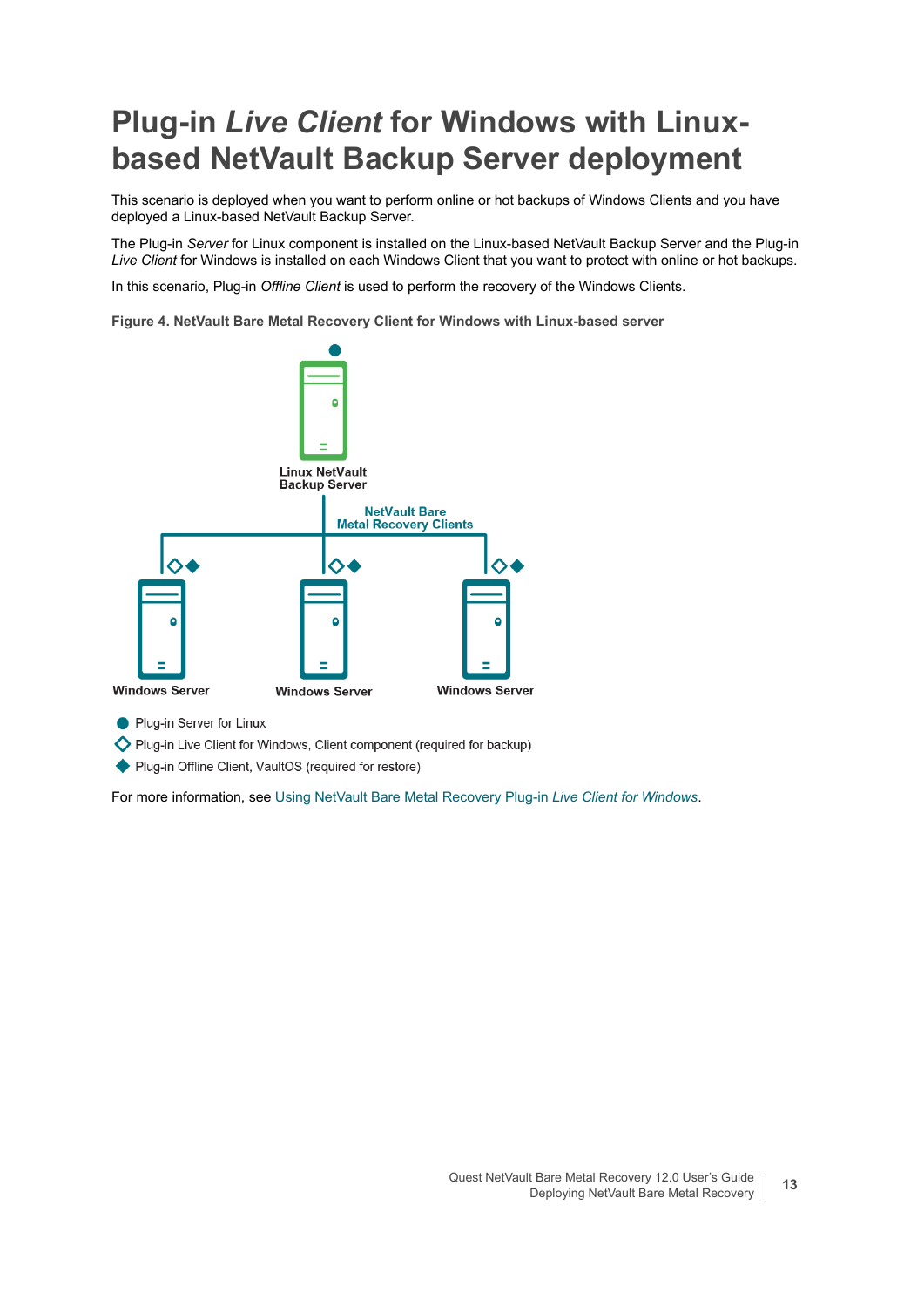## <span id="page-13-0"></span>**Plug-in** *Live Client* **for Linux with Linux-based NetVault Backup Server deployment**

This scenario is deployed when you want to perform online or hot backups of Linux Clients and you have deployed a Linux-based NetVault Backup Server.

The Plug-in *Live Client* for Linux, Linux Server Component is installed on the Linux-based NetVault Backup Server. The Plug-in *Live Client* for Linux, Linux Client Component is installed on each Linux Client that you want to protect with online or hot backups.

**Figure 5. NetVault Bare Metal Recovery Client for Linux with Linux Server**



O Plug-in Live Client for Linux, Linux Server component (required for restore)

Plug-in Live Client for Linux, Linux Client component (required for backup)

For more information, see [Using NetVault Bare Metal Recovery Plug-in](#page-66-2) *Live Client for Linux*.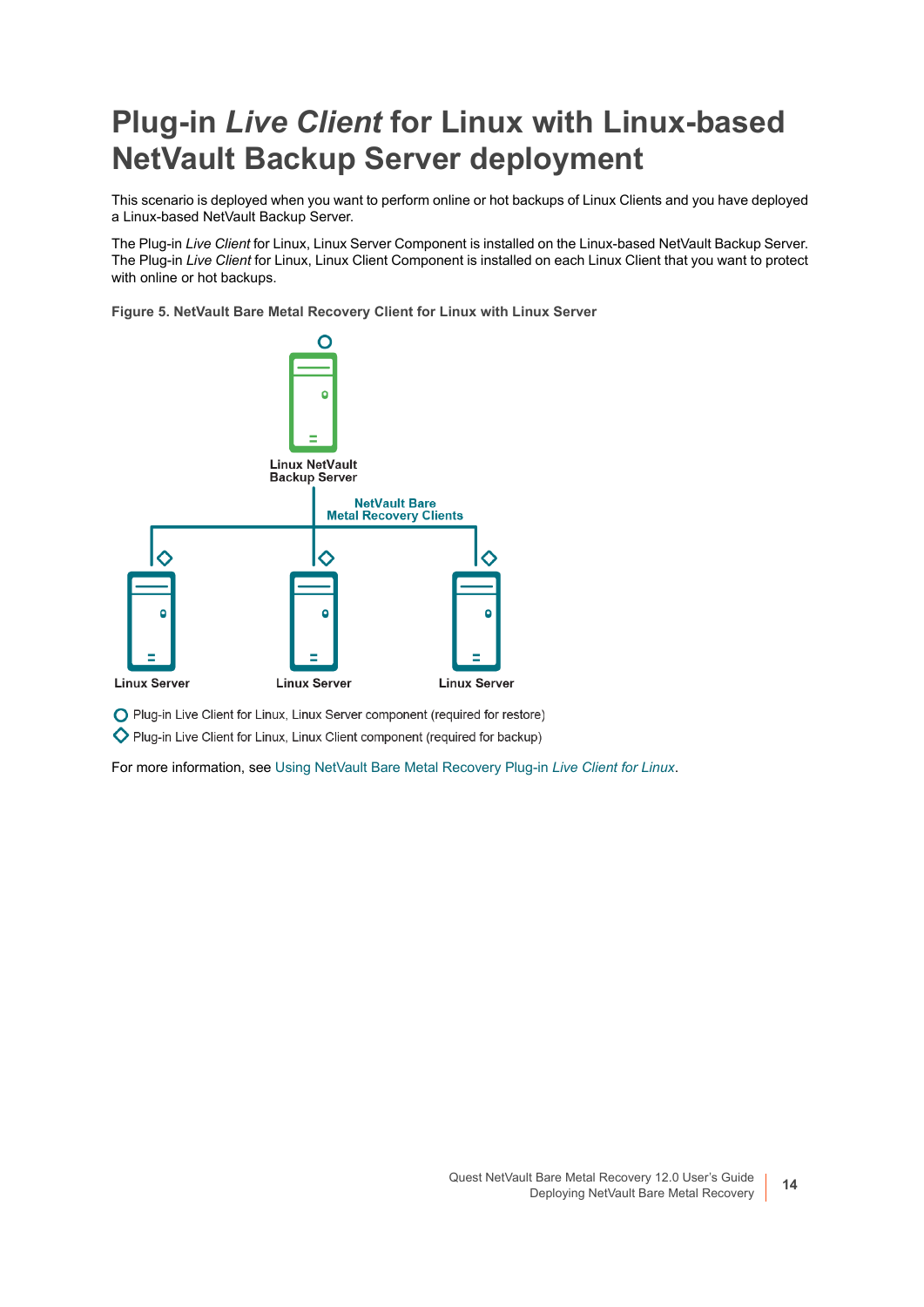## <span id="page-14-0"></span>**Plug-in** *Live Client* **for Linux with Windowsbased NetVault Backup Server deployment**

This scenario is deployed when you want to perform online or hot backups of Linux Clients and you have deployed a Windows-based NetVault Backup Server.

The Plug-in *Live Client* for Linux, Windows Server Component is installed on the Windows-based NetVault Backup Server and the Plug-in *Live Client* for Linux, Linux Client Component is installed on each Linux Client that you want to protect with online or hot backups.

**Figure 6. NetVault Bare Metal Recovery Client for Linux with Windows-based server**



O Plug-in Live Client for Linux, Windows Server component (required for restore)

Plug-in Live Client for Linux, Linux Client component (required for backup)

For more information, see [Using NetVault Bare Metal Recovery Plug-in](#page-66-2) *Live Client for Linux*.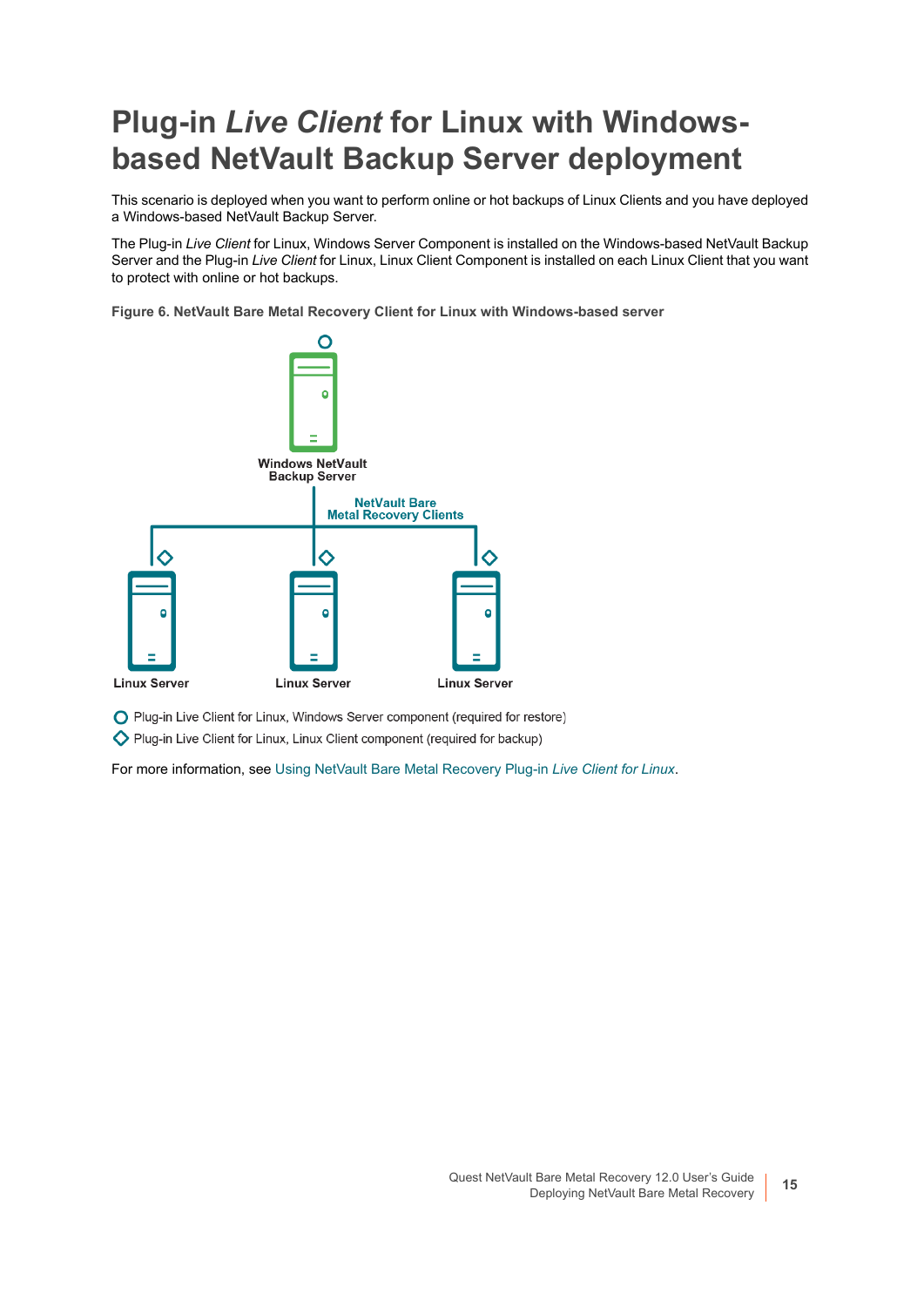## <span id="page-15-0"></span>**Plug-in** *Live Client* **for Windows and for Linux with Linux-based NetVault Backup Server deployment**

This scenario is deployed when you want to perform online or hot backups of both Linux and Windows Clients and you have deployed a Linux-based NetVault Backup Server.

The Plug-in *Live Client* for Linux, Windows-based Server Component is installed on the Windows-based NetVault Backup Server. The Plug-in *Live Client* for Linux, Linux-based Client Component is installed on each Linux Client that you want to protect with online or hot backups.

Also, the Plug-in *Server* for Linux component is installed on the Linux-based NetVault Backup Server and the Plugin *Live Client* for Windows is installed on each Windows Client that you want to protect with online or hot backups.

In this scenario, Plug-in *Offline Client* is used to perform the recovery of the Windows Clients.

**Figure 7. NetVault Bare Metal Recovery Client for Windows and Client for Linux with Linux-based server**



- Plug-in Server for Linux
- O Plug-in Live Client for Linux, Linux Server component (required for restore)
- ◆ Plug-in Live Client for Windows, Client component (required for backup)
- Plug-in Offline Client, VaultOS (required for restore)
- Plug-in Live Client for Linux, Linux Client component (required for backup)

For more information, see [Using NetVault Bare Metal Recovery Plug-in](#page-43-2) *Live Client for Windows* and [Using](#page-66-2)  [NetVault Bare Metal Recovery Plug-in](#page-66-2) *Live Client for Linux*.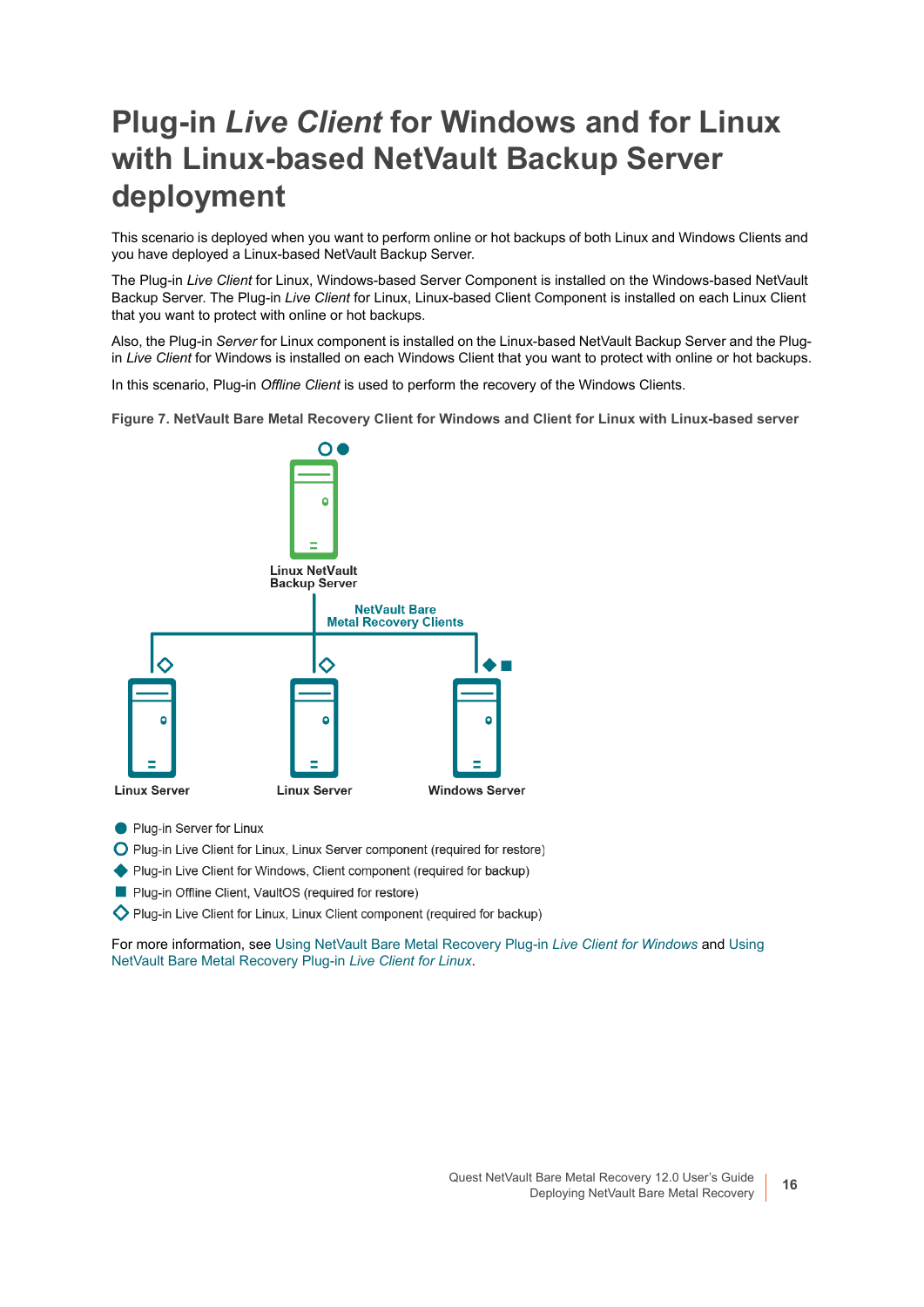## <span id="page-16-0"></span>**Plug-in** *Live Client* **for Windows and for Linux with Windows-based NetVault Backup Server deployment**

This scenario is deployed when you want to perform online or hot backups of both Linux and Windows Clients and you have deployed a Windows-based NetVault Backup Server.

The Plug-in *Live Client* for Linux, Windows-based Server Component is installed on the Windows-based NetVault Backup Server and the Plug-in *Live Client* for Linux, Linux-based Client Component is installed on each Linux Client that you want to protect with online or hot backups.

Also, the Plug-in *Server* for Windows component is installed on the Windows-based NetVault Backup Server, and the Plug-in *Live Client* for Windows is installed on each Windows Client that you want to protect with online or hot backups.

In this scenario, Plug-in *Offline Client* is used to perform the recovery of the Windows Clients.

**Figure 8. NetVault Bare Metal Recovery Client for Windows and NetVault Bare Metal Recovery for Linux with Windows-based server**



- Plug-in Server for Windows
- O Plug-in Live Client for Linux, Windows Server component (required for restore)
- ◆ Plug-in Live Client for Windows, Client component (required for backup)
- Plug-in Offline Client, VaultOS (required for restore)
- Plug-in Live Client for Linux, Linux Client component (required for backup)

For more information, see [Using NetVault Bare Metal Recovery Plug-in](#page-43-2) *Live Client for Windows* and [Using](#page-66-2)  [NetVault Bare Metal Recovery Plug-in](#page-66-2) *Live Client for Linux*.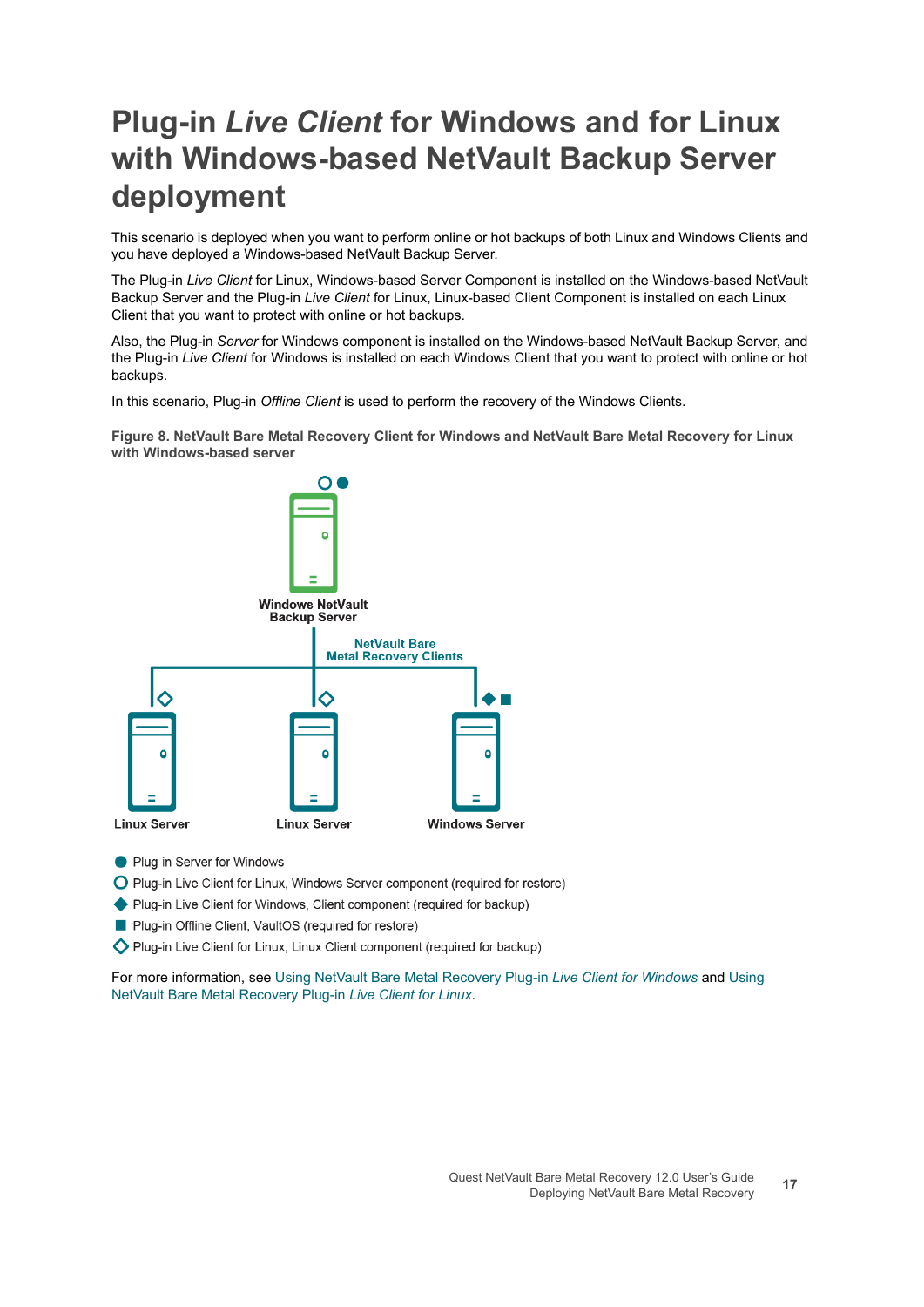# <span id="page-17-2"></span><span id="page-17-0"></span>**Using the Plug-in** *Offline Client*

- **[Plug-in Server: an overview](#page-17-1)**
- **•** [Installing and removing Plug-in Server](#page-18-0)
- **•** [Configuring Plug-in Server for use with Plug-in Offline Client](#page-19-2)
- **•** [Booting a NetVault Bare Metal Recovery Client with Plug-in Offline Client](#page-23-0)
- **•** [Backing up data with Plug-in Offline Client](#page-29-0)
- **•** [Restoring data with Plug-in Offline Client](#page-33-0)

# <span id="page-17-1"></span>**Plug-in** *Server***: an overview**

The **Plug-in** *Server* resides on the NetVault Backup Server and enables backup and recovery of a target client's data by using the Plug-in *Offline Client*. The processes required to set up and use the **Plug-in** *Server* must be followed in a specific order. The following list outlines how to establish a **Plug-in** *Server* environment.

- **Required components**:
	- **▪** Verify that you have the Plug-in *Server* and Plug-in *Offline Client*.
	- **▪** If you are installing the hybrid version of the Plug-in *Server* on a pure 64-bit Linux Server that uses the hybrid version of NetVault Backup, you must install the zlib.i686 file first. To do so, run: yum install zlib.i686
- **Installation**: Install the Plug-in *Server* on the NetVault Backup Server.
- **Configuration**: Configure the Plug-in *Server*.
	- **▪** Create a Plug-in *Offline Client* Boot System, for example, to a writable CD.
	- **▪** Add the target NetVault Bare Metal Recovery Clients to the Plug-in *Server* on the NetVault Backup Server.
- **Backup**: Perform an offline backup of the desired NetVault Bare Metal Recovery Client machine.
	- **▪** Boot the target NetVault Bare Metal Recovery Client system with Plug-in *Offline Client*.
	- **▪** From the NetVault Backup Server, administer backup of the NetVault Bare Metal Recovery Client by selecting data to be backed up-for example, partitions, drives, volumes.
- **Restore**: Perform an offline restore to the target NetVault Bare Metal Recovery Client.
	- **▪** Boot the target NetVault Bare Metal Recovery Client system with Plug-in *Offline Client*.
	- **▪** From the NetVault Backup Server, administer restores to the target NetVault Bare Metal Recovery Client by selecting data included in the DR backup.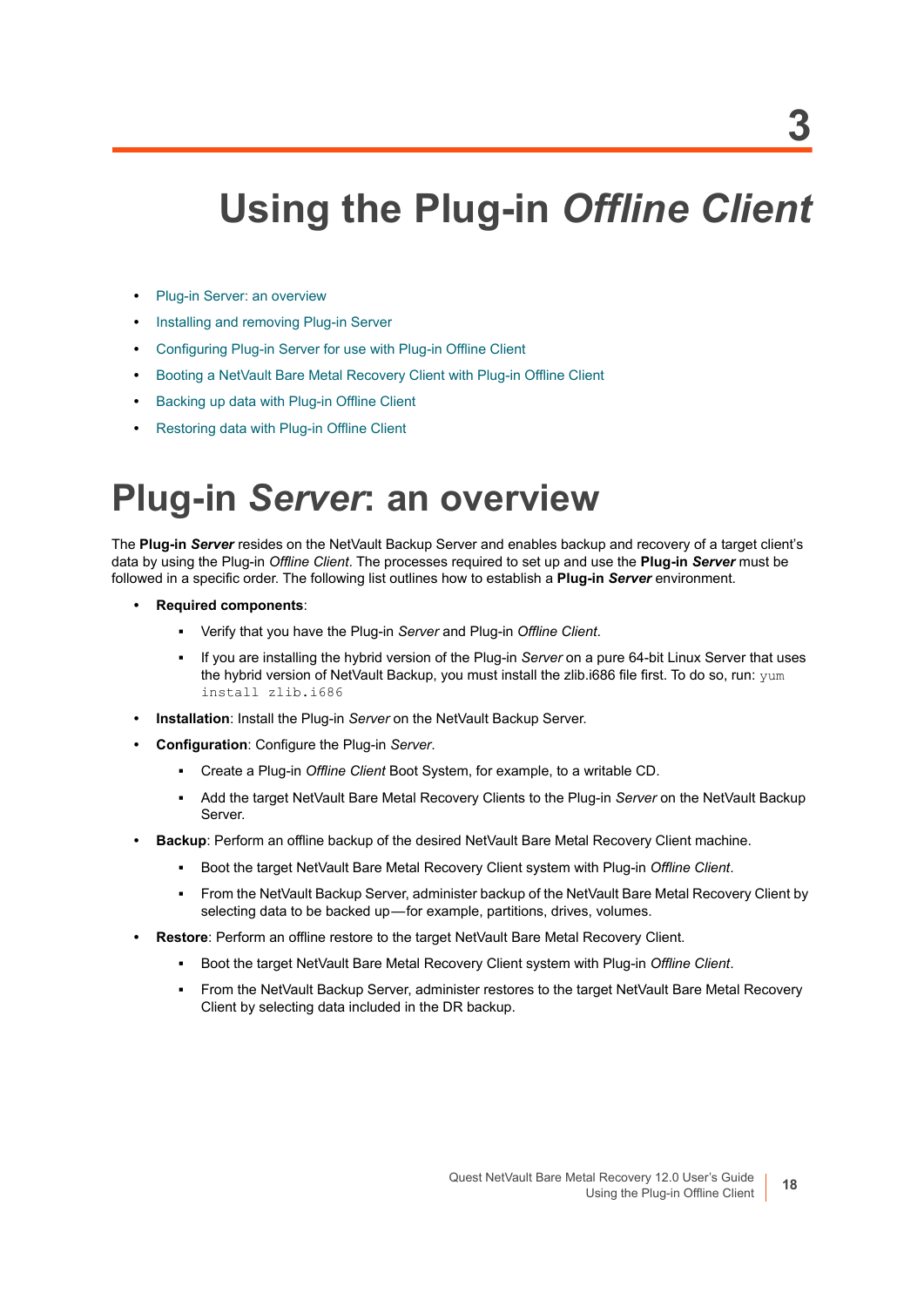# <span id="page-18-0"></span>**Installing and removing Plug-in** *Server*

This topic covers the steps required to install, and upgrade, or remove the Plug-in *Server*.

- **•** [Prerequisites for installing Plug-in Server](#page-18-1)
- **•** [Installing or upgrading Plug-in Server](#page-18-2)
- **•** [Removing Plug-in Server](#page-19-0)
- **•** [Upgrading Plug-in Server](#page-19-1)

### <span id="page-18-1"></span>**Prerequisites for installing Plug-in** *Server*

Before installing or upgrading the **Plug-in** *Server*, review the following points and take the applicable actions:

- **Plug-in** *Server* **component compatibility**: For the Plug-in *Server* to function correctly, all its associated components *must be the proper version*; that is, version "X" of the Plug-in *Server* only works with its appropriate version of Plug-in *Offline Client*. For complete compatibility information, see the *Quest NetVault Backup Compatibility Guide*.
- **Existing Plug-in** *Server* **backups (upgrades** *only***)**: Backups performed with earlier versions of this plugin may not be compatible with the newest release of the plug-in. Before upgrading to the newest version, see the *Quest NetVault Backup Compatibility Guide* for complete compatibility information.

Before installing the Plug-in *Server*, verify that the following requirements have been met:

- **•** The Server version of NetVault Backup software must be installed on at least one machine.
- The NetVault Bare Metal Recovery Client machine—the target of the backup or restore—must have a supported Intel x86-based OS installed.

### <span id="page-18-2"></span>**Installing or upgrading Plug-in** *Server*

The Plug-in *Server* must be installed on a NetVault Backup Server.

- 1 From the machine acting as the NetVault Backup Server, access the **NetVault Configuration Wizard** or **Manage Clients** page.
	- **NOTE:** If the selected clients are all the same type, you can use the configuration wizard to install the ÷. plug-in on multiple clients at the same time. When you select multiple clients, verify that the plug-in binary file is compatible with the OS and platforms of the target clients. From the **Manage Clients**  page, you can only select one client for plug-in installation.
		- **▪** To access the **NetVault Configuration Wizard** page:
			- a In the Navigation pane, click **Guided Configuration**.
			- b On the **NetVault Configuration Wizard** page, click **Install Plugins**.
			- c On the next page, select the applicable clients.
		- **▪** To access the **Manage Clients** page:
			- a In the Navigation pane, click **Manage Clients**.
			- b On the **Manage Clients** page, select the machine that contains the NetVault Backup Server, and click **Manage**.
			- c On the **View Client** page, click the **Install Plugin** button ( $\left( \frac{1}{2} \right)$ ).
- 2 Click **Choose Plug-in File**, navigate to the location of the **".npk"** installation file for the plug-in, for example, on the installation CD or the directory to which the file was downloaded from the website.

Based on the operating system (OS) in use, the path for this software may vary on the installation CD.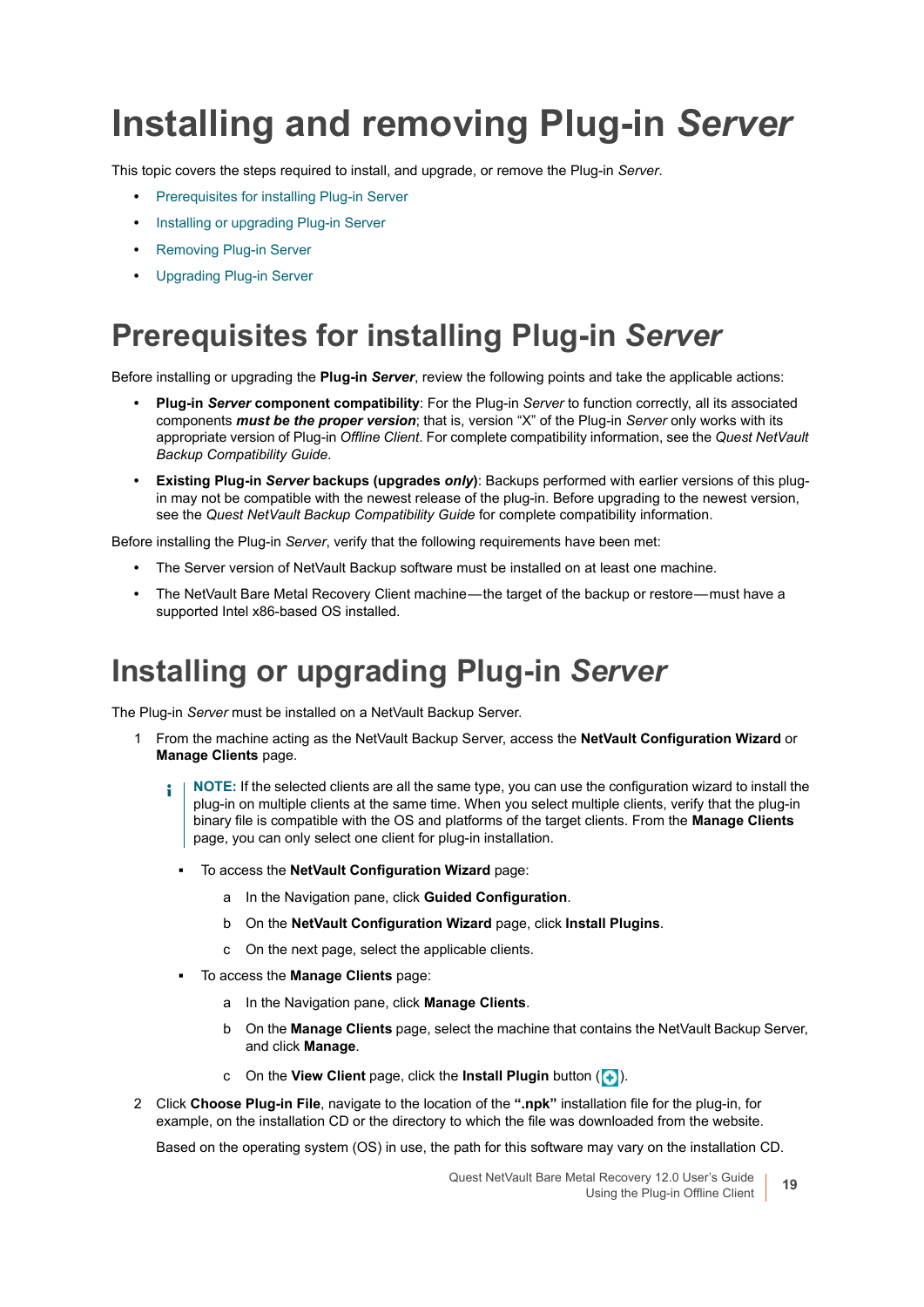- 3 Select the file entitled **"drc-***x-x-x-x***.npk,"** where **xxxx** represents the version number and platform, and click **Open**.
	- **IMPORTANT:** If you are using the Quest NetVault Backup Installation CD to install a plug-in to a UNIX ì system, you might have to mount the CD drive before you can access the disk. For instructions on mounting a drive, see the relevant OS documentation. This issue also applies to accessing files for other procedures required for installation of NetVault Bare Metal Recovery.
- 4 To begin installation, click **Install Plugin**.

After the plug-in is successfully installed, a message is displayed.

### <span id="page-19-0"></span>**Removing Plug-in** *Server*

- 1 In the Navigation pane, click **Manage Clients**.
- 2 On the **Manage Clients** page, select the NetVault Backup Server or the applicable NetVault Backup Heterogeneous Client, and click **Manage**.
- 3 In the **Installed Software** table on the **View Client** page, select **Plug-in** *Server*, labeled "**VaultDR APM,**" and click the **Remove Plugin** button ( $\Box$ ).
- 4 In the **Confirm** dialog box, click **Remove**.

## <span id="page-19-1"></span>**Upgrading Plug-in** *Server*

- 1 Uninstall the previous version of the Plug-in *Server*. For details, see [Removing Plug-in Server.](#page-19-0)
- 2 Install the new version of the Plug-in *Server*. For details, see [Installing or upgrading Plug-in Server.](#page-18-2)

# <span id="page-19-2"></span>**Configuring Plug-in** *Server* **for use with Plug-in** *Offline Client*

The second phase of setting up the Plug-in *Server* involves environment configuration, which is divided into two steps. The following topics illustrate the procedures that must be followed to complete these steps.

- **•** [Creating a Plug-in Offline Client Boot System](#page-19-3)
- **•** [Adding a NetVault Bare Metal Recovery Client to the Plug-in Server](#page-22-0)

### <span id="page-19-3"></span>**Creating a Plug-in** *Offline Client* **Boot System**

Before using the Plug-in *Server*, create a Plug-in *Offline Client* Boot System. This minimal OS loads to a target machine's memory, rather than to its hard drive. This process leaves the hard drives inactive (offline) and in a suitable state for backup or restore. The Plug-in *Offline Client* is created on a writable CD. You can also boot from a LiveCD with the Plug-in *Offline Client* binaries on a separate device, such as a Universal Serial Bus (USB) device that uses the 3.0 protocol or earlier. This process is described in [Creating a rescue device for use with a](#page-21-0)  [LiveCD](#page-21-0).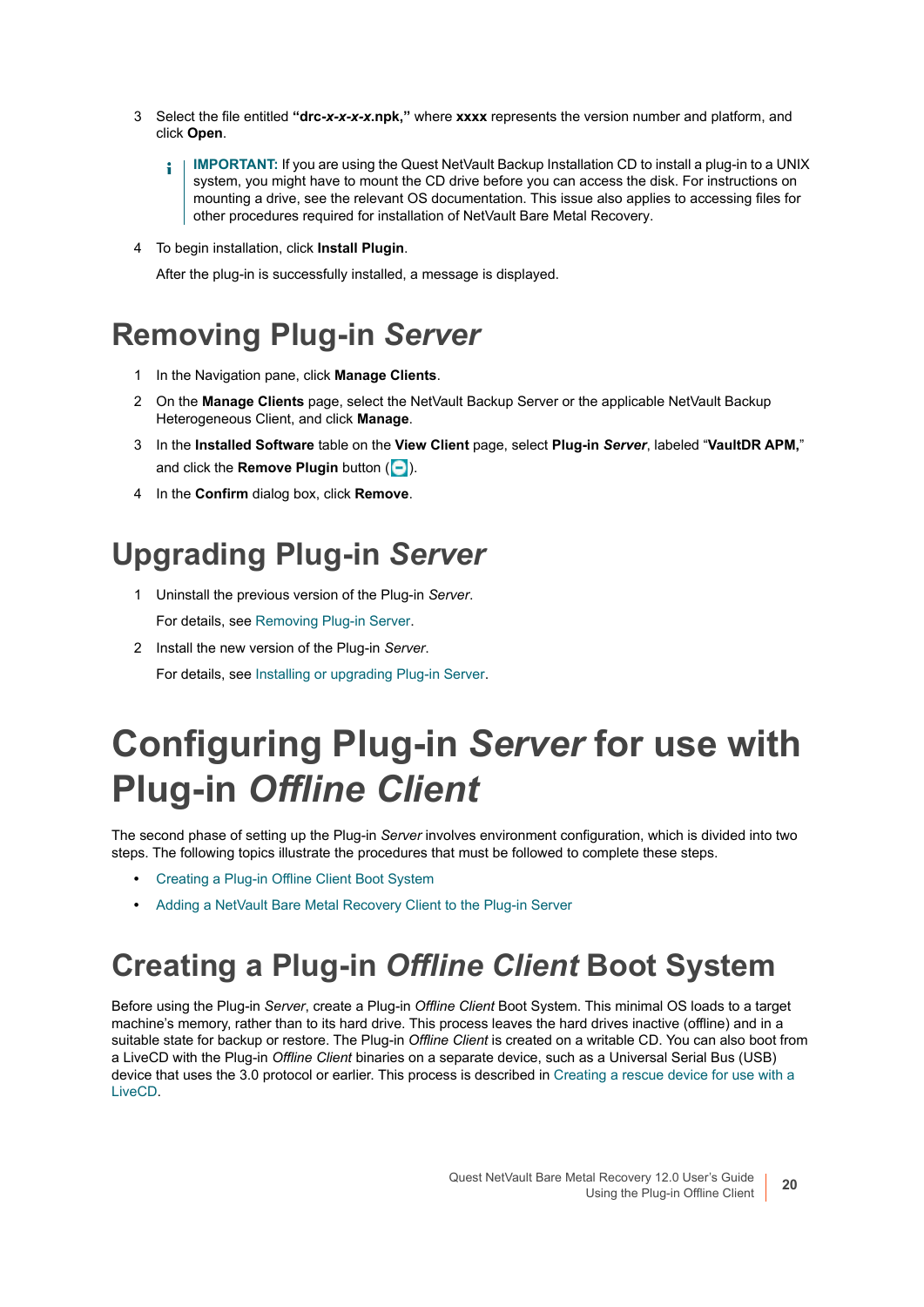### **Creating a Linux-based Boot System**

The following items are required for this procedure:

- **•** VaultOS ISO image obtained through download
- **•** A writable DVD and CD drive
- **•** A blank DVD and CD
- **•** DVD- and CD-generation software
- **NOTE:** Quest recommends that you shut down all applications running on this machine before starting this i procedure.
	- 1 Download **Plug-in** *Offline Client***, VaultOS** from the Quest website.
	- 2 Note the name and location of this file, for example, "/home/vaultos\_x86\_v*xxx*.zip," where *xxx* represents the software version number.
	- 3 Insert a blank CD in the writable drive.
	- 4 Create a CD with the CD-generation software using the **"vaultos\_x86\_v***xxx***.iso"** file.

For details on this procedure, see the relevant documentation for the CD-generation software in use.

#### **Creating a Windows PE-based Boot System**

You can complete this process on any Windows system for which the following requirements are met:

- **•** Windows Assessment and Deployment Kit (ADK) for Windows 8 obtained through download
- **•** Windows Server 2008 R2 or later
- **"NetVault Bare Metal Recovery ISO Builder for Plug-in** *Offline Client* **for Windows"** file on the Quest NetVault Backup Installation CD or downloaded from the Quest website
- **•** A writable DVD and CD drive
- **•** A blank DVD and CD
- **•** DVD- and CD-generation software
- **NOTE:** Quest recommends that you shut down all applications running on this machine before starting this ÷ procedure
	- 1 Download the **Windows ADK** for Windows 8 from: [http://www.microsoft.com/en](http://www.microsoft.com/en-us/download/details.aspx?id=30652)[us/download/details.aspx?id=30652](http://www.microsoft.com/en-us/download/details.aspx?id=30652)
	- 2 Install the **Windows ADK** on a Windows Server 2008 R2 or later system.

You can use the default directory, C:\Program Files (x86)\Windows Kits\8.0, or a different directory of your choosing.

**IMPORTANT:** Installation of Windows ADK also installs Microsoft .NET Framework if it is not already i installed. After .NET Framework is installed, the system is automatically restarted.

3 Extract the **"NetVault Bare Metal Recovery ISO Builder for Plug-in** *Offline Client for Windows***"** file to the **Windows ADK** machine.

This step creates two files, **"nvbmrisocreate.exe"** and **"nvbmriso.pkg."**

4 Verify that the path to where you intend to create the ISO image exists.

If the directory does not exist when you run the next step, the ISO image is not created.

<span id="page-20-0"></span>5 To create the Windows PE ISO image, navigate to the directory that contains the extracted **"nvbmrisocreate.exe"** file, type the following at the command prompt, and press **Enter**:

The following list describes what you can specify for each option: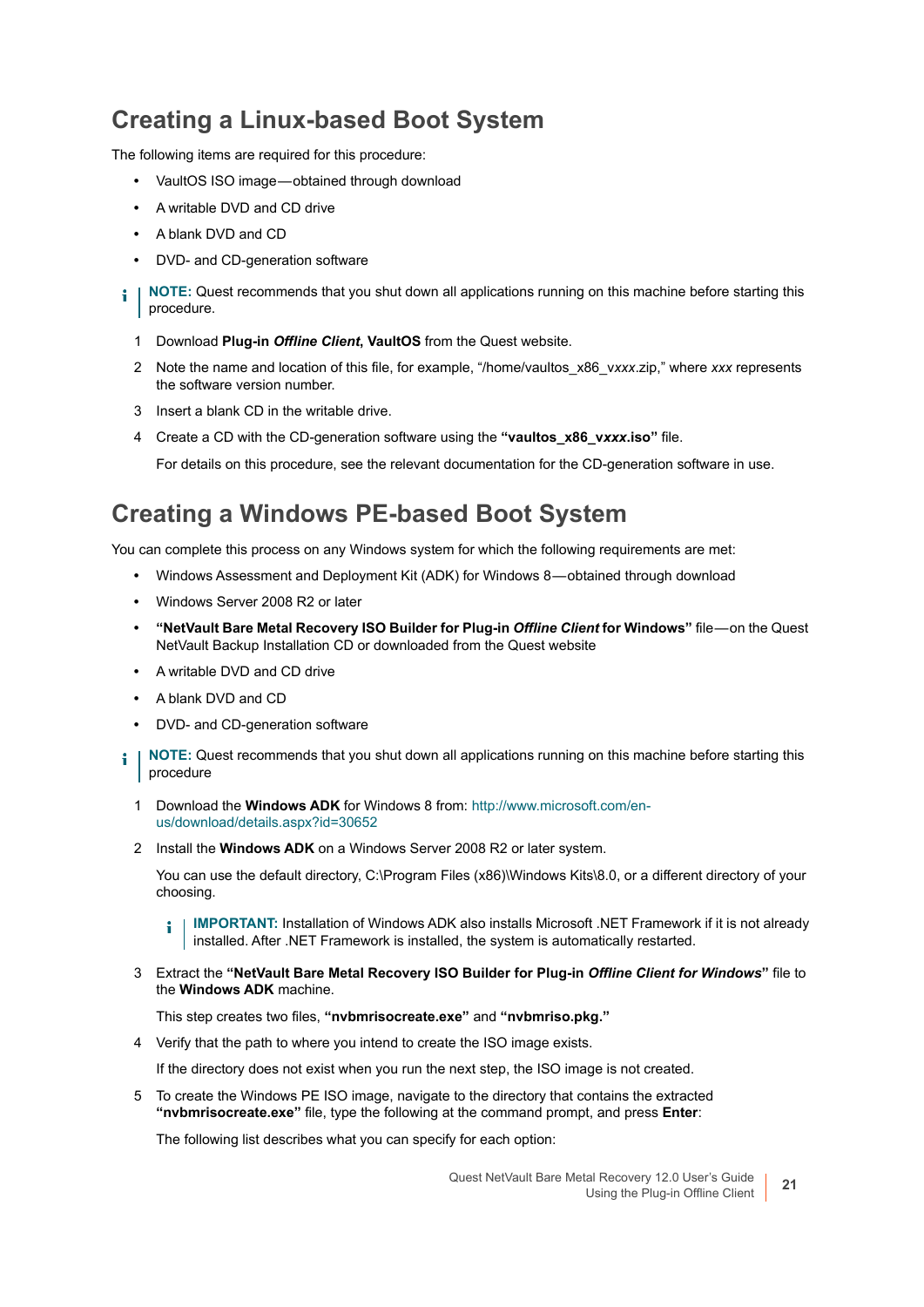- **▪ /TYPE**: If you are working with an earlier version of the Plug-in *Offline Client*, enter **WAIK** for Windows Automated Installation Kit (AIK). If you are using version 6.1 or later, you can enter **ADK**.
- **▪ /PKG**: Enter the full path and filename for the Plug-in *Offline Client* .pkg file that you downloaded separately.
- **▪ /DIR**: Enter the full path to the location of the Windows AIK or ADK directory.
- **▪ /OUT**: Enter the path where the bootable ISO image should be created.
- **/ADDDRV**: Enter the full path where the downloaded device drivers are stored.
- **/BIT:32:** If you must create a backward-compatible version of VaultOS for use with a 32-bit version of Windows PE, enter this option.

#### **Example:**

```
nvbmrisocreate /TYPE:ADK
/PKG:"<pathToFile>\nvbmriso.pkg"
/DIR:"C:\Program Files (x86)\Windows Kits\8.0"
/OUT:"C:\temp\bmr.iso"
```
- 6 Insert a blank CD in the writable drive.
- 7 Create a CD with CD-generation software using the **"bmr.iso"** file generated in [Step 5.](#page-20-0)

#### <span id="page-21-0"></span>**Creating a rescue device for use with a LiveCD**

A LiveCD is an OS that boots from a CD without the necessity of installing to a hard drive. This tool lets you initiate DR without the OS on disk. Plug-in *Server* supports booting from a LiveCD with VaultOS on a separate device, such as a USB device (Rescue USB) that uses the 3.0 protocol or earlier, or a different CD (Rescue CD).

The following items are required to create a Rescue CD or Rescue USB device:

- **•** The **"drdaemon"** and **"vaultdr\_client.sh"** files obtained through download.
- **•** A USB port and a USB device with enough space to hold the **"drdaemon"** and **"vaultdr\_client.sh"** files; 1 MB is sufficient,

 $-$ or $-$ 

- **•** A blank CD and a writable CD drive.
- **i** | NOTE: You need two CD drives on the target system to use a Rescue CD with a LiveCD.
	- 1 Download **Plug-in** *Offline Client***, VaultOS** from the Quest website.
	- 2 Note the name and location of this file, for example, "/home/vaultos\_x86\_v*xxx*.zip," where *xxx* represents the software version number.
	- 3 Insert a blank CD in the writable drive.
	- 4 Create a CD with the CD-generation software using the **"vaultos\_x86\_v***xxx***.iso"** file.

For details on this procedure, see the relevant documentation for the CD-generation software in use.

For instructions on booting from a LiveCD, see [Booting the NetVault Bare Metal Recovery Client from a LiveCD](#page-28-0).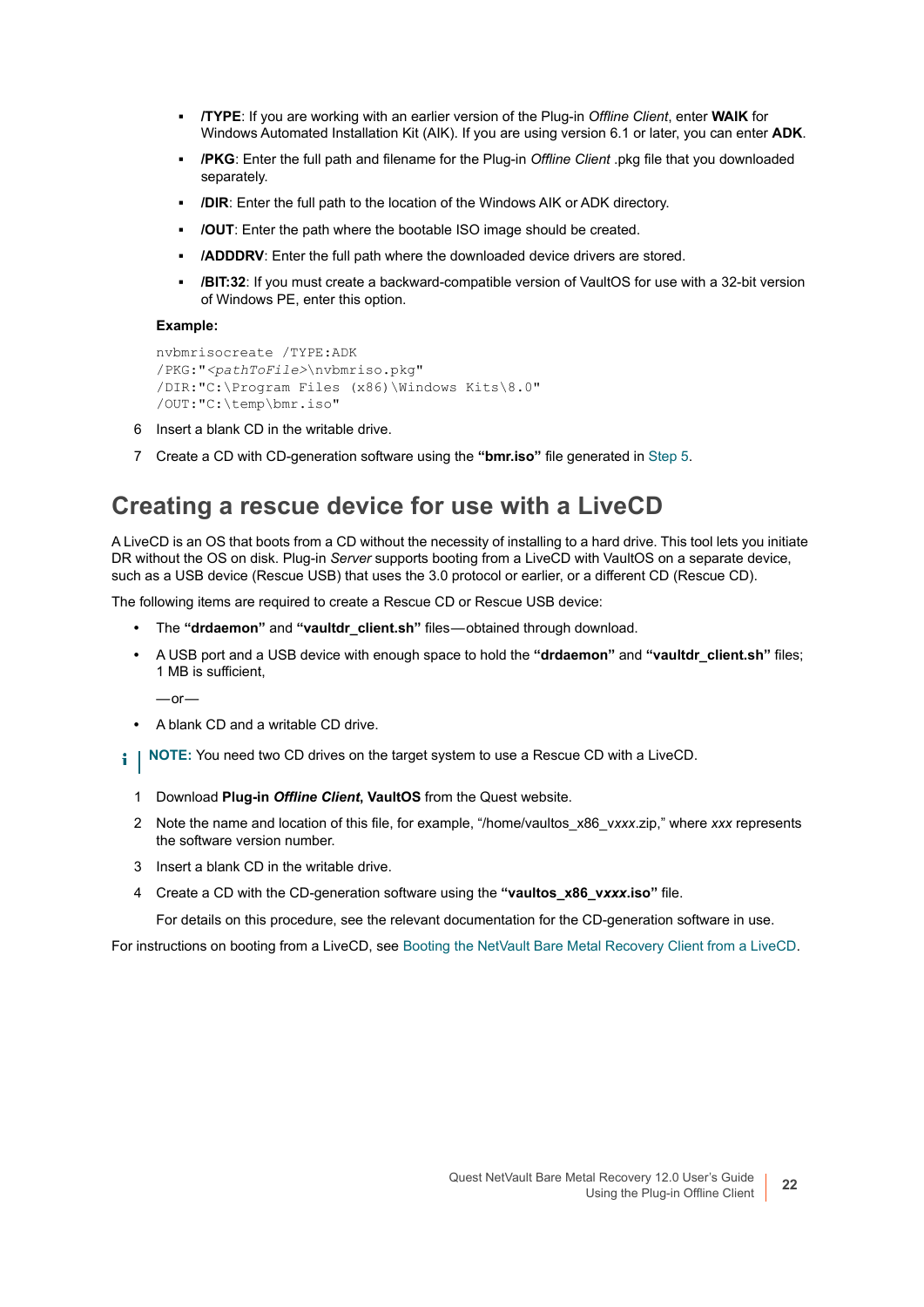## <span id="page-22-0"></span>**Adding a NetVault Bare Metal Recovery Client to the Plug-in** *Server*

To access a NetVault Bare Metal Recovery Client machine correctly for backup and restore, add it to the Plug-in *Server*. After you have added an initial NetVault Bare Metal Recovery Client to the NetVault Backup Server, repeat these steps to add additional clients.

- 1 In the Navigation pane of the NetVault Backup WebUI, click **Create Backup Job**.
- 2 Next to the **Selections** list, click **Create New**.
- 3 On the **NetVault Backup Selections** page, double-click the NetVault Backup Server with the Plug-in Server installed on it-to open it.
- 4 Click the Plug-in *Server*, labeled **"VaultDR APM,"** and select **Add Client** from the context menu.
- 5 When the **Add Bare Metal Recovery Plug-in Offline Client** dialog box is displayed, complete the following fields to add the client:
	- **▪ Client Name**: The name of the applicable NetVault Bare Metal Recovery Client. NetVault Backup scans the network, looking for available systems that can be added as NetVault Bare Metal Recovery Clients, and displays them in the drop-down list.
	- **▪ Address(es)**: A comma-separated list of addresses that can either be IP addresses or resolvable network names, for example, 10.55.55.1, Server 1, 10.55.55.2, that see the machine to add.
	- **▪ Port Number**: The port used to invoke drdaemon, for example, 15555. The default is 10000.
- 6 Click **Next**.

After the client is successfully added to the server, a message is displayed.

7 Repeat these steps as required until all NetVault Bare Metal Recovery Clients have been added.

### <span id="page-22-1"></span>**Editing an existing NetVault Bare Metal Recovery Client**

With a NetVault Bare Metal Recovery Client added to the NetVault Backup Server, the settings made during the original addition process can be edited, if necessary.

- 1 In the Navigation pane, click **Create Backup Job**.
- 2 Next to the **Selections** list, click **Create New**.
- 3 On the **NetVault Backup Selections** page, double-click the NetVault Backup Server with the Plug-in Server installed on it-to open it.
- 4 To expand the Plug-in *Server* icon, labeled **"VaultDR APM,"** double-click it.
- 5 Click the applicable **NetVault Bare Metal Recovery Client**, and select **Edit Client** from the context menu.
- 6 When the **Edit Bare Metal Recovery Plug-in Offline Client** dialog box is displayed, update the applicable values:
	- **▪ Client Name**: This field contains the current name for the selected client. Changing this value updates the name of the NetVault Bare Metal Recovery Client in NetVault Backup.
	- **▪ Address(es)**: This field contains the IP address originally set for this client. You can change this value or add additional, comma-separated addresses.
	- **▪ Port Number**: This field contains the port used to invoke drdaemon, for example, 15555. The default is 10000.
- 7 To close the dialog box and commit the changes, click **OK**.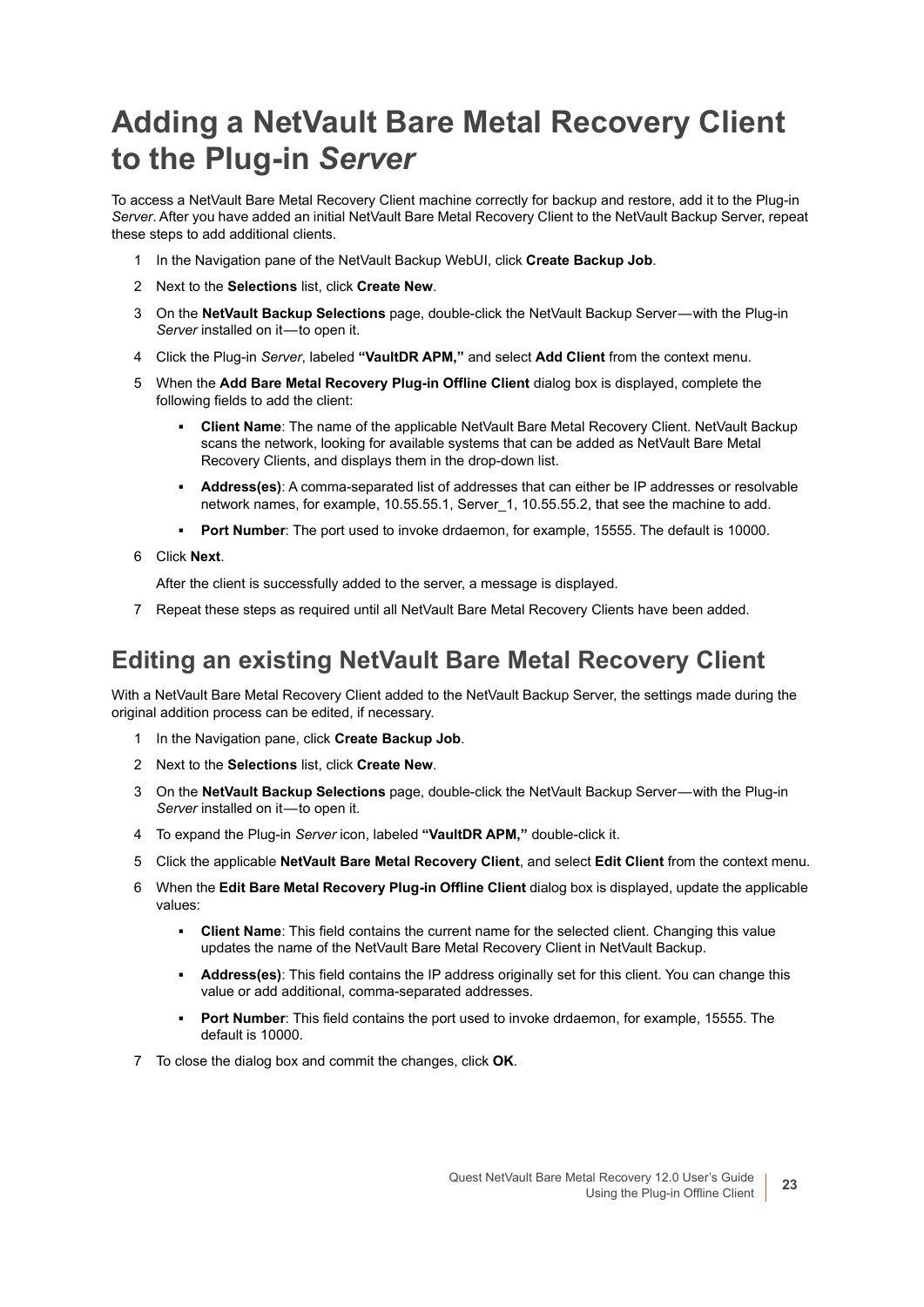### **Removing a NetVault Bare Metal Recovery Client**

If you must remove an existing NetVault Bare Metal Recovery Client from the NetVault Backup Server, perform the following steps:

- 1 In the Navigation pane, click **Create Backup Job**.
- 2 Next to the **Selections** list, click **Create New**.
- 3 On the **NetVault Backup Selections** page, double-click the NetVault Backup Server with the Plug-in Server installed on it-to open it.
- 4 Double-click the Plug-in *Server*, labeled **"VaultDR APM."**
- 5 Click the applicable client, and select **Remove Client** from the context menu.
- 6 When the confirmation dialog box is displayed, click **Yes**.

# <span id="page-23-0"></span>**Booting a NetVault Bare Metal Recovery Client with Plug-in** *Offline Client*

To use the Plug-in *Server* to back up or restore a target NetVault Bare Metal Recovery Client, take the system offline and boot it with the required components. This process is accomplished by booting the NetVault Bare Metal Recovery Client machine with the Plug-in *Offline Client* Boot System — the media created in the processes explained in [Creating a Plug-in Offline Client Boot System.](#page-19-3) Rather than installing software to the NetVault Bare Metal Recovery Client's hard drive, this boot system loads a minimal OS to the NetVault Bare Metal Recovery Client's memory. Loading the OS to the memory leaves the hard drive inactive (offline) and in a suitable state for either backup or restore.

### <span id="page-23-1"></span>**Booting with Plug-in** *Offline Client*

This process entails the configuration of network equipment installed on the target NetVault Bare Metal Recovery Client; that is, loading driver software for the system's network interface card or small computer system interface (NIC/SCSI) card to memory to use the device and access the system.

The overall boot routine with Plug-in *Offline Client* can be broken down into two phases. Also, if you are using the Windows PE-based configuration, you can use one of the following procedures to inject drivers into Windows PE when the network driver is not available on the Windows PE image.

**i** | IMPORTANT: Before starting this procedure, verify the boot order of the target NetVault Bare Metal Recovery Client. The machine's CD drive must be the first source of a boot for this process to work.

### <span id="page-23-2"></span>**Using a Windows Server 2012-based virtual machine with Plug-in** *Offline Client* **for Linux**

If your VMware virtual machine (VM) is based on Windows Server 2012 or 2012 R2 and you use the Plug-in *Offline Client* for Linux, update the VMware configuration file to use the E1000 adapter.

1 Locate and open the VMware configuration file.

This file is located in the directory where you created the virtual machine. For example, C:\Documents and Settings\My Documents\My Virtual Machines\*<machine>*\\*.vmx.

2 Locate the E100OE entry, and change it to E1000.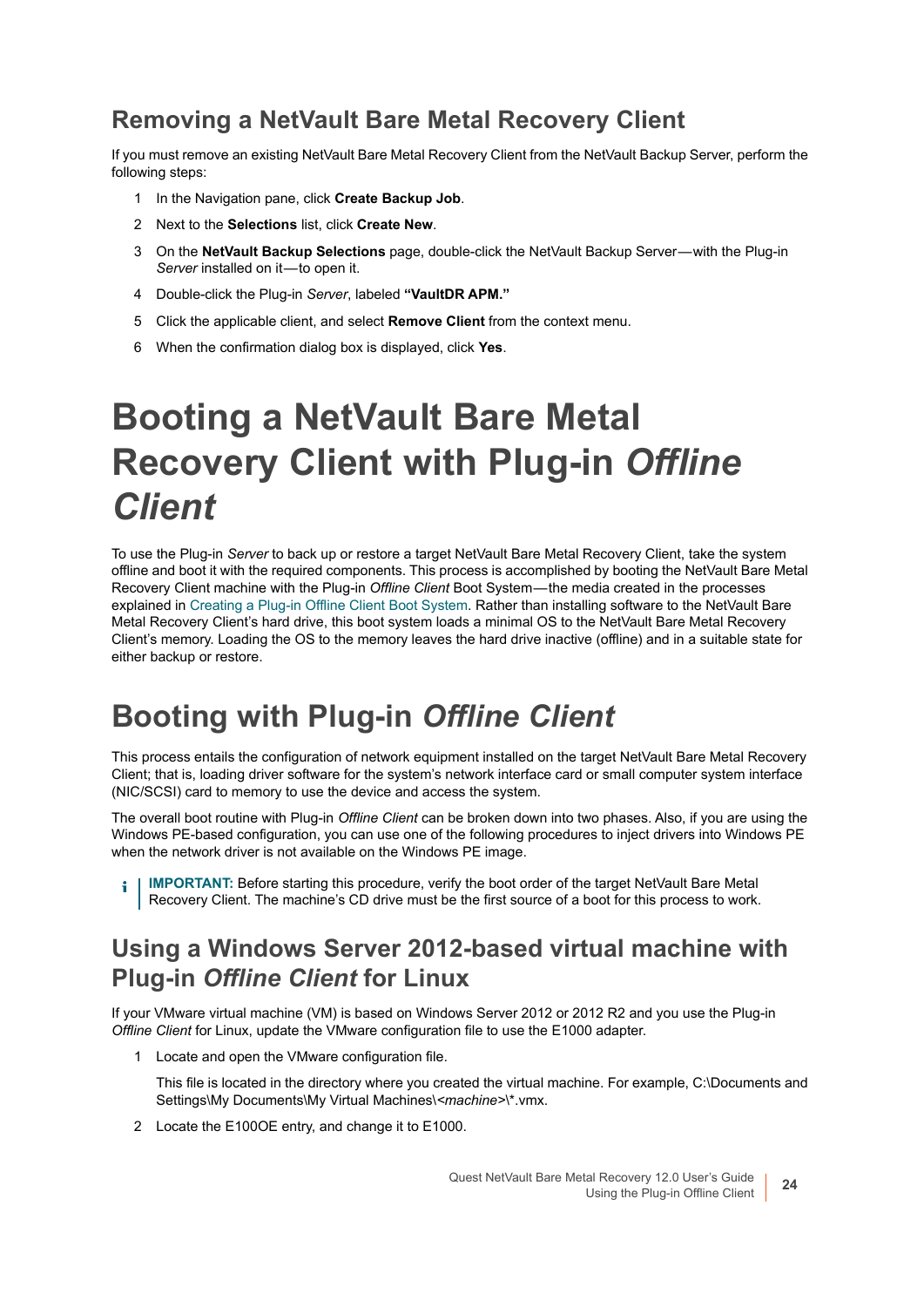3 Save and close the .vmx file.

### **Gathering NetVault Bare Metal Recovery Client network information**

In this first phase of the process, you gather specific network-related information from the NetVault Bare Metal Recovery Client for use in the boot routine, for example, NIC and SCSI interface values. This requirement includes the following values:

- **IP Address**
- **Network Mask**
- **Gateway**
- **IMPORTANT:** If the target NetVault Bare Metal Recovery Client is configured with multiple NIC/SCSI devices ÷ for access, Quest recommends that you gather the preceding information for *each device*. The Plug-in Offline Client boot routine recognizes *all* these devices and requests that you configure each, individually, with this information, but only one of the devices must be configured successfully for use.

The following topics offer sample procedures that you can use to obtain these required values, based on the OS in place on the target NetVault Bare Metal Recovery Client.

#### **Gathering the information for Linux-based NetVault Bare Metal Recovery Client**

- 1 Log in locally to the Linux NetVault Bare Metal Recovery Client, and initiate a terminal session.
- 2 At the prompt, type the following command:

ifconfig

- 3 In the content that is revealed, locate and record the **IP Address** and the **Network Mask** values.
- 4 At the prompt, type the following command:

route

5 In the content that is revealed, locate and record the **Gateway** value; when the command is issued, this value is revealed as the default value.

#### **Gathering the information for Windows-based NetVault Bare Metal Recovery Client**

- 1 Log in locally to the Windows NetVault Bare Metal Recovery Client, and start a Command Prompt session.
- 2 At the prompt, type the following command:

ipconfig

3 In the content that is revealed, locate and record the **IP Address**, **Subnet Mask (Network Mask)**, and **Default Gateway** values.

With all relevant networking information noted, you can boot the target NetVault Bare Metal Recovery Client, as described in the next topic, [Booting the NetVault Bare Metal Recovery Client with the Windows PE-based Plug-in](#page-25-0)  [Offline Client](#page-25-0).

### **Booting the NetVault Bare Metal Recovery Client with the Linux-based Plug-in** *Offline Client*

With all relevant networking information noted, you can boot the target NetVault Bare Metal Recovery Client.

1 Turn off the NetVault Bare Metal Recovery Client, and insert the VaultOS CD; if connected through a USB port, the port must use the 3.0 protocol or earlier.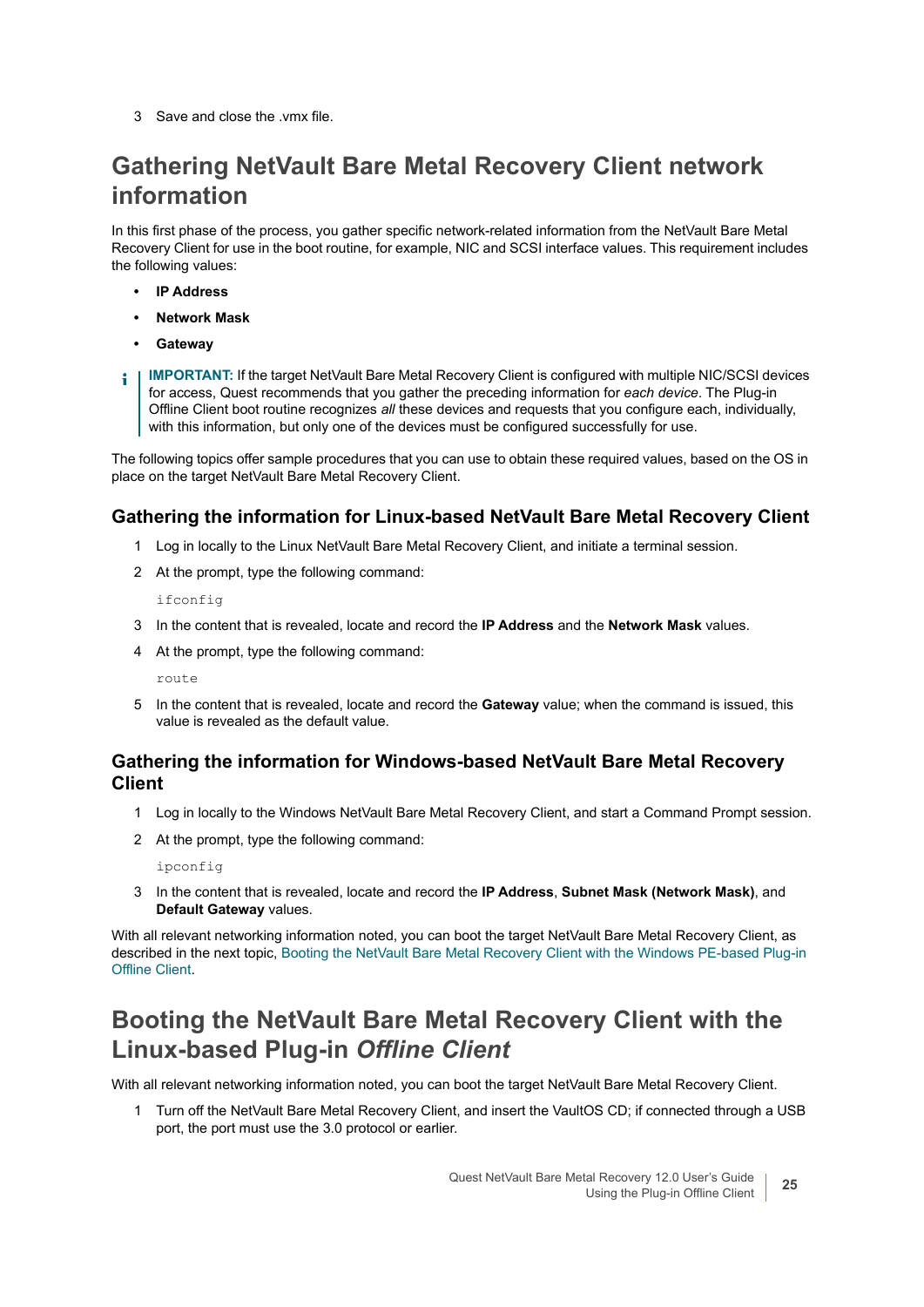On reboot, there is a 5-second delay after the boot prompt is displayed.

2 Press **Enter** to start the sequence immediately.

A series of dialog boxes appear as various applications are loaded to system memory. The initial load sequence may take several minutes, during which time the screen may appear blank.

By default, the system uses Dynamic Host Configuration Protocol (DHCP) for the Internet Protocol version 4 (IPv4) and IPv6 settings. If you want to change the network settings, complete the following steps:

- a Double-click the **NetCFG** icon on the desktop.
- b When the **Network Connections** dialog box is displayed, select the connection that you want to change, and click **Edit**.
	- **IMPORTANT:** You can only use one active network interface during the backup and restore operation.
- c Click the **IPv4 Settings** tab, select **Manual** from the **Method** list, click **Add**, and enter the IP, netmask, and gateway addresses in the applicable fields. Leave the **DNS servers** field blank.
- d Click the **IPv6 Settings** tab, select **Manual** from the **Method** list, click **Add**, and enter the IP, prefix, and gateway addresses in the applicable fields. Leave the **DNS servers** field blank.
- e When you are finished, click **Save** to return to the **Network Connections** dialog box, and then click **Close**.

The Client is now prepared for backup or restore.

#### <span id="page-25-0"></span>**Booting the NetVault Bare Metal Recovery Client with the Windows PE-based Plug-in** *Offline Client*

To boot from a standard Plug-in *Offline Client* CD, perform the following steps.

1 Turn off the NetVault Bare Metal Recovery Client, and insert the Plug-in *Offline Client* CD; if connected through a USB port, the port must use the 3.0 protocol or earlier.

On reboot, the NetVault Bare Metal Recovery graphical user interface (GUI) is displayed.

- <span id="page-25-1"></span>2 When the **BMR Network Configuration** dialog box is displayed, select the applicable option:
	- **Use DHCP** (recommended): To use the Dynamic Host Configuration Protocol (DHCP) to configure the network interface, select this option.
	- **▪ Use Static IP Address**: To enter specific IP addresses, select this option, and enter the addresses in the **IP Address**, **Subnet Mask**, and **Default Gateway** fields.
- <span id="page-25-2"></span>3 To submit the information, click **Config**, and then click **OK** when the confirmation message is displayed.
- 4 To close the **BMR Network Configuration** dialog box and start the **NetVault Bare Metal Recovery Agent**, click **Exit**.

After the network configuration is completed, the agent is started and the initialization process is finished. The NetVault Bare Metal Recovery Client is now prepared for backup or restore.

You can use the list preceding the **Run** button to output information related to the NetVault Bare Metal Recovery GUI when you issue the **Run** command.

Also, the information displayed in the text window is automatically exported to the **"x:\questbmr\bmr\_gui.log"** file.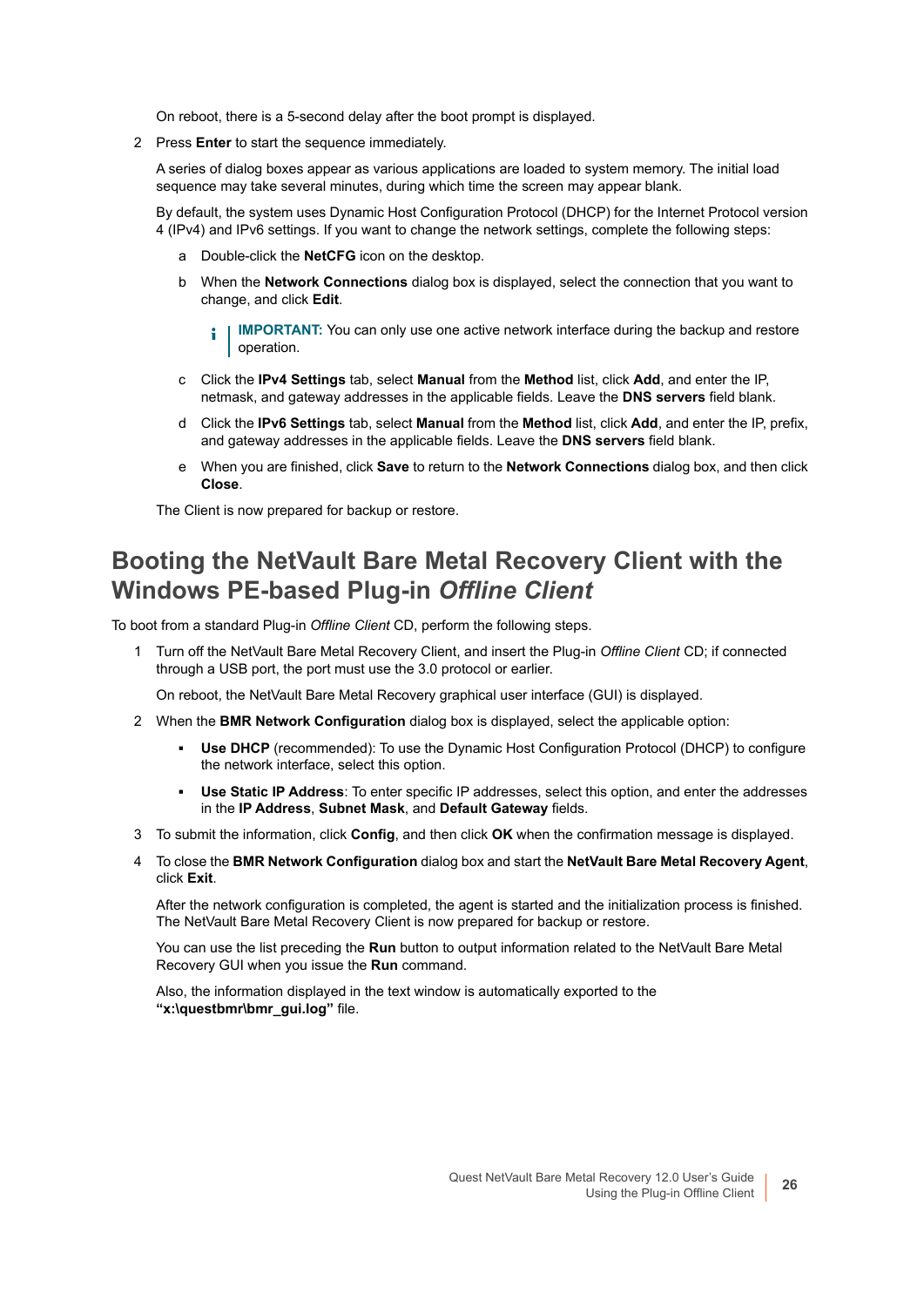### <span id="page-26-1"></span>**Loading drivers dynamically**

Sometimes, Windows PE might recognize the hardware attached to the target machine. To load drivers without restarting Windows PE, perform the following steps.

- <span id="page-26-0"></span>**NOTE:** These steps are based on targeting a network adapter. For other types of hardware, some steps i. might not be required.
	- 1 Prepare a device, such as a CD, that contains the files needed for the driver, including the **"\*.inf"** file.
	- 2 Use the Plug-in *Offline Client* CD to start the NetVault Bare Metal Recovery Client.
	- 3 When the **BMR Network Configuration** dialog box is displayed, click **Exit** to close it.
	- 4 To open a DOS prompt, click **Launch CMD**.
	- 5 Insert the device created in [Step 1](#page-26-0), which contains the driver files.
	- 6 To load the driver, type the following at the command prompt, and press **Enter**:

drvload *<pathToDriverINFfile>*

#### **Example:**

drvload a:\netadm.inf

7 To access the **BMR Network Configuration** dialog box, type the following at the command prompt, and press **Enter**:

qnet

8 From the **Network Adapters** list, select the item that you just added, and then continue from [Step 2](#page-25-1) under [Booting the NetVault Bare Metal Recovery Client with the Windows PE-based Plug-in Offline Client](#page-25-0).

#### **Injecting drivers and restarting drdaemon to facilitate storage controller recognition**

Sometimes, Windows PE might recognize the hardware attached to the target machine. To load drivers without restarting Windows PE, perform the following steps.

<span id="page-26-2"></span>1 Prepare a device including the **"\*.inf"** file.

Examples of devices include a USB device that uses the 3.0 protocol or earlier, or a network location that contains the files needed for the driver.

- 2 Use the Plug-in *Offline Client* CD to start the NetVault Bare Metal Recovery Client.
- 3 When the **BMR Network Configuration** dialog box is displayed, do one of the following:
	- **▪** If the system detects the adapter and displays it in the **Network Adapters** list, select the item, and then complete [Step 2](#page-25-1) and [Step 3](#page-25-2) under [Booting the NetVault Bare Metal Recovery Client with the](#page-25-0)  [Windows PE-based Plug-in Offline Client](#page-25-0)
	- If the system does not detect the adapter, complete the steps outlined under Loading drivers [dynamically.](#page-26-1)
- 4 To open a DOS prompt, click **Launch CMD**.
- 5 Insert the device created in [Step 1](#page-26-2), or map to the applicable network drive.
- 6 To load the driver, type the following at the command prompt, and press **Enter**:

drvload *<pathToDriverINFfile>*

**Example:**

drvload a:\cpqcissm.inf

7 To start the Windows Task Manager, type the following at the command prompt, and press **Enter**:

taskmgr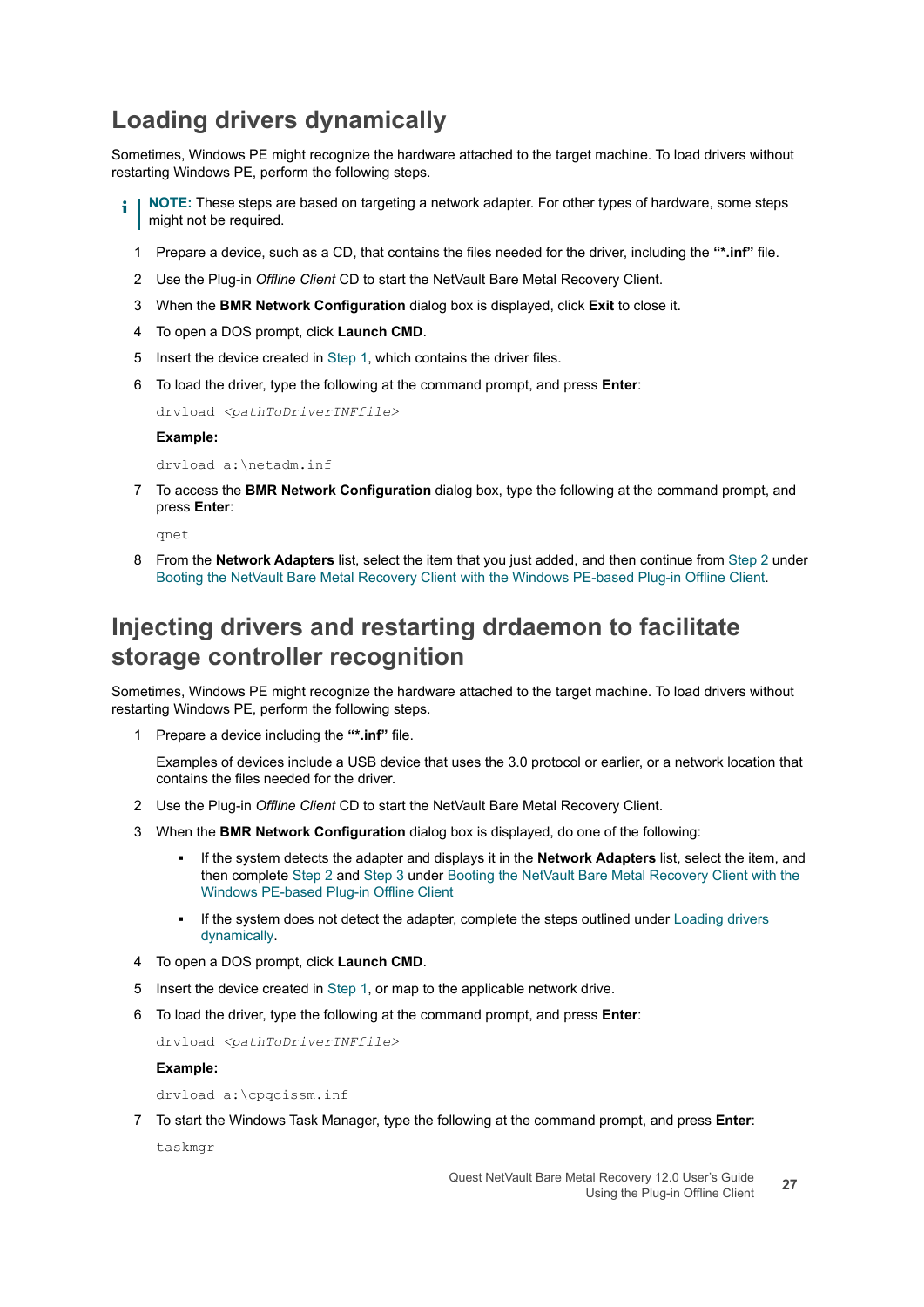- 8 In the **Windows Task Manager** screen, select the **Processes** tab, right-click **drdaemon**, select **End Process**, and close the Task Manager.
- 9 To restart the **drdaemon**, type the following at a command prompt (if necessary, click **Launch CMD** again), and press **Enter**:

drdaemon

### **Injecting drivers into the Plug-in** *Offline Client* **image**

If you do not, or cannot, use a device such as a USB device, 3.0 protocol or earlier, to load a driver after Windows PE has started, use the following process to add the driver to the Plug-in *Offline Client* image and then re-create the Plug-in *Offline Client* image with the added driver. To complete this process, you must have Windows ADK for Windows 8 installed, the applicable **"\*.inf"** file, a program capable of extracting an ISO image, and a method for repackaging the ISO as a bootable image or bootable CD. The following steps are based on Windows 7; these steps might differ depending on your environment.

- 1 Download the **Windows ADK** for Windows 8 from: [http://www.microsoft.com/en](http://www.microsoft.com/en-us/download/details.aspx?id=30652)[us/download/details.aspx?id=30652](http://www.microsoft.com/en-us/download/details.aspx?id=30652)
- 2 Install the **Windows ADK** on a Windows Server 2008 R2 or later system.

You can use the default directory, C:\Program Files (x86)\Windows Kits\8.0, or a different directory of your choosing.

**IMPORTANT:** Installation of Windows ADK also installs Microsoft .NET Framework if it is not already ì installed. After .NET Framework is installed, the system is automatically restarted.

3 Extract the **"NetVault Bare Metal Recovery ISO Builder for Plug-in** *Offline Client for Windows***"** file to the **Windows ADK** machine.

This step creates two files, **"nvbmrisocreate.exe"** and **"nvbmriso.pkg."**

4 Verify that the path to where you intend to create the ISO image exists.

If the directory does not exist when you run the next step, the ISO image is not created.

<span id="page-27-0"></span>5 To create the Windows PE ISO image, navigate to the directory that contains the extracted **"nvbmrisocreate.exe"** file, type the following at the command prompt, and press **Enter**:

The following list describes what you can specify for each option:

- **▪ /TYPE**: If you are working with an earlier version of the Plug-in *Offline Client*, enter **WAIK** for Windows Automated Installation Kit (AIK). If you are using version 6.1 or later, you can enter **ADK**.
- **▪ /PKG**: Enter the full path and filename for the Plug-in *Offline Client* .pkg file that you downloaded separately.
- **▪ /DIR**: Enter the full path to the location of the Windows AIK or ADK directory.
- **▪ /OUT**: Enter the path where the bootable ISO image should be created.
- **▪ /ADDDRV**: Enter the full path where the downloaded device drivers are stored.
- **/BIT:32**: If you must create a backward-compatible version of VaultOS for use with a 32-bit version of Windows PE, enter this option.

#### **Example:**

```
nvbmrisocreate /TYPE:ADK
/PKG:"<pathToFile>\nvbmriso.pkg"
/DIR:"C:\Program Files (x86)\Windows Kits\8.0"
/OUT:"C:\temp\bmr.iso"
/ADDDRV:"C:\Program Files\Down Load Drivers\"
```
- 6 Insert a blank CD in the writable drive.
- 7 Create a CD with CD-generation software using the **"bmr.iso"** file generated in [Step 5.](#page-27-0)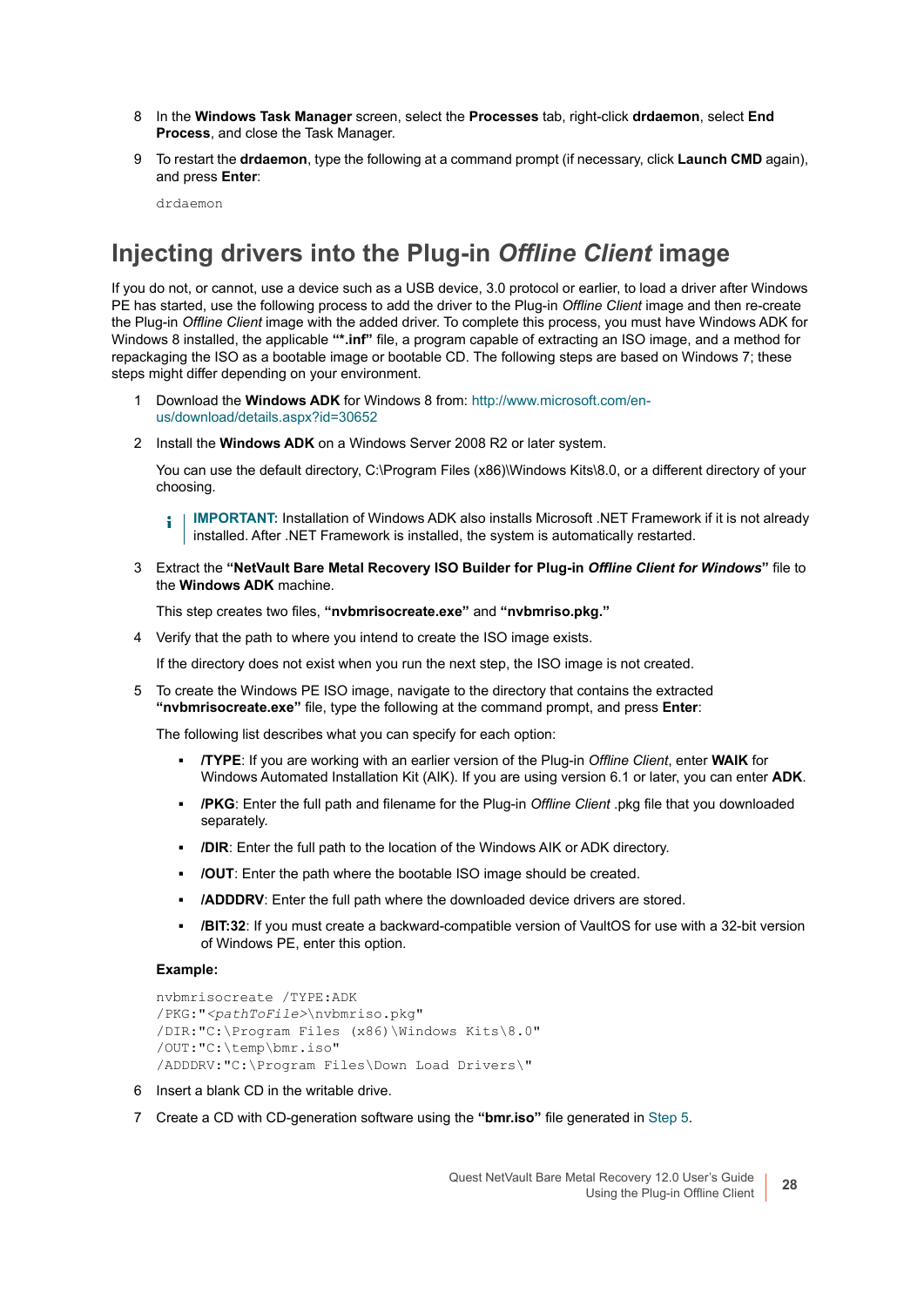#### <span id="page-28-0"></span>**Booting the NetVault Bare Metal Recovery Client from a LiveCD**

If you are booting the NetVault Bare Metal Recovery Client from a LiveCD, perform the following procedure. If you are booting the NetVault Bare Metal Recovery Client from a standard VaultOS CD, proceed to [Booting the](#page-25-0)  [NetVault Bare Metal Recovery Client with the Windows PE-based Plug-in Offline Client](#page-25-0).

The following items are required for this procedure:

**•** A LiveCD containing the desired OS.

Note the following important points:

- **▪** The LiveCD must mount the loop-back device to perform backup and restore with NetVault Backup.
- Some LiveCDs automatically mount all partitions for devices, which can lead to restore failure if the file system is mounted before a backup or restore job. If you boot with a LiveCD, ensure that the file system is unmounted before performing a backup or restore.
- **■** Some LiveCDs automatically use the swap partition for swap operations, which can lead to restore failure if the swap partition is used before a backup or restore job. If you boot with a LiveCD, ensure that the LiveCD does not use the swap partition before performing a backup or restore.
- **•** A Rescue device see [Creating a rescue device for use with a LiveCD](#page-21-0).
- **•** A USB port, for a Rescue USB device, that uses the 3.0 protocol or earlier, or a secondary CD drive, for a Rescue CD, on the target system. If the drive is connected through a USB port, it must use USB 3.0 protocol or earlier.
- **•** If you are using a Rescue CD, you need two CD drives on the target system one for the LiveCD and one for the Rescue CD. If connected through USB ports, the drives must use the USB 3.0 protocol or earlier.
- **IMPORTANT:** When using Windows PE-based VaultOS with NetVault SmartDisk, the **Connect ports for**  ÷ **devices** option in NetVault Backup uses twice as many ports as there are partitions. For example, if you are restoring to a disk that contains seven partitions, the device connection uses 14 ports.

To boot the client, perform the following steps.

- 1 Insert the LiveCD in the CD drive if connected through a USB port, the port must use the 3.0 protocol or earlier-on the target system, and reboot the machine.
- 2 After the OS starts, plug in the device, 3.0 protocol or earlier, or load the Rescue CD.

Usually, the LiveCD automatically mounts the USB/CD drive and shows an icon on the desktop.

3 If the LiveCD automatically mounted the USB/CD drive, use the **"mount -l"** command to find the path where the device is mounted.

**Example:**

```
# mount -l
...
/dev/sdb1 on /media/disk type ext2 (rw,nosuid,nodev)
```
4 If the LiveCD does not automatically mount the USB drive, mount it manually:

**NOTE:** To use a Rescue CD by mounting a CD instead of a USB device, follow the same procedure.i I

a To find the USB devices on the system, use the **"ls -l /dev/disk/by-id/usb\*"** command.

**Example:**

```
# ls -l /dev/disk/by-id/usb*
root 9 2007-09-26 8:16 /dev/disk/by-id/usb-JetFl -> ../../sdb
root 10 2007-09-26 8:16 /dev/disk/by-id/usb-JetFl-part1_-> ../../sdb1
root 10 2007-09-26 8:16 /dev/disk/by-id/usb-JetFl-part2 -> ../../sdb2
```
b Mount the first partition on the device.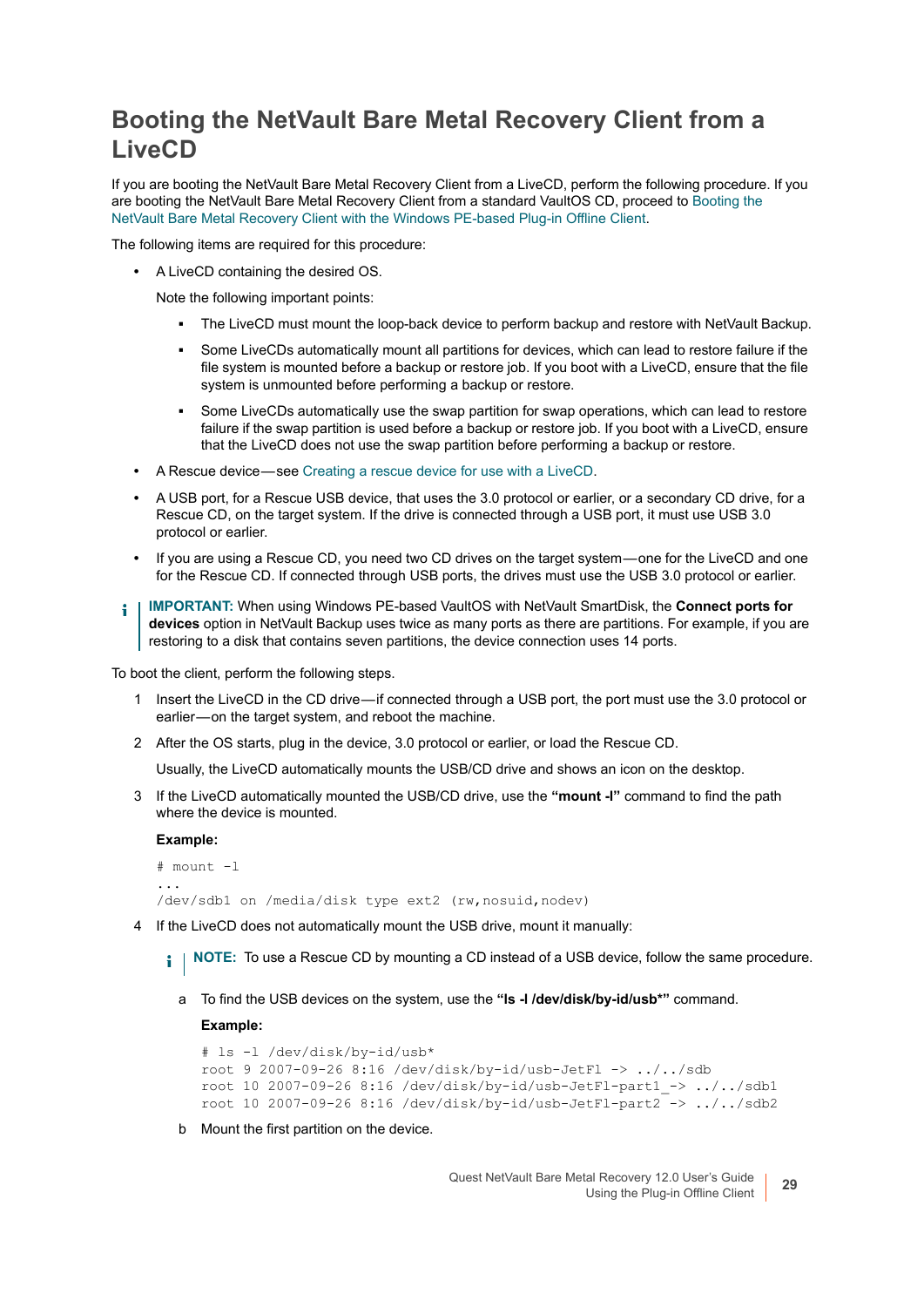#### **Example:**

# mount /dev/sdb1 /mnt/usb

5 To start drdaemon, run the **"vaultdr\_client.sh"** command.

#### **Example:**

```
# cd /mnt/usb
# sh vaultdr_client.sh
```
- 6 If you configured NetVault Bare Metal Recovery to use a port other than the default "10000," exit the **NetVault Bare Metal Recovery Daemon** dialog box, and enter the new port number manually.
	- a To exit the **NetVault Bare Metal Recovery Daemon** dialog box, press **<Ctrl+C>**.
	- b At the command prompt, type the following command, and press **Enter**:

```
drdaemon -p port_number
```
where *port* number is the port you specified in Adding a NetVault Bare Metal Recovery Client to the [Plug-in Server](#page-22-0) or [Editing an existing NetVault Bare Metal Recovery Client.](#page-22-1)

- **NOTE:** If you want to restart NetVault Bare Metal Recovery Daemon from the command prompt without changing the port number, type drdaemon and press **Enter**.
- 7 If you want to enable multipath support, type the following at a command prompt, and press **Enter**:

```
drdaemon -o mpath
```
**NOTE:** You can enter the **-o mpath** and **-p** *port\_number* options together.

# <span id="page-29-0"></span>**Backing up data with Plug-in** *Offline Client*

The Plug-in *Server* lets you back up full systems. In addition, the plug-in provides detailed backup capabilities that let you select individual disk partitions for backup. This plug-in includes the following items:

- **OS**
- **Applications**
- **Specific User Information**

From the NetVault Backup Selections page, you can select the following Plug-in *Server* items for backup:

- **Disk Partitions**: All (or individual) partitions can be selected for backup.
- **Mounted Volumes (Linux and UNIX)**: All of which are backed up as individual partitions.
	- **NOTE:** The **Master Boot Record (MBR)** and the **Partition Table** items are backed up automatically i l when a partition (all or individual) is backed up using the Plug-in Server. Therefore, these items are not available to select for a backup.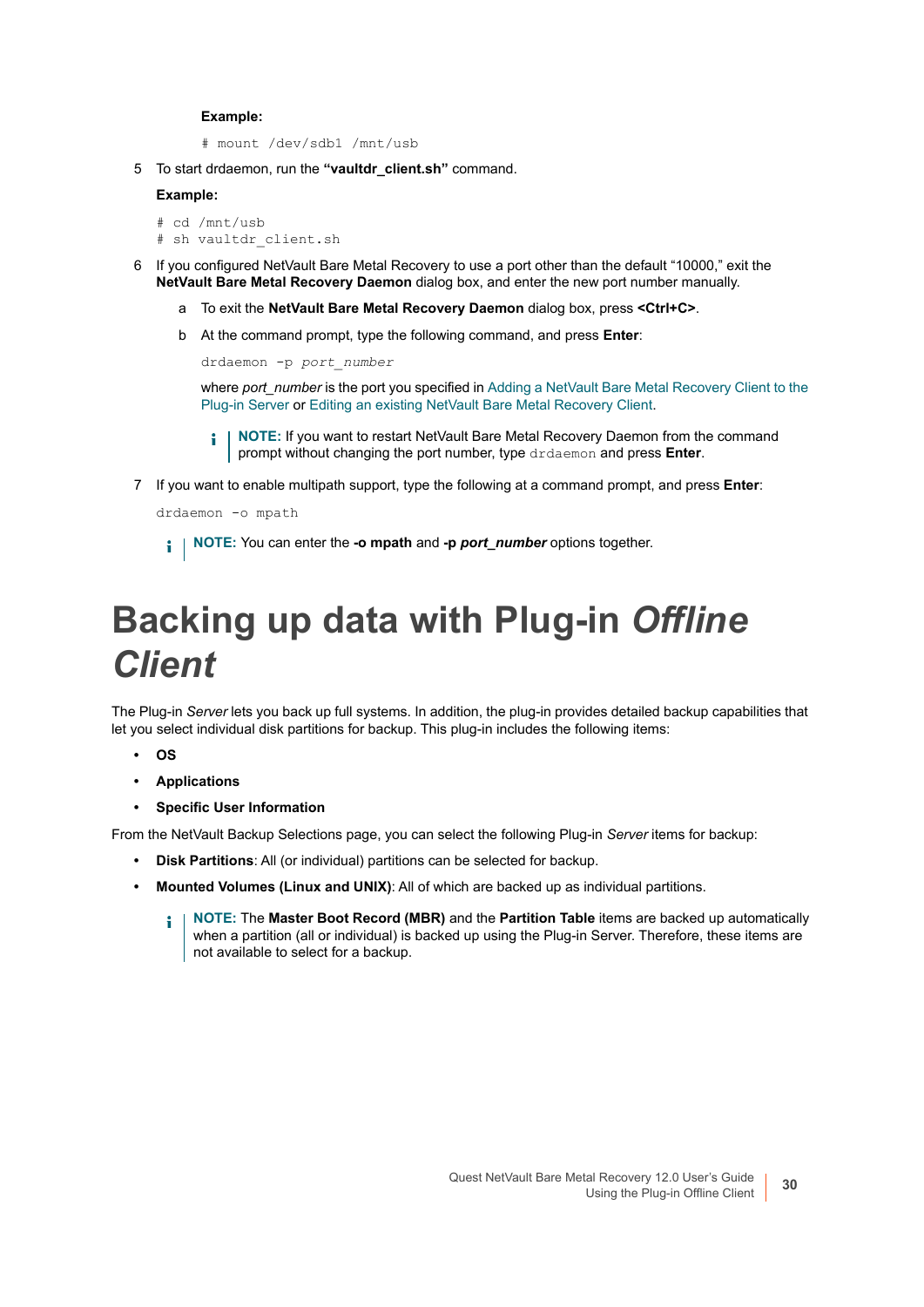# <span id="page-30-0"></span>**Prerequisites for backing up data with Plug-in**  *Offline Client*

Before initiating a backup with the Plug-in *Server*, review the following topics for details on prerequisites that must be met.

**CAUTION: Even if there is no difference between the system devices in a backup and a restore, the order of the disks might be different. If the restored data is started without performing a rename, any data that exists on the disks is lost. To compare the information of the physical disk at backup and restore, note the** *Disk Geometry* **and** *Device Size* **at backup. For more information, see [Performing a](#page-90-3)  [restore in which Disk Numbers are different from the backup.](#page-90-3)**

#### **Booting the NetVault Bare Metal Recovery Client with Plugin** *Offline Client*

Boot the target NetVault Bare Metal Recovery Client with the Plug-in *Offline Client* to prepare it for the backup. To complete the boot routine, review the steps in [Booting with Plug-in Offline Client](#page-23-1).

### <span id="page-30-1"></span>**Verifying Disk Geometry and Device Size**

Before backing up any portion of a NetVault Bare Metal Recovery Client's hard drive, note the **Disk Size** and the **Disk Geometry** of the selected drive. If these items are not accounted for, a restore might fail.

#### **Example of how to note the Drive Disk Size and Disk Geometry**

A Client drive is divided into three partitions. The primary partition is 10 gigabytes (GB), the first logical partition is 7 GB, and the second partition is 3 GB. A backup of the first logical partition is performed with the Plug-in *Server*. On restore of the system after a hard drive failure, if the first logical partition was restored, you must restore it to the proper partition, the first logical partition, or the restore fails.

To verify the geometry and size, perform the following steps.

- 1 With the NetVault Bare Metal Recovery Client booted using Plug-in *Offline Client*, as outlined in [Booting a](#page-23-0)  [NetVault Bare Metal Recovery Client with Plug-in Offline Client](#page-23-0), access the NetVault Backup Server, and start the NetVault Backup WebUI.
- 2 In the Navigation pane, click **Create Backup Job**.
- 3 Next to the **Selections** list, click **Create New**.
- 4 On the **NetVault Backup Selections** page, double-click the NetVault Backup Server the system containing the Plug-in *Server*—to open it.
- 5 Double-click the applicable NetVault Bare Metal Recovery Client displayed under the plug-in to reveal the disks contained within.
- 6 To determine the Disk Geometry, click the applicable disk, and select **Disk Geometry** from the context menu **Actions** list.

The **Device Geometry** dialog box displays details about the partition structure of the selected disk.

- **Partitions**: Each individual partition is listed here by number and the partition type.
- **Bootable**: Displays the current state of the partition ("Yes" or "No").
- **Offset:** Displays the amount by which the partition is offset.
- **▪ Size**: Displays the size of each partition.
- **Type:** Displays the type of partition.
- 7 With this information noted, click **OK**.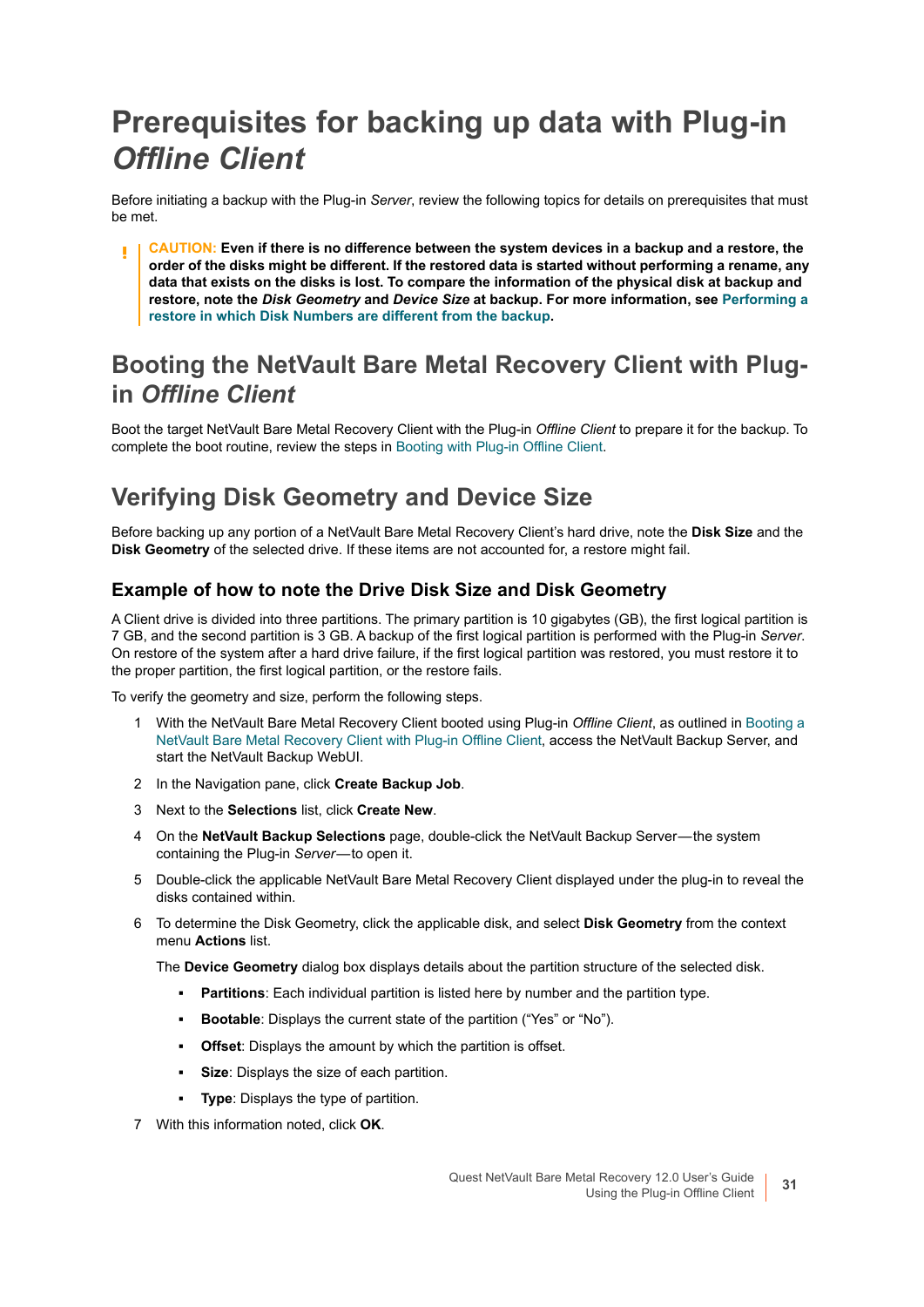8 To determine the overall size of a disk, click the applicable disk, and select **Disk Size** from the context menu.

The **Device Size** dialog box displays details about the size of the selected disk.

- **▪ Device**: The number and type of the disk.
- **▪ Size**: The size of the selected disk.
- 9 With this information noted, click **OK**.

# <span id="page-31-0"></span>**Backing up data with Plug-in** *Offline Client*

Before performing a NetVault Bare Metal Recovery backup, consider the following important points:

- **•** The NetVault Bare Metal Recovery Client machine must be booted with the Plug-in *Offline Client* software before each operation of the Plug-in *Server*, backup or restore. If this procedure is not completed correctly, the NetVault Bare Metal Recovery Client is inaccessible from the NetVault Backup Server. For details on this process, see [Booting a NetVault Bare Metal Recovery Client with Plug-in Offline Client.](#page-23-0)
- **•** When **Disk Raw Mode** is selected, not only is the disk in use backed up, but the entire disk is as well. For example, if 6GB are in use on a 30GB partition, 30GB of media is used to back up the disk. Only use the **Disk Raw Mode** option when a complete hard drive is selected for a Plug-in *Server* backup, that is, not an individual partition.
- **•** Dynamic disks must be backed up by using **Disk Raw Mode** to maintain partition information.
- **•** Plug-in *Offline Client* does not support DR backup spanning multiple libraries. Attempting to restore a backup job that spans multiple libraries fails.
- **•** If your VM is based on Windows Server 2012 or 2012 R2 and you use the Plug-in *Offline Client* for Linux, update the VMware configuration file to use the E1000 adapter. For more information, see [Using a](#page-23-2)  [Windows Server 2012-based virtual machine with Plug-in Offline Client for Linux.](#page-23-2)
- **•** If you use the Windows PE-based VaultOS with BitLocker volumes, you must unlock the encrypted drives *before* running the backup job.
- **•** As stated previously, the **MBR** and the **Partition Table** items are backed up automatically when a partition is backed up using the Plug-in Server. Therefore, these items are not available to select for a backup.

You are now ready to perform a backup of the NetVault Backup Server. The procedure for performing backups includes the steps outlined in the following topics:

- **•** [Selecting data for a backup with Plug-in Offline Client](#page-31-1)
- **•** [Setting backup options for backing up data with Plug-in Offline Client](#page-32-0)
- **•** [Finalizing and submitting the job for backing up data with Plug-in Offline Client](#page-33-1)

### <span id="page-31-1"></span>**Selecting data for a backup with Plug-in** *Offline Client*

You must use sets — Backup Selection Set, Backup Options Set, Schedule Set, Target Set, and Advanced Options Set- to create a backup job. For more information, see the *Quest NetVault Backup Administrator's Guide*.

- 1 With the NetVault Bare Metal Recovery Client booted with Plug-in *Offline Client*, access the NetVault Backup Server, and start the NetVault Backup WebUI.
- 2 In the Navigation pane, click **Create Backup Job**.

You can also start the wizard from the Guided Configuration link. In the Navigation pane, click **Guided Configuration**. On the **NetVault Configuration Wizard** page, click **Create backup jobs**.

3 In **Job Name**, specify a name for the job.

Assign a descriptive name that lets you easily identify the job when monitoring its progress or restoring data. The job name can contain alphanumeric and non-alphanumeric characters, but it cannot include non-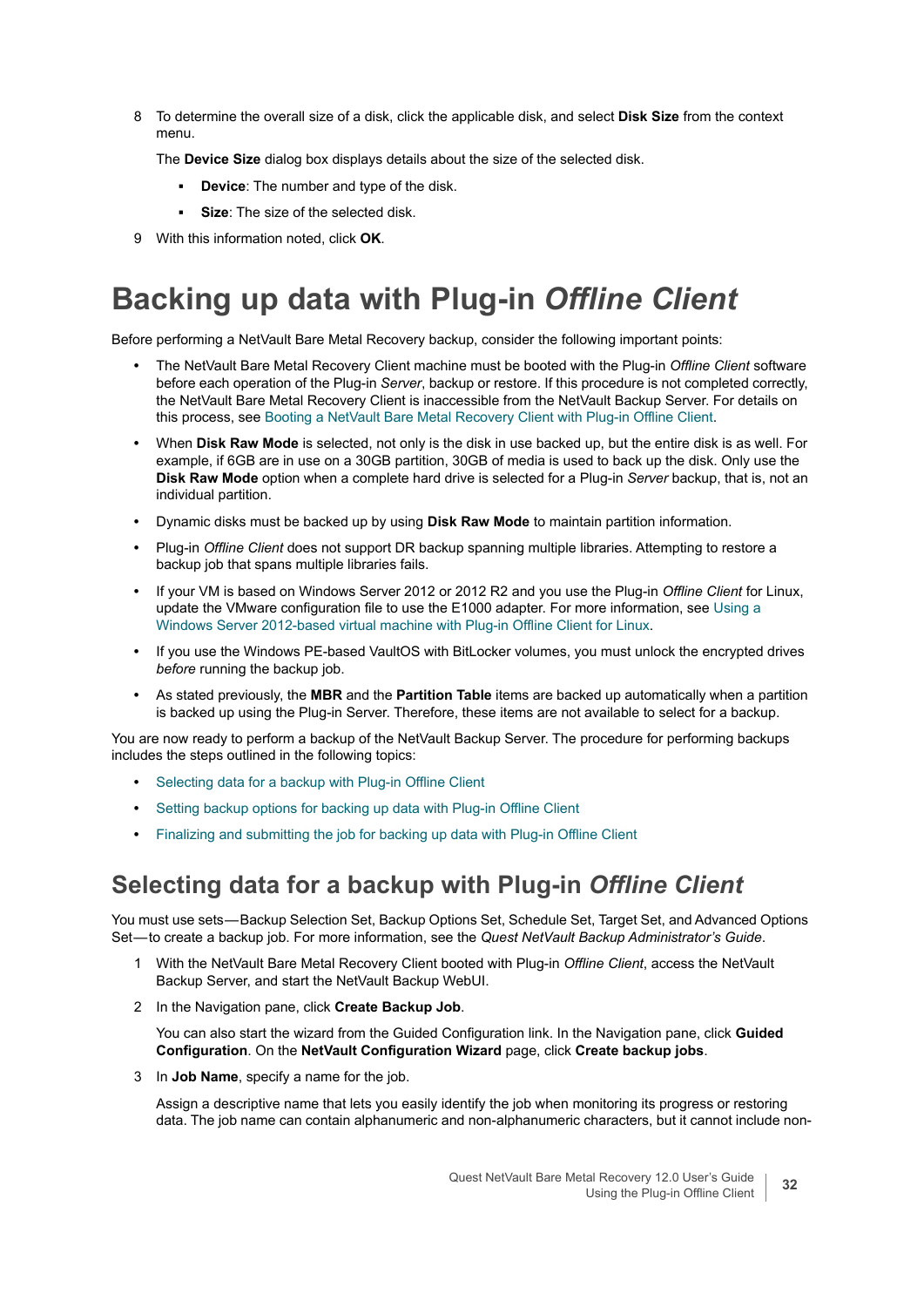English characters. On Linux, the name can have a maximum of 200 characters. On Windows, there is no length restriction. However, a maximum of 40 characters is recommended on all platforms.

- 4 Next to the **Selections** list, click **Create New**.
- 5 Locate the machine acting as the NetVault Backup Server, that is, the machine with the Plug-in *Server* installed, and double-click it to open it.
- 6 In the list that is displayed, locate the Plug-in *Server*, labeled **"VaultDR APM,"** and double-click it to open it and display the hard disks on the client system.
- 7 Select one of the following:
	- **▪** To select the entire disk for a backup, click the box to the left of the disk title.
	- **▪** To select specific items, double-click a disk to open it. Individual partitions are displayed and made available for selection. NetVault Backup provides data on each type of partition, including the size, status, and type. This information is displayed to the right of each partition, in parentheses. Select the items that you want to back up. Selected items contain a green check, items that are not selected are blank, and omitted items contain a red cross.
		- **▫ Primary Partition**: Each hard disk can contain up to four different "true partitions." They are called the primary partitions, and can be individually selected for backup.
		- **▫ Extended Partition**: This partition is the space on the hard disk *not allocated* to the primary partitions. This type of partition *cannot* be selected for a backup. To add it, the *entire* drive must be selected.
		- **□ Logical Partition**: Logical partitions allow multiple system images to run in one machine. This option can be multiple instances of the same OS or different systems. Logical partitions can be individually selected for a backup.
- 8 Click **Save**, enter a name in the **Create New Set** dialog box, and click **Save**.

The name can contain alphanumeric and non-alphanumeric characters, but it cannot include non-English characters. On Linux, the name can have a maximum of 200 characters. On Windows, there is no length restriction. However, a maximum of 40 characters is recommended on all platforms.

### <span id="page-32-0"></span>**Setting backup options for backing up data with Plug-in**  *Offline Client*

The next step involves creating the Backup Options Set.

- 1 Next to the **Plugin Options** list, click **Create New**.
- 2 Select the applicable options:
	- **Disk Raw Mode:** Select this option if you want all partition information for a selected hard drive ignored and a "bit-by-bit" backup of the entire disk image performed. This bit-by-bit form of data transfer occurs during the restore of this backup as well, thus eliminating the need to format the target drive or remove the partition.

Cases in which **Disk Raw Mode** is desired include:

- **▫** The selected hard drive does not have a partition table.
- **▫** NetVault Bare Metal Recovery cannot recognize the partition table.
- **▫** You are backing up data outside the MBR and partitions, for example, dynamic disks.
- **▪ Compression**: To compress data on the NetVault Bare Metal Recovery Client before transfer during backup, select this option. This option reduces overall network traffic during data transfer and also requires less media space to accommodate the NetVault Bare Metal Recovery backup. This option is useful for partitions that contain a large amount of unused space. Selecting this option usually provides better compression than using a network-based or tape-library-based compression feature.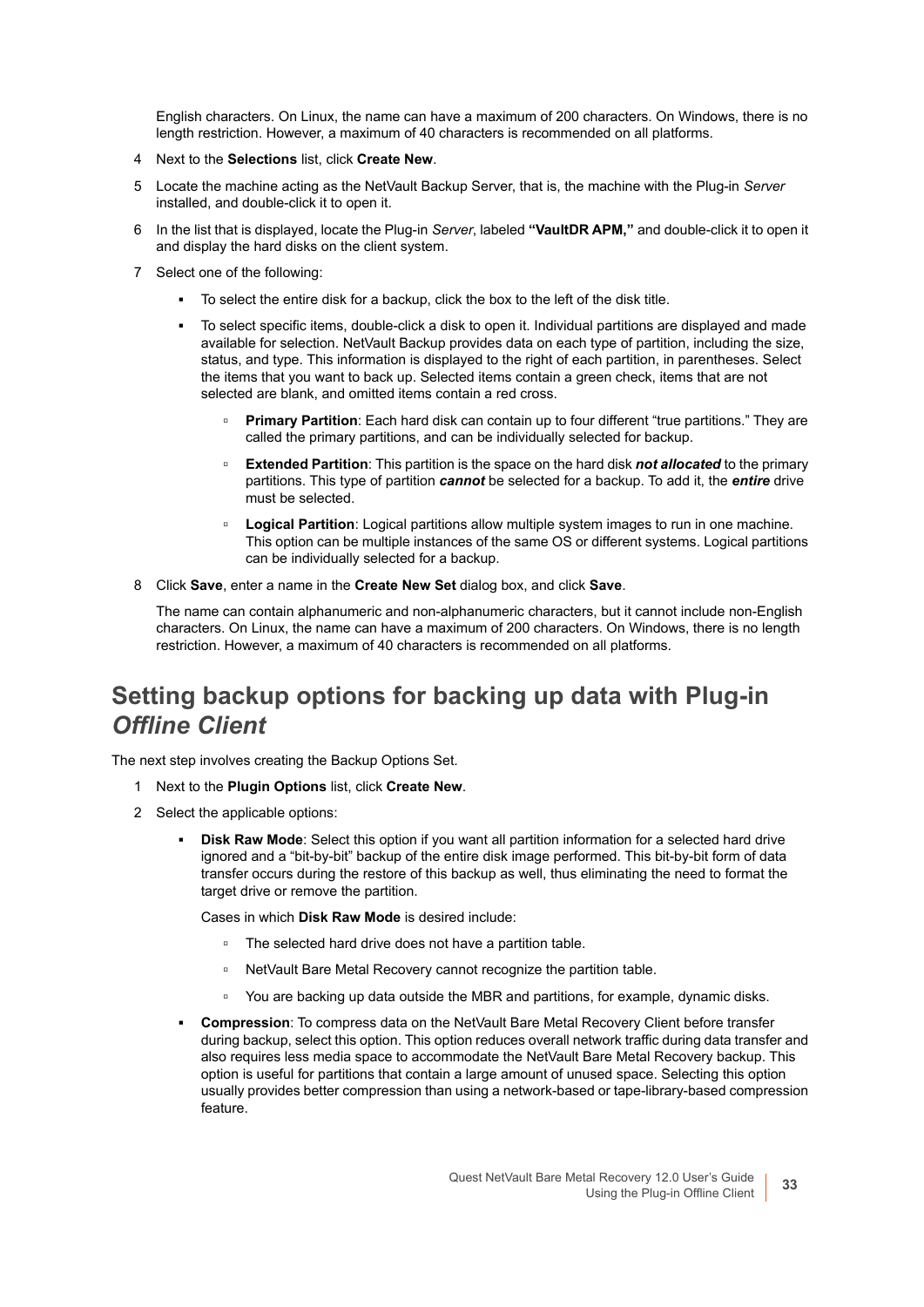- **IMPORTANT:** If you use BitLocker and you enable the **Compression** and **Disk Raw Mode**  ÷ options, the backup process might take longer. This might happen if the size of the data with **Compression** enabled is similar to the size of the uncompressed data and you are using the BitLocker **full volume encryption (FVE)** option. To improve the speed of the backup process, use the BitLocker **used disk space only** option instead of FVE.
- **Back up used blocks only for NTFS partitions: If you are using the Windows PE-based Plug-in** *Offline Client* and the backup includes Windows-based partitions, select this option if you only want to back up the used blocks. If you clear this option, a discrepancy (4 K) between the backup data and the size of the NTFS volume might be reported in the binary log; this option is working as intended, and does not affect a restore. If you are using the Linux-based Plug-in *Offline Client*, this option is visible but not functional.
- 3 Click **Save**.
- 4 In the **Create New Set** dialog box, specify a name for the set, and click **Save**.

The name can contain alphanumeric and non-alphanumeric characters, but it cannot include non-English characters. On Linux, the name can have a maximum of 200 characters. On Windows, there is no length restriction. However, a maximum of 40 characters is recommended on all platforms.

### <span id="page-33-1"></span>**Finalizing and submitting the job for backing up data with Plug-in** *Offline Client*

The final steps include setting additional options on the Schedule, Target Storage, and Advanced Options pages, submitting the job, and monitoring the progress through the Job Status and View Logs pages. These pages and options are common to all NetVault Backup Plug-ins. For more information, see the *Quest NetVault Backup Administrator's Guide*.

- 1 Use the **Schedule**, **Target Storage**, and **Advanced Options** lists to configure any additional required options.
- 2 Click **Save** or **Save & Submit**, whichever is applicable.

**TIP:** To run a job that you have already created and saved, select **Manage Job Definitions** in the i. Navigation pane, select the applicable job, and click **Run Now**.

You can monitor progress on the **Job Status** page and view the logs on the **View Logs** page. For more information, see the *Quest NetVault Backup Administrator's Guide*.

# <span id="page-33-0"></span>**Restoring data with Plug-in** *Offline Client*

The following topics describe how to restore backups to various configurations, such as a physical machine or a Virtual Machine Disk (VMDK) image.

- **•** [Using Plug-in Offline Client to restore data to a physical machine](#page-35-0)
- **•** [Using Plug-in Offline Client to restore data as a VMDK Image](#page-38-0)
- **•** [Using Plug-in Offline Client to recover data to a standby NetVault Bare Metal Recovery Client](#page-41-0)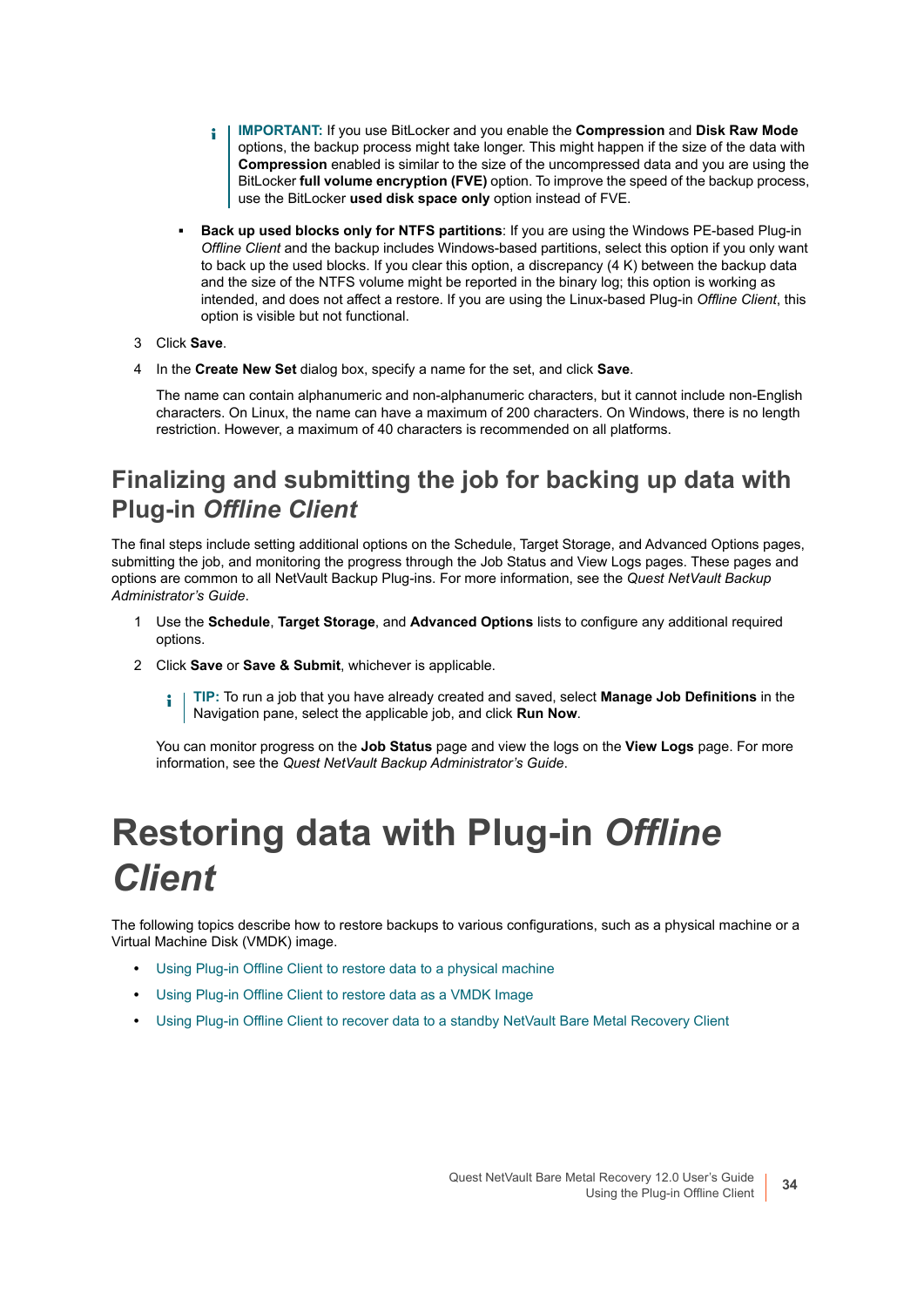**CAUTION: Before attempting to recover to the same disk that you backed up, verify that all existing partitions have been removed; otherwise, recovery to the same disk might fail, unless the data was backed up using** *Disk Raw Mode***.**

**Verify that the Disk Geometry of the OS targeted by the restore matches the geometry of the source OS that was backed up. If they do not match, for example, the source used 32 sectors per track, and the target uses 63 sectors, an error occurs when the system attempts to start.**

Additional notes:

- **•** If your VM is based on Windows Server 2012 or 2012 R2 and you use the Plug-in *Offline Client* for Linux, update the VMware configuration file to use the E1000 adapter. For more information, see [Using a](#page-23-2)  [Windows Server 2012-based virtual machine with Plug-in Offline Client for Linux.](#page-23-2)
- **•** If you are using the Windows PE-based VaultOS, review the next topic, [Making the disk blank before](#page-34-0)  [restoring a backup created using Disk Raw Mode,](#page-34-0) before continuing.
- **•** When you restart a Plug-in *Offline Client* for Linux that is running on a VMware® VM, you might encounter this error:

"A fault has occurred causing a virtual CPU to enter the shutdown state. If this fault had occurred outside of a virtual machine, it would have caused the physical machine to restart. The shutdown state can be reached by incorrectly configuring the virtual machine, a bug in the guest operating system, or a problem in VMware Workstation.

"Click OK to restart the virtual machine or Cancel to power off the virtual machine."

As indicated, click OK to continue.

### <span id="page-34-0"></span>**Making the disk blank before restoring a backup created using Disk Raw Mode**

If you are using the Windows PE-base VaultOS, you created a backup using the Disk Raw Mode option, and you are restoring data to a physical machine or standby NetVault Bare Metal Recovery Client, render the disk blank before beginning the restore and recovery process.

- 1 Log in locally to the Windows NetVault Bare Metal Recovery Client, and start a Command Prompt session.
- 2 At the prompt, type the following command:

DISKPART

3 To list all the target disks, type:

LIST DISK

4 To specify the number the target disk that you want to render blank, type:

SELECT DISK <number>

5 To erase the disk, type:

CLEAN

6 After the process is finished, type:

**EXTT**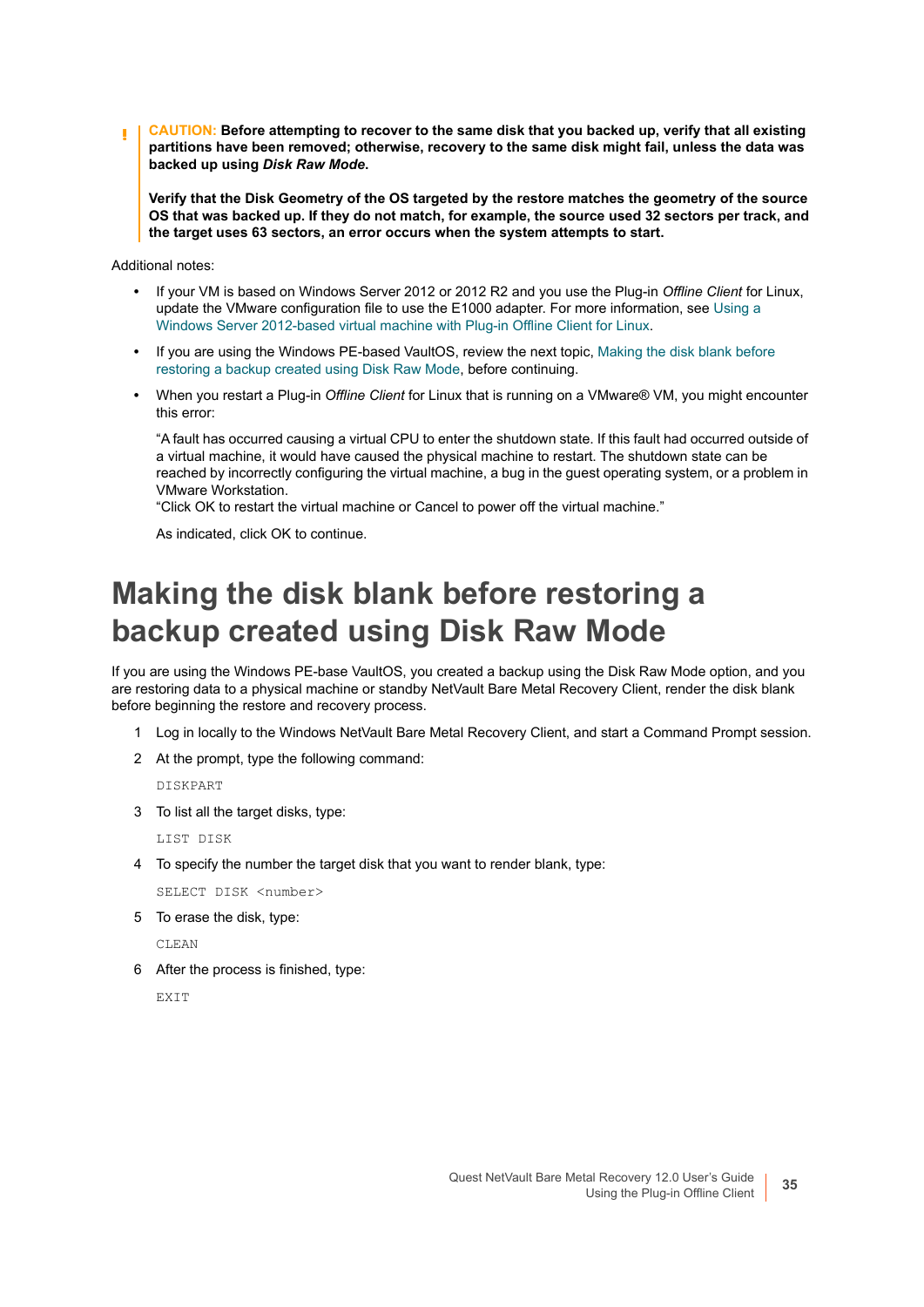## <span id="page-35-0"></span>**Using Plug-in** *Offline Client* **to restore data to a physical machine**

This option lets you recover backups of the client to a physical machine that has the same hardware specification as the machine that was used for backup. It includes the following:

- **•** [Prerequisites for restoring data with Plug-in Offline Client to a physical machine](#page-35-1)
- **•** [Restore procedure for using Plug-in Offline Client to restore data to a physical machine](#page-36-0)
- **•** [Post-restore for using Plug-in Offline Client to restore data to a physical machine](#page-38-1)
- **CAUTION: Even if there is no difference between the system devices in a backup and a restore, the**  ΠI **order of the disks might be different. If the restored data is started without performing a rename, any data that exists on the disks is lost. To compare the information of the physical disk at backup and restore, note the** *Disk Geometry* **and** *Device Size* **at backup. For more information, see [Performing a](#page-90-3)  [restore in which Disk Numbers are different from the backup.](#page-90-3)**

**For version 1.1.6 and later, also compare the Disk ID of the targeted disk on the** *Create Selection Set*  **page to the Disk ID of the same disk on the** *NetVault Backup Selections* **page.**

**Quest strongly recommends that you disconnect all disks that contain critical data from the server before you boot the Plug-in Offline Client.**

#### <span id="page-35-1"></span>**Prerequisites for restoring data with Plug-in** *Offline Client* **to a physical machine**

A DR restore procedure is a delicate operation. Before setting up and running a DR restore, the prerequisites covered in the following topics must be met.

#### **Ensure that device filenames match**

The target device name on the NetVault Bare Metal Recovery Client, for example, Disk 0 (IDE), must be the same as it was at the time of backup.

**IMPORTANT:** When relocating a DR backup, ensure that the hard disk installed on the new relocation target ÷ has the same name as the hard disk that existed in the original target machine.

#### **Boot the NetVault Bare Metal Recovery Client with Plug-in** *Offline Client*

Boot the target NetVault Bare Metal Recovery Client with the Plug-in *Offline Client* to prepare it for the restore of a DR image. To complete the boot routine, perform the steps covered in [Booting a NetVault Bare Metal Recovery](#page-23-0)  [Client with Plug-in Offline Client.](#page-23-0)

#### **Gather noted Device Size and Disk Geometry information**

This information should have been noted before the backup — see [Verifying Disk Geometry and Device Size](#page-30-1). Have this information handy to complete the restore correctly.

#### **Obtain new license key if reactivation is required (Windows only)**

Sometimes, the restored Windows system might require reactivation. Verify that you have the necessary license key for reactivation.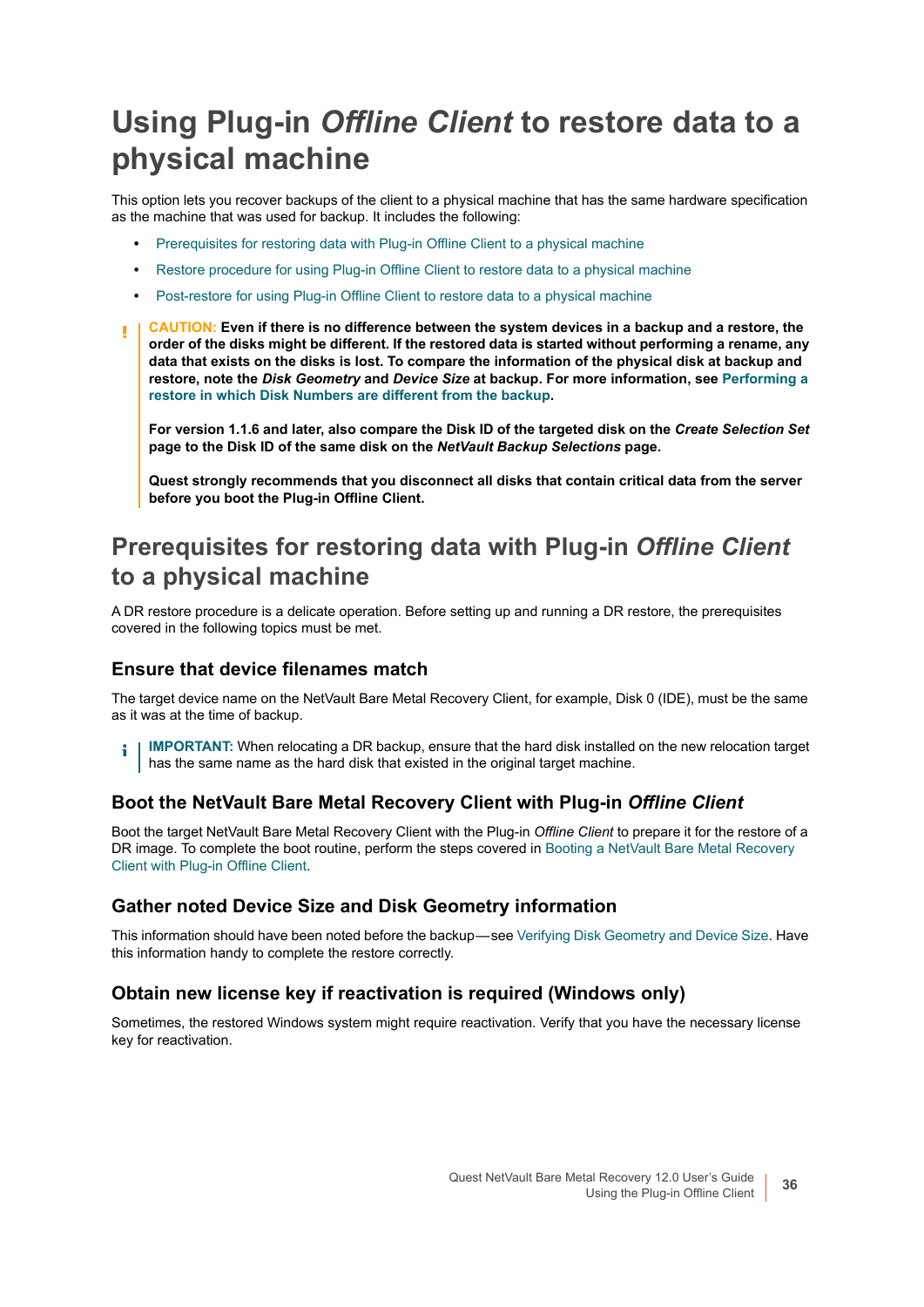#### **Verify access to the target NetVault Bare Metal Recovery Client**

The NetVault Bare Metal Recovery Client machine that is to serve as a target for the restore must be accessible to the Plug-in *Server*. To check access, perform the following steps.

- 1 With the NetVault Bare Metal Recovery Client booted with Plug-in *Offline Client*, access the NetVault Backup Server, and start the NetVault Backup WebUI.
- 2 Access the **NetVault Backup Selections** page to verify that the applicable client machine has been added as a NetVault Bare Metal Recovery Client.
	- a Open the Plug-in *Server* to reveal existing clients.
	- b Click the applicable NetVault Bare Metal Recovery Client, and select **Edit** from the context menu.
	- c When the **Edit Bare Metal Recovery Client** dialog box is displayed, verify that the data is correct or change it as required.
	- d If the NetVault Bare Metal Recovery Client is added correctly, skip to the [Restore procedure for](#page-36-0)  [using Plug-in Offline Client to restore data to a physical machine](#page-36-0) topic; otherwise, proceed to the next step.
- 3 Add the applicable NetVault Bare Metal Recovery Client.

For detailed instructions, see [Adding a NetVault Bare Metal Recovery Client to the Plug-in Server](#page-22-0).

4 Continue to the [Restore procedure for using Plug-in Offline Client to restore data to a physical machine](#page-36-0) topic.

### <span id="page-36-0"></span>**Restore procedure for using Plug-in** *Offline Client* **to restore data to a physical machine**

The procedure for restoring a DR restore to a physical machine includes the steps outlined in the following topics:

- **•** [Selecting data for a restore](#page-36-1)
- **•** [Setting restore options](#page-37-0)
- **•** [Finalizing and submitting the job](#page-37-1)

#### <span id="page-36-1"></span>**Selecting data for a restore**

- 1 In the Navigation pane of the NetVault Backup WebUI on the NetVault Backup Server, click **Create Restore Job**.
- 2 On the **Create Restore Job Choose Saveset** page, select **Plug-in** *Server* from the **Plugin Type** list.
- 3 To filter the items displayed in the saveset table further, use the **Client**, **Date**, and **Job ID** lists.

The table displays the saveset name (job title and saveset ID), creation date and time, and size. By default, the list is sorted by creation date.

4 In the saveset table, locate the applicable client, and select the applicable item.

When you select a saveset, the following details are displayed in the **Saveset Information** area: Job ID, job title, server name, client name, plug-in name, saveset date and time, retirement setting, Incremental Backup or not, Archive or not, saveset size, and snapshot-based backup or not.

- 5 Click **Next**.
- 6 On the **Create Selection Set** page, select the data that you want to restore.
	- **▪** To restore the entire disk, click the box to the left of the applicable disk title to select it.
	- **▪** To select specific items, double-click a disk to open it, and then select the items that you want to restore.
		- **▫** The **Dos Compatibility Region** is the first 32k to 512 bytes from start of the disk that immediately follows the Master Boot Record (MBR). NetVault Bare Metal Recovery backs up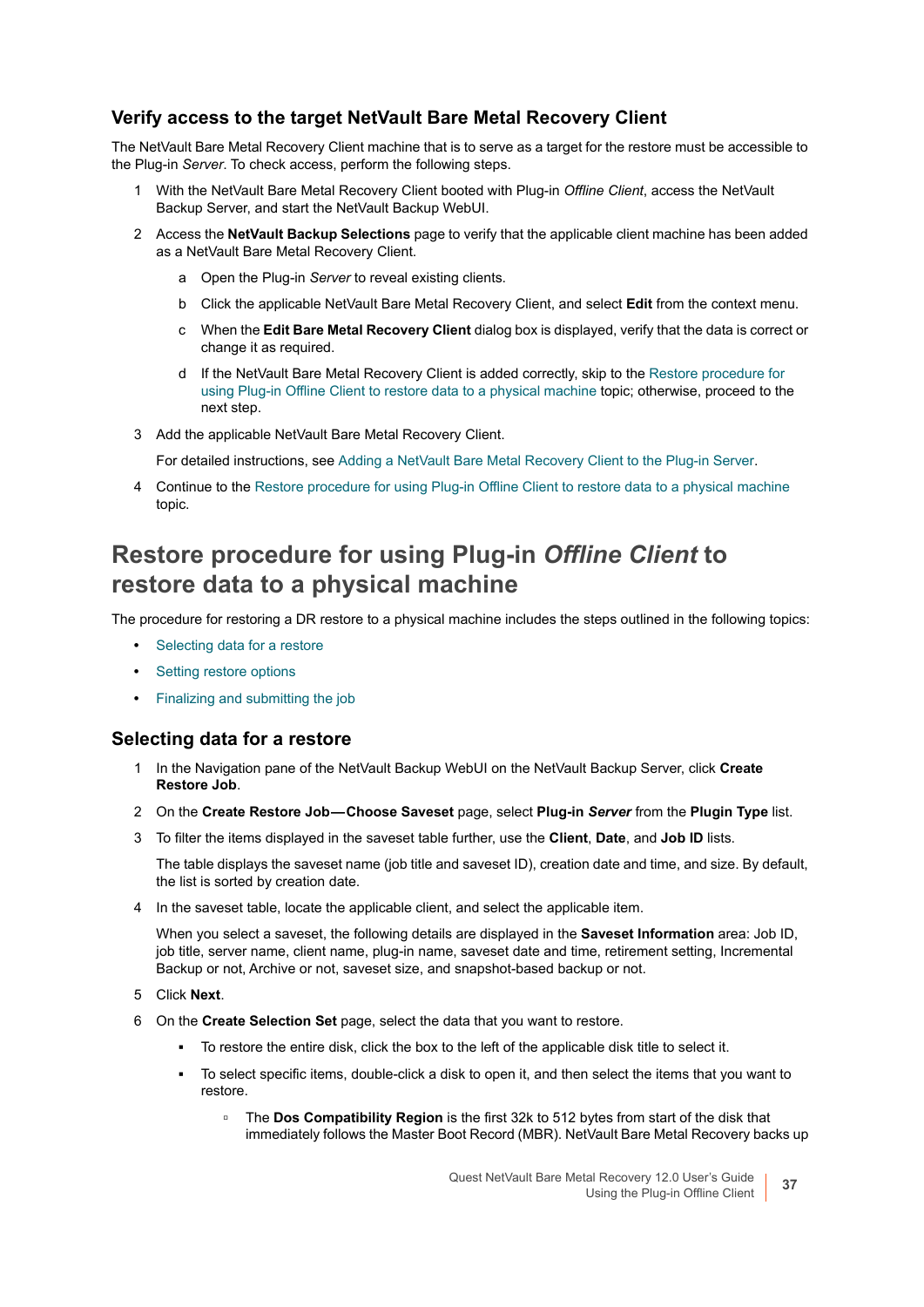this region to support GRUB Stage 1.5. However, this region is always backed up and restored regardless of the existence of GRUB Stage 1.5. This option is not selectable.

- **▫ Master Boot Record & System Partition**
- **▫ Individual Partitions**

#### <span id="page-37-0"></span>**Setting restore options**

1 On the **Create Selection Set** page, click **Edit Plugin Options**, and select **Physical Machine** (the default) as the **Restore Type** to restore the backup of a client to a physical machine.

When **Physical Machine** is selected, the **Physical Recovery Options** frame containing the **Restore Name** field is shown. The default value of this field is the NetVault Backup name for the NetVault Bare Metal Recovery Client from which this backup was originally performed, based on the backup saveset selected. This name is associated with a specific IP address that was previously configured. If this value is left at its default setting, selected data is restored to the machine that was originally backed up. You can use this field to relocate restored data to a standby NetVault Bare Metal Recovery Client, if necessary. For complete details on this procedure and its use of this option, see [Using Plug-in Offline Client to recover](#page-41-0)  [data to a standby NetVault Bare Metal Recovery Client.](#page-41-0)

If you are using the Windows PE-based Plug-in *Offline Client*, selecting **Physical Machine** also makes the driver-related fields available. These options support using different hardware during a restore.

- 2 If you are using the Windows PE-based Plug-in *Offline Client*, complete the applicable options:
	- **▪ Inject Boot-Critical Device Driver**: If you are restoring to different hardware that also uses a different mass storage controller, select this option. After you select this option, the **Boot-Critical Driver Directory** and **Driver Injection Only** options become available.
	- **▪ Boot-Critical Driver Directory**: If you selected the **Inject Boot-Critical Device Driver** option, enter the complete path to the local drive where the drivers for the mass storage controller are stored.
	- **Driver Injection Only:** If you previously completed a restore but pointed to an incorrect location in the **Boot-Critical Driver Directory** field, select this option to run the driver-injection portion of the restore process again. This option eliminates the need to restore the data again, but lets you inject the correct drivers. Check that you enter the correct path in the **Boot-Critical Driver Directory** field. By default, the **Inject Boot-Critical Device Driver** option remains selected; do not clear it as this option prevents the **Driver Injection Only** option from working.

#### <span id="page-37-1"></span>**Finalizing and submitting the job**

The final steps include setting additional options on the Schedule, Source Options, and Advanced Options pages, submitting the job, and monitoring the progress through the Job Status and View Logs pages. These pages and options are common to all NetVault Backup Plug-ins. For more information, see the *Quest NetVault Backup Administrator's Guide*.

- 1 To save the settings, click **Ok**, and then click **Next**.
- 2 In **Job Name**, specify a name for the job if you do not want to use the default setting.

Assign a descriptive name that lets you easily identify the job when monitoring its progress. The name can contain alphanumeric and non-alphanumeric characters, but it cannot include non-English characters. On Linux, the name can have a maximum of 200 characters. On Windows, there is no length restriction. However, a maximum of 40 characters is recommended on all platforms.

3 In the **Target Client** list, select the machine on which you want to restore the data.

**TIP:** You can also click **Choose**, and then locate and select the applicable client in the **Choose the**  f. **Target Client** dialog box.

- 4 Use the **Schedule**, **Source Options**, and **Advanced Options** lists to configure any additional required options.
- 5 Click **Save** or **Save & Submit**, whichever is applicable.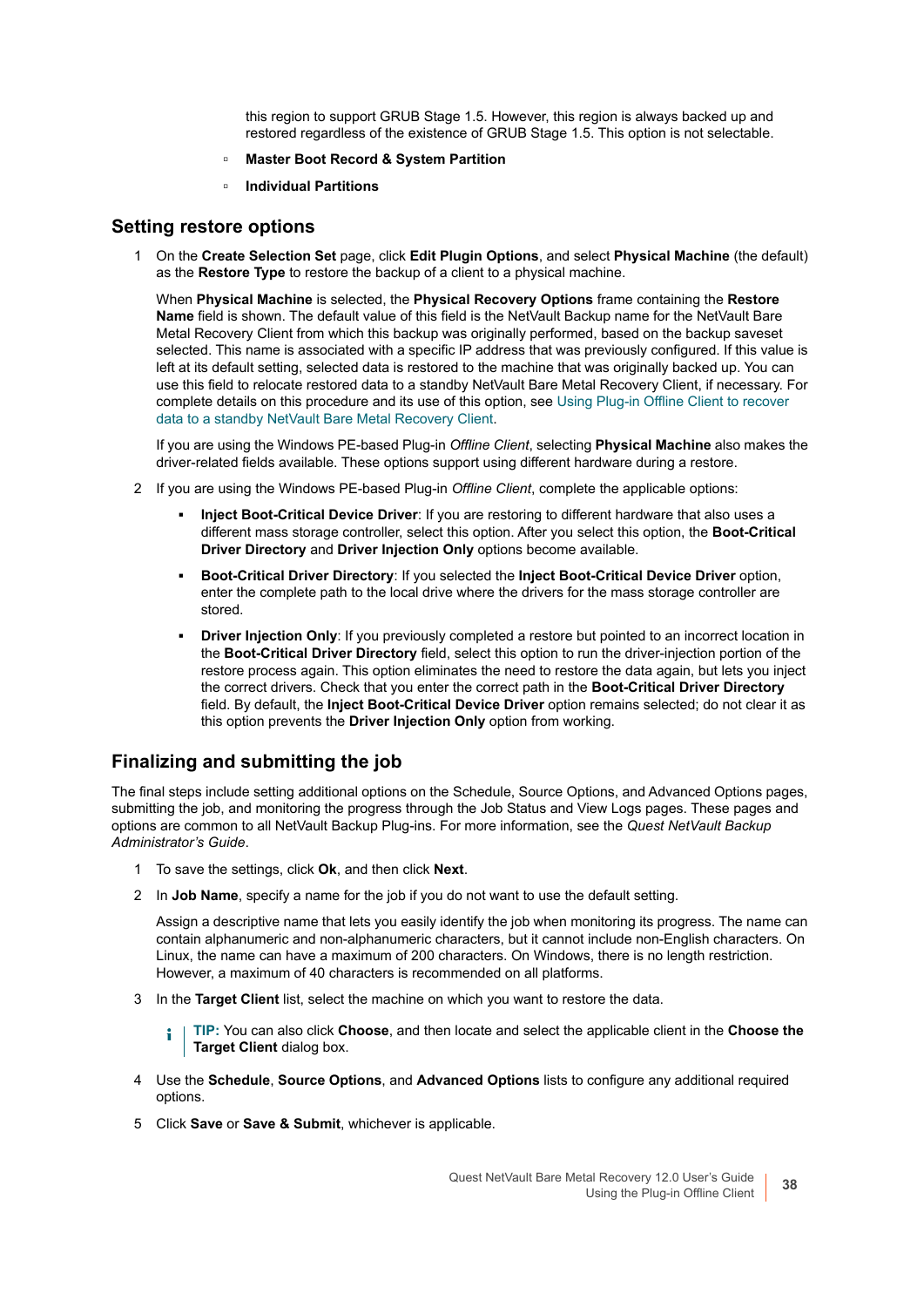You can monitor progress on the **Job Status** page and view the logs on the **View Logs** page. For more information, see the *Quest NetVault Backup Administrator's Guide*.

- **NOTE:** Be aware of the following items: ÷
	- **•** If selecting individual partitions for a restore, also select the **Master Boot Record and System Partition** item. Failure to do so results in a failed restore.
	- **•** When performing a restore of a Plug-in *Server* backup, options available in the **Target Client** list should be left at their default settings. If a target other than the intended is selected from this list the restore fails.
	- **•** If you select the inject driver-related options, NetVault Bare Metal Recovery attempts to inject the drivers into every disk during the restore process.
	- **•** After completing a restore to a different machine, a "disk read error" occurs when you start the new machine if the size of the Integrated Drive Electronics (IDE) disk does not match the size of the IDE disk on the original (backed-up) machine. To work around this issue, change the disk size in the BIOS to match the original machine.
	- **•** If you are using the Linux-based Plug-in *Offline Client* with IDE/Parallel Advance Technology Attachment (PATA) disks and the backup was created using Plug-in *Offline Client* v5.6.4 or earlier, use the Rename feature to force the system to reexamine and map the disk correctly. Partitions backed up before v5.7.1 are named using an "hd*<x>*" format, while v5.7.1 and later use an "sd*<x>*" format. Failure to use the rename feature causes the restore to fail with a "Error: All disk name requested from client is not equal to the backup disk name /dev/hda" message.
	- **•** If you are using the Linux-based Plug-in *Offline Client* and you are migrating a physical server to a virtual environment in which the Client is Windows-based, install the disk drivers on the OS *before* you back up the machine. For more information, see [NetVault Bare Metal Recovery](#page-87-0)  [physical-to-virtual \(P2V\) recovery.](#page-87-0)

### **Post-restore for using Plug-in** *Offline Client* **to restore data to a physical machine**

After restoring a backup to a different machine, review following points and take the applicable action:

- **Bring SAN disks online (Windows Server 2008 only)**: If you are using the Enterprise or Datacenter Edition of Windows Server 2008, the default policy for storage-area network (SAN) disks does not include automatically mounting them — this issue does not apply to drive C. After the restore is completed, use **Disk Management** to set the disk to **online**.
- **Network connection renamed**: Because a different network card is in use, the Network Connection is automatically renamed to local area connection 2.
- **Physical address**: Because a different network card is in use, the physical address, Media Access Controller 9MAC), is different. If you use applications that rely on this address, work with the application's vendor to address the change.

## **Using Plug-in** *Offline Client* **to restore data as a VMDK Image**

This option lets you recover backups of the client to a VMDK Image, which can then be attached to a VM created from VMware. This option converts the backup of a physical machine to a VM.

Plug-in *Server* must be installed on the NetVault Backup Server.

This procedure includes the steps outlined in the following topics:

- **•** [Selecting data for a restore using Plug-in Offline Client to restore data as a VMDK Image](#page-39-0)
- **•** [Setting restore options for using Plug-in Offline Client to restore data as a VMDK Image](#page-39-1)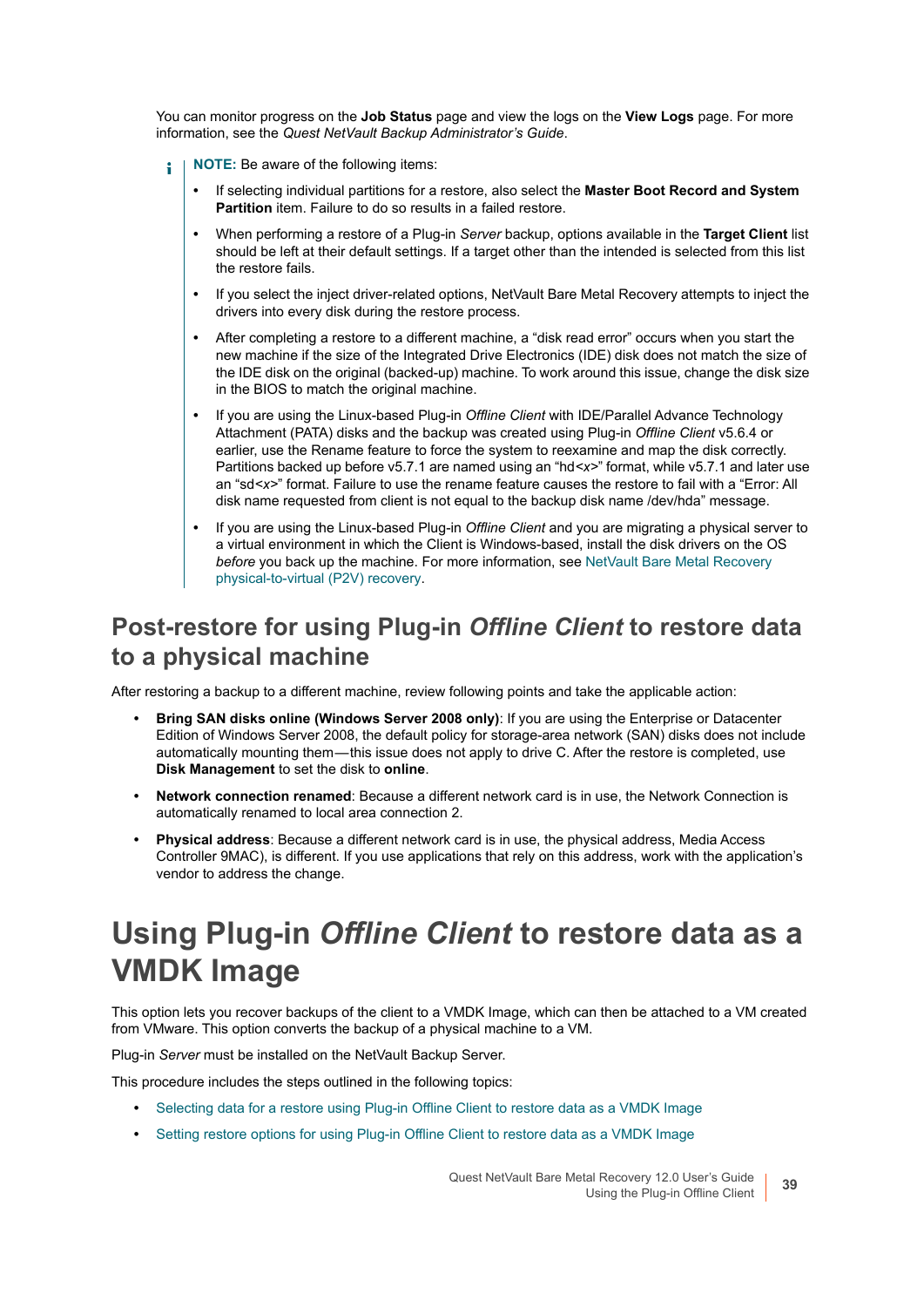- **•** [Finalizing and submitting the job for using Plug-in Offline Client to restore data as a VMDK Image](#page-40-0)
- **•** [Creating the VM from the restored VMDK Image](#page-40-1)

### <span id="page-39-0"></span>**Selecting data for a restore using Plug-in** *Offline Client* **to restore data as a VMDK Image**

- 1 In the Navigation pane of the NetVault Backup WebUI on the NetVault Backup Server, click **Create Restore Job**.
- 2 On the **Create Restore Job Choose Saveset** page, select **Plug-in** *Server* from the **Plugin Type** list.
- 3 To filter the items displayed in the saveset table further, use the **Client**, **Date**, and **Job ID** lists.

The table displays the saveset name (job title and saveset ID), creation date and time, and size. By default, the list is sorted by creation date.

4 In the saveset table, locate the applicable client, and select the applicable item.

When you select a saveset, the following details are displayed in the **Saveset Information** area: Job ID, job title, server name, client name, plug-in name, saveset date and time, retirement setting, Incremental Backup or not, Archive or not, saveset size, and snapshot-based backup or not.

- 5 Click **Next**.
- 6 On the **Create Selection Set** page, select the data that you want to restore.
	- **▪** To restore the entire disk, click the box to the left of the applicable disk title to select it.
	- **▪** To select specific items, double-click a disk to open it, and then select the **Master Boot Record & System Partition** and individual partitions that you want to restore.
	- **i** | IMPORTANT: If restoring to a VMDK Image, both Master Boot Record & System Partition and the individual partitions or the restore job fails.

### <span id="page-39-1"></span>**Setting restore options for using Plug-in** *Offline Client* **to restore data as a VMDK Image**

1 On the **Create Selection Set** page, click **Edit Plugin Options**, and select **VMDK Images** as the **Restore Type**.

This type of restore provides two additional options — either to restore the VMDK Image to a local directory of the NetVault Backup Server or to restore to a remote VMware ESX or VMware ESXi Server.

2 If you want to restore the VMDK Image to a local directory of the NetVault Backup Server, in the **Local Target Directory** box of the **VMDK Recovery Options** frame, enter a valid path to the location for storing recovered images.

If this field is left blank, the default is the NetVault Backup "temp" directory, "…/NetVault Backup/tmp."

- 3 If you want to restore the VMDK Image to a remote ESX or ESXi Server, complete the following steps:
	- a Select the **Restore to Remote ESX Server** check box in the **VMDK Recovery Options** frame.
	- b Enter the values for **ESX Host**, **Port**, **Username**, **Password**, and **Path**.

These options are required to restore VMDK Images directly to an ESX or ESXi Server. This step is useful when there is no local storage space on the NetVault Backup Server machine or when using ESX or ESXi Server.

- **▫ ESX Host**: Enter the host name or IP address of the ESX or ESXi Server.
- **▫ Port**: Enter the remote console port on the ESX or ESXi Server.
- **□ Username**: Enter the user name for logging in to the ESX or ESXi Server.
- **▫ Password**: Enter the password for the specified user name.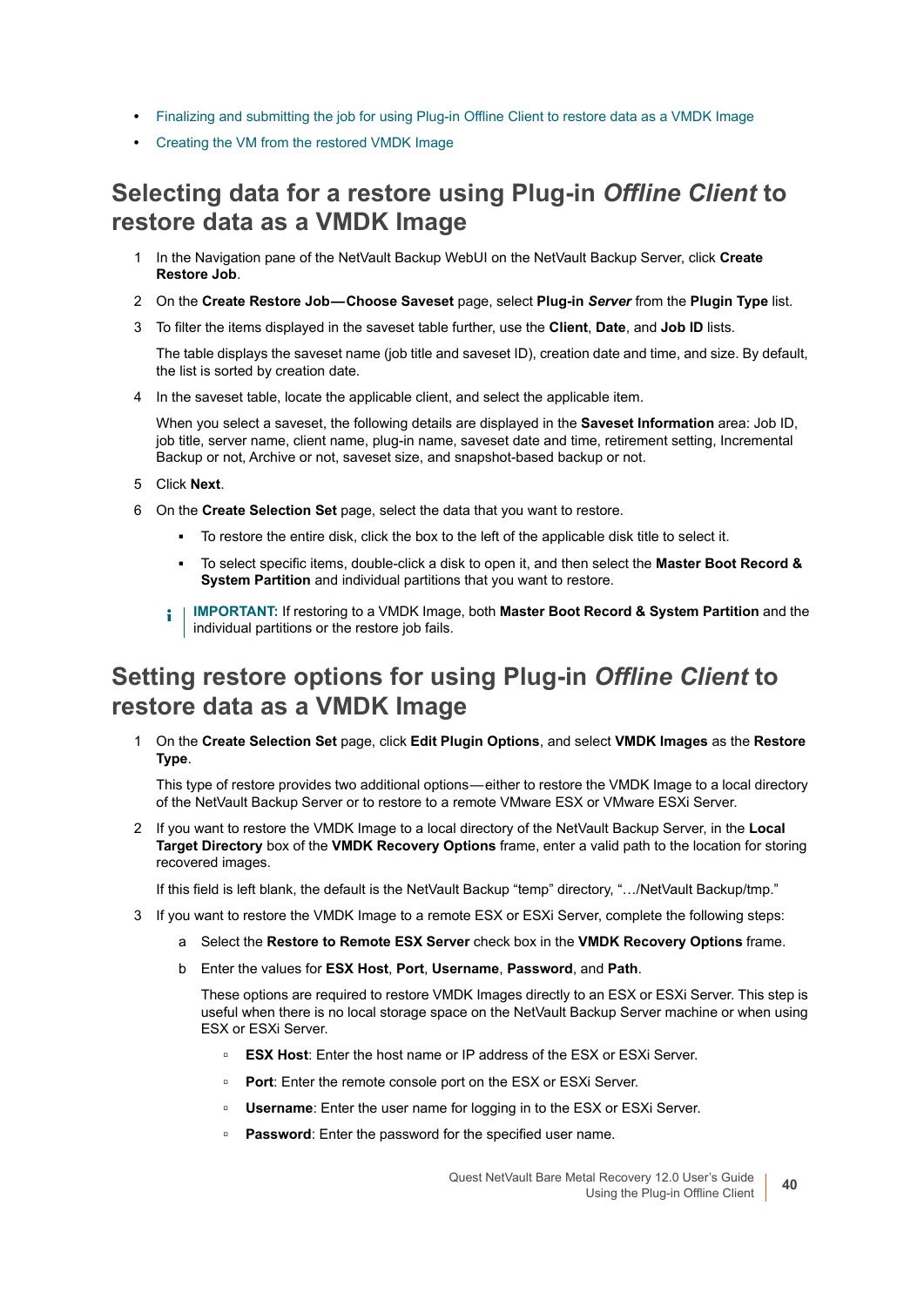**▫ Path**: Enter the directory on the ESX or ESXi Server where the VMDK files should be created. This path should always start with a datastore within square brackets — **[datastore] dir**. If the path specified does not exist, the plug-in cannot connect to the ESX or ESXi Server.

### <span id="page-40-0"></span>**Finalizing and submitting the job for using Plug-in** *Offline Client* **to restore data as a VMDK Image**

The final steps include setting additional options on the Schedule, Source Options, and Advanced Options pages, submitting the job, and monitoring the progress through the Job Status and View Logs pages. These pages and options are common to all NetVault Backup Plug-ins. For more information, see the *Quest NetVault Backup Administrator's Guide*.

- 1 To save the settings, click **Ok**, and then click **Next**.
- 2 In **Job Name**, specify a name for the job if you do not want to use the default setting.

Assign a descriptive name that lets you easily identify the job when monitoring its progress. The name can contain alphanumeric and non-alphanumeric characters, but it cannot include non-English characters. On Linux, the name can have a maximum of 200 characters. On Windows, there is no length restriction. However, a maximum of 40 characters is recommended on all platforms.

3 In the **Target Client** list, select the machine on which you want to restore the data.

**TIP:** You can also click **Choose**, and then locate and select the applicable client in the **Choose the**  f. **Target Client** dialog box.

- 4 Use the **Schedule**, **Source Options**, and **Advanced Options** lists to configure any additional required options.
- 5 Click **Save** or **Save & Submit**, whichever is applicable.

You can monitor progress on the **Job Status** page and view the logs on the **View Logs** page. For more information, see the *Quest NetVault Backup Administrator's Guide*.

#### <span id="page-40-1"></span>**Creating the VM from the restored VMDK Image**

After the restore job has completed, you can create a VM from the restored VMDK file using the VMware Server console.

- 1 Log in to the VMware Server console.
- 2 Confirm that the VMDK file is located in the datastore path that was specified under **ESX Server Options**.
- 3 On the VMware ESX or VMware ESXi Server, browse the datastore and navigate to the specified path. The path should contain a file with the extension ".vmdk".
- 4 In the upper-left corner of the VMware Server console, click the **Create Virtual Machines** icon.
- 5 When the **Configuration** dialog box is displayed, select **Custom**, and click **Next**.
- 6 In the **Name** field on the **Name and Location** dialog box, enter a descriptive name for your VM, and click **Next**.
- 7 When the **Datastore** dialog box is displayed, select a datastore in which to store the VM, and click **Next**.
- 8 When the **Virtual Machine Version** dialog box is displayed, select the version, and click **Next**.
- 9 When the **Guest Operating System** dialog box is displayed, select the guest OS, and click **Next**.
- 10 When the **CPUs** dialog box is displayed, select the number of virtual processors on the VM, and click **Next**.
- 11 When the **Memory** dialog box is displayed, configure the VM's memory size, and click **Next**.
- 12 When the **Network** dialog box is displayed, configure the VM's network connections, and click **Next**.
- 13 When the **SCSI Controller** dialog box is displayed, select the SCSI Controller type, and click **Next**.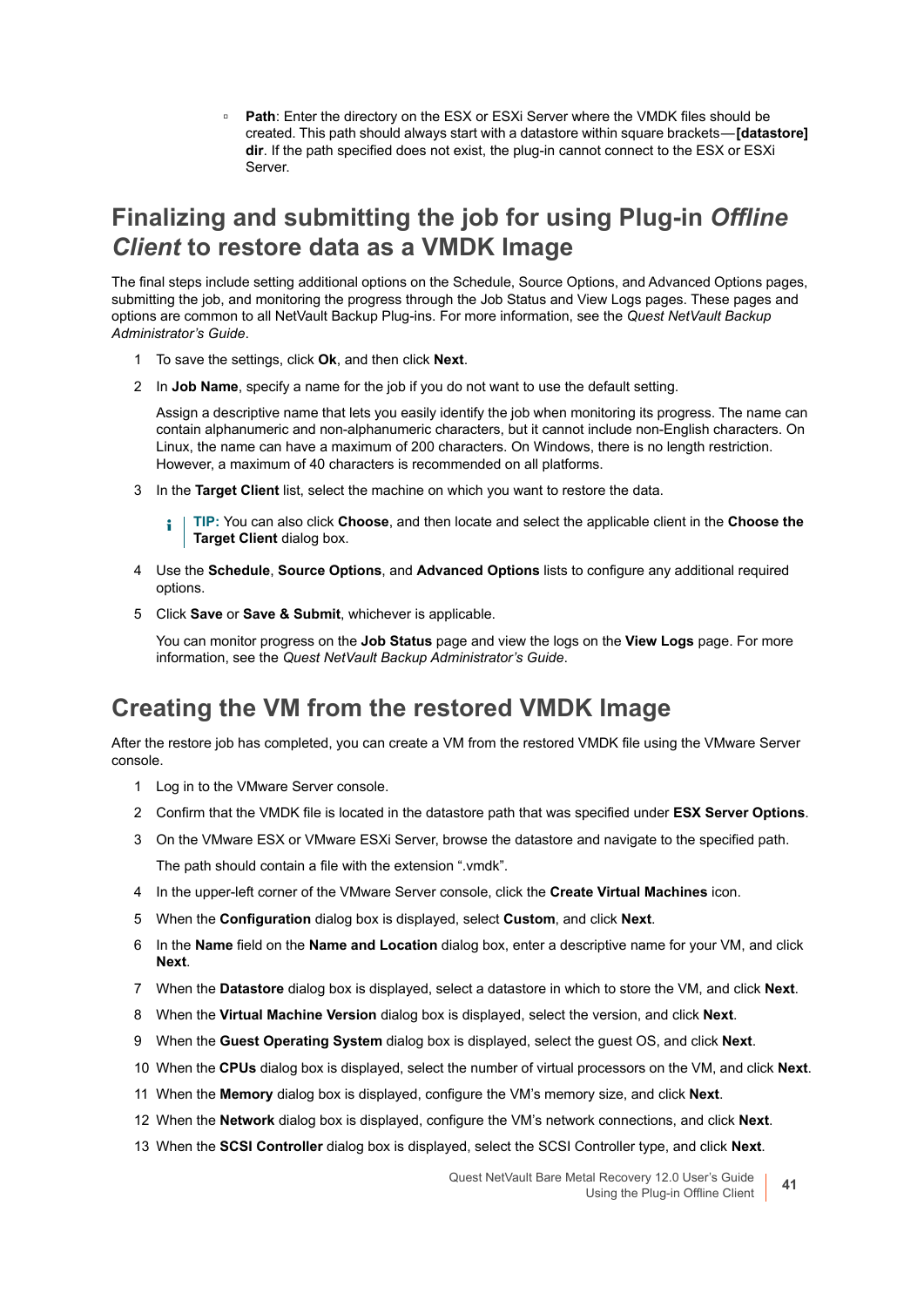- **NOTE:** NetVault Bare Metal Recovery only supports LSI Logic Parallel SCSI controllers for ESX 4.0 ÷. and LSI Logic SCSI for ESX 3.5.
- 14 When the **Select a Disk** dialog box is displayed, select **Use an existing virtual disk**, and click **Next**.
- 15 When the **Browse Datastores** dialog box is displayed, navigate to the datastore to locate the VMDK file, select it, and click **OK**.
- 16 When the **Advanced Options** dialog box is displayed, select any applicable options, and click **Next**.
- 17 When the **Ready to Complete** dialog box is displayed, review the summary of the VM you created, and then click **Finish**.
- 18 When the new VM is displayed in the left pane of the VMware console, right-click it, and select **Open Console** from the menu.
- 19 Turn on the VM from the console.

The Windows logo is displayed following a successful boot.

- **NOTE:** Additional notes for creating the VM from the restored VMDK Image: i
	- **•** Quest recommends installing VMware Tools before using the VM. For instructions, see the VMware documentation for instructions.
	- **•** The **"@"** character cannot be used in the datastore path.
	- **•** When restoring to an ESX or ESXi Server, verify that there is sufficient free disk space available on the ESX or ESXi VM. For details on calculating the required disk space, see [http://kb.vmware.com/selfservice/microsites/search.do?cmd=displayKC&docType=kc&externalId](http://kb.vmware.com/selfservice/microsites/search.do?cmd=displayKC&docType=kc&externalId=1003755) =1003755
	- **•** The block size determines the minimum amount of disk space that any file takes up on Virtual Machine File System (VMFS) datastores. Choose the block size carefully when creating VMFS datastores. The following block sizes are available:
		- **•** 1 MB block size = 256 GB maximum file size
		- **•** 2 MB block size = 512 GB maximum file size
		- **•** 4 MB block size = 1024 GB (1 TB) maximum file size
		- **•** 8 MB block size = 2048 GB (2 TB) maximum file size

### <span id="page-41-1"></span><span id="page-41-0"></span>**Using Plug-in** *Offline Client* **to recover data to a standby NetVault Bare Metal Recovery Client**

If a hardware failure occurs in a specific client machine, you can restore a previous NetVault Bare Metal Recovery backup to a different, preconfigured NetVault Bare Metal Recovery Client, or "standby." To accomplish this restore, use the information provided in the following topics.

Before performing the recovery procedure, consider the following important points:

- **•** This procedure only works when restoring backups performed with the standard Plug-in *Server*.
- **•** The target NetVault Bare Metal Recovery Client, the "standby," for this operation must be preconfigured using the procedure described in [Adding a NetVault Bare Metal Recovery Client to the Plug-in Server.](#page-22-0)
- **•** When attempting this operation, there must be sufficient disk space on the standby machine; otherwise, the operation fails. For more information, see [Verifying Disk Geometry and Device Size.](#page-30-0)
- **•** With this process, the new target machine *must have* a similar hardware configuration to that of the originally backed-up machine, regarding the NIC and SCSI cards used. If the hardware in use differs too much from the original, driver software conflicts may occur, resulting in a failed restore.
- **•** Values entered in the **Restore Name** field are case-sensitive. Ensure that the exact NetVault Backup name of the machine to be relocated to is entered in this field; otherwise, the restore fails.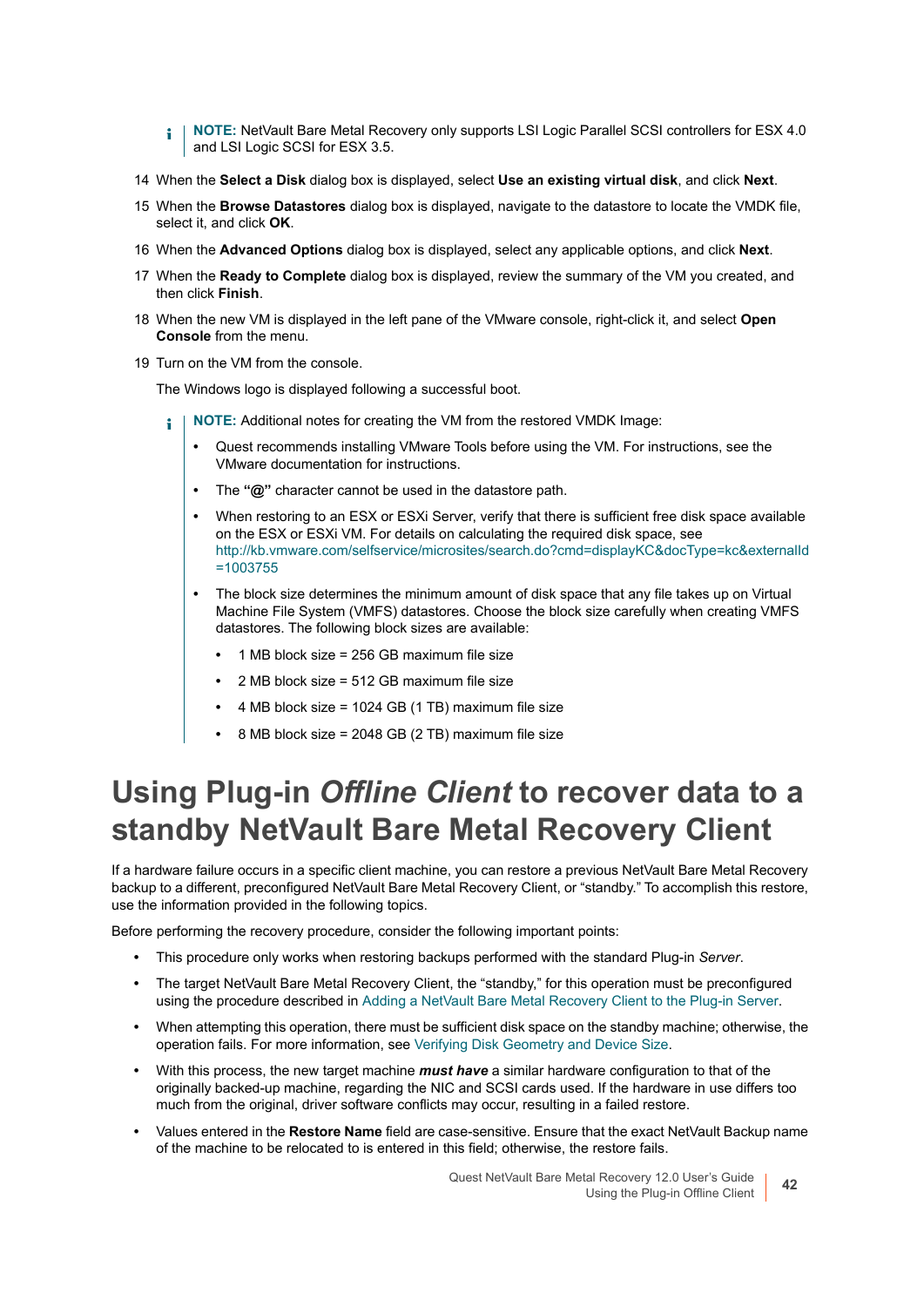- **•** Relocations of this type *must be* restored to the same partition they were backed up from. For example, if a NetVault Bare Metal Recovery backup was taken of a system's **"C:\"** partition on a Windows-based system, the restore must be performed to the relocation target's **"C:\"** partition as well. You cannot restore to a different partition.
- **•** If you are restoring a 64-bit Linux Client that uses the Unified Extensible Firmware Interface (UEFI) with Plug-in *Offline Client* for Linux, add the applicable entry in the UEFI/EFI boot manager the first time that you boot the standby client after the restore. To do so, during the boot routine, press **Esc**, select **Boot Maintenance Manager > Configure boot options > Add boot**, add HD(1, GPT, <partitionGUID>, *<partitionOffset>*,*<partitionSize>*)/EFI/*<LinuxDistribution>*/grub(64).efi, and commit the changes.

To recover to a standby NetVault Bare Metal Recovery Client, perform the following steps.

- 1 In the Navigation pane of the NetVault Backup WebUI, click **Create Restore Job**.
- 2 On the **Create Restore Job Choose Saveset** page, select **Plug-in** *Server* from the **Plugin Type** list.
- 3 To filter the items displayed in the saveset table further, use the **Client**, **Date**, and **Job ID** lists.

The table displays the saveset name (job title and saveset ID), creation date and time, and size. By default, the list is sorted by creation date.

- 4 In the saveset table, locate the applicable client, and select the applicable item.
- 5 Click **Next**.
- 6 On the **Create Selection Set** page, select and open the disk to be relocated.
- <span id="page-42-0"></span>7 Click a disk item, and select **Rename** from the context menu.
- <span id="page-42-1"></span>8 In the **Rename/Relocate** dialog box, enter the Disk Number of the disk to be restored, and click **Ok**.

For example, enter 0 for system disk 1, 1 for system disk 2, and so on. Evaluation of the SCSI disks is completed before the IDE disks. So a system with two SCSI disks and two IDE disks would have the numbering 0-SCSI 1, 1-SCSI 2, 2-IDE 1, 3-IDE 2.

- 9 Repeat [Step 7](#page-42-0) and [Step 8](#page-42-1) for each disk you want to relocate.
- 10 On the **Create Selection Set** page, click **Edit Plugin Options**, and ensure that **Physical Machine** is the selected **Restore Type**.
- 11 In the **Restore Name** box, enter the name of the preconfigured NetVault Bare Metal Recovery Client that is to serve as the standby machine.
- 12 Continue with the restore, as explained previously in [Using Plug-in Offline Client to restore data to a](#page-35-0)  [physical machine,](#page-35-0) and submit the job.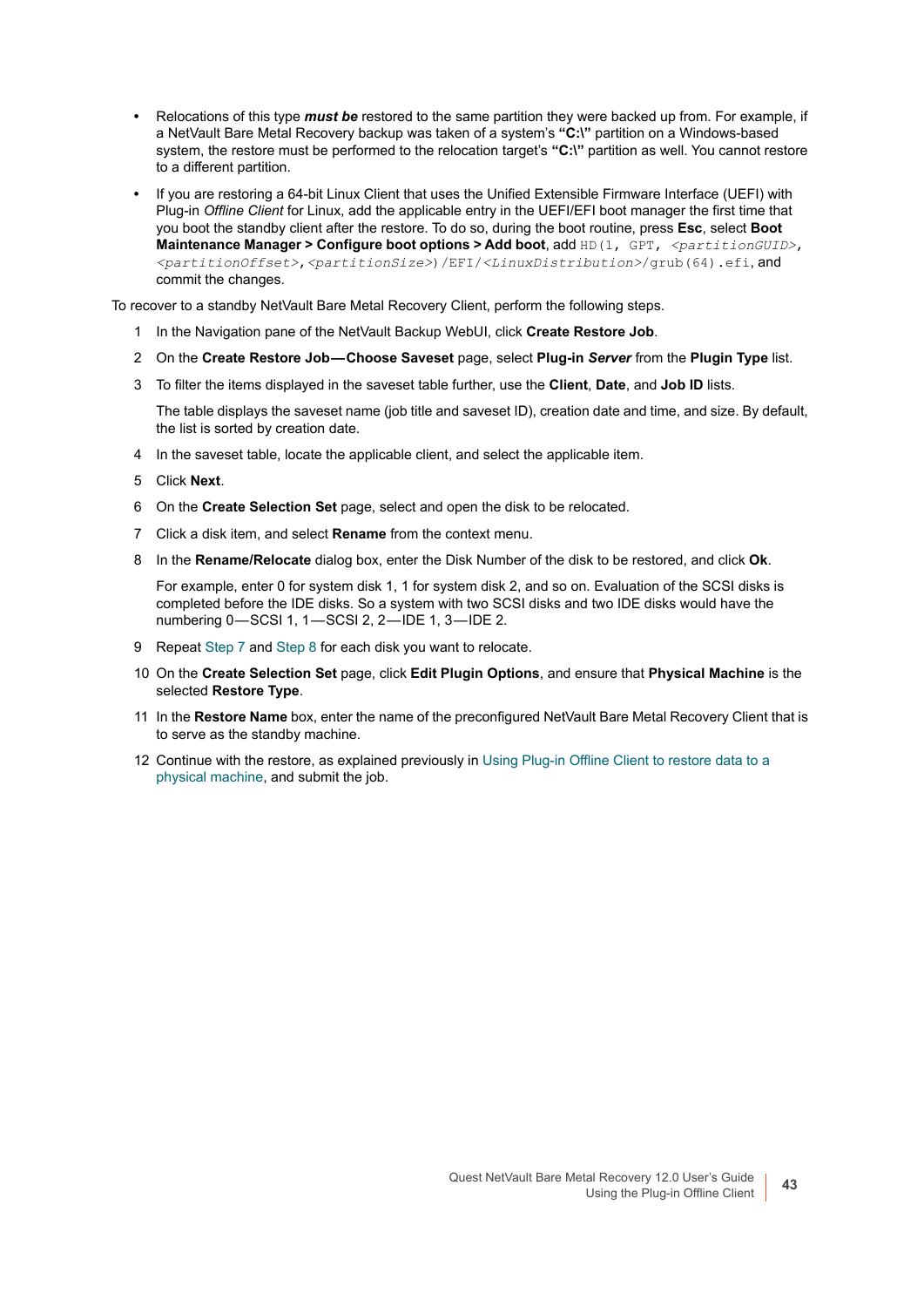# **Using NetVault Bare Metal Recovery Plug-in** *Live Client* **for Windows**

- **•** [Plug-in Live Client for Windows: an overview](#page-43-0)
- **•** [Configuring Plug-in Server for use with Plug-in Live Client for Windows](#page-44-0)
- **•** [Installing and removing Plug-in Live Client for Windows](#page-48-0)
- **•** [Backing up data with Plug-in Live Client for Windows](#page-51-0)
- **•** [Booting a NetVault Bare Metal Recovery Client with Plug-in Offline Client](#page-56-0)
- **•** [Restoring data with Plug-in Live Client for Windows](#page-58-0)

# <span id="page-43-0"></span>**Plug-in** *Live Client* **for Windows: an overview**

This topic describes how to install, configure, and use Plug-in *Live Client* for Windows for backing up and restoring data.

Plug-in *Live Client* for Windows, referred to as the Plug-in *Live Client*, is a DR solution that lets you back up and restore a hard disk on a target client, including the OS, applications, system settings, partition information, and data.

- **Backup**: Backup lets you target a Windows-based system, and perform a full and complete backup of its contents while the system remains *online and available* to users.
- **Recovery**: Recovery requires that you use the included Plug-in *Offline Client* boot utility to take the protected Windows-based system *offline*, which allows for complete access to its hard disk for restore operations.

In addition, the Plug-in *Live Client* also provides the following features:

- **VSS-based snapshots**: For VSS-enabled applications such as SQL Server, Exchange, and SharePoint, the software uses VSS to quiesce these applications before taking the snapshot. Using VSS to quiesce the applications reduces the amount of application crash recovery that must be performed after recovery of the image file. This method is supported on Windows Server 2008 and later.
- **Eliminate backup 'whitespace'**: This feature lets you back up only the used blocks on the partition. For example, if a machine has a **"C:"** drive of size 10 GB and only 6 GB is used, the plug-in only backs up 6 GB, the used space. This feature saves a considerable amount of time and space.
- **Restore as VMDK Image**: This feature restores the backup of a physical machine to a VMDK Image that can be used to create a VM.
- **IMPORTANT:** This plug-in works with the **Plug-in Server**. Before backing up with the **Plug-in Live Client**, f. install the Plug-in Server and verify connectivity between target NetVault Bare Metal Recovery Clients and the NetVault Backup Server where Plug-in Server is installed. In addition, the Plug-in Server is required to perform all restores of **Plug-in Live Client** backups.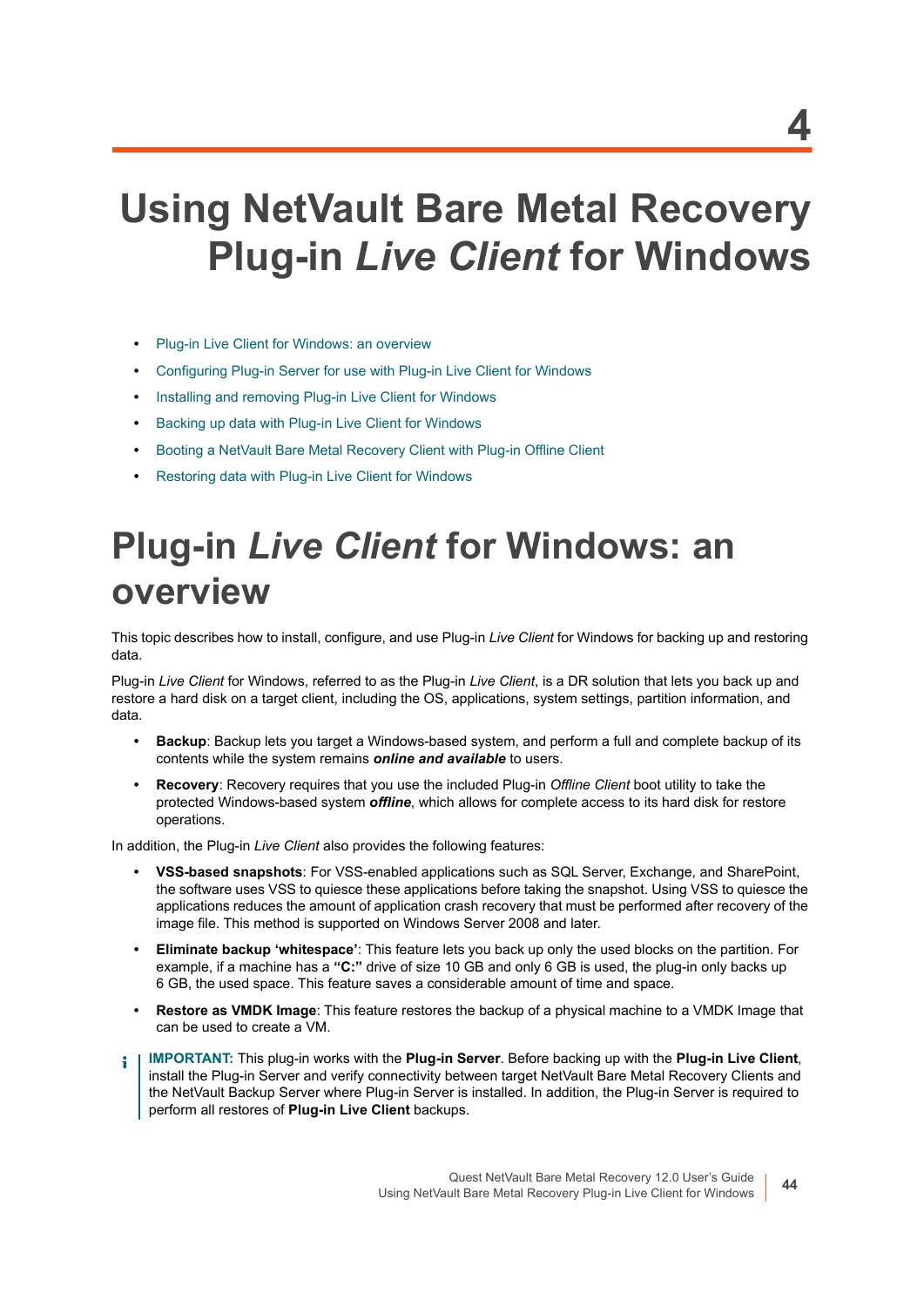## **Plug-in** *Live Client* **environment overview for Windows**

The processes required to set up and use the **Plug-in** *Live Client* must be followed in a specific order. The following list offers a rough outline of how to establish a **Plug-in** *Live Client* environment.

- **Required components**: Verify that you have the Plug-in *Server*, Plug-in *Live Client*, and Plug-in *Offline Client*.
- **Configure the Plug-in** *Server***.**
	- **▪** Install the Plug-in *Server* on the NetVault Backup Server.
	- **▪** Create a Plug-in *Offline Client* Boot System, for example, to a writable CD.
	- **▪** Add the target NetVault Bare Metal Recovery Clients to the Plug-in *Server* on the NetVault Backup Server.
- **Verify access to the Plug-in** *Server*: Verify that all target NetVault Bare Metal Recovery Clients are accessible to the **Plug-in** *Server*. Failure to do so may result in an inability to perform a restore.
	- **▪** Boot the target NetVault Bare Metal Recovery Client system with Plug-in *Offline Client*.
	- **▪** From the NetVault Backup Server, access the Plug-in *Server* to ensure that the target NetVault Bare Metal Recovery Client is accessible to the Plug-in *Server*.
- <span id="page-44-1"></span>**• Configure the Plug-in** *Live Client* **for Windows.**
	- **▪** Add client machines to be backed up by the Plug-in *Live Client* to the NetVault Backup Server; that is, by using the **Manage Clients** page in the NetVault Backup WebUI.
	- **Install the Plug-in** *Live Client* on any NetVault Backup Heterogeneous Client machine requiring *active* DR backups, for example, the clients added in [Step](#page-44-1) ▪, but not the NetVault Backup Server itself.
- **Perform online backups with the Plug-in** *Live Client*: From the NetVault Backup Server, perform online backups as required, of each NetVault Bare Metal Recovery Client using the Plug-in *Live Client*, for example, OS, applications, system settings.
- **Recovery**: Perform an *offline* restore to the target NetVault Bare Metal Recovery Client.
	- **▪** Boot the target NetVault Bare Metal Recovery Client system with Plug-in *Offline Client*.
	- **▪** From the NetVault Backup Server, administer restores to the target NetVault Bare Metal Recovery Client by selecting data included in the Plug-in *Live Client* backups.

# <span id="page-44-0"></span>**Configuring Plug-in** *Server* **for use with Plug-in** *Live Client* **for Windows**

The second phase of setting up the **Plug-in** *Server* involves environment configuration. The topics that follow fully illustrate the procedures that must be followed to complete both of these steps.

- **•** [Creating a Plug-in Offline Client Boot System for use with Plug-in Live Client for Windows](#page-45-0)
- **•** [Adding a NetVault Bare Metal Recovery Client to the Plug-in Server for use with Plug-in Live Client for](#page-47-0)  [Windows](#page-47-0)
- **NOTE:** The only configurations required apply to the use of the Plug-in Server. There are no configuration ÷ requirements necessary with the **Plug-in Live Client**, and there are no configuration options available.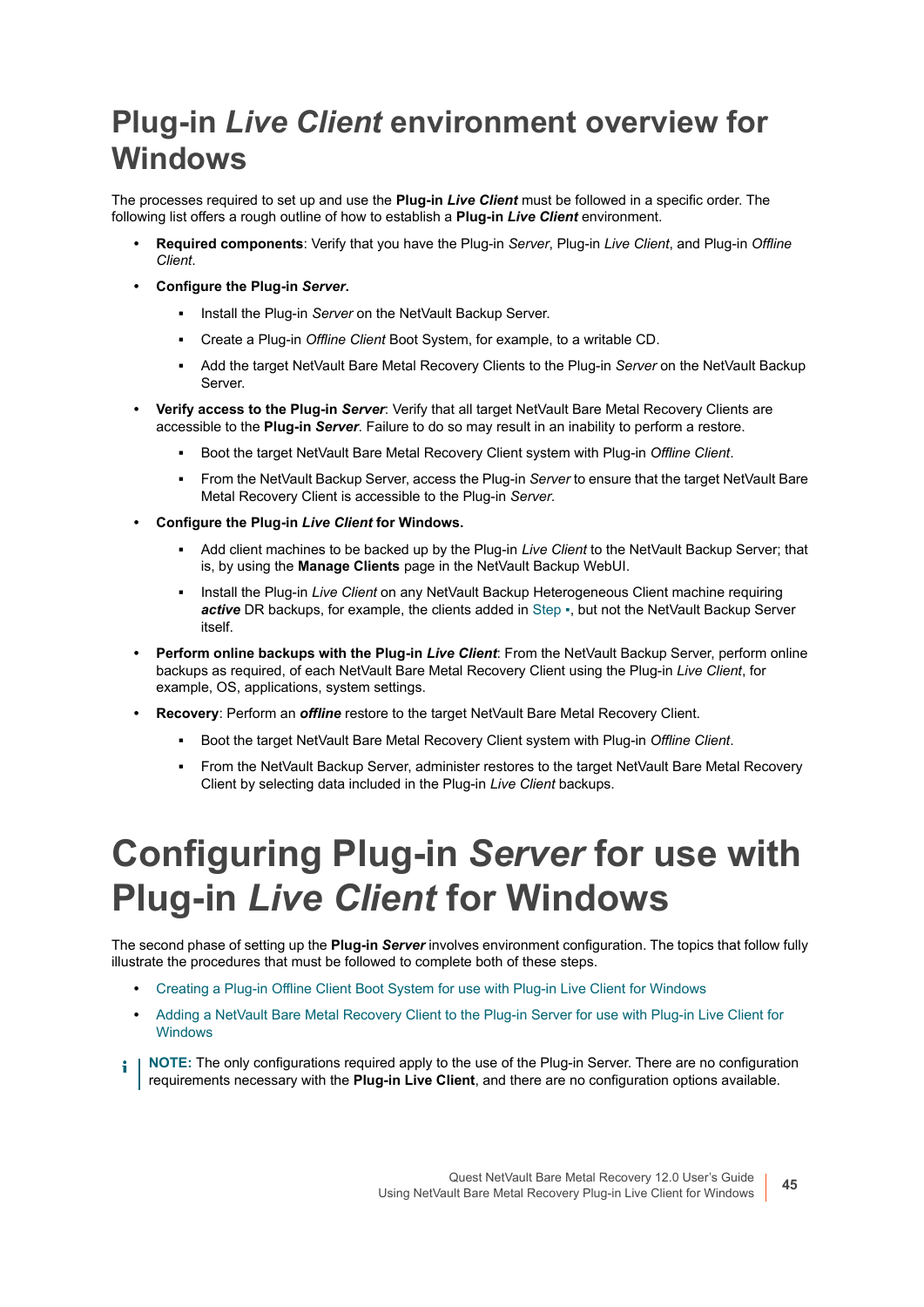## <span id="page-45-0"></span>**Creating a Plug-in** *Offline Client* **Boot System for use with Plug-in** *Live Client* **for Windows**

The initial backup requirement with the Plug-in *Server*, and all restore operations, require the use of the Plug-in *Offline Client* Boot System to boot the target NetVault Bare Metal Recovery Client. This minimal OS loads to a target machine's memory, rather than to its hard drive. This process leaves the hard drives inactive (offline) and in a suitable state for backup or restore.

The Plug-in *Offline Client* is created on a writable CD. The Plug-in *Server* lets you create a bootable CD that can be used to prepare a client machine for the restore process.

### **Creating a Linux-based Boot System for use with Plug-in**  *Live Client* **for Windows**

The following items are required for this procedure:

- **•** VaultOS ISO image obtained through download
- **•** A writable DVD and CD drive
- **•** A blank DVD and CD
- **•** DVD- and CD-generation software
- **i** | NOTE: Quest recommends that you shut down all applications running on this machine before starting this procedure
	- 1 Download the **Plug-in** *Offline Client* from the Quest website.
	- 2 Note the name and location of this file, for example, "\home\vaultos\_x86\_v*xxx*.zip," where *xxx* represents the software version number.
	- 3 Insert a blank CD in the writable drive.
	- 4 Create a CD with the CD-generation software using the **"vaultos\_x86\_v***xxx***.iso"** file.

For details on this procedure, see the relevant documentation for the CD-generation software in use.

### **Creating a Windows PE-based Boot System for use with Plug-in** *Live Client* **for Windows**

You can complete this process on any Windows system for which the following requirements are met:

- **•** Windows ADK for Windows 8 obtained through download
- **•** Windows Server 2008 R2 or later system
- **"NetVault Bare Metal Recovery ISO Builder for Plug-in** *Offline Client* **for Windows"** file on the Quest NetVault Backup Installation CD or downloaded from the Quest website
- **•** A writable DVD and CD drive
- **•** A blank DVD and CD
- **•** DVD- and CD-generation software
- **i** | NOTE: Quest recommends that you shut down all applications running on this machine before starting this procedure
	- 1 Download the **Windows ADK** for Windows 8 from: [http://www.microsoft.com/en](http://www.microsoft.com/en-us/download/details.aspx?id=30652)[us/download/details.aspx?id=30652](http://www.microsoft.com/en-us/download/details.aspx?id=30652)
	- 2 Install the **Windows ADK** on a Windows Server 2008 R2 or later system.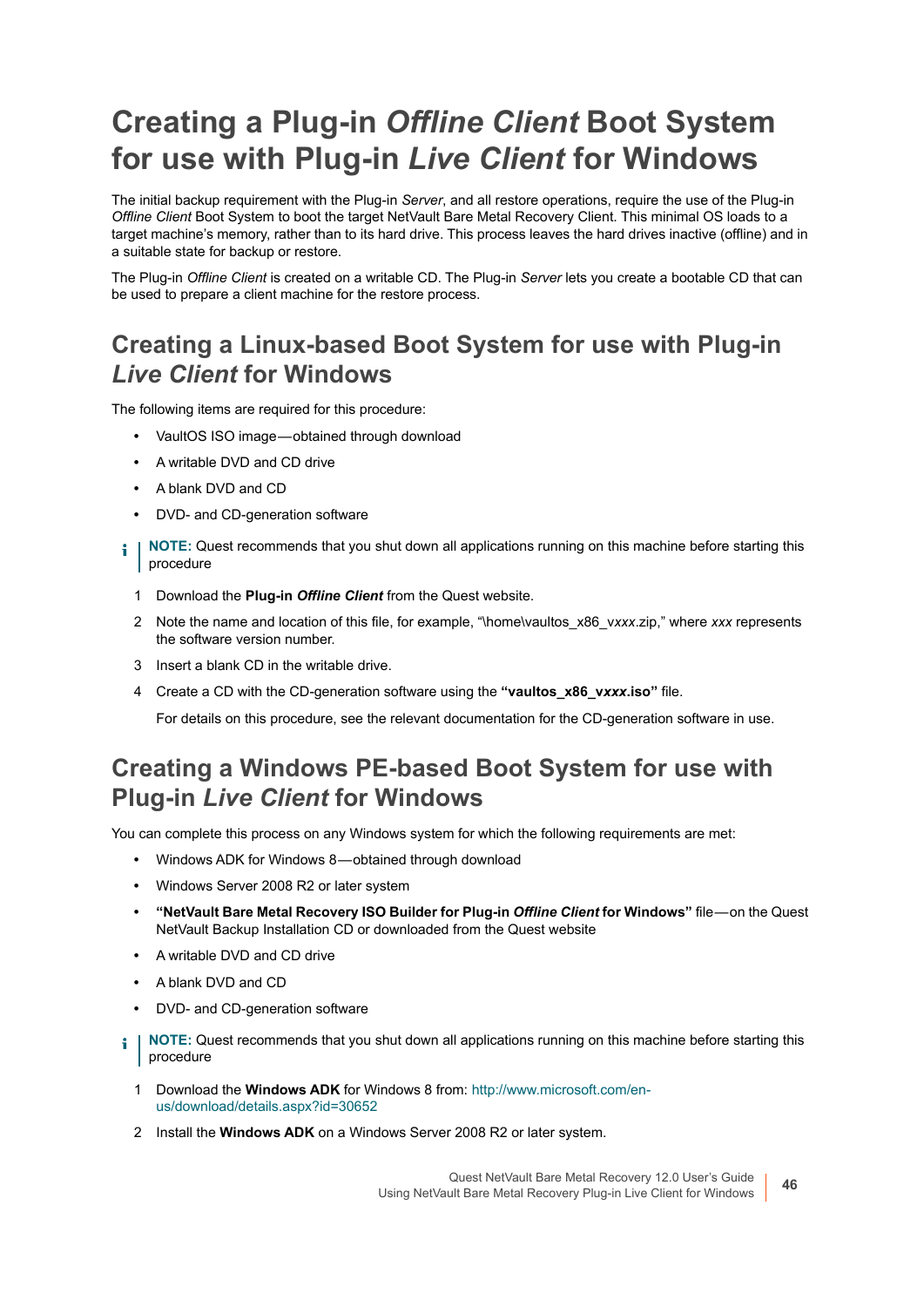You can use the default directory, C:\Program Files (x86)\Windows Kits\8.0, or a different directory of your choosing.

**IMPORTANT:** Installation of Windows ADK also installs Microsoft .NET Framework if it is not already f. installed. After .NET Framework is installed, the system is automatically restarted.

3 Extract the **"NetVault Bare Metal Recovery ISO Builder for Plug-in** *Offline Client for Windows***" file** to the **Windows ADK** machine.

This step creates two files, **"nvbmrisocreate.exe"** and **"nvbmriso.pkg."**

4 Verify that the path to where you intend to create the ISO image exists.

If the directory does not exist when you run the next step, the ISO image is not created.

<span id="page-46-0"></span>5 To create the Windows PE ISO image, navigate to the directory that contains the extracted **"nvbmrisocreate.exe"** file, type the following at the command prompt, and press **Enter**:

The following list describes what you can specify for each option:

- **▪ /TYPE**: If you are working with an earlier version of the Plug-in *Offline Client*, enter **WAIK**. If you are using version 6.1 or later, you can enter **ADK**.
- **▪ /PKG**: Enter the full path and filename for the Plug-in *Offline Client* .pkg file that you downloaded separately.
- **▪ /DIR**: Enter the full path to the location of the Windows AIK or ADK directory.
- **▪ /OUT**: Enter the path where the bootable ISO image should be created.
- **▪ /ADDDRV**: Enter the full path where the downloaded device drivers are stored.
- **/BIT:32:** If you must create a backward-compatible version of VaultOS for use with a 32-bit version of Windows PE, enter this option.

#### **Example:**

```
nvbmrisocreate /TYPE:ADK
/PKG:"<pathToFile>\nvbmriso.pkg"
/DIR:"C:\Program Files (x86)\Windows Kits\8.0"
/OUT:"C:\temp\bmr.iso"
/ADDDRV:"C:\Program Files\Down Load Drivers\"
```
- 6 Insert a blank CD in the writable drive.
- 7 Create a CD with CD-generation software using the **"bmr.iso"** file generated in [Step 5.](#page-46-0)

#### **Installing VaultOS on a writable CD for use with Plug-in** *Live Client* **for Windows**

The VaultOS ISO image lets you create a bootable CD that can be used to prepare a Client machine for the restore process. This procedure can be performed on any machine that meets the following requirements:

The following items are required for this procedure:

- **•** VaultOS ISO image, either from the installation CD or obtained through download
- **•** A writable CD drive
- **•** A blank CD
- **•** CD-generation software

To create the CD, perform the following steps.

- **i** | NOTE: Quest recommends that you shut down all applications running on this machine before starting this procedure
	- 1 Based on installation type installation CD or downloaded file), navigate to the following directory: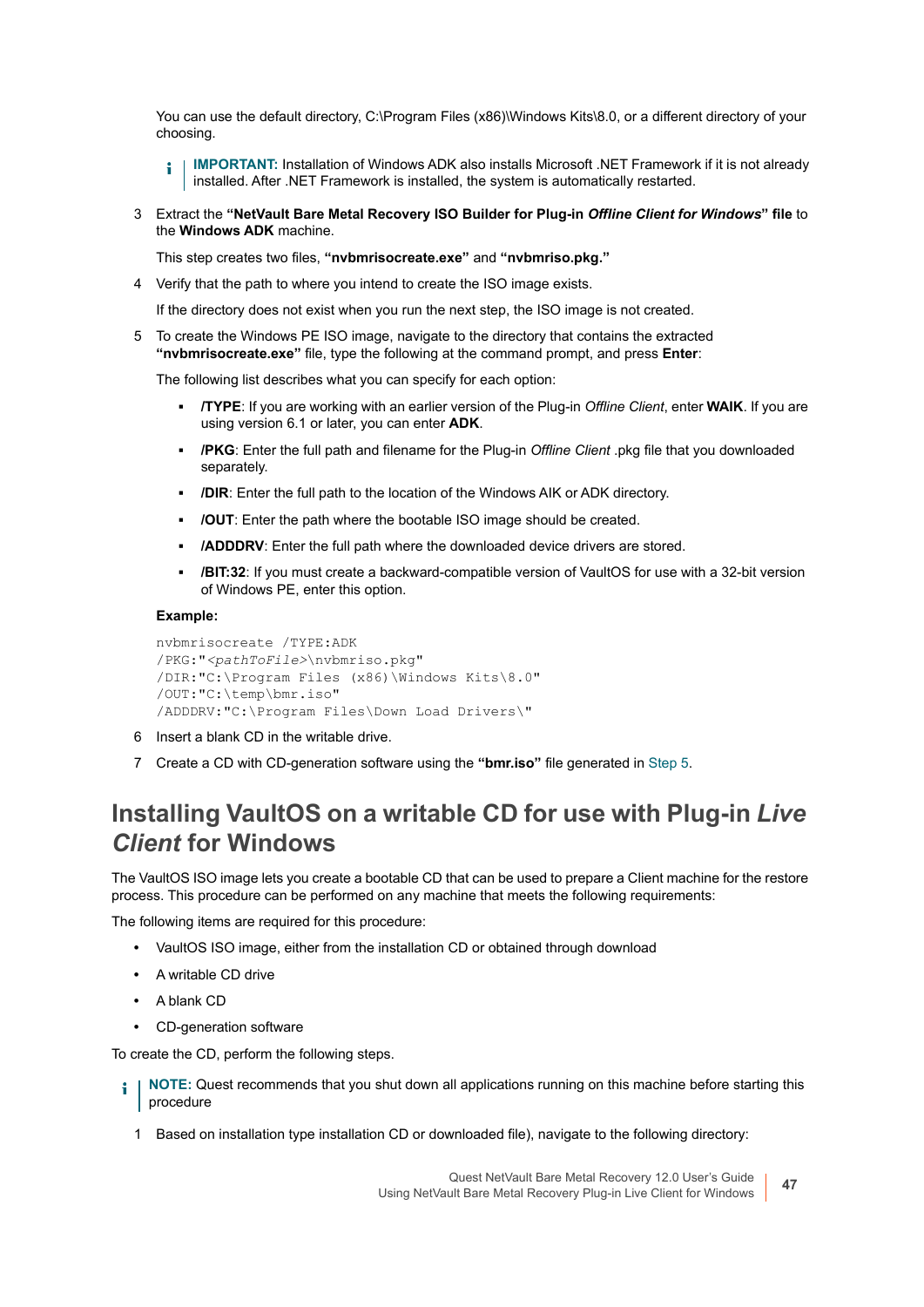…\*<OperatingSystem>*\vaultdr\vaultos

2 Locate the CD image file entitled **"vaultos\_x86\_v***xxx***.iso"** where *xxx* indicates the VaultOS software version.

If you are using an installation CD, copy it to the machine's local hard drive. Otherwise, note the directory path to this file.

- 3 Insert a blank CD in the writable drive.
- 4 Create a CD with the CD-generation software using the **"vaultos\_x86\_v***xxx***.iso"** file.

For details on this procedure, see the relevant documentation for the CD-generation software in use.

## <span id="page-47-0"></span>**Adding a NetVault Bare Metal Recovery Client to the Plug-in** *Server* **for use with Plug-in** *Live Client* **for Windows**

To access a NetVault Bare Metal Recovery Client machine correctly for backup and restore, add it to the Plug-in *Server*. After you have added an initial NetVault Bare Metal Recovery Client to the NetVault Backup Server, repeat these steps to add additional clients.

- 1 In the Navigation pane of the NetVault Backup WebUI, click **Create Backup Job**.
- 2 Next to the **Selections** list, click **Create New**.
- 3 On the **NetVault Backup Selections** page, double-click the NetVault Backup Server with the Plug-in Server installed on it-to open it.
- 4 Click the Plug-in *Server*, labeled **"VaultDR APM,"** and select **Add Client** from the context menu.
- 5 When the **Add Bare Metal Recovery Plug-in Online Client** dialog box is displayed, complete the following fields to add the client:
	- **▪ Client Name**: The name of the applicable NetVault Bare Metal Recovery Client. NetVault Backup scans the network, looking for available systems that can be added as NetVault Bare Metal Recovery Clients, and displays them in the drop-down list.
		- **IMPORTANT:** The Client **Name** must be the NetVault Bare Metal Recovery Client name ÷ exactly as it is displayed on the NetVault Bare Metal Recovery Client machine. If the **Client Name** is not the same, restore jobs may fail.
	- **▪ Address(es)**: A comma-separated list of addresses that can either be IP addresses or resolvable network names—for example, 10.55.55.1, Server 1, 10.55.55.2 — that see the machine to add.
	- **▪ Port Number**: The port used to invoke drdaemon, for example, 15555. The default is 10000.
- 6 Click **Next**.

After the client is successfully added to the server, a message is displayed.

7 Repeat these steps as required until all NetVault Bare Metal Recovery Clients have been added.

### **Editing an existing NetVault Bare Metal Recovery Client for use with Plug-in** *Live Client* **for Windows**

With a NetVault Bare Metal Recovery Client added to the NetVault Backup Server, the settings made during the original addition process can be edited, if necessary.

- 1 In the Navigation pane, click **Create Backup Job**.
- 2 Next to the **Selections** list, click **Create New**.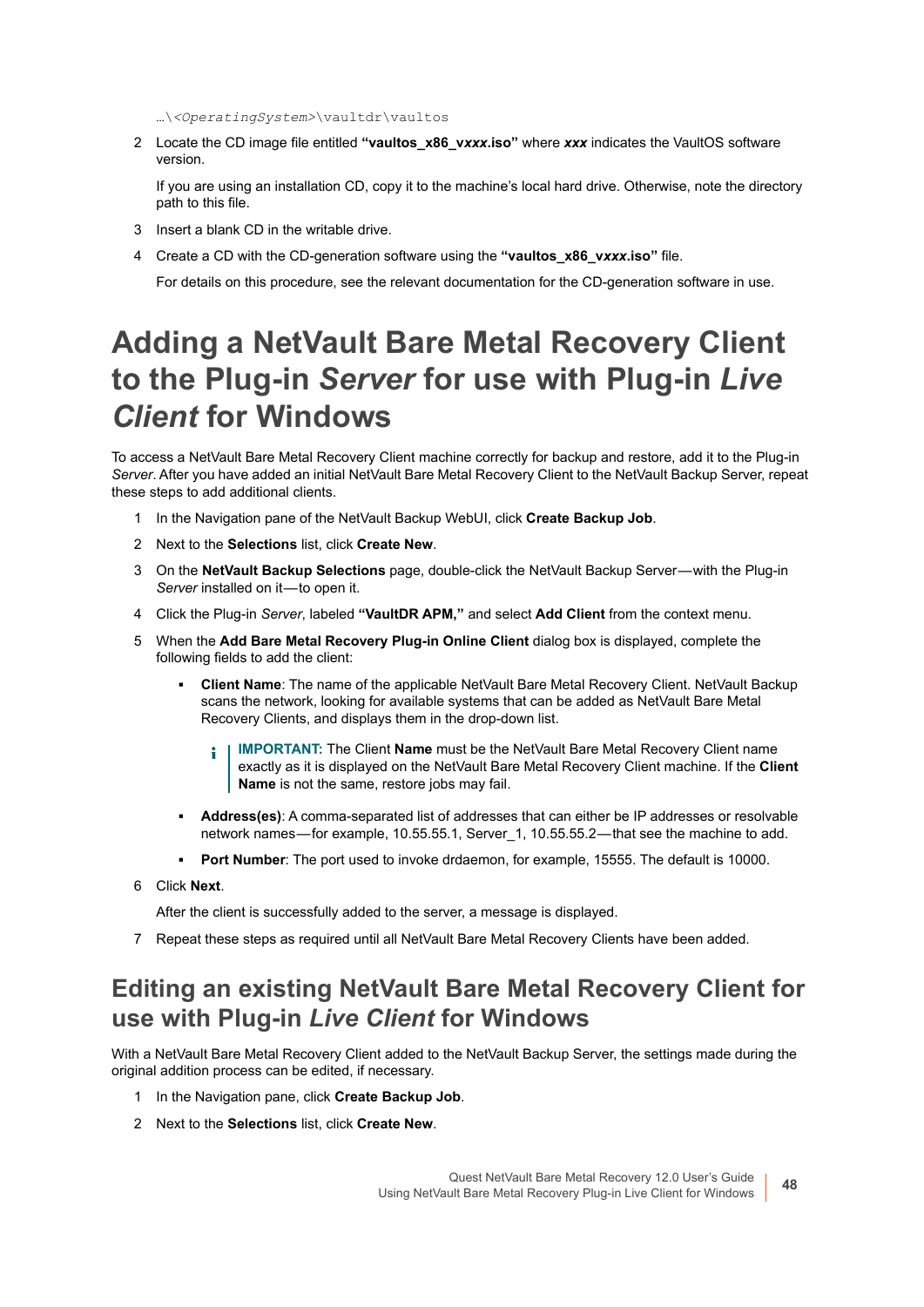- 3 On the **NetVault Backup Selections** page, double-click the NetVault Backup Server with the Plug-in *Server* installed on it-to open it.
- 4 To expand the Plug-in *Server* icon, labeled **"VaultDR APM,"** double-click it.
- 5 Click the applicable **NetVault Bare Metal Recovery Client**, and select **Edit Client** from the context menu.
- 6 When the **Edit Bare Metal Recovery Plug-in Online Client** dialog box is displayed, update the applicable values:
	- **Client Name:** This field contains the current name for the selected client. Changing this value updates the name of the NetVault Bare Metal Recovery Client in NetVault Backup.
	- **▪ Address(es)**: This field contains the IP address originally set for this client. You can change this value or add additional, comma-separated addresses.
	- **▪ Port Number**: This field contains the port used to invoke drdaemon, for example, 15555. The default is 10000.
- 7 To close the dialog box and commit the changes, click **OK**.

#### **Removing a NetVault Bare Metal Recovery Client from use with Plug-in** *Live Client* **for Windows**

If you must remove an existing NetVault Bare Metal Recovery Client from the NetVault Backup Server, perform the following steps:

- 1 In the Navigation pane, click **Create Backup Job**.
- 2 Next to the **Selections** list, click **Create New**.
- 3 On the **NetVault Backup Selections** page, double-click the NetVault Backup Server with the Plug-in *Server* installed on it-to open it.
- 4 Click the Plug-in *Server*, labeled **"VaultDR APM,"** and select **Remove Client** from the context menu.
- 5 When the confirmation dialog box is displayed, click **Yes**.

# <span id="page-48-0"></span>**Installing and removing Plug-in** *Live Client* **for Windows**

The **Plug-in** *Server* must be installed on a NetVault Backup Server, which is completed through the Manage Clients page.

- **•** [Installing or upgrading Plug-in Server for use with Plug-in Live Client for Windows](#page-49-0)
- **•** [Adding Plug-in Live Clients for use with Plug-in Live Client for Windows](#page-50-0)
- **•** [Installing or upgrading Plug-in Live Client for use with Plug-in Live Client for Windows](#page-50-1)
- **•** [Upgrading Plug-in Live Client on Windows Server 2008 and later](#page-51-1)
- **•** [Removing Plug-in Live Client for Windows](#page-51-2)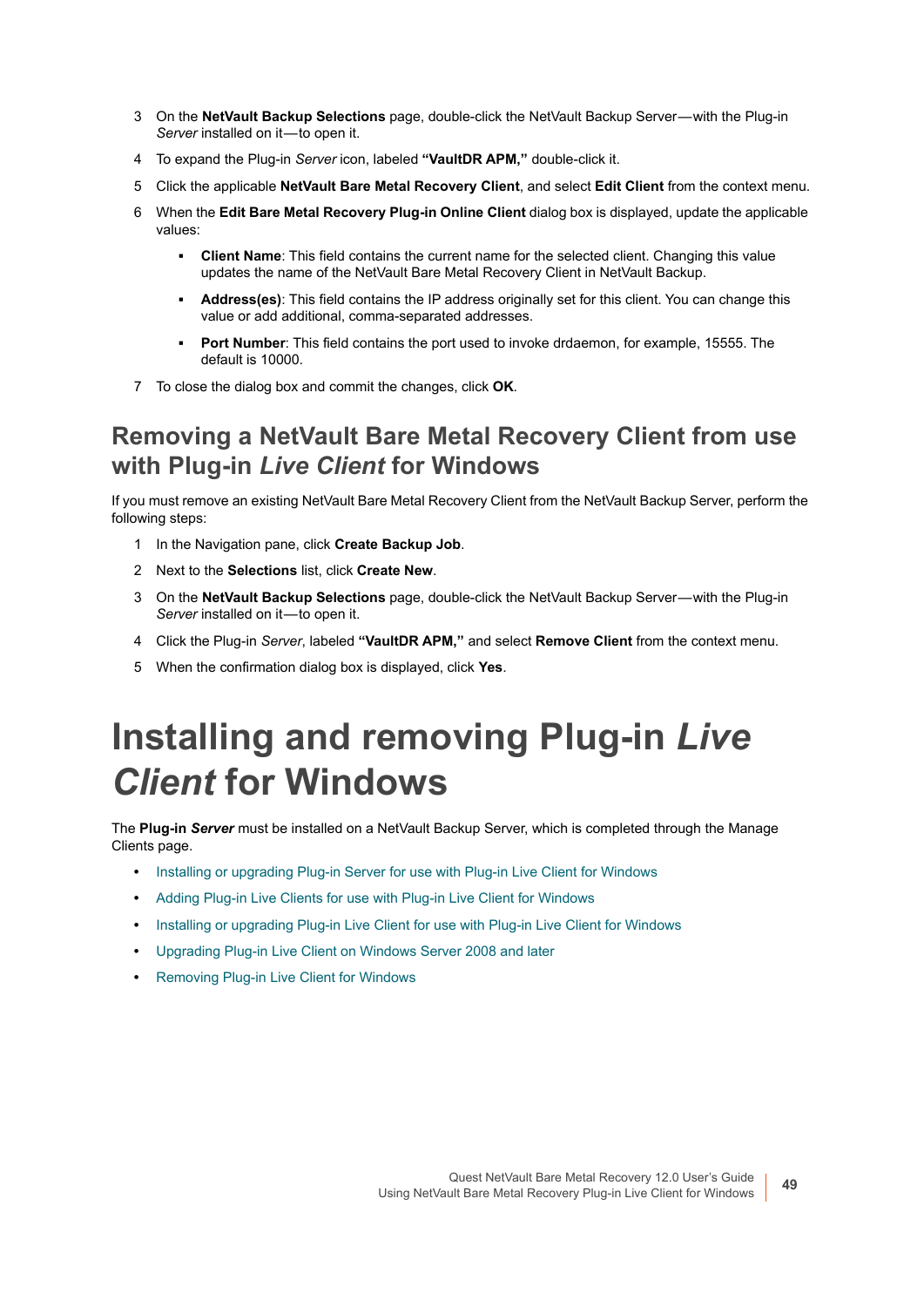## <span id="page-49-0"></span>**Installing or upgrading Plug-in** *Server* **for use with Plug-in** *Live Client* **for Windows**

Before installing the Plug-in *Live Client*, install the **Plug-in** *Server*. Before installing the **Plug-in** *Server*, verify that the following requirements have been met:

- **•** The Server version of the NetVault Backup software must be installed on at least one machine.
- The NetVault Bare Metal Recovery Client machine—the target of the backup or restore—must have a supported Windows OS installed.
- **IMPORTANT:** For the Plug-in Server to function correctly, all its associated components must be the proper ÷. version; that is, version "X" of the **Plug-in Server** only works with its appropriate version of Plug-in *Live Client*. For details on supported versions, see the *Quest NetVault Backup Compatibility Guide*.
	- 1 From the machine acting as the NetVault Backup Server, access the **NetVault Configuration Wizard** or **Manage Clients** page.
		- **NOTE:** If the selected clients are all the same type, you can use the configuration wizard to install the ÷ plug-in on multiple clients at the same time. When you select multiple clients, verify that the plug-in binary file is compatible with the OS and platforms of the target clients. From the **Manage Clients**  page, you can only select one client for plug-in installation.
			- **▪** To access the **NetVault Configuration Wizard** page:
				- a In the Navigation pane, click **Guided Configuration**.
				- b On the **NetVault Configuration Wizard** page, click **Install Plugins**.
				- c On the next page, select the applicable clients.
			- **▪** To access the **Manage Clients** page:
				- a In the Navigation pane, click **Manage Clients**.
				- b On the **Manage Clients** page, select the machine that contains the NetVault Backup Server, and click **Manage**.
				- c On the **View Client** page, click the **Install Plugin** button  $(\cdot)$ .
	- 2 Click **Choose Plug-in File**, navigate to the location of the **".npk"** installation file for the plug-in, for example, on the installation CD or the directory to which the file was downloaded from the website.

Based on the operating system (OS) in use, the path for this software may vary on the installation CD.

- 3 Select the file entitled **"drc-***x-x-x-x***.npk,"** where **xxxx** represents the version number and platform, and click **Open**.
	- **IMPORTANT:** If you are using the Quest NetVault Backup Installation CD to install a plug-in to a UNIX ÷ system, you might have to mount the CD drive before you can access the disk. For instructions on how to accomplish this step, see the relevant operating system's documentation. This issue also applies to accessing files for other procedures required for installation of NetVault Bare Metal Recovery.
- 4 To begin installation, click **Install Plugin**.

After the plug-in is successfully installed, a message is displayed.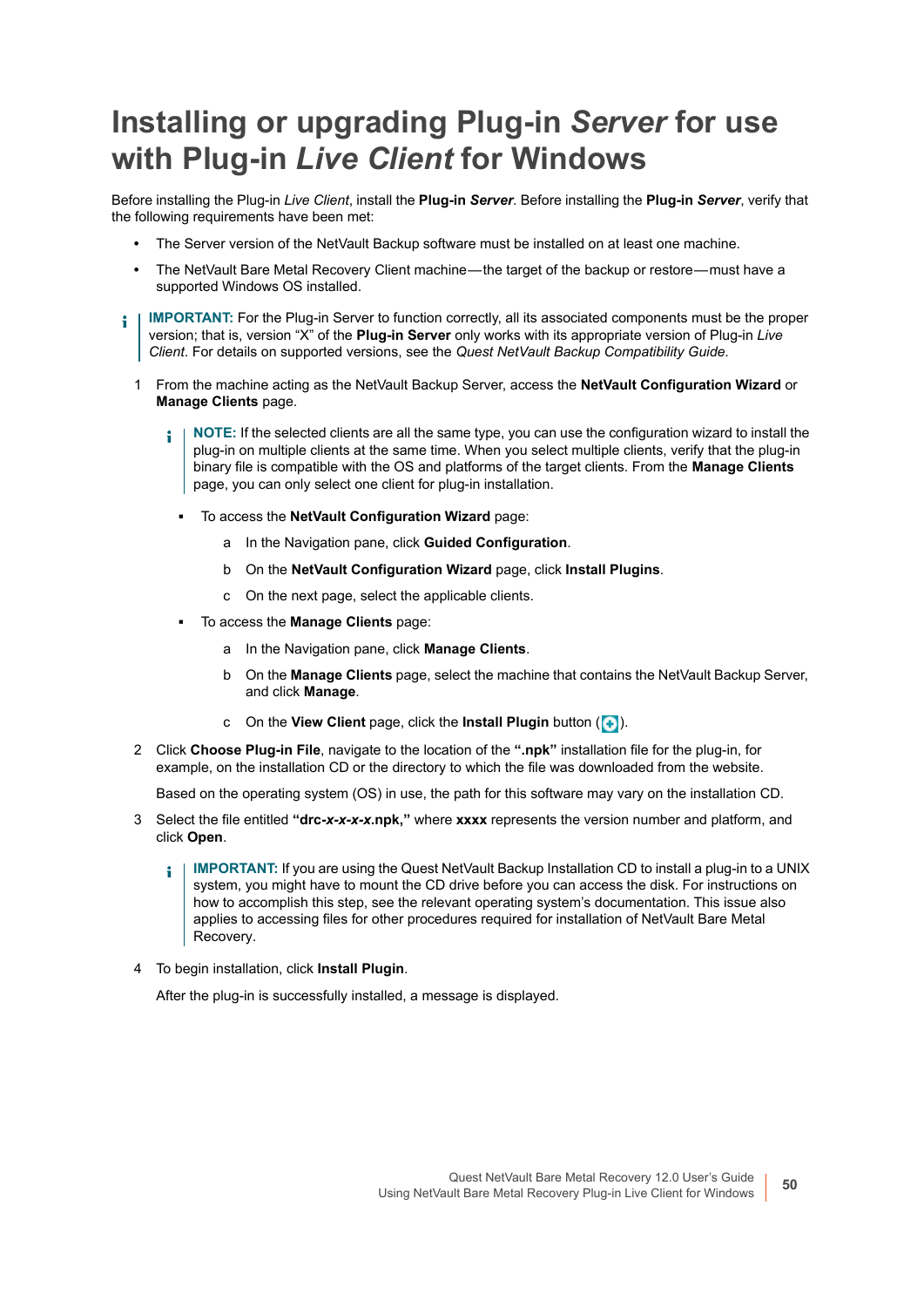## <span id="page-50-0"></span>**Adding Plug-in** *Live Client***s for use with Plug-in**  *Live Client* **for Windows**

After the **Plug-in** *Server* is installed on the NetVault Backup Server, the next step is to add the client machines that are to be backed up using the Plug-in *Live Client*. This step is accomplished by using the Manage Clients page of the NetVault Backup WebUI on the NetVault Backup Server. For complete details on the use of this window to add clients to the NetVault Backup Server, see the *Quest NetVault Backup Administrator's Guide*.

With the desired clients added, the Plug-in *Live Client* can be installed remotely from the NetVault Backup Server.

## <span id="page-50-1"></span>**Installing or upgrading Plug-in** *Live Client* **for use with Plug-in** *Live Client* **for Windows**

Install Plug-in *Live Client* on each NetVault Backup Heterogeneous Client from which Plug-in *Live Client* functionality is desired; that is, if attempting to conduct a Plug-in *Live Client* backup of a remote NetVault Backup Heterogeneous Client, this plug-in *must be* installed on that client.

Before installing the Plug-in *Live Client*, verify that the following requirements have been met:

- **•** At least the Client version of NetVault Backup software must be installed.
- The client machine—the target of the backup or restore—must be running a supported Windows platform. For details on the Windows platforms supported by the Plug-in *Live Client*, see the *Quest NetVault Backup Compatibility Guide*.
- **•** Approximately 10–20 percent of the hard drive's space must remain free and available for use.
- **•** The **Plug-in** *Server* must be installed on the NetVault Backup Server.
- **•** The system to serve as the NetVault Bare Metal Recovery Client must have been added to the NetVault Backup Server by using the Manage Clients page, as explained in [Adding Plug-in Live Clients for use with](#page-50-0)  [Plug-in Live Client for Windows](#page-50-0).
- 1 From the machine acting as the NetVault Backup Server, access the **NetVault Configuration Wizard** or **Manage Clients** page.
	- **NOTE:** If the selected clients are all the same type, you can use the configuration wizard to install the f. plug-in on multiple clients at the same time. When you select multiple clients, verify that the plug-in binary file is compatible with the OS and platforms of the target clients. From the **Manage Clients**  page, you can only select one client for plug-in installation.
		- **▪** To access the **NetVault Configuration Wizard** page:
			- a In the Navigation pane, click **Guided Configuration**.
			- b On the **NetVault Configuration Wizard** page, click **Install Plugins**.
			- c On the next page, select the applicable client one or more of the clients added in [Adding](#page-50-0)  [Plug-in Live Clients for use with Plug-in Live Client for Windows.](#page-50-0)
		- **▪** To access the **Manage Clients** page:
			- a In the Navigation pane, click **Manage Clients**.
			- b On the **Manage Clients** page, select the applicable client (one of the clients added in [Adding](#page-50-0)  [Plug-in Live Clients for use with Plug-in Live Client for Windows\)](#page-50-0), and click **Manage**.
			- c On the **View Client** page, click the **Install Plugin** button (**4**).
- 2 Click **Choose Plug-in File**, navigate to the location of the **".npk"** installation file for the plug-in, for example, on the installation CD or the directory to which the file was downloaded from the website.

Based on the operating system (OS) in use, the path for this software may vary on the installation CD.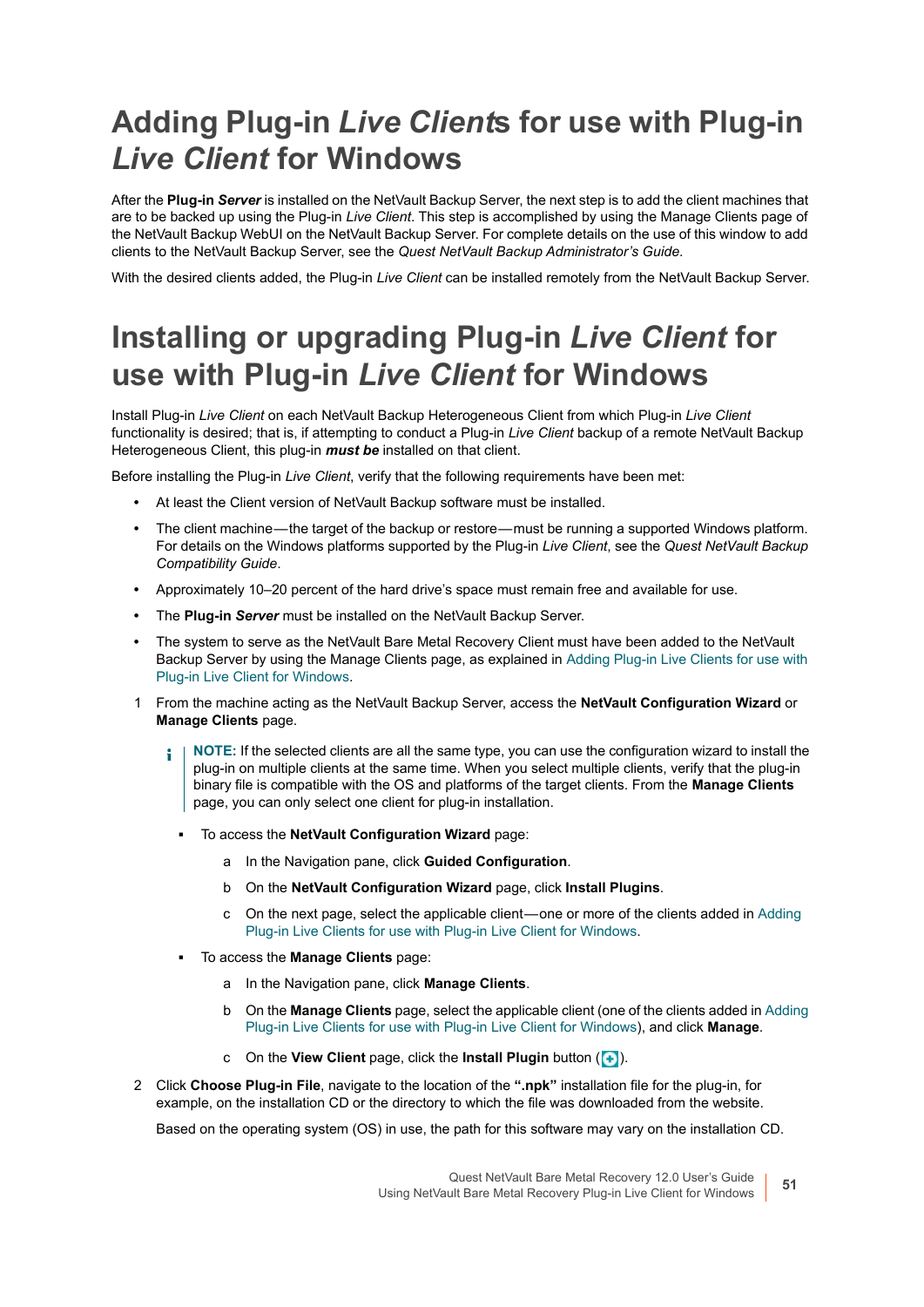- 3 Select the file entitled **"drw-***x-x-x-x***.npk,"** where **xxxx** represents the version number and platform, and click **Open**.
- 4 To begin installation, click **Install Plugin**.

After the plug-in is successfully installed, a message is displayed.

## <span id="page-51-1"></span>**Upgrading Plug-in** *Live Client* **on Windows Server 2008 and later**

- 1 Uninstall the previous version of Plug-in *Live Client* for Windows; for details, see [Removing Plug-in Live](#page-51-2)  [Client for Windows.](#page-51-2)
- 2 Install Plug-in *Live Client* for Windows; for details, see [Installing or upgrading Plug-in Live Client for use](#page-50-1)  [with Plug-in Live Client for Windows.](#page-50-1)

**I IMPORTANT:** After completing the upgrade process, re-create backup and restore iobs.

## <span id="page-51-2"></span>**Removing Plug-in** *Live Client* **for Windows**

- 1 In the Navigation pane, click **Manage Clients**.
- 2 On the **Manage Clients** page, select the applicable NetVault Backup Heterogeneous Client, and click **Manage**.
- 3 In the **Installed Software** table on the **View Client** page, select the applicable plug-in for removal, for example, **Plug-in** *Live Client* **for Windows**, and click the **Remove Plugin** button ( ).
- 4 In the **Confirm** dialog box, click **Remove**.

# <span id="page-51-0"></span>**Backing up data with Plug-in** *Live Client* **for Windows**

Backups of a target NetVault Bare Metal Recovery Client are broken down into a two-part process. The topics that follow illustrate all the steps used to perform both phases of the Plug-in *Live Client* backup process.

- **•** [Prerequisites for backing up data with Plug-in Live Client for Windows](#page-51-3)
- **•** [Performing an online backup of data with Windows Server 2008 or later using Plug-in Live Client for](#page-53-0)  [Windows](#page-53-0)

## <span id="page-51-3"></span>**Prerequisites for backing up data with Plug-in**  *Live Client* **for Windows**

This topic documents any prerequisite procedures that must be followed, before performing a backup with the Plug-in *Live Client*.

The following limitations apply to backups performed with the Plug-in *Live Client* for Windows:

- **•** Backup of Dynamic Disks is not supported.
- **•** Backup of Active Directory is not supported.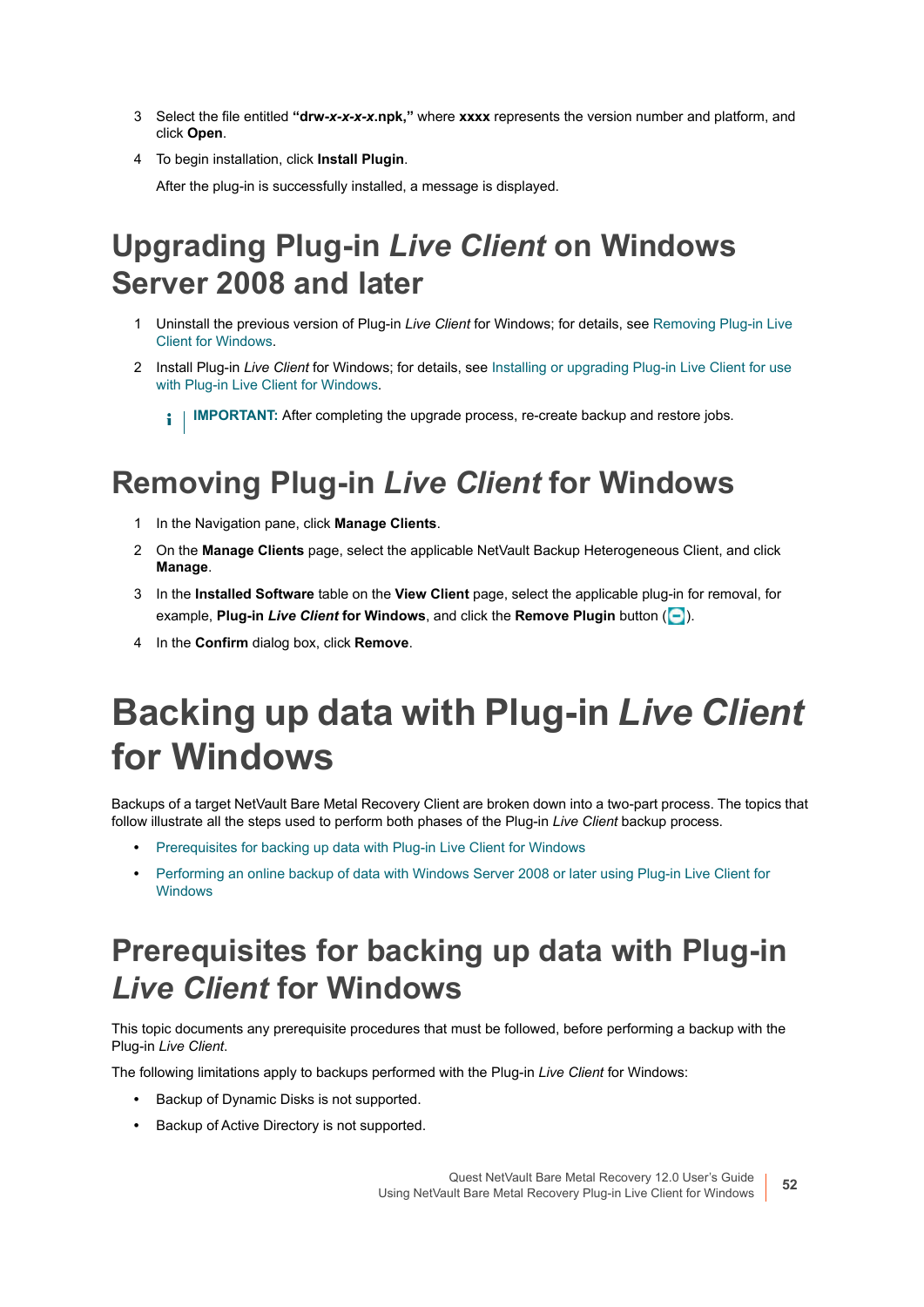- **•** The Plug-in *Live Client* checks for the required VMware driver during a backup. If the required driver is not present, the backup job completes with warnings. If recovery to a VMDK Image is not intended, the VMware driver is not required and you can update the configuration file to disable the warning.
	- **▪ To update the configuration file, perform the following steps:**
		- a Locate and open the **"nvdrw.cfg"** file in a text editor.

This file is located in **\\NetVault Backup\config\**. If the file does not exist, you can create it.

b Add the following section:

[VM Option] CheckVmDriver=FALSE

- c Save and close the file.
- **▪ To install the VMware device driver, perform the following steps:**
	- a Download the VMware drivers from the Quest website.
	- **i** | NOTE: For VMDK Image recovery, only SCSI drivers are supported.
		- b Copy the required device driver, for example, **"vm\_lsi\_2008.inf,"** to the physical machine.
		- c To install the required device driver on the physical machine, locate the file on the physical machine.
		- d Right-click it, and select **Install** from the menu.
		- e When the **Hardware Installation** warning message is displayed, click **Continue Anyway**.
		- f Reboot the system for the new settings to take effect.
- **•** If the space allocated for shadow copies on the volume is insufficient, the oldest persistent shadow copy may be lost when you perform a backup. For information about shadow copies and how they are implemented, see the MSDN Library page at: [http://msdn.microsoft.com/en](http://msdn.microsoft.com/en-us/library/bb968832(VS.85).aspx)[us/library/bb968832\(VS.85\).aspx](http://msdn.microsoft.com/en-us/library/bb968832(VS.85).aspx)
- **•** For instructions on allocating space for shadow copies, see: [http://technet.microsoft.com/en](http://technet.microsoft.com/en-us/library/cc786104.aspx)[us/library/cc786104.aspx](http://technet.microsoft.com/en-us/library/cc786104.aspx)

### **Verifying access to the Plug-in** *Server* **for use with Plug-in**  *Live Client* **for Windows**

Before using the Plug-in *Live Client* to perform active backups of a target NetVault Bare Metal Recovery Client, verify that the NetVault Bare Metal Recovery Client is bootable with Plug-in *Offline Client*, and that it is accessible to the **Plug-in** *Server*. This procedure is performed to ensure that the target NetVault Bare Metal Recovery Client is accessible at restore time. Note the following:

- **•** Failure to perform this verification process may result in the inability to restore backups taken with the Plugin *Live Client*.
- **•** You only need to perform this procedure *once* for a target NetVault Bare Metal Recovery Client, unless its networking hardware is changed later. If so, you must perform these procedures again.
- **•** This procedure must be performed for each NetVault Bare Metal Recovery Client that is to be backed up with the Plug-in *Live Client*.

#### **Part 1: Boot the NetVault Bare Metal Recovery Client with Plug-in** *Offline Client*

Boot the target NetVault Bare Metal Recovery Client with the Plug-in *Offline Client* to prepare it for the backup. To complete the boot routine, review all the steps in [Booting a NetVault Bare Metal Recovery Client with Plug-in](#page-56-0)  [Offline Client](#page-56-0).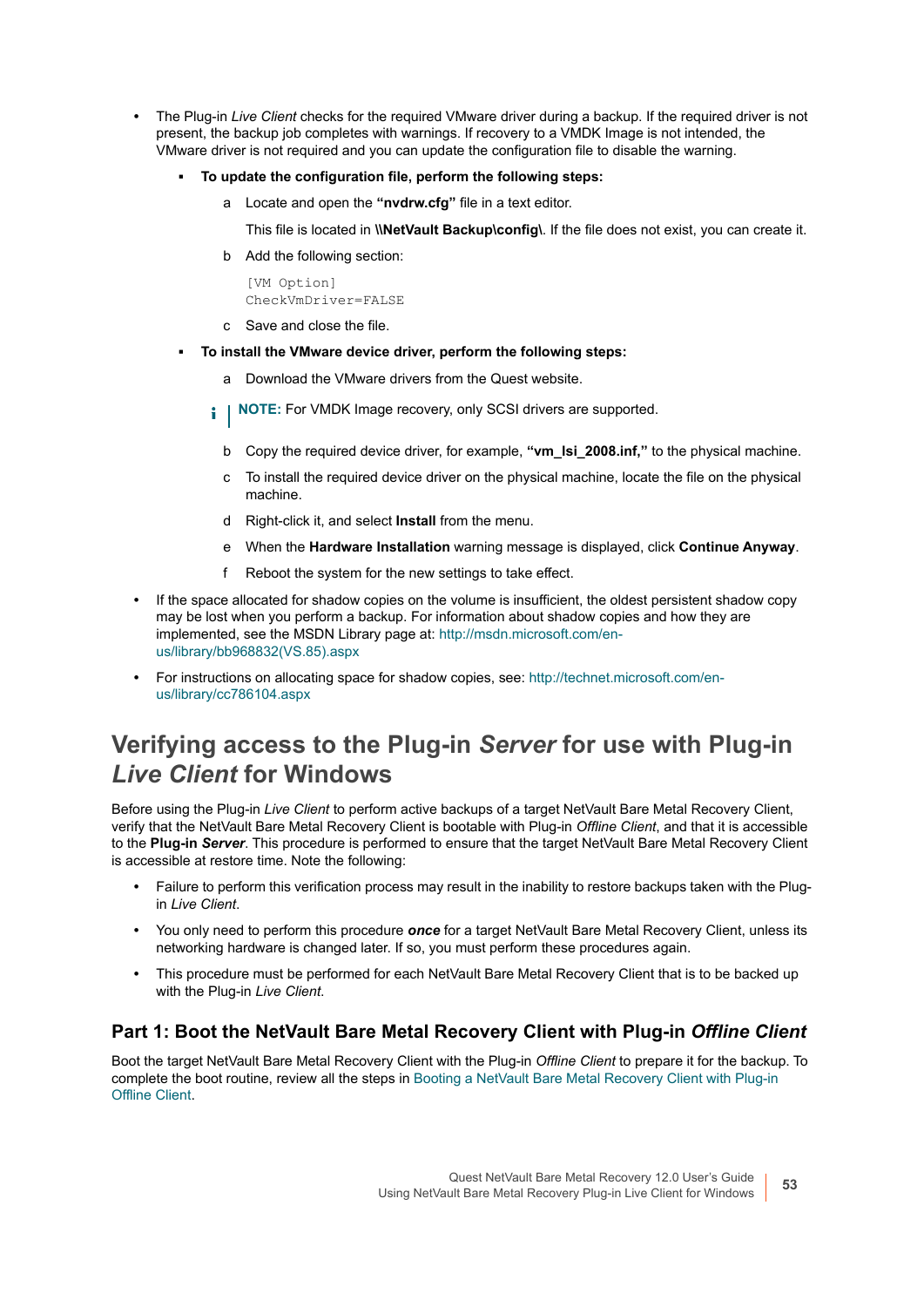#### **Part 2: Verify access to the NetVault Bare Metal Recovery Client**

- 1 After you have booted the NetVault Bare Metal Recovery Client using Plug-in *Offline Client*, outlined in [Booting a NetVault Bare Metal Recovery Client with Plug-in Offline Client,](#page-56-0) access the NetVault Backup Server and start the NetVault Backup WebUI.
- 2 Access the NetVault Backup Backup window, and double-click the NetVault Backup Server-the system containing the **Plug-in Server**—to open it.
- 3 Open the **Plug-in** *Server* by double-clicking it.
- 4 Locate the appropriate NetVault Bare Metal Recovery Client displayed under the plug-in, and double-click it to open it.

One of two results occurs:

- **▪ System disks are revealed**: If selectable disks are revealed, you have verified that the NetVault Bare Metal Recovery Client is accessible.
- **▪ An error message is revealed**: If a dialog box displays stating **"Failed to connect to client,"** the NetVault Bare Metal Recovery Client is not accessible. This issue occurs for any number of reasons. The most common reason is that the networking hardware was not correctly configured during boot of the NetVault Bare Metal Recovery Client with Plug-in *Offline Client*. Reboot the target NetVault Bare Metal Recovery Client with Plug-in *Offline Client*, outlined in [Booting a NetVault Bare](#page-56-0)  [Metal Recovery Client with Plug-in Offline Client,](#page-56-0) and ensure that the proper network-related values are used.

### <span id="page-53-1"></span>**Verifying Disk Geometry and Device Size for use with Plugin** *Live Client* **for Windows**

The Plug-in *Live Client* makes it possible to view the disk geometry of a selected system. Quest recommends that you note this information before you back up a system with the Plug-in *Live Client*. When restoring previously backed-up data, if this information is not account for, a restore could fail.

- 1 From the NetVault Backup Server, start the NetVault Backup WebUI.
- 2 In the Navigation pane, click **Create Backup Job**.
- 3 Next to the **Selections** list, click **Create New**.
- 4 On the **NetVault Backup Selections** page, double-click the client that contains the Plug-in *Live Client* to open it.
- 5 Open the Plug-in *Live Client* by double-clicking it.
- 6 Double-click the applicable NetVault Bare Metal Recovery Client displayed under the plug-in to reveal the disks contained within.
- 7 To determine the Disk Geometry, click the applicable disk, and select **Disk Geometry** from the context menu.

The **Device Geometry** dialog box displays the size and quantity for various items pertaining to the selected disk.

8 With this information noted, click **OK**.

## <span id="page-53-0"></span>**Performing an online backup of data with Windows Server 2008 or later using Plug-in**  *Live Client* **for Windows**

As noted in previous topics, the Plug-in *Live Client* lets you back up full systems and individual partitions contained within that system, while they remain online and active.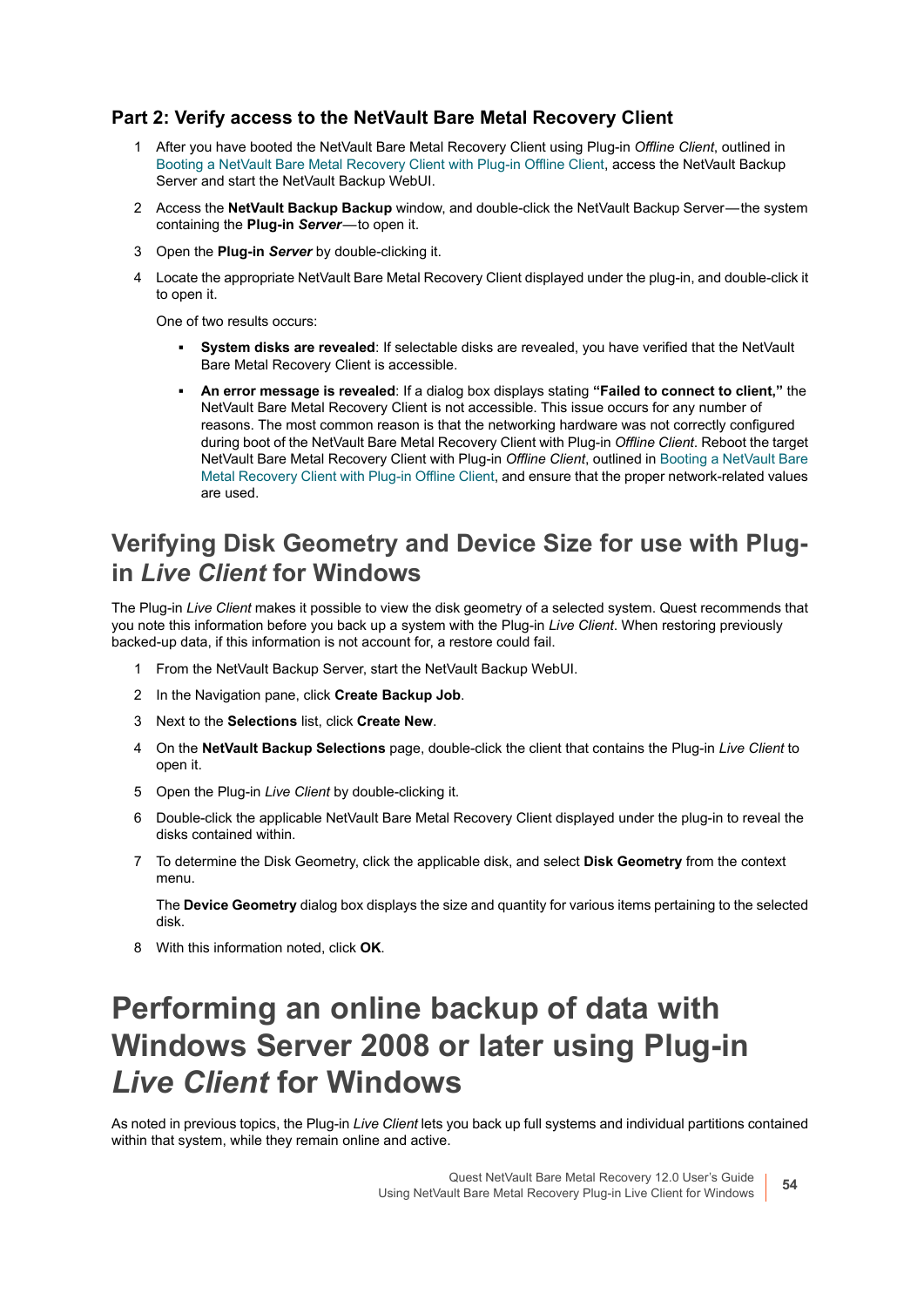The following topics describe the steps required to complete a successful backup with Plug-in *Live Client*:

- **•** [Selecting data for a backup with Plug-in Live Client for Windows using Windows Server 2008 or later](#page-54-0)
- **•** [Setting backup options for a backup with Plug-in Live Client for Windows using Windows Server 2008 or](#page-54-1)  [later](#page-54-1)
- **•** [Finalizing and submitting the job for a backup with Plug-in Live Client for Windows using Windows Server](#page-55-0)  [2008 or later](#page-55-0)

### <span id="page-54-0"></span>**Selecting data for a backup with Plug-in** *Live Client* **for Windows using Windows Server 2008 or later**

You must use sets — Backup Selection Set, Backup Options Set, Schedule Set, Target Set, and Advanced Options Set — to create a backup job and create a DR image. For more information, see the *Quest NetVault Backup Administrator's Guide*.

1 In the Navigation pane of the NetVault Backup WebUI running on the NetVault Backup Server, click **Create Backup Job**.

You can also start the wizard from the Guided Configuration link. In the Navigation pane, click **Guided Configuration**. On the **NetVault Configuration Wizard** page, click **Create backup jobs**.

2 In **Job Name**, specify a name for the job.

Assign a descriptive name that lets you easily identify the job when monitoring its progress or restoring data. The job name can contain alphanumeric and non-alphanumeric characters, but it cannot include non-English characters. On Windows, there is no length restriction. However, a maximum of 40 characters is recommended on all platforms.

- 3 Next to the **Selections** list, click **Create New**.
- 4 Double-click the NetVault Backup Client that is to serve as a target for a DR backup, that is, a machine containing an installation of the Plug-in *Live Client* for Windows, to open it.
- 5 In the list of installed plug-ins, double-click the client that you want to back up, for example, the client on which the Plug-in *Live Client* is installed)
- 6 To open the Plug-in *Live Client* and display the hard disks on the client system, double-click the Plug-in *Live Client*.
- 7 Select one of the following:
	- **▪** To select the entire disk for a backup, click the box to the left of the disk title.
	- **▪** To select specific items, double-click a disk to open it. Individual partitions are displayed and made available for selection. Information about each partition is displayed; for example, the partition number; the drive letter assigned — **"C:"**, **"D:"**; the file system — NTFS, HPFS. Select the items that you want to back up. Selected items contain a green check, items that are not selected are blank, and omitted items contain a red cross.
- 8 Click **Save**, enter a name in the **Create New Set** dialog box, and click **Save**.

The name can contain alphanumeric and non-alphanumeric characters, but it cannot include non-English characters. On Windows, there is no length restriction; however, a maximum of 40 characters is recommended.

### <span id="page-54-1"></span>**Setting backup options for a backup with Plug-in** *Live Client* **for Windows using Windows Server 2008 or later**

The next step involves creating the Backup Options Set.

- 1 If you are using Windows Server 2008 or later and you do *not* want to back up only used blocks on a partition, click **Create New** next to the **Plugin Options** list.
- 2 Clear the **Back up used blocks only for NTFS partitions** option.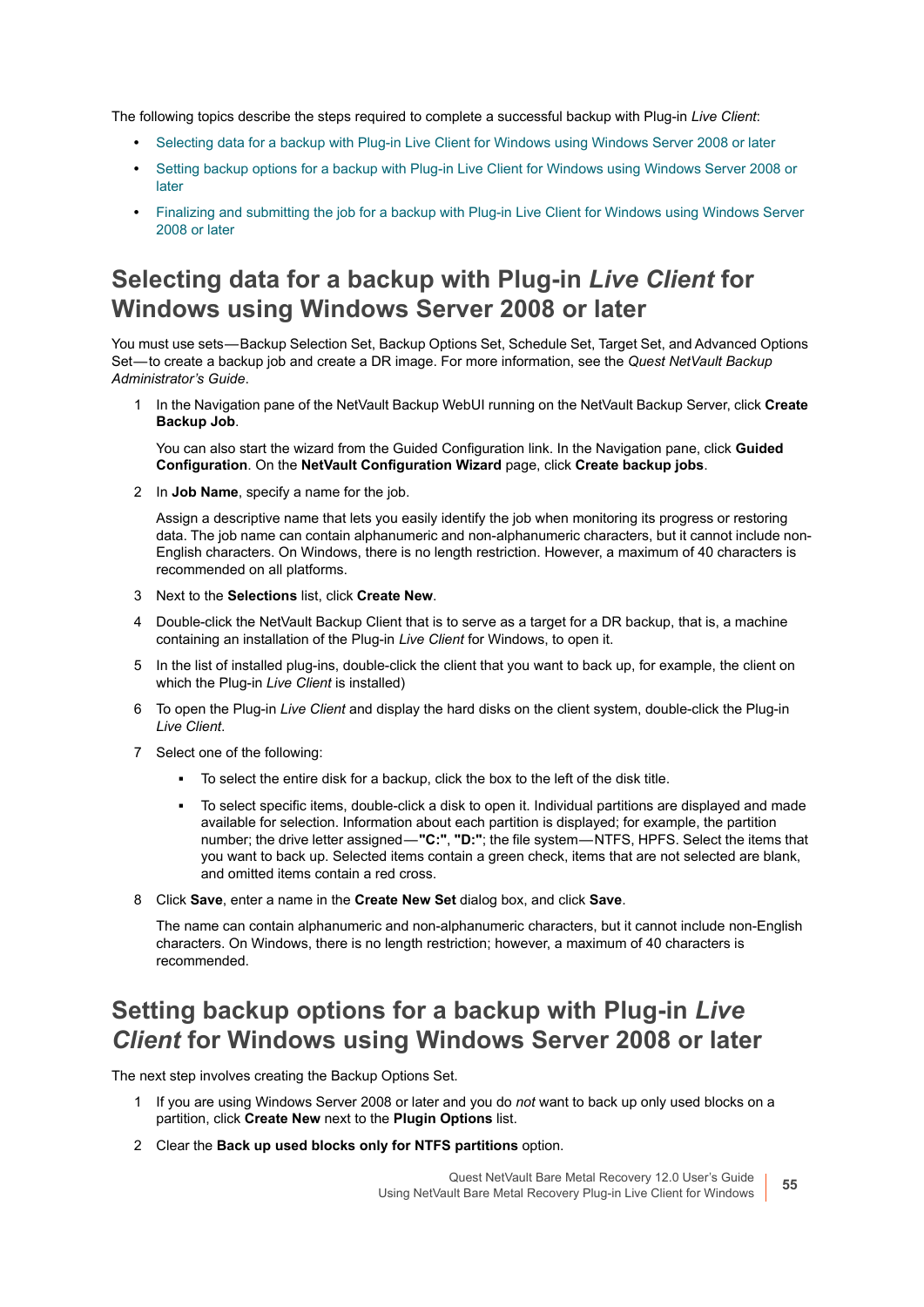This option lets you back up only the used blocks on the partition, which can save a considerable amount of space and time. For example, if a machine has a 10 GB **"C:"** drive and only 6 GB is used, selecting this option backs up 6 GB because this amount is the actual used space. The **Back up used blocks only for NTFS partitions** option is selected by default. If you clear this option, a discrepancy (4 K) between the backup data and the size of the NTFS volume might be reported in the binary log; this feature is working as intended, and does not affect a restore.

- 3 Click **Save** to save the set.
- 4 In the **Create New Set** dialog box, specify a name for the set, and click **Save**.

The name can contain alphanumeric and non-alphanumeric characters, but it cannot include non-English characters. On Windows, there is no length restriction; however, a maximum of 40 characters is recommended.

### <span id="page-55-0"></span>**Finalizing and submitting the job for a backup with Plug-in**  *Live Client* **for Windows using Windows Server 2008 or later**

The final steps include setting additional options on the Schedule, Target Storage, and Advanced Options pages, submitting the job, and monitoring the progress through the Job Status and View Logs pages. These pages and options are common to all NetVault Backup Plug-ins. For more information, see the *Quest NetVault Backup Administrator's Guide*.

- 1 Use the **Schedule**, **Target Storage**, and **Advanced Options** lists to configure any additional required options.
- 2 Click **Save** or **Save & Submit**, whichever is applicable.
	- **TIP:** To run a job that you have already created and saved, select **Manage Job Definitions** in the ÷ Navigation pane, select the applicable job, and click **Run Now**.

You can monitor progress on the **Job Status** page and view the logs on the **View Logs** page. For more information, see the *Quest NetVault Backup Administrator's Guide*.

- **NOTE:** Be aware of the following: f.
	- **•** Attempts to perform a Plug-in *Live Client* backup of a system whose hard disk is full or nearly full, may fail. The plug-in requires a portion of the local system's hard disk to synchronize data. If enough free space is not available for this synchronization of data, the backup fails.
	- **•** On Windows Server 2008 clients and later, you cannot take two backup snapshots at the same time, for example, if you initiate simultaneous backups on two clients from the same server. Shadow copy creation is serialized. This issue is a known limitation of Volume Shadow Copy Service (VSS).
	- **•** The **Master Boot Record (MBR)** and the **Partition Table** items are backed up automatically when a partition (all or individual) is backed up with this plug-in.
	- **•** Plug-in *Live Client* does not support DR backups spanning multiple libraries. Attempting to restore a backup job that spans multiple libraries fails.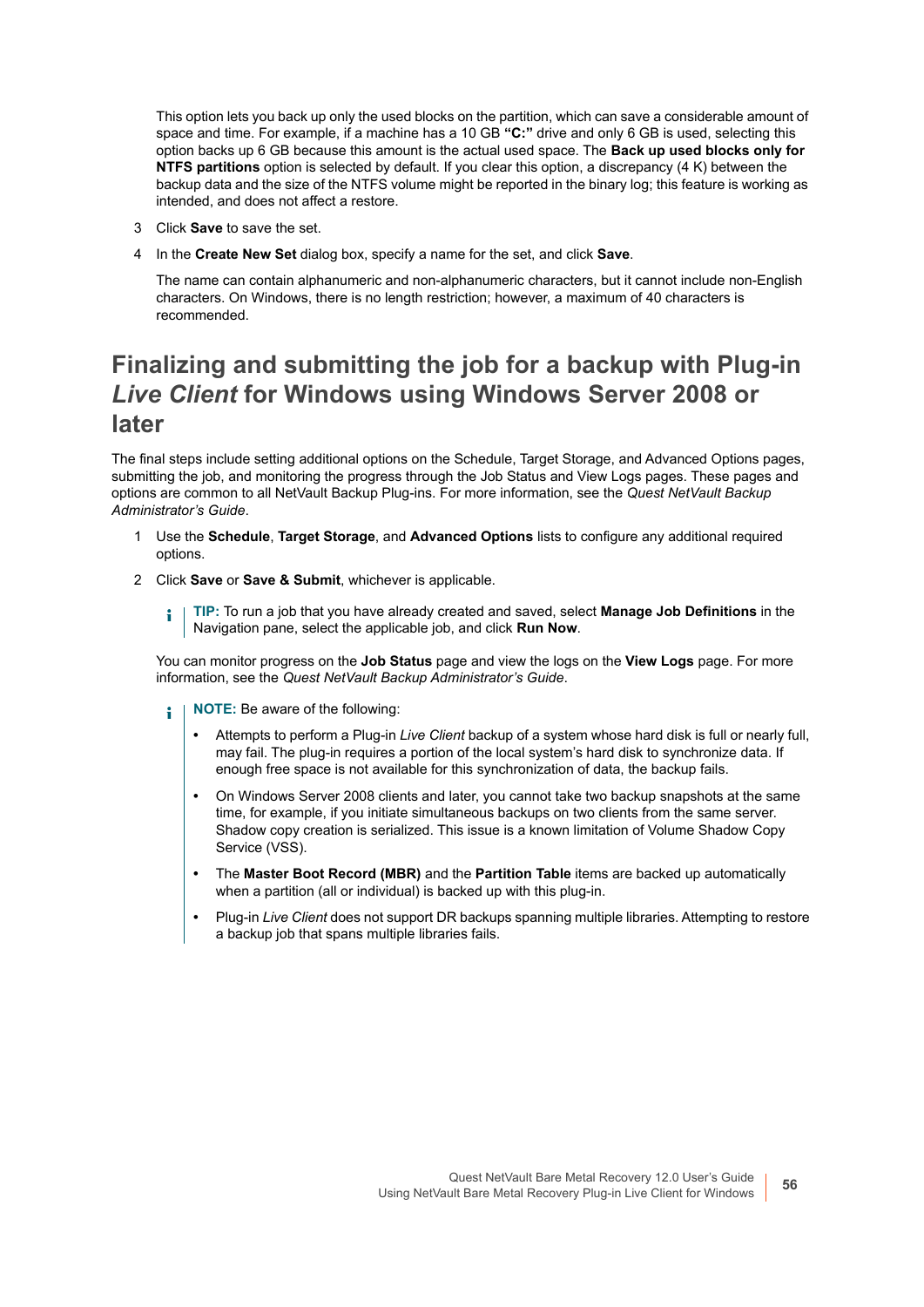# <span id="page-56-0"></span>**Booting a NetVault Bare Metal Recovery Client with Plug-in** *Offline Client*

When performing backups using the Plug-in *Live Client*, a target NetVault Bare Metal Recovery Client can be active and currently in use by a user, that is, *online*. However, various operations associated with the Plug-in *Live Client* require that the target NetVault Bare Metal Recovery Client is taken *offline* and made accessible to the NetVault Backup Server. This process includes the following operations:

- **Verifying access to the Plug-in** *Server*
- **All restore operations**

To bring a target DR system to this offline state, the Plug-in *Offline Client* is used to load a minimal OS to a target NetVault Bare Metal Recovery Client's memory. The Plug-in *Offline Client* boot routine entails the configuration of network equipment installed on the target NetVault Bare Metal Recovery Client; that is, loading driver software for the system's NIC/SCSI card to memory to use the device and access the system. This boot routine varies based on the version of Plug-in *Offline Client* in use:

## **Booting with Plug-in** *Offline Client*

This process entails the configuration of network equipment installed on the target NetVault Bare Metal Recovery Client; that is, loading driver software for the system's NIC/SCSI card to memory to use the device and access the system.

**IMPORTANT:** Before starting this procedure, verify the boot order of the target NetVault Bare Metal i. Recovery Client. The machine's CD drive must be the first source of a boot for this process to work.

### **Gathering NetVault Bare Metal Recovery Client network information**

In this first phase, you gather specific network-related information from the NetVault Bare Metal Recovery Client for use in the boot routine, for example, NIC and SCSI interface values. This requirement includes the following values:

- **IP Address**
- **Network Mask**
- **Gateway**
- **IMPORTANT:** If the target NetVault Bare Metal Recovery Client is configured with multiple NIC/SCSI devices ÷ for access, Quest recommends that you gather the preceding information for *each device*. The Plug-in Offline Client boot routine recognizes *all* these devices and requests that you configure each, individually, with this information, but only one of the devices actually must be configured successfully for use.

To obtain all these network values, perform the following steps.

- 1 Log in locally to the Windows-based NetVault Bare Metal Recovery Client, and start a Command Prompt session.
- 2 At the prompt, type the following command:

ipconfig

3 In the content that is revealed, locate and record the **IP Address**, **Subnet Mask (Network Mask)**, and **Default Gateway** values.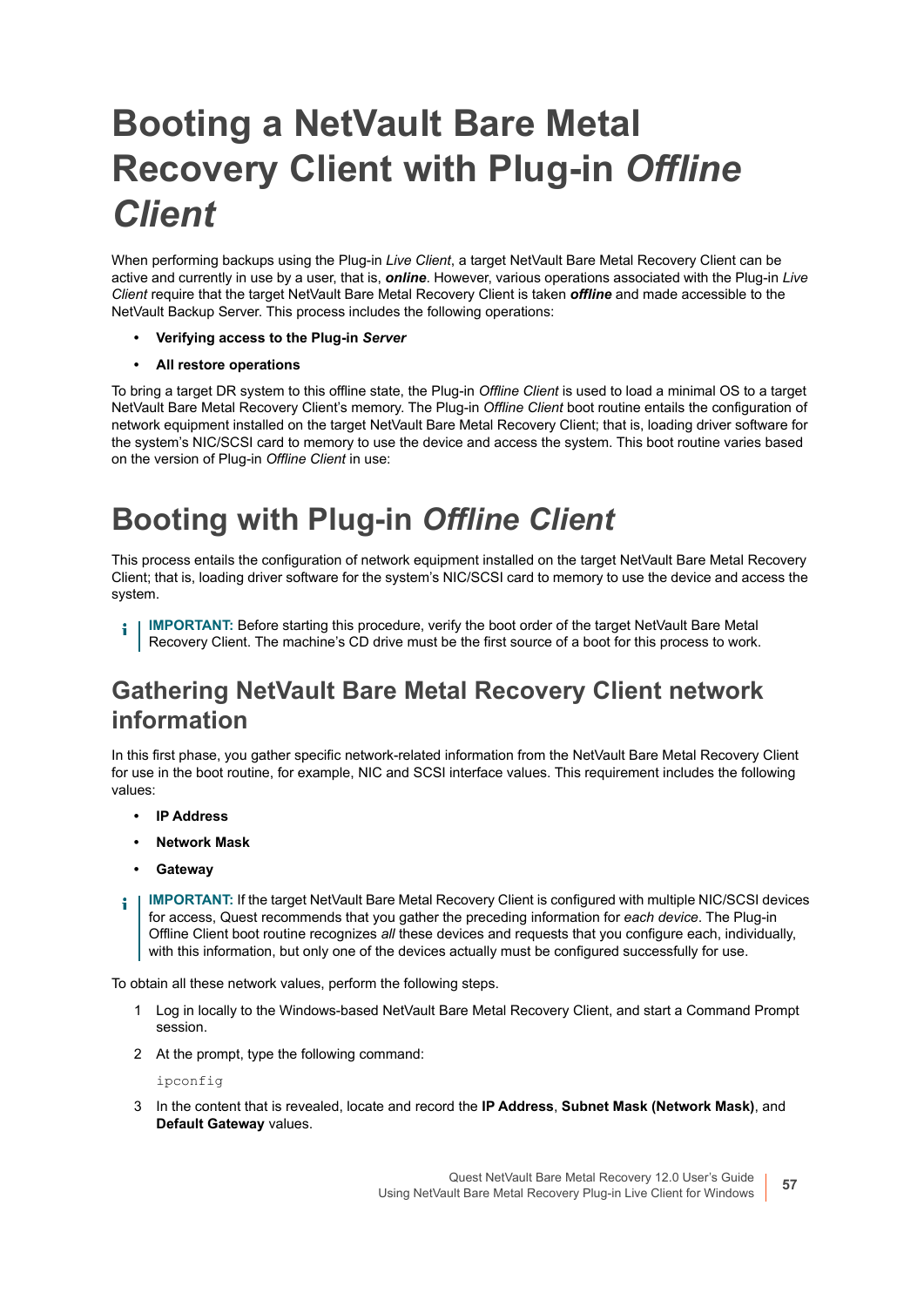### **Booting the NetVault Bare Metal Recovery Client with the Linux-Based Plug-in** *Offline Client*

With all relevant networking information noted, you can boot the target NetVault Bare Metal Recovery Client.

1 Turn off the NetVault Bare Metal Recovery Client, and insert the VaultOS CD; if connected through a USB port, the port must use the 3.0 protocol or earlier.

On reboot, there is a 5-second delay after the boot prompt is displayed.

2 Press **Enter** to start the sequence immediately.

A series of dialog boxes appear as various applications are loaded to system memory. The initial load sequence may take several minutes, during which time the screen may appear blank.

By default, the system uses DHCP for the IPv4 and IPv6 settings. If you want to change the network settings, complete the following steps:

- a Double-click the **NetCFG** icon on the desktop.
- b When the **Network Connections** dialog box is displayed, select the connection that you want to change, and click **Edit**.
	- **IMPORTANT:** You can only use one active network interface during the backup and restore ÷ operation.
- c Click the **IPv4 Settings** tab, select **Manual** from the **Method** list, click **Add**, and enter the IP, netmask, and gateway addresses in the applicable fields. Leave the **DNS servers** field blank.
- d Click the **IPv6 Settings** tab, select **Manual** from the **Method** list, click **Add**, and enter the IP, prefix, and gateway addresses in the applicable fields. Leave the **DNS servers** field blank.
- e When you are finished, click **Save** to return to the **Network Connections** dialog box, and then click **Close**.

The Client is now prepared for backup or restore.

### **Booting the NetVault Bare Metal Recovery Client with the Windows PE-based Plug-in** *Offline Client*

With all relevant networking information noted, you can boot the target NetVault Bare Metal Recovery Client. To boot from a standard Plug-in *Offline Client* CD, perform the following steps.

1 Turn off the NetVault Bare Metal Recovery Client, and insert the Plug-in *Offline Client* CD; if connected through a USB port, the port must use the 3.0 protocol or earlier.

On reboot, the NetVault Bare Metal Recovery interface is displayed.

- 2 When the **BMR Network Configuration** dialog box is displayed, select the applicable option:
	- **Use DHCP** (recommended): To use the Dynamic Host Configuration Protocol (DHCP) to configure the network interface, select this option.
	- **▪ Use Static IP Address**: To enter specific IP addresses, select this option, and enter the addresses in the **IP Address**, **Subnet Mask**, and **Default Gateway** fields.
- 3 To submit the information, click **Config**, and then click **OK** when the confirmation message is displayed.
- 4 To close the **BMR Network Configuration** dialog box and start the **NetVault Bare Metal Recovery Agent**, click **Exit**.

After the network configuration is completed, the agent is started and the initialization process is completed. The NetVault Bare Metal Recovery Client is now prepared for backup or restore.

You can use the list preceding the **Run** button to output information related to the NetVault Bare Metal Recovery GUI when you issue the **Run** command.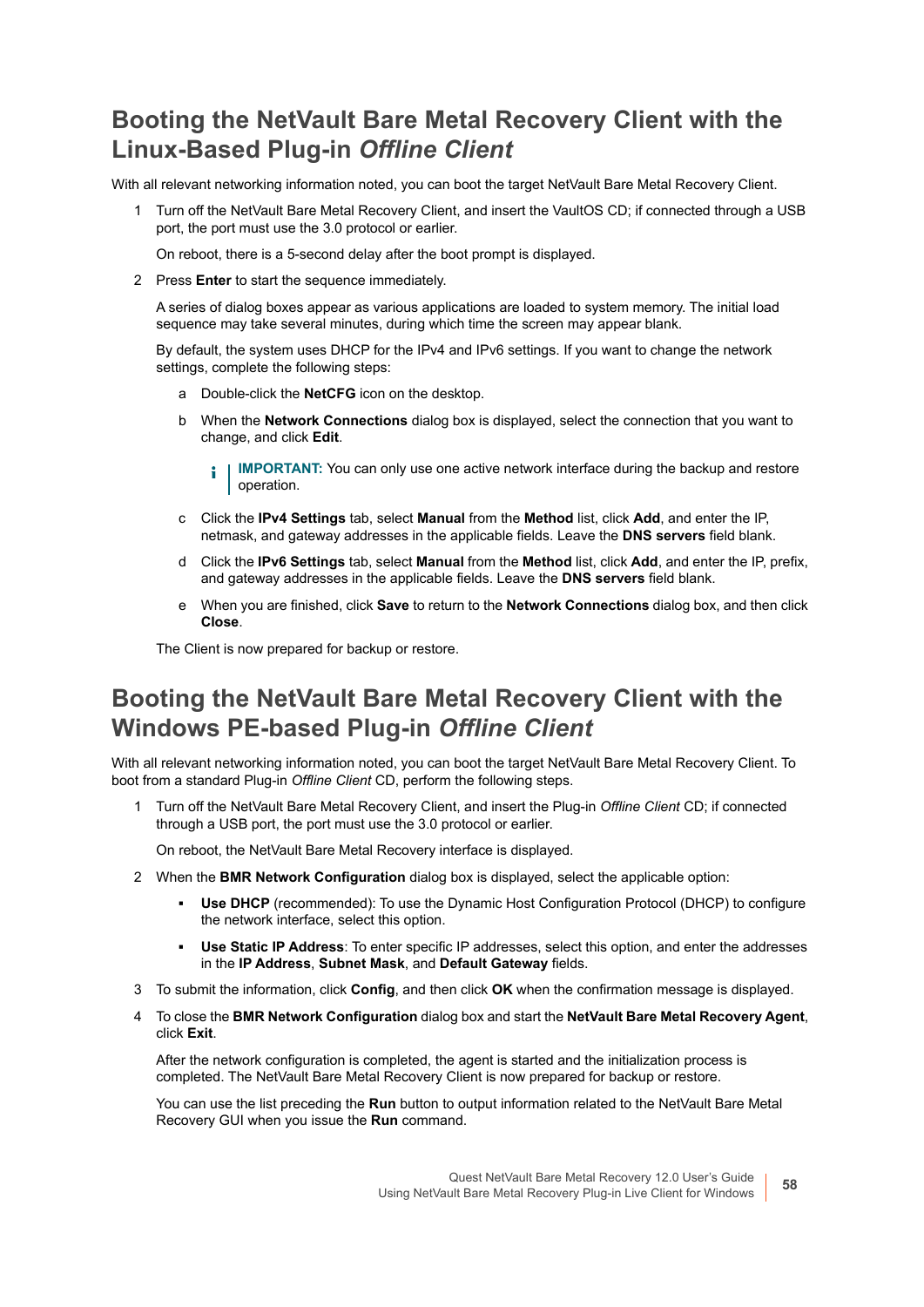Also, the information displayed in the text window is automatically exported to the **"x:\questbmr\bmr\_gui.log"** file.

# <span id="page-58-0"></span>**Restoring data with Plug-in** *Live Client* **for Windows**

The restore of data backed up with the Plug-in *Live Client* is handled by the **Plug-in** *Server***.** Backups performed using the Plug-in *Live Client* are revealed beneath the **Plug-in** *Server* node , labeled "**VaultDR APM,**" on the **Create Selection Set** page of the NetVault Backup WebUI.

The topics that follow illustrate all the procedures required to perform a restore of a Plug-in *Live Client* backup.

- **•** [Restoring to a physical machine with Plug-in Live Client for Windows](#page-58-1)
- **•** [Restoring data as a VMDK Image with Plug-in Live Client for Windows](#page-62-0)
- **I IMPORTANT:** Verify that the Disk Geometry of the OS targeted by the restore matches the geometry of the source OS that was backed up. If they do not match, for example, the source used 32 sectors per track, and the target uses 63 sectors, an error occurs when the system attempts to start.

## <span id="page-58-1"></span>**Restoring to a physical machine with Plug-in**  *Live Client* **for Windows**

The following topic details the procedure required to recover a Plug-in *Live Client* backup to a physical machine with the same hardware specifications as the machine used for the backup.

### **Prerequisites for restoring to a physical machine with Plugin** *Live Client* **for Windows**

The restore procedure for a Plug-in *Live Client* backup is a delicate operation. Before setting up and running a restore, the following prerequisites must be met.

#### **BitLocker volumes**

Volumes that are encrypted using BitLocker on Windows Server 2008 clients and later lose encryption after restore. If you are using BitLocker, enable encryption again when you restore the machine.

#### **Shadow copies**

Windows uses VSS persistent snapshots to implement shadow copies in Windows Server 2008 and later. When restored, Windows does not properly recognize these shadow copies. They can become orphaned and consume disk space.

Microsoft does not recommend backing up shadow copies. However, the Plug-in *Live Client* performs backups at the block level so there is no way to prevent the backup of snapshot files. Manually delete the snapshot files and enable shadow copies on the recovered volume again.

For instructions on deleting shadow copies, see:<http://technet.microsoft.com/en-us/library/cc776119.aspx>

For instructions on enabling shadow copies, see: <http://technet.microsoft.com/en-us/library/cc776483.aspx>

In addition, Quest recommends limiting the amount of space allocated to shadow copies to 300 megabytes (MB). This step deletes the cache files. Alternatively, disable shadow copies.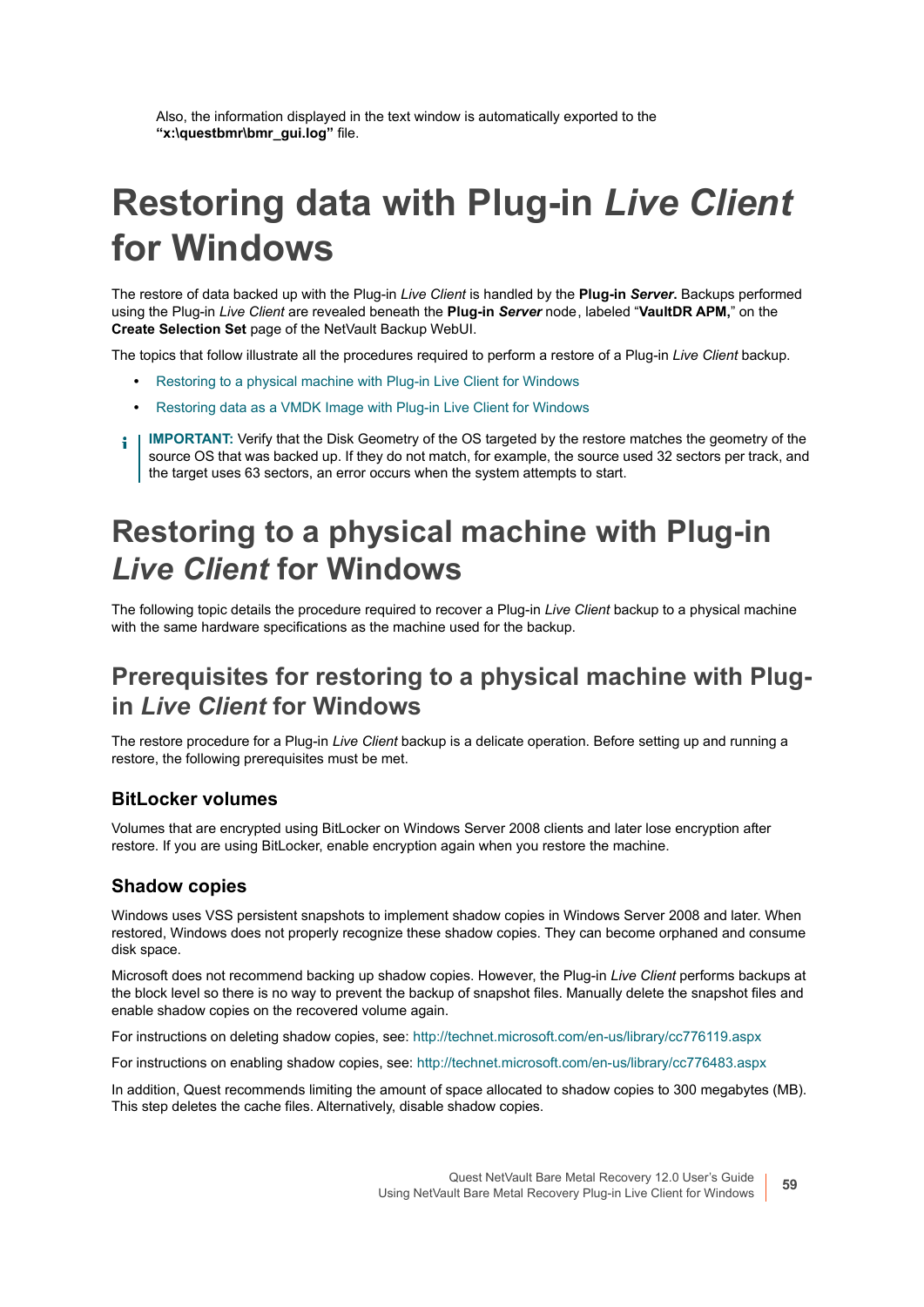For more information on Microsoft-recommended best practices for shadow copies, see: <http://technet.microsoft.com/en-us/library/cc753975.aspx>

#### **Windows disk management**

Windows Server 2008 and later automatically assigns drive letters to new-found partitions following a restore. This behavior can be controlled by using the **diskpart.exe** command. For more information, see <http://technet.microsoft.com/en-us/library/cc773140.aspx>.

#### **Ensure that device filenames match**

The target device name on the NetVault Bare Metal Recovery Client, for example, **"Disk 0 (IDE),"** must be the same as it was at the time of backup.

#### **Boot the NetVault Bare Metal Recovery Client with Plug-in** *Offline Client*

Boot the target NetVault Bare Metal Recovery Client with the Plug-in *Offline Client* to prepare it for the restore of a DR image. To complete the boot routine, perform the steps covered in [Booting a NetVault Bare Metal Recovery](#page-56-0)  [Client with Plug-in Offline Client.](#page-56-0)

#### **Gather noted Device Size and Disk Geometry information**

Have the information noted in [Verifying Disk Geometry and Device Size for use with Plug-in Live Client for](#page-53-1)  [Windows](#page-53-1) handy to complete the restore. This information helps ensure that you back up the correct data.

#### **Verify access to the target NetVault Bare Metal Recovery Client**

The NetVault Bare Metal Recovery Client machine that is to serve as a target for the restore must be accessible to the **Plug-in** *Server*. The topic that follows outlines the required steps for this verification.

- **NOTE:** Quest recommends that the target machine for the restore has the same hardware configuration as ÷ the original machine.
	- 1 With the NetVault Bare Metal Recovery Client booted with Plug-in *Offline Client*, access the NetVault Backup Server, and start the NetVault Backup WebUI.
	- 2 Access the **NetVault Backup Backup** window to verify that the applicable client machine has been added as a NetVault Bare Metal Recovery Client.
		- a Open the Plug-in *Server* to reveal existing clients.
		- b Locate and right-click the applicable NetVault Bare Metal Recovery Client, and select **Edit** from the menu.
		- c When the **Edit Bare Metal Recovery Client** dialog box is displayed, verify that the data is correct or change it as required.
		- d If the NetVault Bare Metal Recovery Client is added correctly, continue to the next topic, [Restore](#page-60-0)  [procedure for restoring data with Plug-in Live Client for Windows;](#page-60-0) otherwise, proceed to the following step.
	- 3 Add the applicable NetVault Bare Metal Recovery Client.

For detailed instructions, see [Adding a NetVault Bare Metal Recovery Client to the Plug-in Server for use](#page-47-0)  [with Plug-in Live Client for Windows.](#page-47-0)

4 Close the **NetVault Backup Backup** window of the Plug-in *Server*, and continue to the [Restore procedure](#page-60-0)  [for restoring data with Plug-in Live Client for Windows](#page-60-0) topic.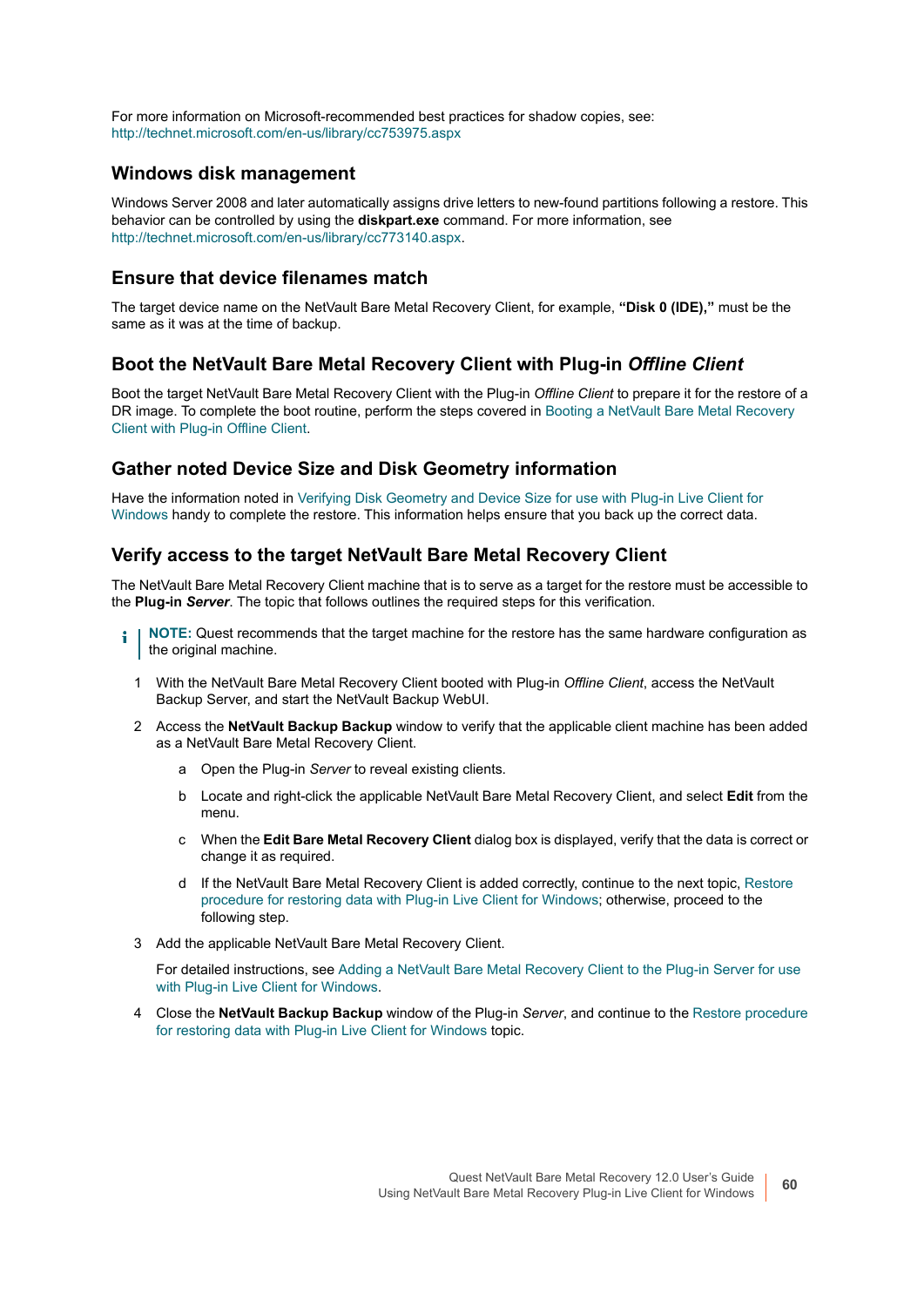### <span id="page-60-0"></span>**Restore procedure for restoring data with Plug-in** *Live Client* **for Windows**

The following topics illustrate how to restore a Plug-in *Live Client* backup to a physical machine.

- **•** [Selecting data for a restore with Plug-in Live Client for Windows](#page-60-1)
- **•** [Setting restore options for restoring data with Plug-in Live Client for Windows](#page-60-2)
- **•** [Finalizing and submitting the job for restoring data with Plug-in Live Client for Windows](#page-61-0)

#### <span id="page-60-1"></span>**Selecting data for a restore with Plug-in** *Live Client* **for Windows**

- 1 With the NetVault Bare Metal Recovery Client booted with Plug-in *Offline Client*, access the NetVault Backup Server, and start the NetVault Backup WebUI.
- 2 In the Navigation pane, click **Create Restore Job**.
- 3 On the **Create Restore Job Choose Saveset** page, select **Plug-in** *Server* from the **Plugin Type** list.
- 4 To filter the items displayed in the saveset table further, use the **Client**, **Date**, and **Job ID** lists.

The table displays the saveset name (job title and saveset ID), creation date and time, and size. By default, the list is sorted by creation date.

5 In the saveset table, locate the applicable client, and select the applicable item.

When you select a saveset, the following details are displayed in the **Saveset Information** area: Job ID, job title, server name, client name, plug-in name, saveset date and time, retirement setting, Incremental Backup or not, Archive or not, saveset size, and snapshot-based backup or not.

- 6 When the backed-up NetVault Bare Metal Recovery Client machine is displayed, double-click it to open it and list the disks that were backed up.
- 7 On the **Create Selection Set** page, locate each applicable disk, and click the box to its left to select it for a restore.

You can also expand each disk to view its contents. To open the applicable disk, double-click it. With a disk open, individual items can be selected for restore if desired. Selectable items for a restore consist of:

- **▪ Master Boot Record and System Partition**
- **▪ Individual Partitions**
- 8 Click **Next**.

#### <span id="page-60-2"></span>**Setting restore options for restoring data with Plug-in** *Live Client* **for Windows**

1 On the **Create Selection Set** page, click **Edit Plugin Options**, and select **Physical Machine** — the default — as the **Restore Type**.

On the **Create Selection Set** page, click **Edit Plugin Options**, and select **Physical Machine** — the default — as the **Restore Type**.

When **Physical Machine** is selected, the **Physical Recovery Options** frame containing the **Restore Name** field is shown. The default is the NetVault Backup name for the NetVault Bare Metal Recovery Client from which this backup was originally performed (based on the saveset selected on the **Create Selection Set** page). This name is associated with the client created under the Plug-in *Server*. You can use this field to relocate restored data to a standby NetVault Bare Metal Recovery Client, if necessary. For complete details on this procedure and the use of this option, see [Using Plug-in Offline Client to recover data to a](#page-41-1)  [standby NetVault Bare Metal Recovery Client](#page-41-1).

- 2 Select the applicable driver-related options; these options support using different hardware during a restore:
	- **▪ Inject Boot-Critical Device Driver**: If you are restoring to different hardware that also uses a different mass storage controller, select this option. After you select this option, the **Boot-Critical Driver Directory** and **Driver Injection Only** options are available.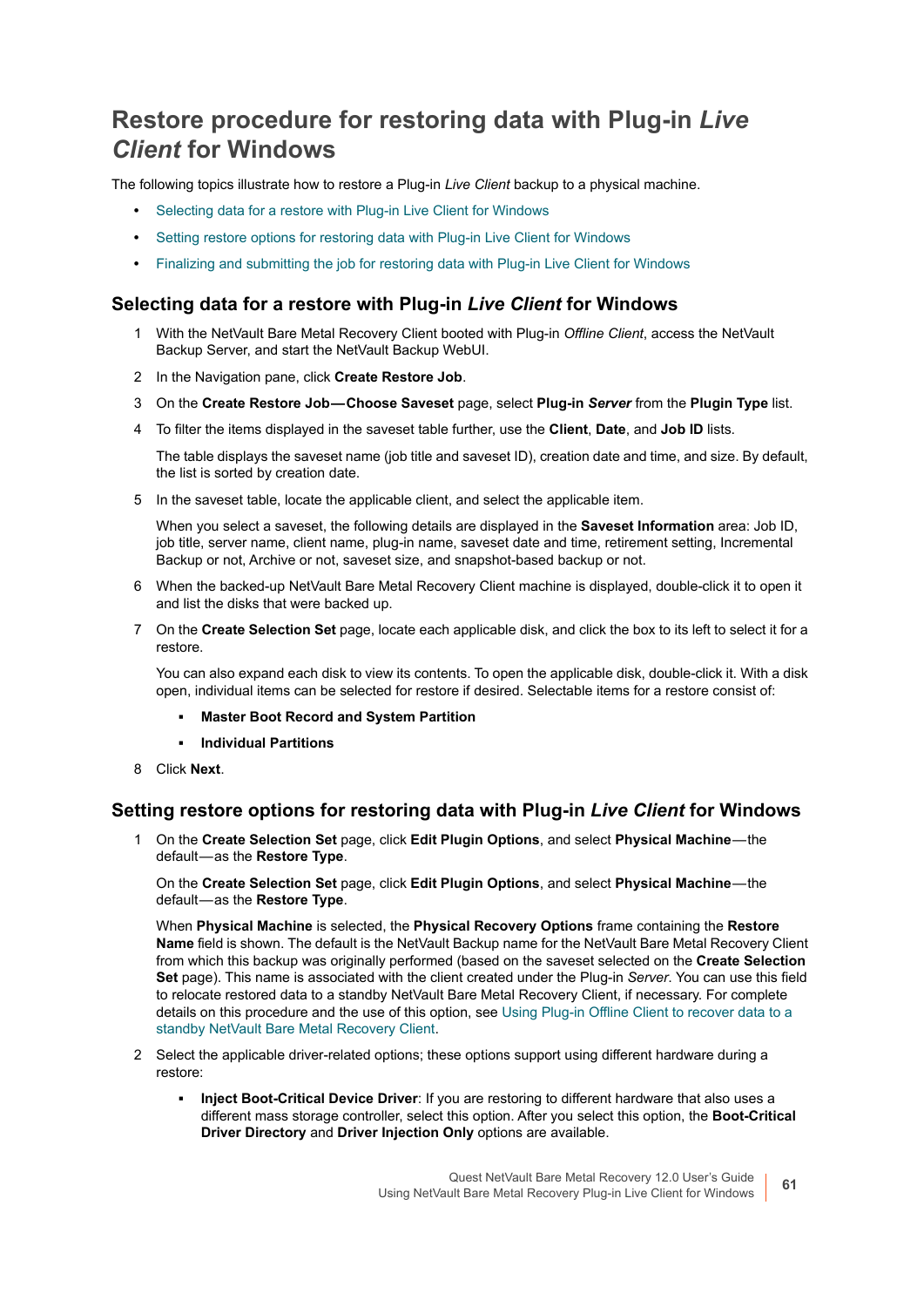- **▪ Boot-Critical Driver Directory**: If you selected the **Inject Boot-Critical Device Driver** option, enter the complete path to the local drive where the drivers for the mass storage controller are stored.
- **Driver Injection Only:** If you previously completed a restore but pointed to an incorrect location in the **Boot-Critical Driver Directory** field, select this option to run the driver-injection portion of the restore process again. This option eliminates the need to restore the data again, but lets you inject the correct drivers. Check that you enter the correct path in the **Boot-Critical Driver Directory** field. By default, the **Inject Boot-Critical Device Driver** option remains selected; do not clear it as this option prevents the **Driver Injection Only** option from working.

#### <span id="page-61-0"></span>**Finalizing and submitting the job for restoring data with Plug-in** *Live Client* **for Windows**

The final steps include setting additional options on the Schedule, Source Options, and Advanced Options pages, submitting the job, and monitoring the progress through the Job Status and View Logs pages. These pages and options are common to all NetVault Backup Plug-ins. For more information, see the *Quest NetVault Backup Administrator's Guide*.

- 1 To save the settings, click **Ok**, and then click **Next**.
- 2 In **Job Name**, specify a name for the job if you do not want to use the default setting.

Assign a descriptive name that lets you easily identify the job when monitoring its progress. The job name can contain alphanumeric and non-alphanumeric characters, but it cannot include non-English characters. On Windows, there is no length restriction; however, a maximum of 40 characters is recommended.

- 3 In the **Target Client** list, select the **NetVault Backup Server** from the list of machines; restores of Plug-in *Live Client* backups *must be* routed through the NetVault Backup Server.
	- **TIP:** You can also click **Choose**, and then locate and select the applicable client in the **Choose the**  i **Target Client** dialog box.

This step sets the chosen machine as the intended target. This setting works in tandem with the **Restore Name** option to route the restore properly.

- 4 Use the **Schedule** and **Advanced Options** lists to configure any additional required options.
- 5 Click **Save** or **Save & Submit**, whichever is applicable.

You can monitor progress on the **Job Status** page and view the logs on the **View Logs** page. For more information, see the *Quest NetVault Backup Administrator's Guide*.

- **NOTE:** Be aware of the following: ÷.
	- **•** When entering a name in the **Restore Name** field, ensure that the value used is the *NetVault Backup machine name* for the target machine, taking case sensitivity into account. The NetVault Backup machine name can be found in the Manage Clients page.
	- **•** As mentioned earlier, route a restore of this type through the NetVault Backup Server to use its locally installed **Plug-in** *Server* components. This step writes all restored data to the machine named in the **Restore Name** field, *not* to the NetVault Backup Server.
	- **•** If you select either of the inject driver-related options, NetVault Bare Metal Recovery attempts to inject the drivers into every disk during the restore process.
	- **•** After you restore the system, it displays the Windows Error Recovery screen when it is started the first time. This behavior is expected, and you can opt to start Windows normally.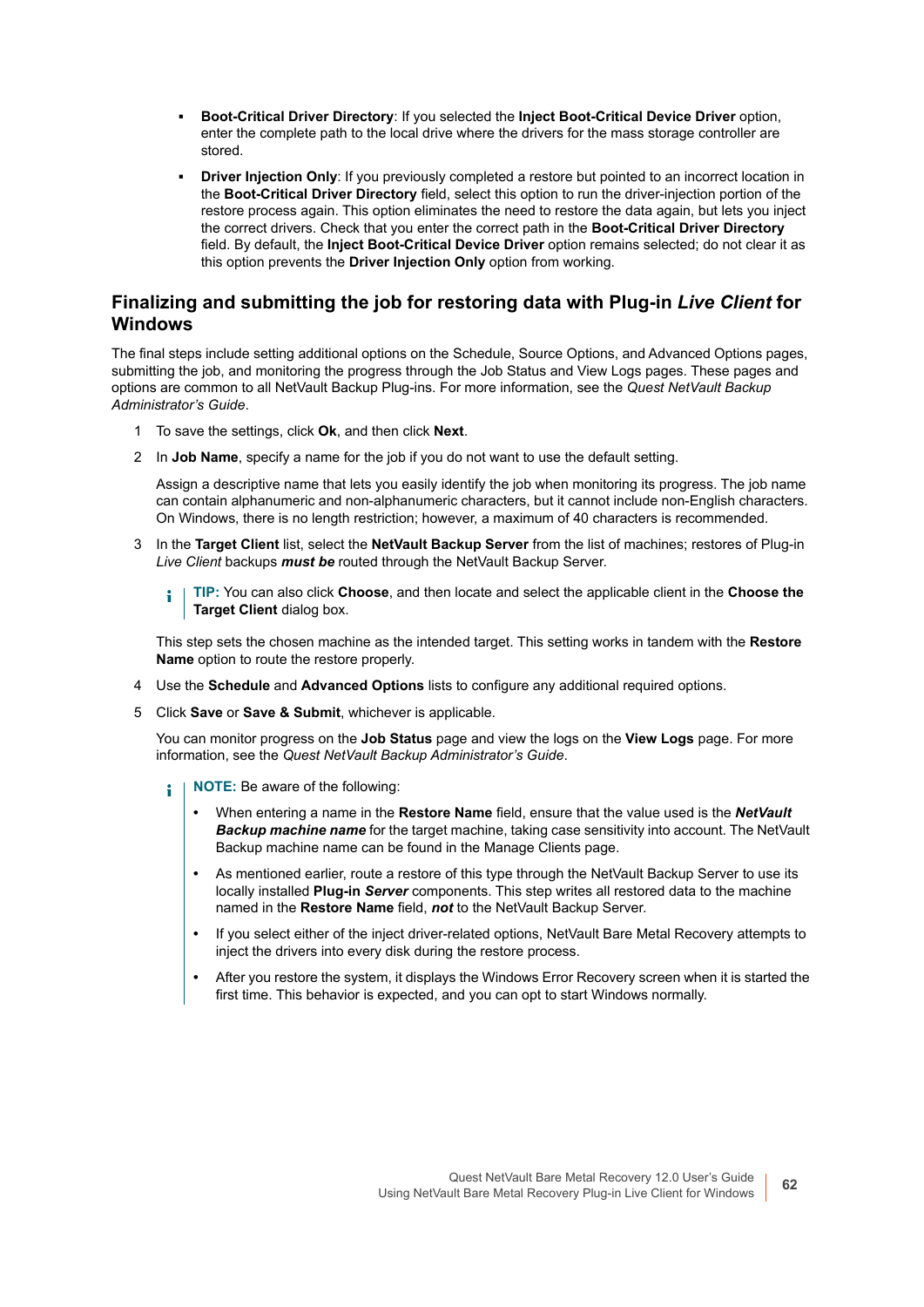## <span id="page-62-0"></span>**Restoring data as a VMDK Image with Plug-in**  *Live Client* **for Windows**

The following topic details the procedures required to recover a Plug-in *Live Client* backup to a VMDK Image, which you can then attach to a VM created from a VMware. This process lets you convert the backup of a physical machine to a VM.

Plug-in *Server* must be installed on the NetVault Backup Server.

This procedure includes the steps outlined in the following topics:

- **•** [Selecting data for a restore as a VMDK Image with Plug-in Live Client for Windows](#page-62-1)
- **•** [Setting restore options for a restore as a VMDK Image with Plug-in Live Client for Windows](#page-62-2)
- **•** [Finalizing and submitting the job for a restore as a VMDK Image with Plug-in Live Client for Windows](#page-63-0)
- **•** [Creating the VM for a restore as a VMDK Image with Plug-in Live Client for Windows](#page-64-0)

#### <span id="page-62-1"></span>**Selecting data for a restore as a VMDK Image with Plug-in**  *Live Client* **for Windows**

- 1 In the Navigation pane of the NetVault Backup WebUI on the NetVault Backup Server, click **Create Restore Job**.
- 2 On the **Create Restore Job Choose Saveset** page, select **Plug-in** *Server* from the **Plugin Type** list.
- 3 To filter the items displayed in the saveset table further, use the **Client**, **Date**, and **Job ID** lists.

The table displays the saveset name (job title and saveset ID), creation date and time, and size. By default, the list is sorted by creation date.

4 In the saveset table, locate the applicable client, and select the applicable item.

When you select a saveset, the following details are displayed in the **Saveset Information** area: Job ID, job title, server name, client name, plug-in name, saveset date and time, retirement setting, Incremental Backup or not, Archive or not, saveset size, and snapshot-based backup or not.

- 5 Click **Next**.
- 6 On the **Create Selection Set** page, locate each applicable disk, and click the box to its left to select it for a restore.

You can also expand each disk to view its contents. To open the applicable disk, double-click it. With a disk open, individual items can be selected for restore if desired. Selectable items for a restore consist of:

- **▪ Master Boot Record and System Partition**
- **▪ Individual Partitions**
- **i** | IMPORTANT: If restoring to a VMDK Image, select both Master Boot Record & System Partition and the individual partitions or the restore job fails.

### <span id="page-62-2"></span>**Setting restore options for a restore as a VMDK Image with Plug-in** *Live Client* **for Windows**

1 On the **Create Selection Set** page, click **Edit Plugin Options**, and select **VMDK Images** as the **Restore Type**.

This type of restore provides two additional options—either to restore the VMDK Image to a local directory of the NetVault Backup Server or to restore to a remote VMware ESX or VMware ESXi Server.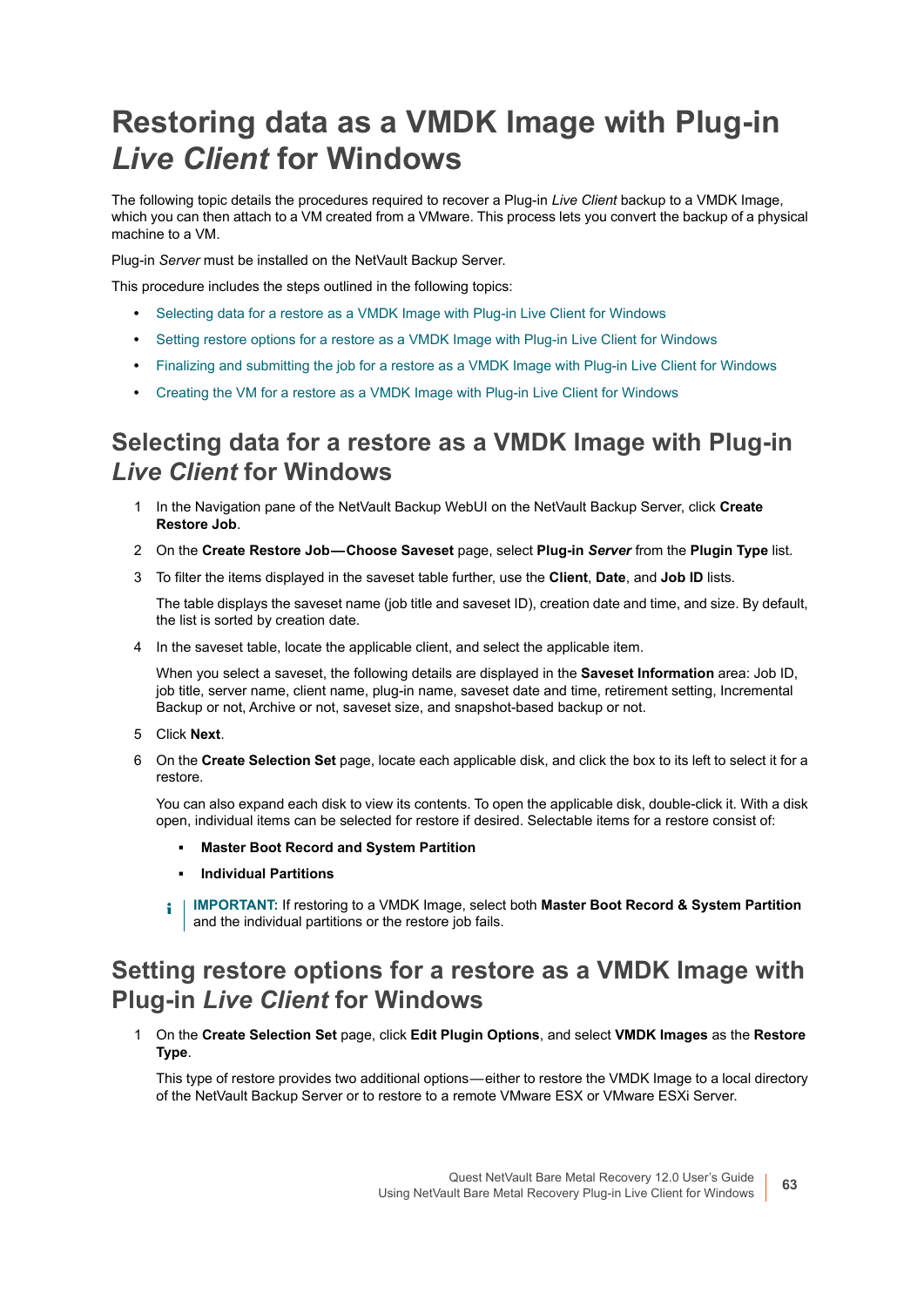- 2 If you want to restore the VMDK Image to a local directory of the NetVault Backup Server, in the **Local Target Directory** box of the **VMDK Recovery Options** frame, enter a valid path to the location for storing recovered images.
	- **▪** Restore the VMDK Image to a local directory of the NetVault Backup Server.

From the **VMDK Recovery Options**, enter a valid path in the **Local Target Directory** field for storing the recovered images. If this field is left blank, the default is the NetVault Backup temp directory, **"…/NetVault Backup/tmp"**.

- Restore the VMDK Image directly to a remote ESX or ESXi Server. This process is useful when there is no space on the local storage on the NetVault Backup Server machine or when users are using an ESX or ESXi Server.
	- a From the **VMDK Recovery Options**, select **Restore to Remote ESX Server**.
	- b Enter the values for **ESX Host**, **Port**, **Username**, **Password**, and **Path**.
		- **ESX Host:** Enter the host name of the IP address of the ESX or ESXi Server.
		- **Port:** Enter the remote console port on the ESX or ESXi Server.
		- **Username**: Enter the user name for logging in to the ESX or ESXi Server.
		- **Password**: Enter the password for the specified user name.
		- Path: Enter the directory on the ESX or ESXi Server where the VMDK files should be created. This path should always start with a datastore within square brackets: **[datastore] dir**. If the path specified does not exist, the plug-in cannot connect to the ESX or ESXi Server.

#### <span id="page-63-0"></span>**Finalizing and submitting the job for a restore as a VMDK Image with Plug-in** *Live Client* **for Windows**

The final steps include setting additional options on the Schedule, Source Options, and Advanced Options pages, submitting the job, and monitoring the progress through the Job Status and View Logs pages. These pages and options are common to all NetVault Backup Plug-ins. For more information, see the *Quest NetVault Backup Administrator's Guide*.

- 1 To save the settings, click **Ok**, and then click **Next**.
- 2 In **Job Name**, specify a name for the job if you do not want to use the default setting.

Assign a descriptive name that lets you easily identify the job when monitoring its progress. The job name can contain alphanumeric and non-alphanumeric characters, but it cannot include non-English characters. On Windows, there is no length restriction; however, a maximum of 40 characters is recommended.

3 To use the Plug-in *Server* components installed on the NetVault Backup Server, in the **Target Client** list, select the NetVault Backup Server from the list of machines

**TIP:** You can also click **Choose**, and then locate and select the applicable client in the **Choose the**  ÷ **Target Client** dialog box.

Restores of Plug-in *Live Client* backups *must* be routed through the NetVault Backup Server. This step sets the chosen machine as the intended target. This setting works in tandem with the **Restore Name** option to route the restore properly.

- 4 Use the **Schedule** and **Advanced Options** lists to configure any additional required options.
- 5 Click **Save** or **Save & Submit**, whichever is applicable.

You can monitor progress on the **Job Status** page and view the logs on the **View Logs** page. For more information, see the *Quest NetVault Backup Administrator's Guide*.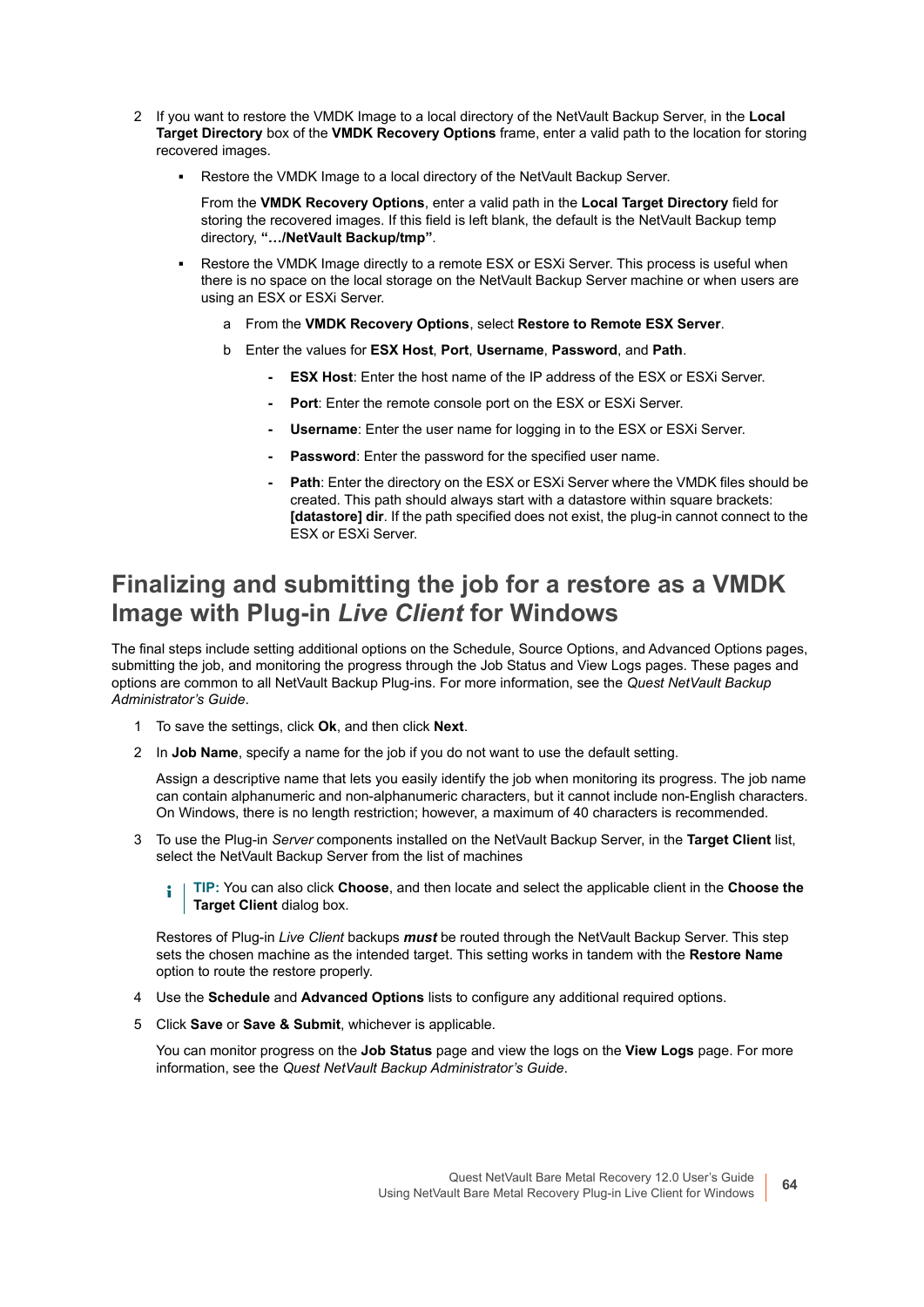### <span id="page-64-0"></span>**Creating the VM for a restore as a VMDK Image with Plug-in**  *Live Client* **for Windows**

After the restore job has completed, you can create a VM from the restored VMDK file by using the VMware Server console.

- 1 Log in the VMware Server console.
- 2 Confirm that the VMDK file is located in the datastore path that was specified under **ESX Server Options**.
- 3 On the VMware ESX or VMware ESXi Server, browse the datastore and navigate to the specified path. The path should contain a file with the extension ".vmdk".
- 4 In the upper-left corner of the VMware Server console, click the **Create Virtual Machines** icon.
- 5 When the **Configuration** dialog box is displayed, select **Custom**, and click **Next**.
- 6 In the **Name** field on the **Name and Location** dialog box, enter a descriptive name for your VM, and click **Next**.
- 7 When the **Datastore** dialog box is displayed, select a datastore in which to store the VM, and click **Next**.
- 8 When the **Virtual Machine Version** dialog box is displayed, select the version, and click **Next**.
- 9 When the **Guest Operating System** dialog box is displayed, select the guest OS, and click **Next**.
- 10 When the **CPUs** dialog box is displayed, select the number of virtual processors on the VM, and click **Next**.
- 11 When the **Memory** dialog box is displayed, configure the VM's memory size, and click **Next**.
- 12 When the **Network** dialog box is displayed, configure the VM's network connections, and click **Next**.
- 13 When the **SCSI Controller** dialog box is displayed, select the SCSI Controller type, and click **Next**.
	- **NOTE:** NetVault Bare Metal Recovery only supports LSI Logic Parallel SCSI controllers for ESX 4.0  $\blacksquare$ and LSI Logic SCSI for ESX 3.5.
- 14 When the **Select a Disk** dialog box is displayed, select **Use an existing virtual disk**, and click **Next**.
- 15 When the **Browse Datastores** dialog box is displayed, navigate to the datastore to locate the VMDK file, select it, and click **OK**.
- 16 When the **Ready to Complete** dialog box is displayed, review the summary of the VM you created, and then click **Finish**.
- 17 When the new VM is displayed in the left pane of the VMware console, right-click it, and select **Open Console** from the menu.
- 18 Turn on the VM from the console.

The Windows logo is displayed following a successful boot.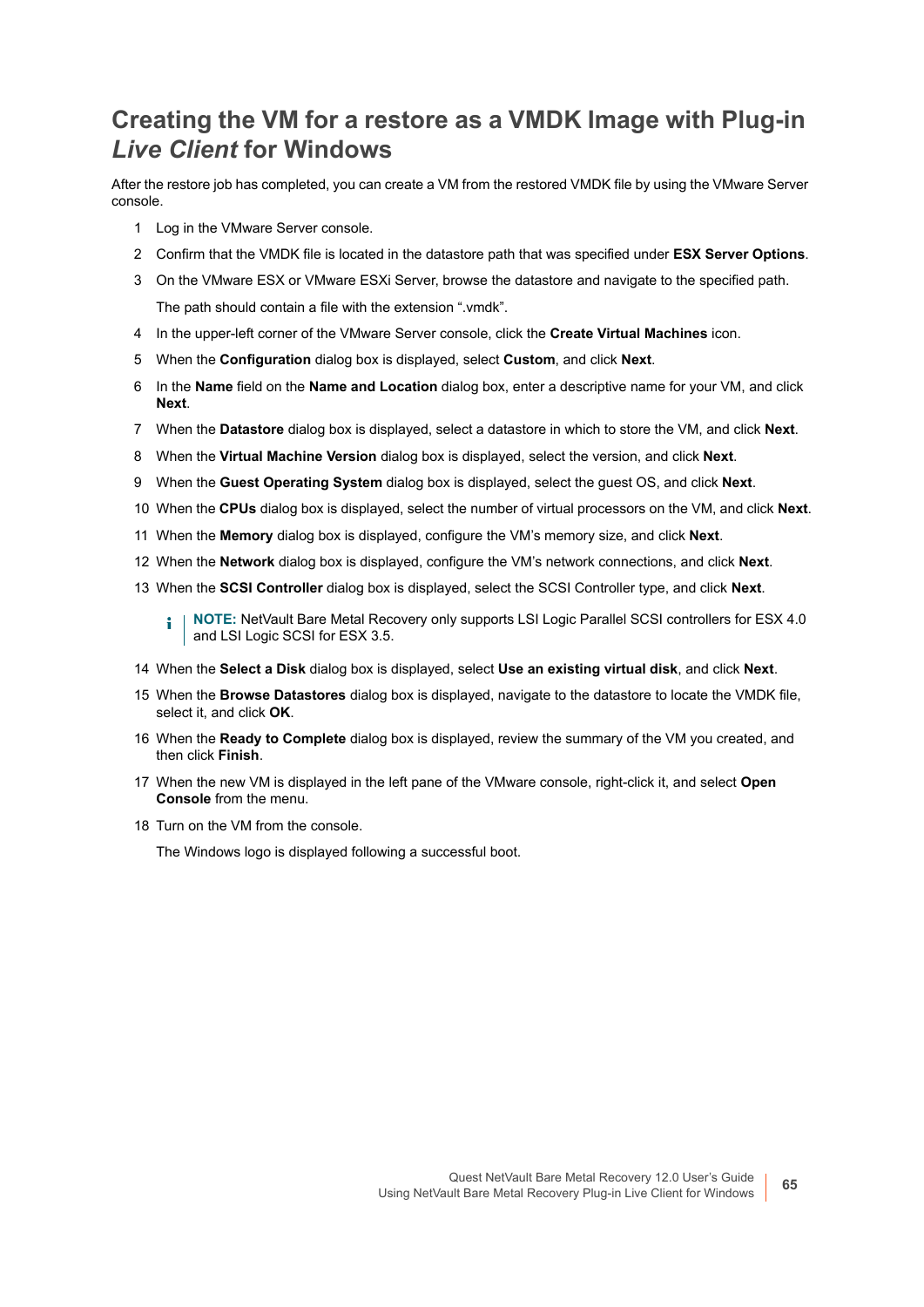- **NOTE:** Be aware of the following: f.
	- **•** Quest recommends installing VMware Tools before using the VM. For instructions, see the VMware documentation.
	- **•** The **"@"** character cannot be used in the datastore path.
	- **•** When restoring to an ESX or ESXi Server, verify that there is sufficient free disk space available on the ESX or ESXi VM. For details on calculating the required disk space, see: [http://kb.vmware.com/selfservice/microsites/search.do?cmd=displayKC&docType=kc&externalId](http://kb.vmware.com/selfservice/microsites/search.do?cmd=displayKC&docType=kc&externalId=1003755) =1003755
	- **•** The block size determines the minimum amount of disk space that any file takes up on VMFS datastores. Choose the block size carefully when creating VMFS datastores. The following block sizes are available:
		- **•** 1 MB block size = 256 GB maximum file size
		- **•** 2 MB block size = 512 GB maximum file size
		- **•** 4 MB block size = 1024 GB (1 TB) maximum file size
		- **•** 8 MB block size = 2048 GB (2 TB) maximum file size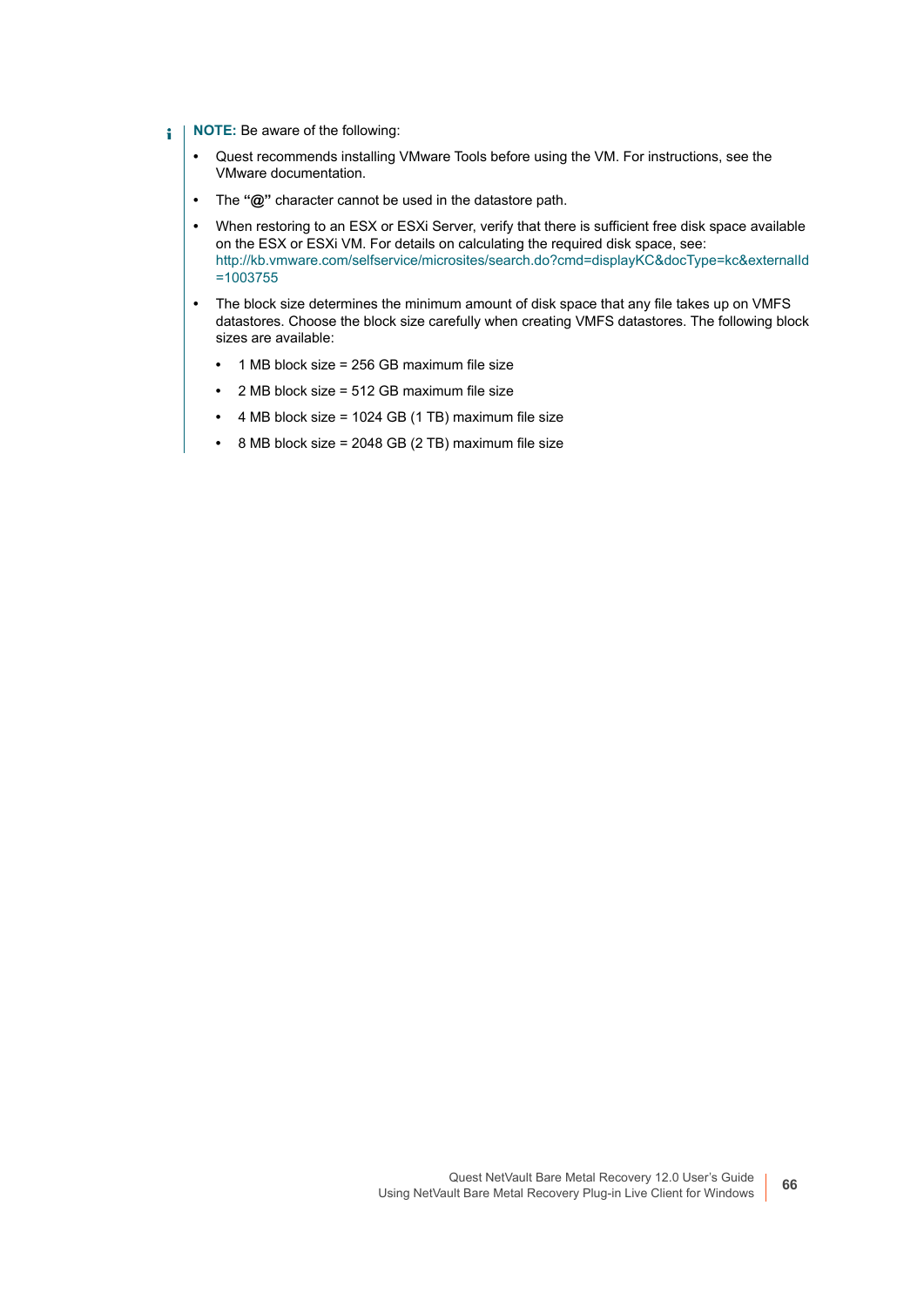# **Using NetVault Bare Metal Recovery Plug-in** *Live Client* **for Linux**

- **•** [Plug-in Live Client for Linux: an overview](#page-66-0)
- **•** [Installing and removing Plug-in Live Client for Linux](#page-67-0)
- **•** [Generating a DR image for use with Plug-in Live Client for Linux](#page-72-0)
- **•** [Creating the required bootable CD for use with Plug-in Live Client for Linux](#page-74-0)
- **•** [Recovering a DR image for use with Plug-in Live Client for Linux](#page-77-0)

# <span id="page-66-0"></span>**Plug-in** *Live Client* **for Linux: an overview**

This topic describes how to install, configure, and use Plug-in *Live Client* for Linux for backing up and restoring data.

The Plug-in *Live Client* for Linux supports DR operations for Linux x86 and x86-64-based systems. This plug-in can back up and recover an entire disk including the OS, applications, system settings, partition information, and data. The plug-in enables online backup a full Linux system, thus allowing system administrators to conduct DR backups while eliminating system downtime for users.

After the plug-in is correctly installed and configured, a DR image of a live system can be taken and saved for future recovery if a system failure occurs. During creation of this image, the Plug-in *Live Client* for Linux can automatically include all information pertaining to the networking hardware in use by the target Linux NetVault Bare Metal Recovery Client machine, that is, driver information files. These files are then compiled into a separate CD creation file, **".iso"** file format, that can be saved along with the DR image. At the time of recovery, this file is recovered and used to create a bootable CD, complete with the necessary driver files that were taken from the Linux NetVault Bare Metal Recovery Client. Using this CD, the Linux NetVault Bare Metal Recovery Client can be successfully booted to a state that allows for the recovery of the DR image.

The Plug-in *Live Client* for Linux does *not* support the following:

- **•** Backup of Named Pipe file and Socket file.
- **•** Backup of unmounted partitions.
- **•** Backup of NFS-mounted partitions.
- **•** Backup of EVMS file system.
- **•** For large sparse files, the **BB Agent Timeout** must be configured to a large value. For details on the **BB Agent Timeout** option, see [Storix installation for Plug-in Live Client for Linux](#page-70-0).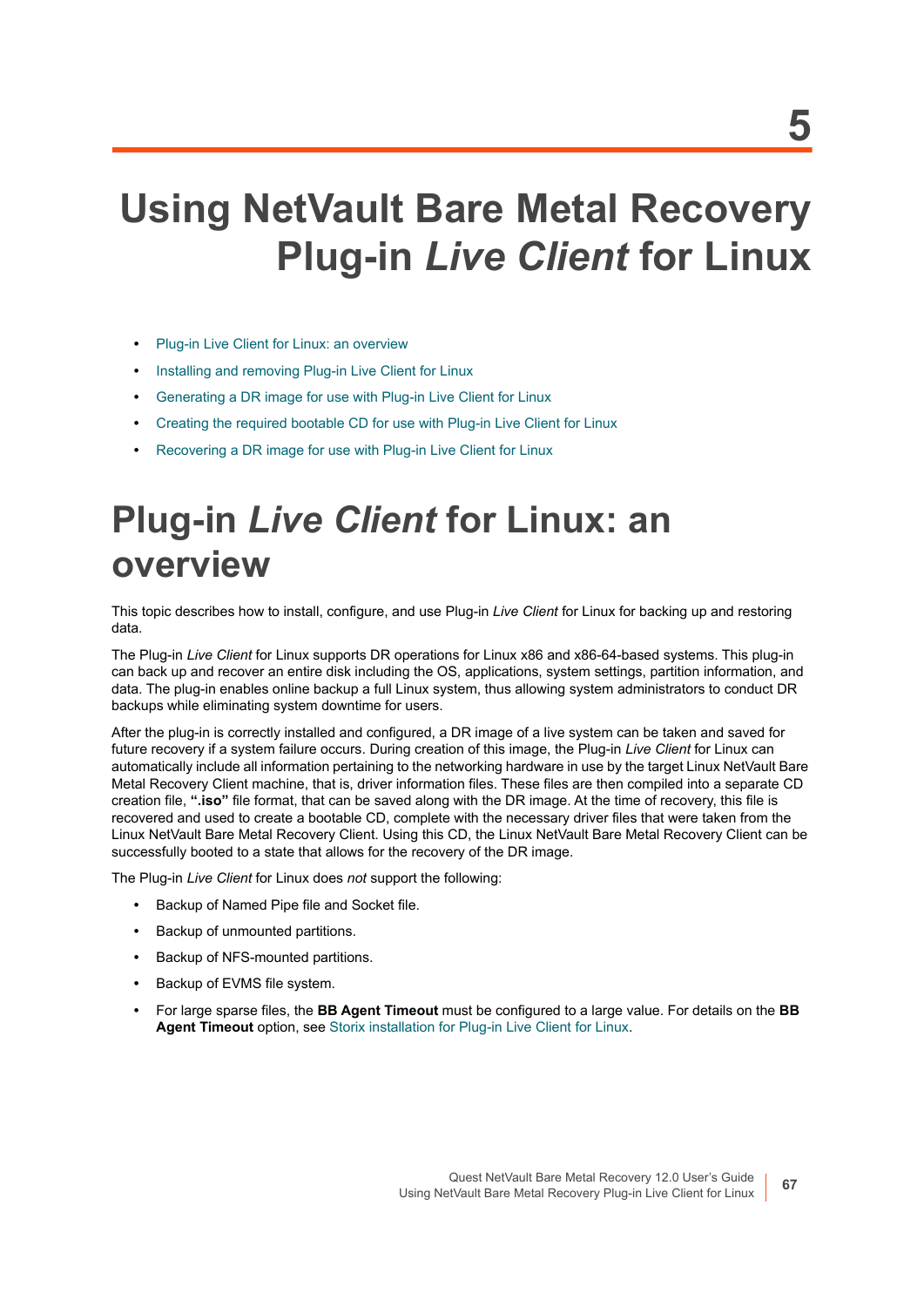# <span id="page-67-0"></span>**Installing and removing Plug-in** *Live Client* **for Linux**

This topic covers the installation procedures required to install Plug-in *Live Client* for Linux for use with NetVault Backup.

- **•** [Prerequisites for installing Plug-in Live Client for Linux](#page-67-1)
- Installing or upgrading Plug-in Live Client for Linux on each Linux-based NetVault Bare Metal Recovery [Client](#page-70-1)
- **•** [Removing Plug-in Live Client for Linux](#page-71-0)

## <span id="page-67-1"></span>**Prerequisites for installing Plug-in** *Live Client* **for Linux**

Certain prerequisites must be met before a system administrator can successfully install this plug-in. Ensure that all the following points have been accounted for:

- **Plug-in** *Live Client* **for Linux obtained**: Download the plug-in from the Quest website or the Quest NetVault Backup Installation CD.
- **Separate NetVault Backup Server established**: A machine that does not serve as a Linux NetVault Bare Metal Recovery Client must be set up with the Server version of NetVault Backup installed. This machine must have network connectivity to all desired Linux NetVault Bare Metal Recovery Clients.
	- **IMPORTANT:** NetVault Backup requires that you install the Plug-in Live Client for Linux on *both* the ÷ NetVault Backup Server *and* each applicable NetVault Backup Client. Installation of the plug-in is required on the Client machine during backup and on the Server machine during restore. If the NetVault Backup Server is running an OS other than Linux, ensure that the correct version of this plug-in is available for installation on this OS. For example, if the NetVault Backup Server is running Windows, the Windows version of the Plug-in Live Client for Linux is required for installation on the NetVault Backup Server, while the Linux-based version of the plug-in is required for installation on all target NetVault Bare Metal Recovery Clients. If both the NetVault Backup Server and the desired NetVault Bare Metal Recovery Clients are running Linux, only a single version of the plug-in is required.
- **Uninstall previous version of Plug-in** *Live Client*: If a previous version of the plug-in is installed, it must be removed before proceeding with the installation. For details, see [Removing Plug-in Live Client for Linux.](#page-71-0)
- **Client machine memory requirement**: All machines that are to serve as NetVault Bare Metal Recovery Clients must have *at least 128 MB of RAM* installed.
- **Linux NetVault Bare Metal Recovery Client machines configured as NetVault Backup Clients**: All machines that serve as Linux NetVault Bare Metal Recovery Clients must have *at least* the Client version of NetVault Backup installed. Also, each machine must be successfully added to the NetVault Backup Server as NetVault Backup Clients by using the Manage Clients page.
	- **NOTE:** For complete instructions on installing the Server or Client version of NetVault Backup and ÷ adding a machine to the NetVault Backup Server to serve as a NetVault Backup Heterogeneous Client, see the *Quest NetVault Backup Administrator's Guide*.
- **100 MB free space on all target machines for plug-in installation**: All machines that the plug-in is to be installed on must have 100 MB of free space to accommodate a third-party DR boot utility application that is used by this plug-in to perform backups and restores.
- **Extra free hard disk space on target NetVault Bare Metal Recovery Clients**: This plug-in uses existing free space on a target NetVault Bare Metal Recovery Client's hard disk to synchronize the backup of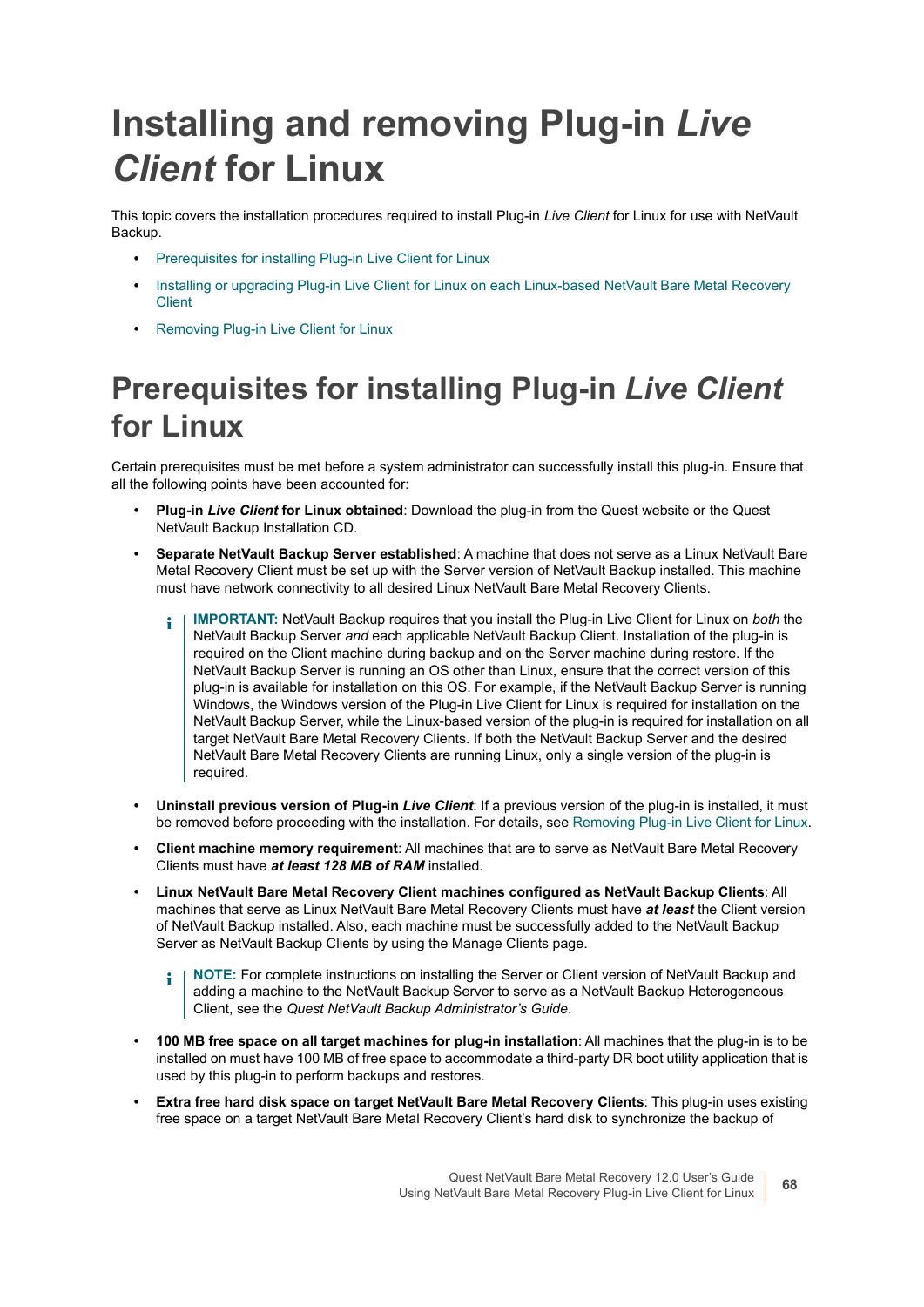currently online files. If a target NetVault Bare Metal Recovery Client's hard disk is full, or nearly full, attempts to perform an online backup may fail.

**• The "genisoimage" or "mkisofs" utility installed and available on all Linux NetVault Bare Metal Recovery Clients**: The plug-in requires installation of either of these components to allow for the creation of **".iso"** CD creation files from any potential Linux NetVault Bare Metal Recovery Clients. These components may not be automatically available with all installations of Linux.

To verify that one of these components is installed, issue the following commands:

rpm -qa | grep genisoimage rpm -qa | grep mkisofs

If the component *does not exist* on an intended Linux NetVault Bare Metal Recovery Client, it can be obtained and installed as follows:

- a Access your copy of the Linux installation media, and locate the **"genisoimage\*.rpm"** or **"mkisofs\*.rpm"** file.
- b With this file available on the NetVault Bare Metal Recovery Client, that is, through copying the file or direct download, open a terminal session, and navigate to the location of the file.
- c To initiate the installation, enter the following command, and follow the install prompts as they appear:

rpm -i <*installationFileName*>

- **The "SYSLINUX" package installed (SUSE Linux 9.0, ONLY)**: This version of the Plug-in *Live Client* for Linux uses a specific boot loader application for the creation of the bootable CD that is required for the restore procedure. Default installations of SUSE Linux 9.0 do not offer support for this boot loader application. Therefore, the SYSLINUX package must be installed on all NetVault Bare Metal Recovery Client systems running SUSE Linux 9.0. At time of this publication, this component could be found for download at:<http://syslinux.zytor.com>
- **The "vim-6.3.84-2.i586.rpm" package installed (SUSE Linux 10, ONLY)**: Backups of SUSE Linux 10 NetVault Bare Metal Recovery Clients fail, unless this package is installed. At time of this publication, this package could be obtained from: [http://rpm.pbone.net/index.php3/stat/17/dept/4/idg/Productivity\\_Editors\\_Vi](http://rpm.pbone.net/index.php3/stat/17/dept/4/idg/Productivity_Editors_Vi)
- **Enable RAM file system and RAM disk (initramfs/initrd) support**: Support for ramdisk is enabled by default. If it is not, run **make menuconfig** or **make xconfig** from the kernel source directory and set the **Initial RAM filesystem and RAM disk (initramfs/initrd) support** option under **General setup**. The **.config** parameters are **BLK\_DEV\_INITRD** and **BLK\_DEV\_RAM**.

During a backup, the Plug-in *Live Client* for Linux uses Storix to create a bootable image from the currently running Linux installation. While booting, it tries to load its data into a temporary ramdisk (**root=/dev/ram0**). To complete this process, the booted kernel must have ramdisk support. Because the plug-in uses the same kernel that the previously running system was using, the original kernel must have support for ramdisk enabled.

If ramdisk support is not enabled, an attempt to boot from the boot image fails with the following messages:

- **▪** "Kernel panic: VFS: Unable to mount root fs on unknown-block(1,0)"
- **■** Message regarding a failed " find\_get\_block\_slow()" function
- **Additional configuration for Xen Dom0 machine**: On a Xen Dom0 machine, complete the following steps:
	- a Open **"/boot/grub/grub.conf"** and find the section from which the machine was booted.
	- b Create a file named **"/storix/config/multibootfile"** with a line specifying the full path to the hypervisor file as shown in the following example:

/boot/xen.gz-2.6.18-53.el5

If this process is not completed, backups may fail with the following error: "Cannot find the Xen hypervisor file which the system was booted with. Without this process, you cannot install a system. Create the file **/storix/config/multibootfile** with a line specifying the full path to the hypervisor file and recreate the boot media."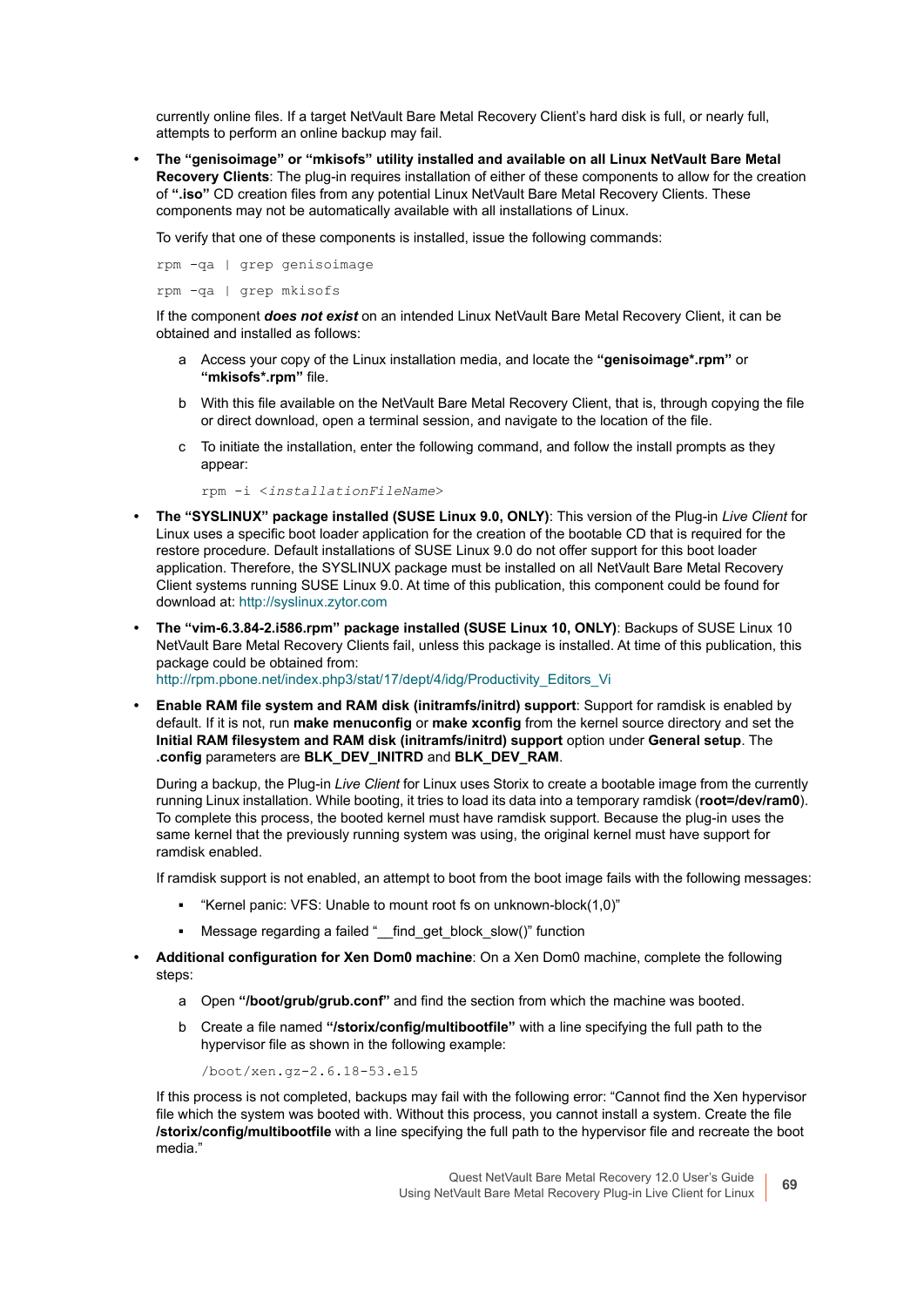- **IMPORTANT:** NetVault Backup's Plug-in *for Encryption* functionality is not supported for use with this  $\blacksquare$ plug-in. Ensure that this functionality is *disabled* before installing and using NetVault Bare Metal Recovery. For details on uninstalling the Plug-in *for Encryption*, see the *Quest NetVault Backup Plugin for Encryption User's Guide*.
- **Multipath support**: If you intend to use multipath support, verify that your environment meets the following requirements. For more information, see the *Storix System Backup Administrator DM-Multipath Guide*, which is available at<http://www.storix.com/download/sbaDM-Multipath.pdf>.
	- **Software requirements:** At a minimum, you must have:
		- **▫** dm-multipath-tools version 0.4.5, also known as device-mapper-multipath
		- **▫** device-mapper version 1.02
		- **▫** udev version 039-10
	- **▪ Device-detection requirements**:
		- **▫ Device naming**: The SBAdmin software must be able to recognize your devices before creating a backup. There are multiple ways your multipath devices can be named. How the devices are named depends on the **"user\_friendly\_names"** setting in **"/etc/multipath.conf,"** aliases set up in **"/etc/multipath.conf,"** and UDEV rules. Multipath support with SBAdmin requires the setting "user friendly names yes" and that you use a UDEV rule that creates a symbolic link from the device node to the device in **"/dev/mpath."**
		- **▫ Entries in "/etc/fstab"**: Different Linux distributions handle multipath devices differently. One area that can cause problems with the SBAdmin software is the mount entry in the **"/etc/fstab"** file. Some distributions use an underlying path device, which causes problems when the software queries the device for size and geometry. If your **"/etc/fstab"** file is using the **"/dev/disk/by-uuid/\*"** — where **\*** is a numerical value — naming convention, change the entries to the dm-multipath device name or to use the **"/dev/disk/by-name/\*"** naming convention.
		- **▫ Systems with non-English characters in filenames or directories:** If you use non-English characters in filenames or system names, you must update the **"/.stdefaults"** file before completing a backup job. In the **"/.stdefaults"** file, specify the applicable language and set the tar flag to blank. For example, if you are using a system that includes files that use Japanese characters, you must update the file with the following entries:

```
LANG=ja_JP.utf8
TARFLAGS=
```
**TIP:** To display a list of supported language values, type: 'locale -a'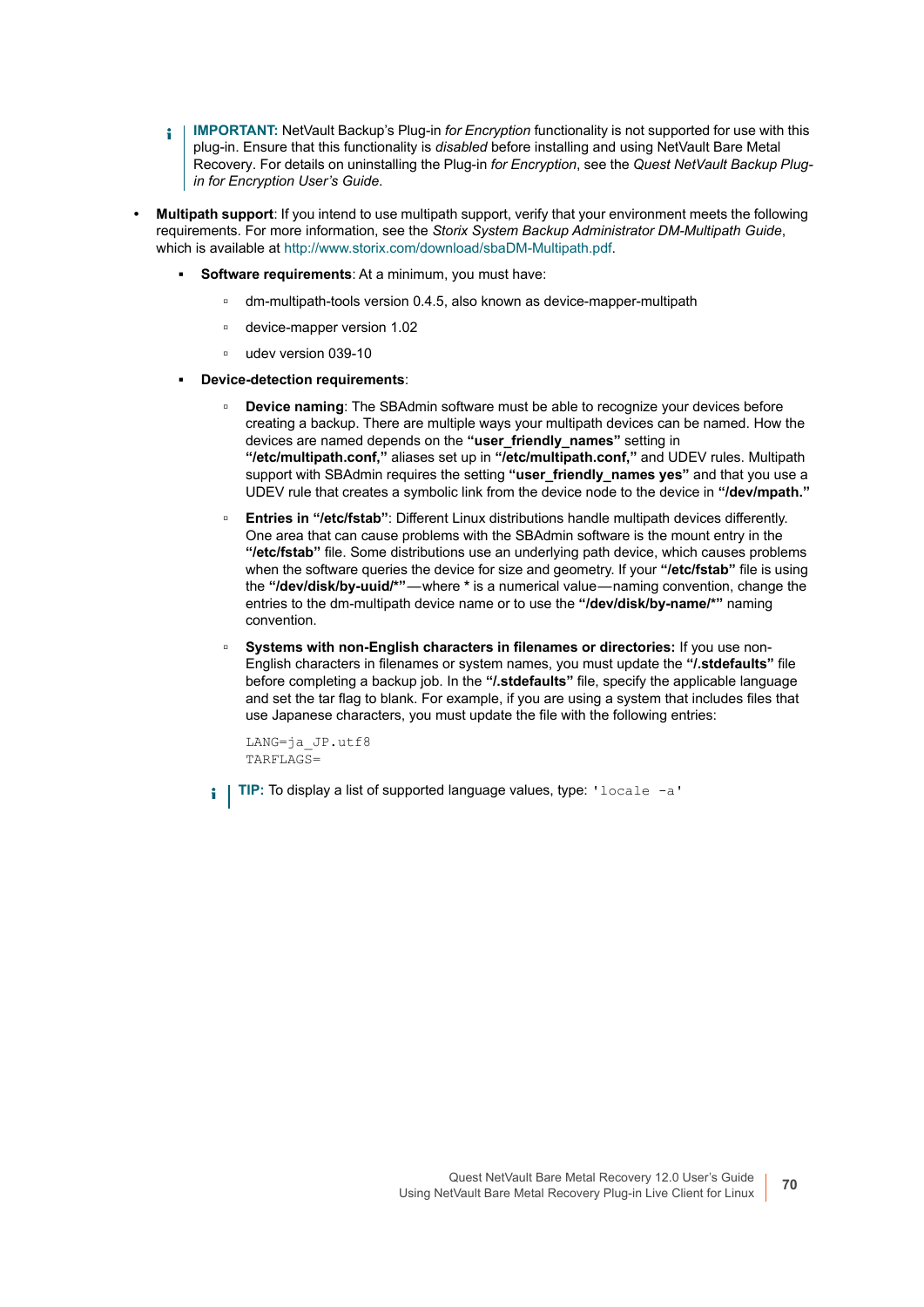## <span id="page-70-1"></span>**Installing or upgrading Plug-in** *Live Client* **for Linux on each Linux-based NetVault Bare Metal Recovery Client**

- 1 From the machine acting as the NetVault Backup Server, access the **NetVault Configuration Wizard** or **Manage Clients** page.
	- **NOTE:** If the selected clients are all the same type, you can use the configuration wizard to install the î plug-in on multiple clients at the same time. When you select multiple clients, verify that the plug-in binary file is compatible with the OS and platforms of the target clients. From the **Manage Clients**  page, you can only select one client for plug-in installation.
		- **▪** To access the **NetVault Configuration Wizard** page:
			- a In the Navigation pane, click **Guided Configuration**.
			- b On the **NetVault Configuration Wizard** page, click **Install Plugins**.
			- c On the next page, select the applicable client, that is, one or more of the Linux-based clients previously added to the NetVault Backup Server as NetVault Backup Clients.
		- **▪** To access the **Manage Clients** page:
			- a In the Navigation pane, click **Manage Clients**.
			- b On the **Manage Clients** page, select the applicable client, that is, a Linux-based client previously added to the NetVault Backup Server as a NetVault Backup Client, and click **Manage**.
			- c On the **View Client** page, click the **Install Plugin** button (**+**).
- 2 Click **Choose Plug-in File**, navigate to the location of the *Linux-based version* of the **".npk"** installation file for the plug-in, for example, on the installation CD or the directory to which the file was downloaded from the website.

Based on the operating system (OS) in use, the path for this software may vary on the installation CD.

- 3 Select the file entitled **"drx-***x-x-x-x***.npk,"** where **xxxxx** represents the version number and platform, and click **Open**.
- 4 To begin installation, click **Install Plugin**.

After the plug-in is successfully installed, a message is displayed.

#### <span id="page-70-0"></span>**Storix installation for Plug-in** *Live Client* **for Linux**

Installation of this plug-in on the NetVault Backup Server and each Linux Client also creates two additional directories on the machine:

- **/storix**
- **/opt/storix**

These directories contain **Storix SBAdmin**—a third-party DR boot utility application that is used by this plug-in to perform backups and restores. The data contained within these directories is required by this plug-in. Removal of these directories results in the inability to use the plug-in.

When you install the Plug-in *Live Client* for Linux, two additional Storix directories are created — the **Storix Bin** directory and the **Storix Temp** directory.

The **Storix Bin** directory is where the Storix software is installed. With Plug-in *Live Client* for Linux 3.0 and earlier, the **Storix Bin** directory is located in **/opt/storix/bin** by default. With Plug-in *Live Client* for Linux 3.1 and later, the default **Storix Bin** directory is **/usr/bin** — the binaries in this directory set up the correct environment and then call the scripts in **/opt/storix/bin**.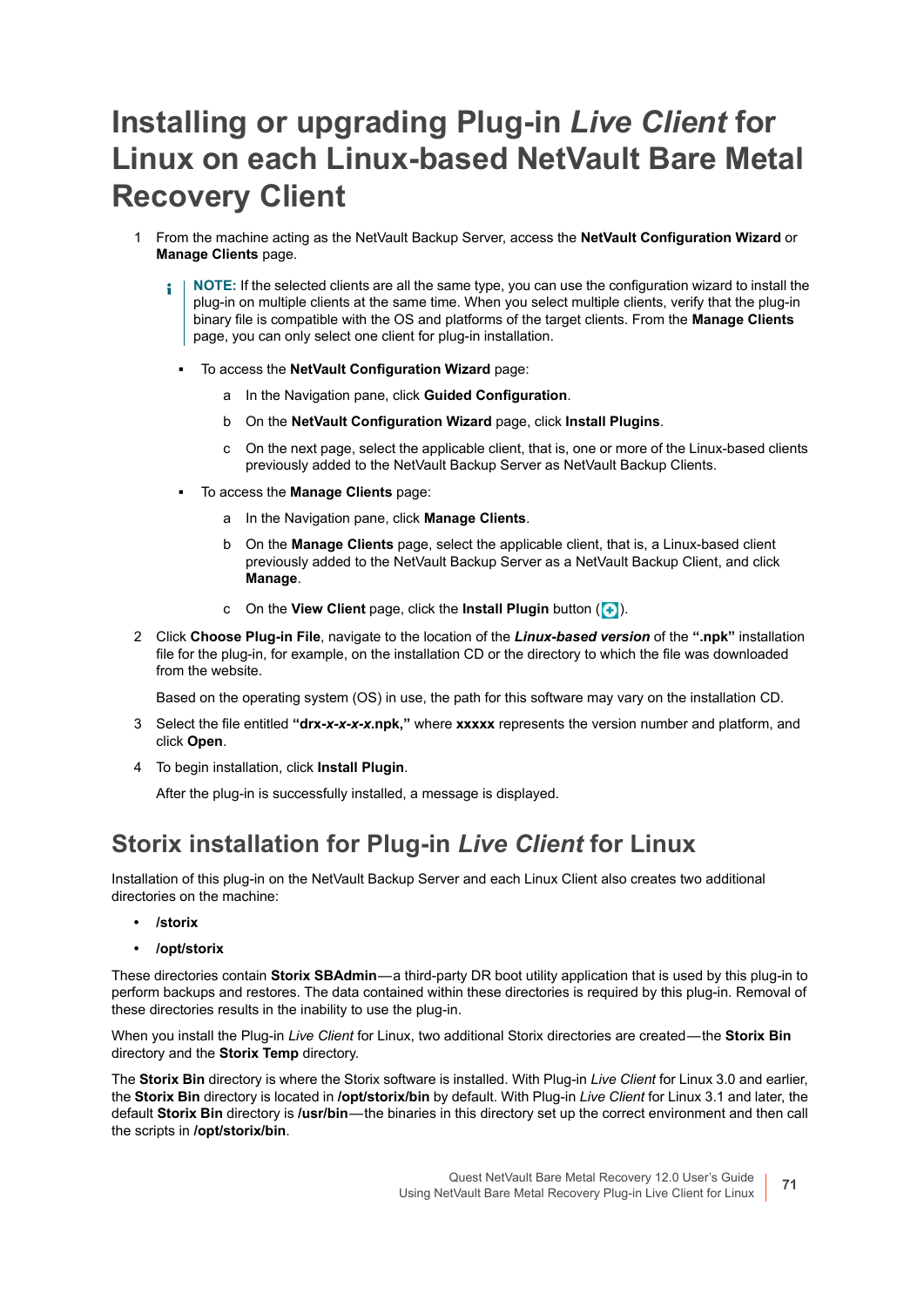The **Storix Temp** directory contains the **"linuxboot.iso"** file after a successful backup. It resides in **/storix/temp** by default. With Plug-in *Live Client* for Linux 3.0 and earlier, both the **Storix Bin** and **Storix Temp** directory locations can be changed by using NetVault Backup Configurator. With Plug-in *Live Client* for Linux 3.1 and later, only the directory location for **Storix Temp** can be changed through the **VaultDR Linux Online** section on the **Plug-in Options** dialog box. The **Storix Bin** directory can only be changed from the configuration file.

The **BB Agent Timeout** option can also be set through the **VaultDR Linux Online** section on the **Plug-in Options** dialog box. This option indicates the time (in seconds) that the plug-in waits for a Storix request before timing out. The default is 360 seconds.

If you change the location of the **Storix Temp** directory, before performing a DR backup by using the NetVault Backup WebUI, configure the new Storix Temp path in the **Plug-in Options** dialog box.

For example, if you change the **Storix Temp** directory to **/storix/temp222**, perform the following steps.

<span id="page-71-1"></span>1 On the Linux Client, create the directory where the Boot Image should reside:

mkdir /storix/temp222

- 2 In the Navigation pane of the NetVault Backup WebUI, click **Change Settings**.
- 3 Click **Client Settings**.
- 4 Select the client on which Plug-in *Live Client* is installed, and click **Next**.
- 5 On the **Settings** page, click **Plugin Options**.
- 6 In the **VaultDR Linux Online** section of the dialog box, modify the path and name in the **Storix Temp Directory** field so that it is identical to the path and name created in [Step 1.](#page-71-1)
- 7 To save the settings, click **Apply**.

## <span id="page-71-0"></span>**Removing Plug-in** *Live Client* **for Linux**

- 1 In the Navigation pane, click **Manage Clients**.
- 2 On the **Manage Clients** page, select the applicable machine, that is, the NetVault Backup Server or an NetVault Backup Client with the Plug-in *Live Client* for Linux installed, and click **Manage**.
- 3 In the **Installed Software** table on the **View Client** page, select the applicable plug-in for removal, for example, Plug-in *Live Client* for Linux, and click the Remove Plugin button ( $\boxed{-}$ ).
- 4 In the **Confirm** dialog box, click **Remove**.

### **Removal of associated subdirectories for Plug-in** *Live Client* **for Linux**

As outlined in [Storix installation for Plug-in Live Client for Linux](#page-70-0), installation of this plug-in on a Linux NetVault Bare Metal Recovery Client creates additional subdirectories that are required for use by this plug-in. The removal process outlined in the previous topic does not automatically remove these additional **"storix"** directories and other related data.

1 From the machine containing the installation of this plug-in, navigate to **/opt/storix/bin**:

cd /opt/storix/bin

2 At the command prompt, issue the following command to remove the remaining directories:

./stuninstall

3 Respond **"y"** to each prompt that is displayed regarding the removal of user configuration and history files. The following shows the screen output for these steps.

```
# cd /opt/storix/bi
```

```
# ./stuninstall
```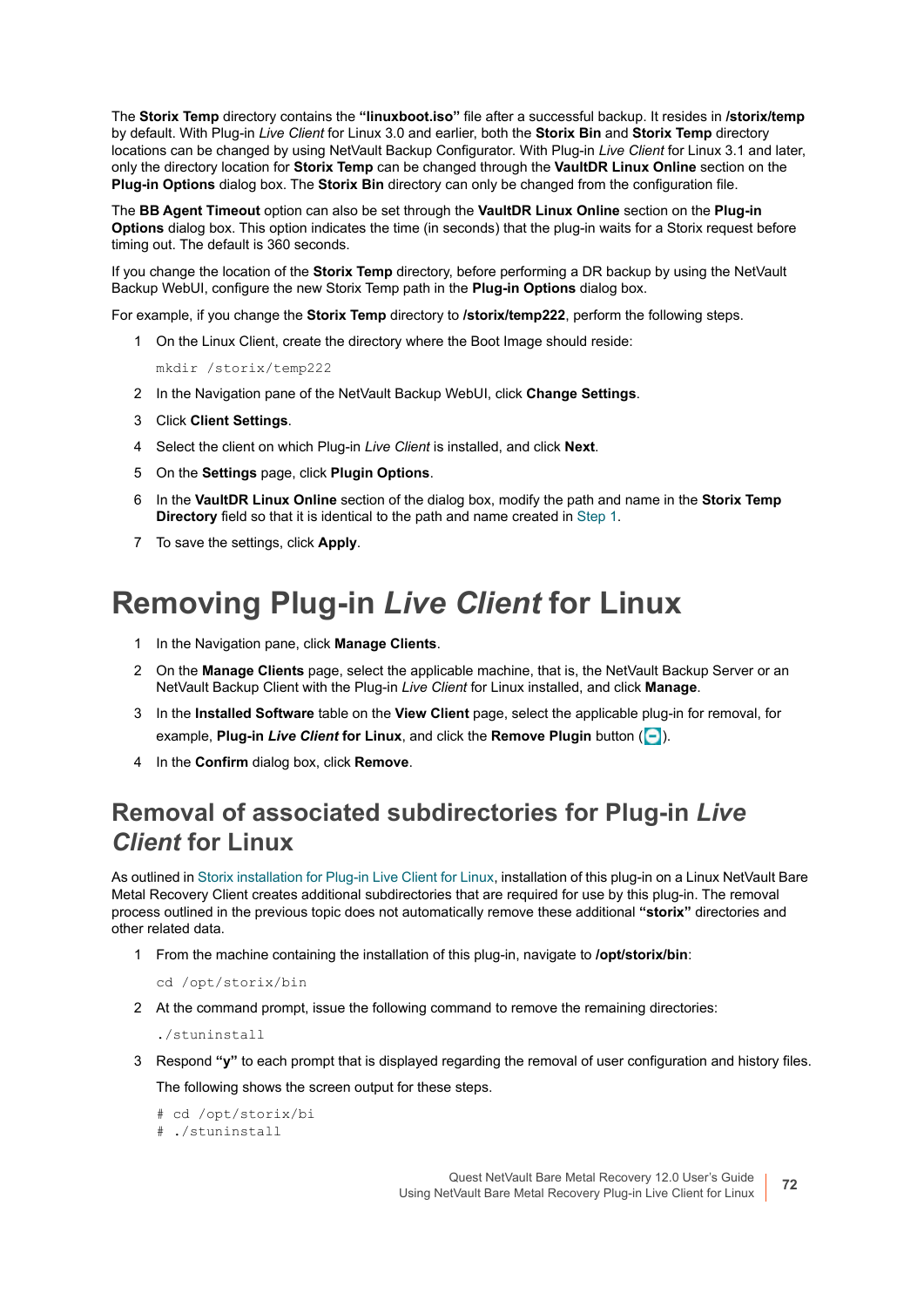This program will remove Storix System Backup Administrator software from the system. You may choose to keep the user configuration files in the /storix directory will not be removed in case you decide to reinstall this or another version at a later time.

Do you wish to also remove the user configuration and history files in the data (/storix) directory (y/n)? y

Are you sure you want to remove the software  $(y/n)$ ? y Removing system startup configuration ... Removing program files ... Removing user data and history files ...

Storix System Backup Administrator has been removed.

4 Remove the **/usr/netvault/util/linux** directory by using the following command:

rm -irf /usr/netvault/util/linux

5 Remove the README files by using the following command:

rm -irf /usr/netvault/util/RE\*

6 Remove the **/usr/netvault/util/stinstall** directory by using the following command:

```
rm -irf /usr/netvault/util/stinstall
```
# **Generating a DR image for use with Plug-in** *Live Client* **for Linux**

**IMPORTANT:** Attempts to perform a Plug-in Live Client for Linux backup of a system whose hard disk is full f. or nearly full, may fail. The plug-in requires a portion of the local system's hard disk to synchronize data. If enough free space is not available for this synchronization of data, the backup fails.

If you changed the default **Storix Temp** directory, described in [Storix installation for Plug-in Live Client for Linux](#page-70-0), ensure that the new **Storix Temp** directory exists before continuing with the steps in the following topics.

- **•** [Selecting data for a backup with Plug-in Live Client for Linux](#page-72-0)
- **•** [Setting backup options for a backup with Plug-in Live Client for Linux](#page-73-0)
- **•** [Finalizing and submitting the job for a backup with Plug-in Live Client for Linux](#page-74-0)

## <span id="page-72-0"></span>**Selecting data for a backup with Plug-in** *Live Client* **for Linux**

You must use sets — Backup Selection Set, Backup Options Set, Schedule Set, Target Set, and Advanced Options Set — to create a backup job and create a DR image. For more information, see the *Quest NetVault Backup Administrator's Guide*.

1 In the Navigation pane of the NetVault Backup WebUI running on the NetVault Backup Server, click **Create Backup Job**.

You can also start the wizard from the Guided Configuration link. In the Navigation pane, click **Guided Configuration**. On the **NetVault Configuration Wizard** page, click **Create backup jobs**.

2 In **Job Name**, specify a name for the job.

Assign a descriptive name that lets you easily identify the job when monitoring its progress or restoring data. The job name can contain alphanumeric and non-alphanumeric characters, but it cannot include non-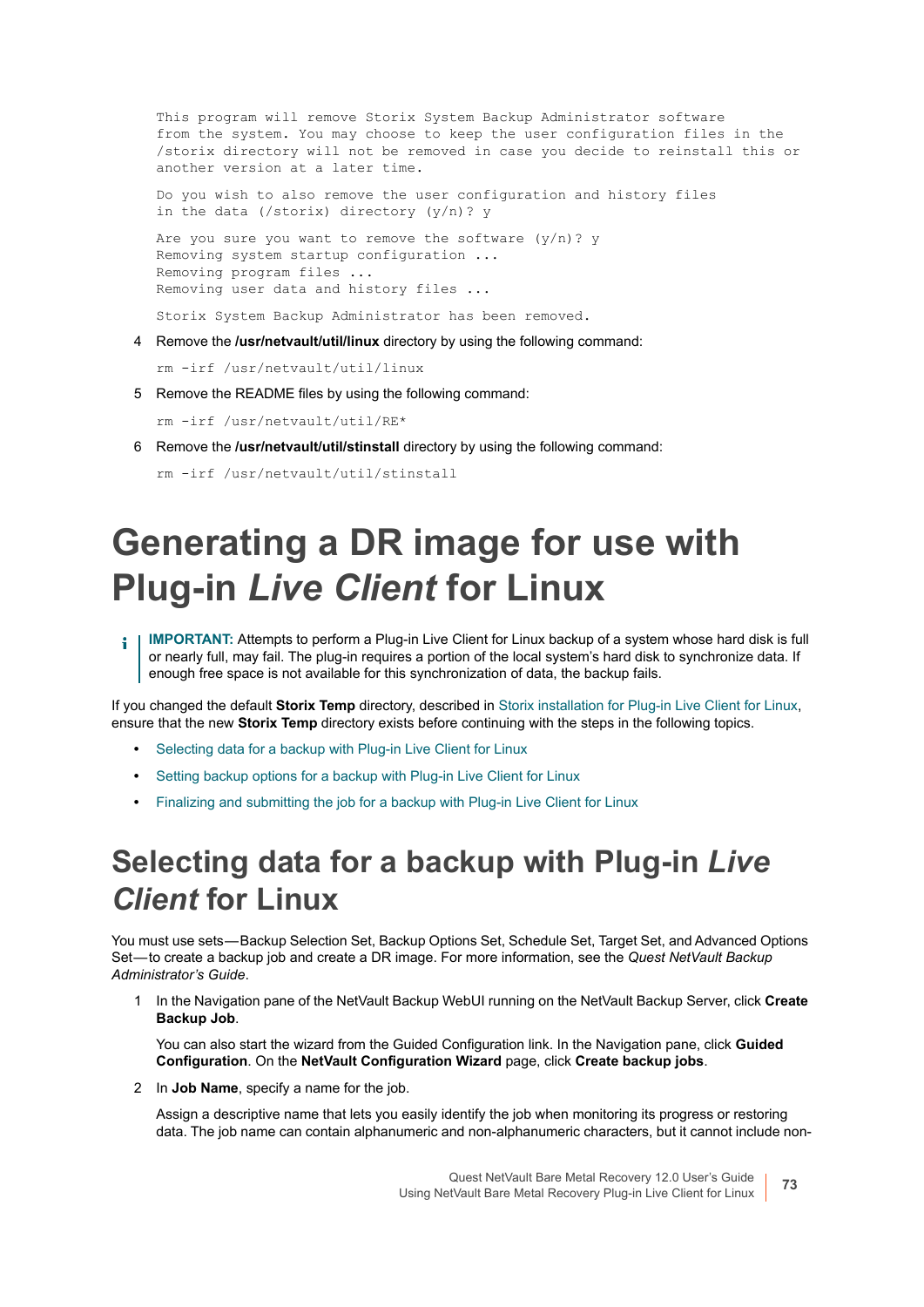English characters. On Linux, the name can have a maximum of 200 characters. However, a maximum of 40 characters is recommended on all platforms.

- 3 Next to the **Selections** list, click **Create New**.
- 4 Double-click the NetVault Backup Client that is to serve as a target for a DR backup, that is, a machine containing an installation of the Plug-in *Live Client* for Linux, to open it.
- 5 In the list of installed plug-ins, locate the Plug-in *Live Client* for Linux, labeled **"Plug-in** *Live Client* **for Linux,"** and double-click it to open it.

An icon representing the NetVault Bare Metal Recovery Client is displayed.

6 From this level of the selection tree, select the entire Linux Client for inclusion in a DR backup.

Two items appear as non-selectable for the Linux NetVault Bare Metal Recovery Client machine:

- **Boot Image:** The plug-in scans the Linux NetVault Bare Metal Recovery Client machine and incorporates required system information, that is, NIC card driver files, and various OS data files into a CD creation file — entitled **"linuxboot.iso"**. This file can be restored to the NetVault Backup Server where it would be used to create a bootable CD. This CD is then used to boot the same Linux NetVault Bare Metal Recovery Client the **Boot Image** data was taken from to prepare it for the recovery of its backed-up **System Image** information.
- **System Image:** The plug-in performs a DR backup of the entire client system. This backup includes all system information for the Linux NetVault Bare Metal Recovery Client, including all partition and **Disk Boot Record** information.

Note the following important points:

**▫** The **Boot Images** data backup incorporates driver information files from the **/lib/modules** directory on the client machine. Before backing up this data, ensure that proper device information files for all the devices used by the target client are available in the **/lib/modules** directory.

Note that:

- **-** The boot CD is unable to load devices for which proper device driver files are not available in the **Boot Images** backup.
- **-** The boot CD only loads those devices for which the device drivers are supported by the third-party DR boot utility application used by the Plug-in *Live Client* for Linux.
- **▫** Plug-in *Live Client* for Linux does not support the backup of Access Control Lists (ACLs) and attribute information. When a backup of a target Linux system is performed, these details are not included. After the restore of this backup is performed, any ACLs/attributes must be manually recreated.
- 7 Click **Save**, enter a name in the **Create New Set** dialog box, and click **Save**.

The name can contain alphanumeric and non-alphanumeric characters, but it cannot include non-English characters. On Linux, the name can have a maximum of 200 characters. However, a maximum of 40 characters is recommended on all platforms.

### <span id="page-73-0"></span>**Setting backup options for a backup with Plug-in** *Live Client* **for Linux**

Plug-in *Live Client* for Linux does not support any backup options. Although **Create New** is enabled in the WebUI, there are no options to set.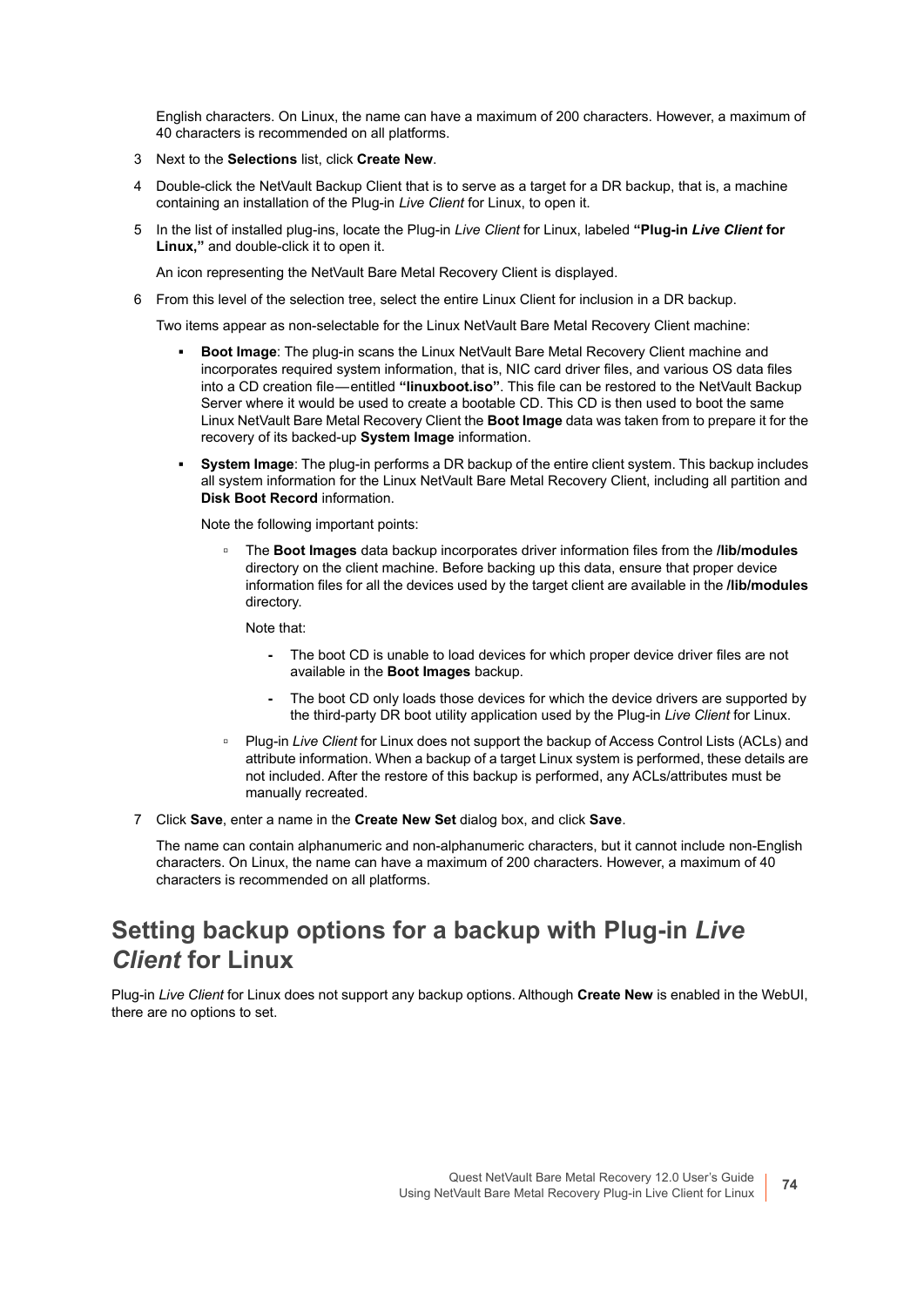## <span id="page-74-0"></span>**Finalizing and submitting the job for a backup with Plug-in** *Live Client* **for Linux**

The final steps include setting additional options on the Schedule, Target Storage, and Advanced Options pages, submitting the job, and monitoring the progress through the Job Status and View Logs pages. These pages and options are common to all NetVault Backup Plug-ins. For more information, see the *Quest NetVault Backup Administrator's Guide*.

- 1 Use the **Schedule**, **Target Storage**, and **Advanced Options** lists to configure any additional required options.
- 2 Click **Save** or **Save & Submit**, whichever is applicable.
	- **TIP:** To run a job that you have already created and saved, select **Manage Job Definitions** in the f. Navigation pane, select the applicable job, and click **Run Now**.

You can monitor progress on the **Job Status** page and view the logs on the **View Logs** page. For more information, see the *Quest NetVault Backup Administrator's Guide*.

# <span id="page-74-1"></span>**Creating the required bootable CD for use with Plug-in** *Live Client* **for Linux**

With a successful DR image taken, the next phase of the DR procedure is the creation of a CD that contains the proper OS and device driver files for the target NetVault Bare Metal Recovery Client to boot this machine when a recovery is required. This required data is included in a **Boot Image** during the backup of a target NetVault Bare Metal Recovery Client. A CD-creation file entitled **"linuxboot.iso"** is created and saved on *both* the target NetVault Bare Metal Recovery Client itself and on the piece of media targeted by the backup. This process allows an administrator to select from various different methods to create this CD. Any number of methods can be used to access this data and create this required CD. The following topics cover two example methods that can be used to accomplish this task.

## **Creating the CD and saving it for future use with Plug-in** *Live Client* **for Linux**

Performed before the need for a recovery, this method lets you create this required CD from the **"linuxboot.iso"** file that was saved *locally* on the target NetVault Bare Metal Recovery Client, and then store this CD for later use.

The following items are required to create the CD:

- **•** Writable CD drive available locally on the target NetVault Bare Metal Recovery Client
- **•** One blank, writable CD
- **•** CD-generation software installed locally on the target NetVault Bare Metal Recovery Client

This procedure can be performed on any machine that has access to a writable CD drive and the **"linuxboot.iso"** file.

- 1 From the target NetVault Bare Metal Recovery Client, insert a blank, writable CD into the drive.
- 2 Start the CD-generation software, and access the **"linuxboot.iso"** file.

This file resides in the directory named in the **Boot Images Directory** field for this particular backup job; for example, the default is **/storix/temp**. If this value was not changed before backup, the file is located in this directory.

3 Using this file, create the CD using the utilities within the CD-generation software.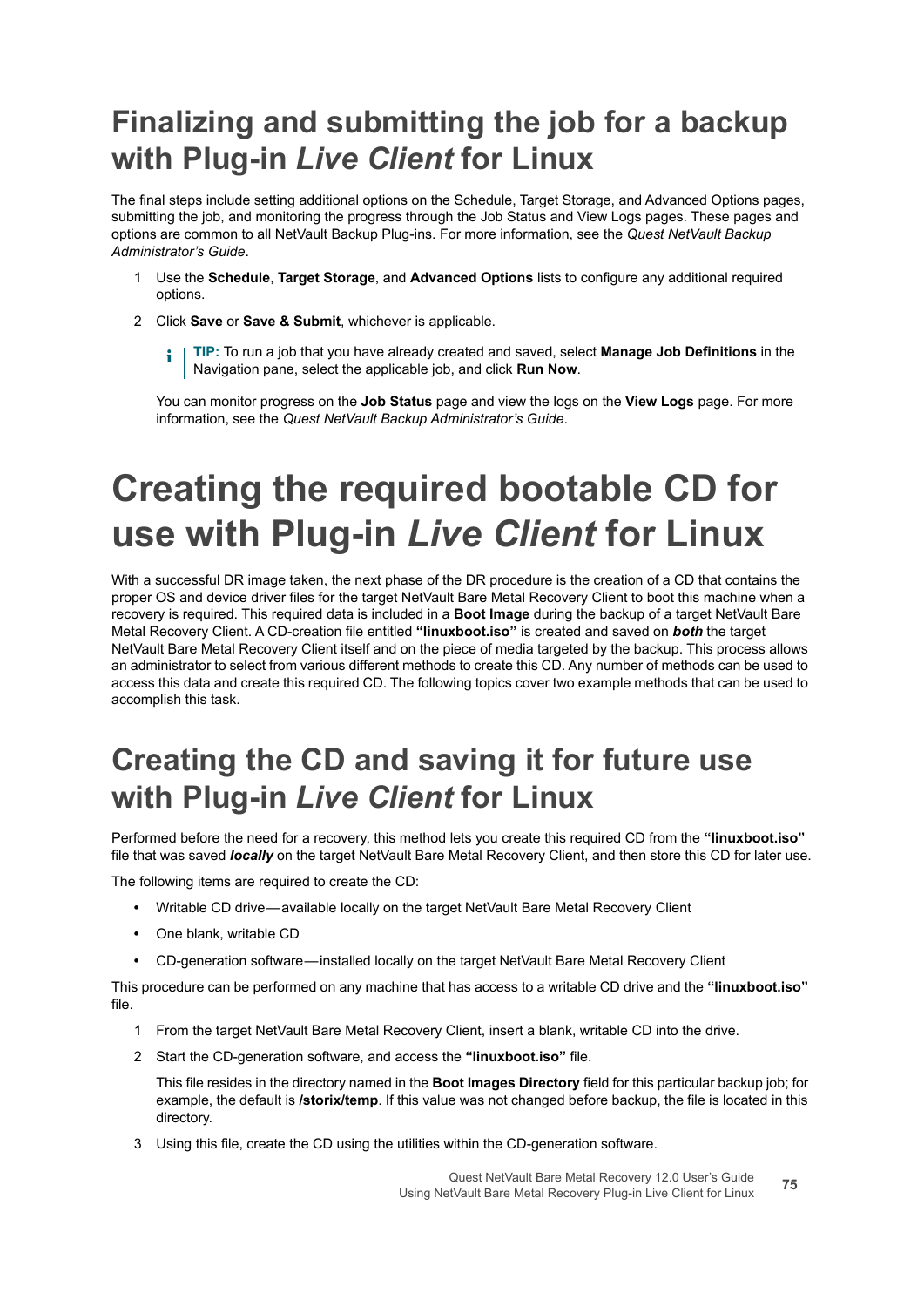- **I IMPORTANT:** As CD-generation software varies, no instruction is given here on how to start or administer its use. For complete instructions on generating a CD using an **".iso"** CD creation file, see the relevant software's documentation.
- 4 With the CD completed, remove it from the drive and label it appropriately so that it can be easily referenced for future use; for example, assign a label corresponding to something specific about the target NetVault Bare Metal Recovery Client, such as its OS-assigned name.

## **Creating the CD at the time of recovery for use with Plug-in** *Live Client* **for Linux**

With this method, you can create this required CD using data recovered from the actual DR image backup, at the point that a recovery is required.

The following items are required to create the CD:

- **•** Writable CD drive available locally on the target NetVault Backup Server
- **•** One blank, writable CD
- **•** CD-generation software installed locally on the target NetVault Backup Server

You must first recover the **Boot Image** data taken from the backup of the target Linux NetVault Bare Metal Recovery Client.

- **•** [Selecting data for a restore with Plug-in Live Client for Linux](#page-75-0)
- **•** [Finalizing and submitting a restore with Plug-in Live Client for Linux](#page-76-0)

### <span id="page-75-0"></span>**Selecting data for a restore with Plug-in** *Live Client* **for Linux**

- 1 In the Navigation pane of the NetVault Backup WebUI on the NetVault Backup Server, click **Create Restore Job**.
- 2 On the **Create Restore Job Choose Saveset** page, select **Plug-in** *Live Client* **for Linux** from the **Plugin Type** list.
- 3 To filter the items displayed in the saveset table further, use the **Client**, **Date**, and **Job ID** lists.

The table displays the saveset name (job title and saveset ID), creation date and time, and size. By default, the list is sorted by creation date.

4 In the saveset table, locate the NetVault Backup Client that was configured as the Linux NetVault Bare Metal Recovery Client in question, and select the backup saveset that contains a backup of the **Boot Image** data for the target NetVault Bare Metal Recovery Client.

When you select a saveset, the following details are displayed in the **Saveset Information** area: Job ID, job title, server name, client name, plug-in name, saveset date and time, retirement setting, Incremental Backup or not, Archive or not, saveset size, and snapshot-based backup or not.

- 5 When the NetVault Backup Client is displayed in the tree, double-click it to reveal the data included in the DR image.
- 6 Locate the **"linuxboot.iso"** file, and select it for recovery.
	- **I** | IMPORTANT: Only include the "linuxboot.iso" file in this recovery job. Any other items selected for recovery during this procedure are not successfully restored.
- 7 Click **Next**.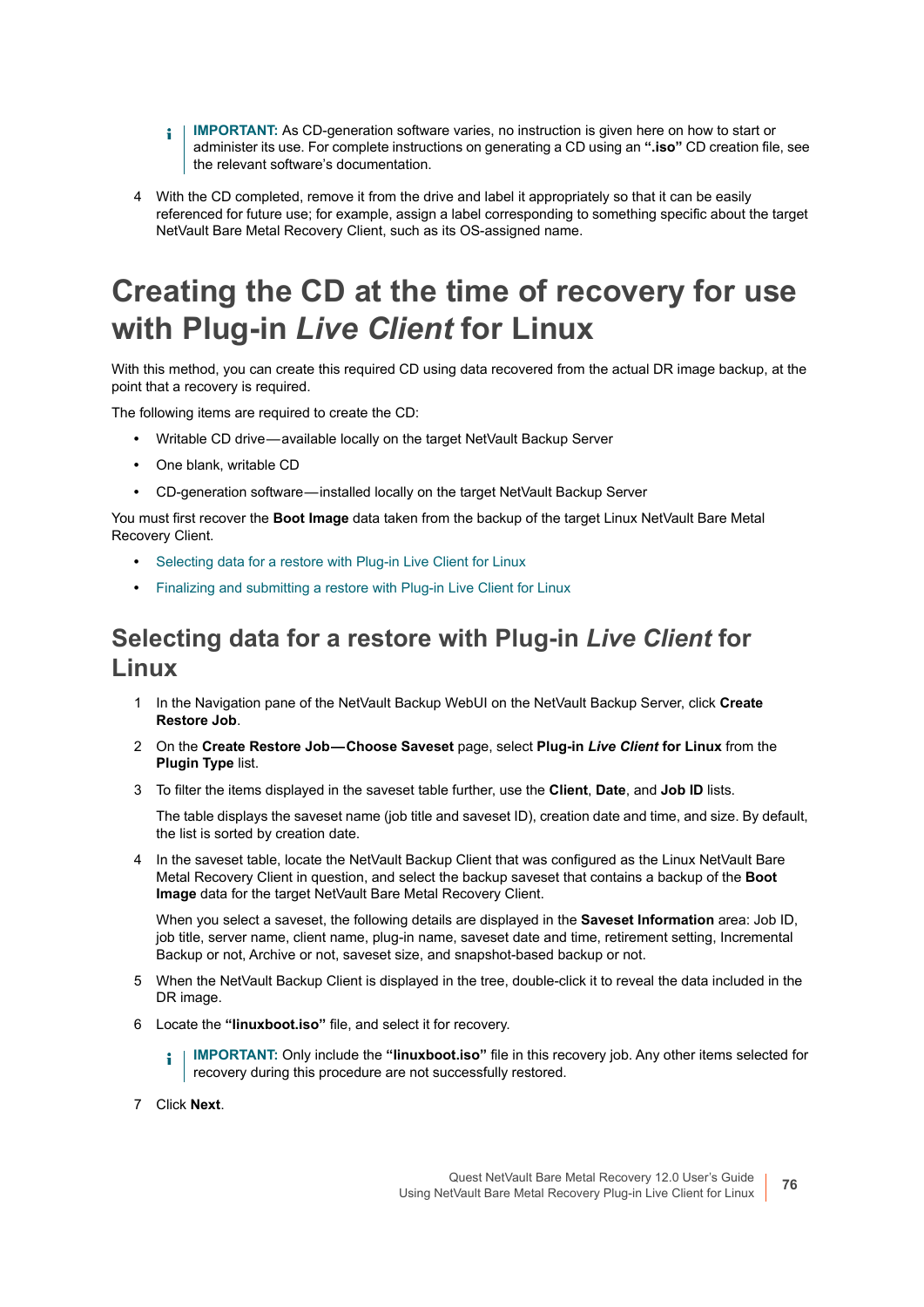### <span id="page-76-0"></span>**Finalizing and submitting a restore with Plug-in** *Live Client* **for Linux**

The final steps include setting additional options on the Schedule, Source Options, and Advanced Options pages, submitting the job, and monitoring the progress through the Job Status and View Logs pages. These pages and options are common to all NetVault Backup Plug-ins. For more information, see the *Quest NetVault Backup Administrator's Guide*.

<span id="page-76-1"></span>1 In **Job Name**, specify a name for the job.

Assign a descriptive name that lets you easily identify the job when monitoring its progress. The job name can contain alphanumeric and non-alphanumeric characters, but it cannot include non-English characters. A maximum of 40 characters is recommended.

2 In the **Target Client** list, select the NetVault Backup Server as the target for the restore.

**TIP:** You can also click **Choose**, and then locate and select the applicable client in the **Choose the**  Î. **Target Client** dialog box.

- 3 Leave all other options available on the **Schedule**, **Source Options**, and **Advanced Options** lists at their default settings.
- 4 Click **Save** or **Save & Submit**, whichever is applicable.

You can monitor progress on the **Job Status** page and view the logs on the **View Logs** page. For more information, see the *Quest NetVault Backup Administrator's Guide*.

The file is recovered to **…/tmp** directory on the NetVault Backup Server, where **…** represents the NetVault Backup installation directory.

- **IMPORTANT:** Recovery of the **Boot Image** information, regardless of the Linux NetVault Bare Metal ÷ Recovery Client it was performed from, creates a CD-creation file entitled **"linuxboot.iso"** in the **…/tmp** directory. If **Boot Image** information is recovered from an additional Linux NetVault Bare Metal Recovery Client using these steps, its **"linuxboot.iso"** file is restored and *overwrites* any file of the same name in this directory *without warning*. Therefore, Quest recommends that you complete this process for a single Linux NetVault Bare Metal Recovery Client, *before* you try to recover backedup **Boot Image** information from an additional Linux NetVault Bare Metal Recovery Client.
- 5 Insert a blank, writable CD into a CD writer that is accessible to the NetVault Backup Server.
- 6 Start the CD-generation software, access the **"linuxboot.iso"** file that resides in the directory named in [Step 1,](#page-76-1) and create the CD using the necessary utilities within the CD-generation software.
	- **NOTE:** As CD-generation software varies, no instruction is given here on how to start or administer ÷ its use. For complete instructions on generating a CD using an **".iso"** CD creation file, see the relevant software's documentation.
- 7 With the CD completed, remove it from the drive, and label it appropriately.

For example, assign a label corresponding to something specific about the target NetVault Bare Metal Recovery Client, such as its OS-assigned name.

**IMPORTANT:** Provided the hardware configuration in the target Linux NetVault Bare Metal Recovery ÷ Client *does not change*, this CD can be saved for future use in booting the client for the recovery of future DR images recorded with this plug-in. However, if new networking hardware is implemented or the device driver files in the client machine change any time, the **Boot Image** data for the client must be backed up again and this procedure must be repeated to create a CD.

The Boot CD is unable to load devices for which proper driver files are not incorporated in the **Boot Image** backup. Quest recommends that you test the boot media on the target Linux NetVault Bare Metal Recovery Client for successful loading of all the devices during boot up process.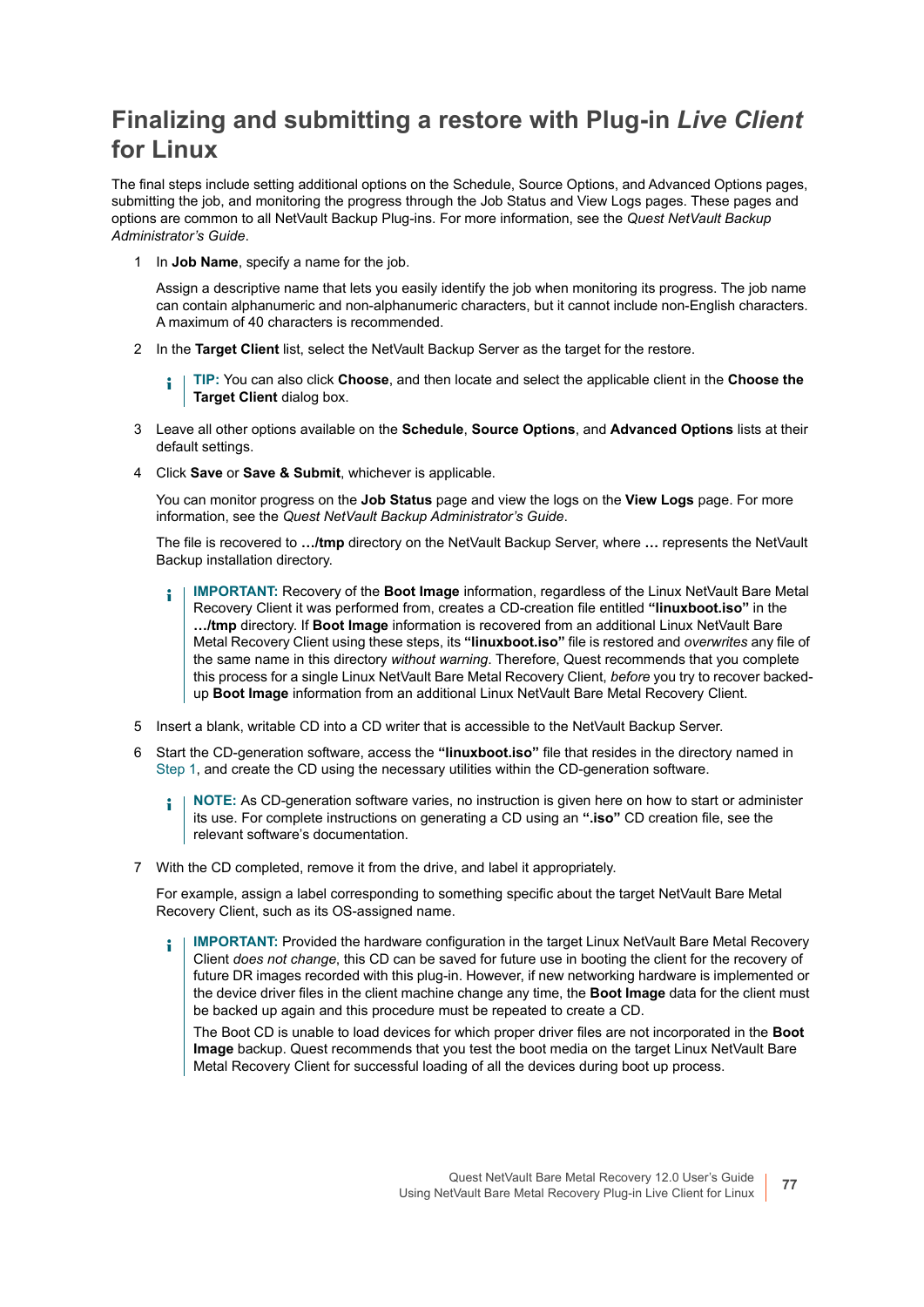# <span id="page-77-2"></span>**Recovering a DR image for use with Plug-in** *Live Client* **for Linux**

The steps required to recover a DR image performed with the Plug-in *Live Client* for Linux vary based on how the data was originally managed during backup. The following topics cover the processes required to complete each of these steps.

**IMPORTANT:** Plug-in Live Client for Linux version 4.0 cannot be used to restore data that was backed up ÷ using a previous version of the Plug-in Live Client. To recover pre-4.0 data, use the same version of the Plug-in Live Client for Linux that was used to back it up.

The Plug-in Live Client for Linux can only process one restore at a time.

The recovery process modifies some of the files. Original copies of the modified files are stored in: **/storix/temp/storix\_install**

## <span id="page-77-1"></span>**Restoring data using a DR image with Plug-in**  *Live Client* **for Linux**

As noted in the previous topic, you must first set up a recovery job for a Linux NetVault Bare Metal Recovery Client from the NetVault Backup WebUI on the NetVault Backup Server. You must also start this job before you try to boot the Linux NetVault Bare Metal Recovery Client with the created CD.

- **•** [Selecting data for a restore with a DR image with Plug-in Live Client for Linux](#page-77-0)
- **•** [Setting restore options for a DR image with Plug-in Live Client for Linux](#page-78-0)
- **•** [Finalizing and submitting the job for a restore with a DR image with Plug-in Live Client for Linux](#page-78-1)

### <span id="page-77-0"></span>**Selecting data for a restore with a DR image with Plug-in**  *Live Client* **for Linux**

- 1 In the Navigation pane of the NetVault Backup WebUI on the NetVault Backup Server, click **Create Restore Job**.
- 2 On the **Create Restore Job Choose Saveset** page, select **Plug-in** *Live Client* **for Linux** from the **Plugin Type** list.
- 3 To filter the items displayed in the saveset table further, use the **Client**, **Date**, and **Job ID** lists.

The table displays the saveset name (job title and saveset ID), creation date and time, and size. By default, the list is sorted by creation date.

4 In the saveset table, locate the NetVault Backup Client that was configured as the Linux NetVault Bare Metal Recovery Client in question, and select the applicable backup saveset—identified by its title, which is the name given to the DR image in the **Job Name** field at the time of backup.

When you select a saveset, the following details are displayed in the **Saveset Information** area: Job ID, job title, server name, client name, plug-in name, saveset date and time, retirement setting, Incremental Backup or not, Archive or not, saveset size, and snapshot-based backup or not.

5 When the Linux NetVault Bare Metal Recovery Client is displayed in the tree, select the entire DR image.

Although you can double-click it to reveal its individual contents, all data items must be selected for the restore to work correctly. The browse functionality is only intended to allow you to view the contents of the backup saveset — not select individual items for the recovery.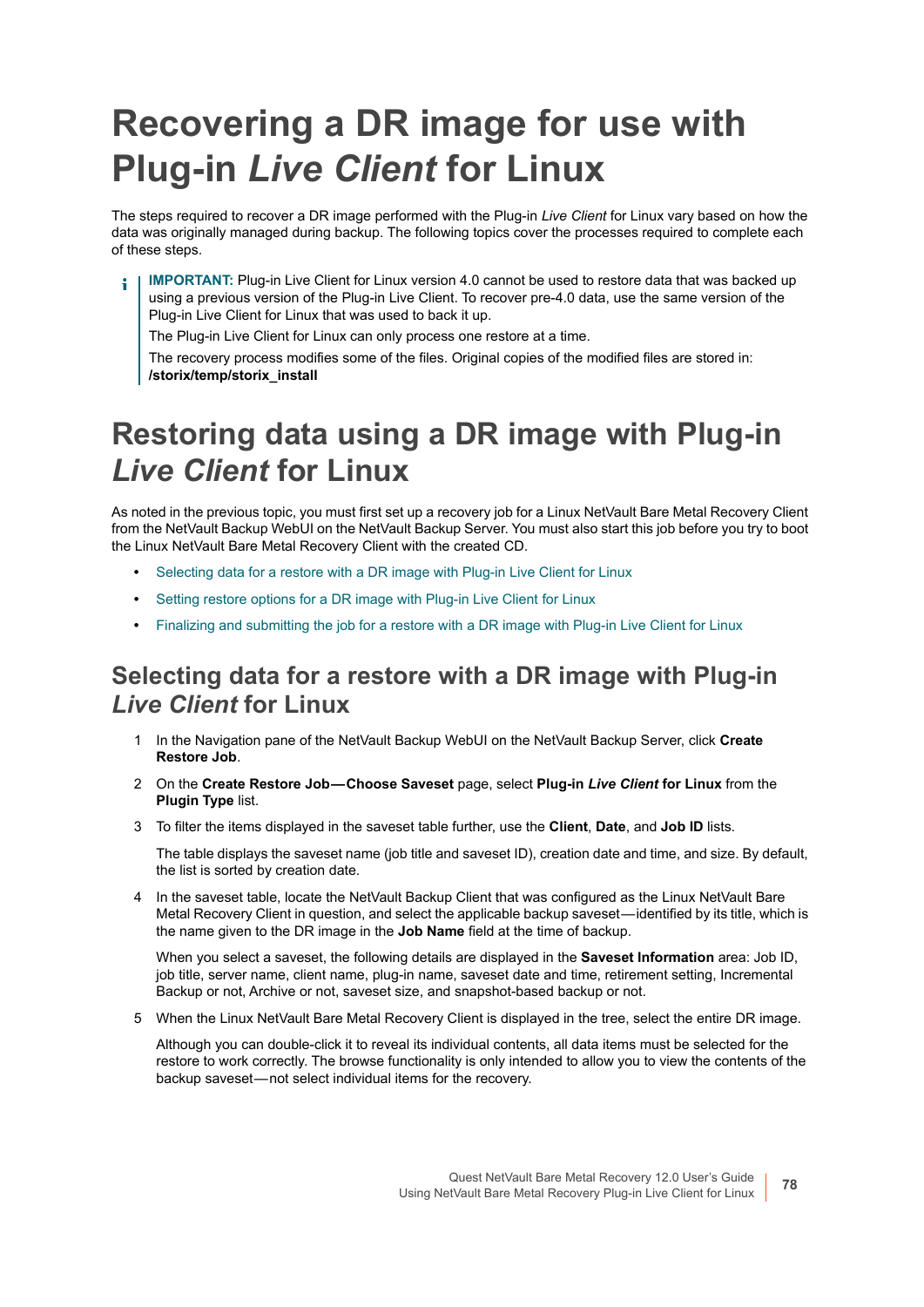- **NOTE:** If a disk is comprised of *four* primary partitions, the *fourth* partition is automatically converted  $\blacksquare$ to an *extended logical* partition during the recovery. Having a fourth primary partition inhibits the ability to add more partitions to the disk later. By converting the fourth partition to a logical one, you can use additional space on a hard disk to create future partitions, for example, if the recovery is being performed to disk that is larger than the original. There is *no* data loss associated with this behavior. You are alerted to this fact during the boot routine in a dialog box of the **System Installation for Linux**; for details on this process, see [Booting the target NetVault Bare Metal](#page-79-0)  [Recovery Client with the appropriate OS and drivers for use with Plug-in Live Client for Linux](#page-79-0).
- 6 Click **Next**.

### <span id="page-78-0"></span>**Setting restore options for a DR image with Plug-in** *Live Client* **for Linux**

On the **Create Selection Set** page, click **Edit Plugin Options** to reveal the following fields:

- **Client Hostname**: This field contains the NetVault Backup Machine Name of the Linux NetVault Bare Metal Recovery Client that was the target of the DR backup.
- **Restore Server Port**: This field lets you choose the port for incoming connections on the server. Usually, the default port of 10666 is available. Follow the procedure under [Reconfiguring the communication port for](#page-80-0)  [the target NetVault Bare Metal Recovery Client for use with Plug-in Live Client for Linux \(optional\)](#page-80-0) if a different port is required.

### <span id="page-78-1"></span>**Finalizing and submitting the job for a restore with a DR image with Plug-in** *Live Client* **for Linux**

The final steps include setting additional options on the Schedule, Source Options, and Advanced Options pages, submitting the job, and monitoring the progress through the Job Status and View Logs pages. These pages and options are common to all NetVault Backup Plug-ins. For more information, see the *Quest NetVault Backup Administrator's Guide*.

- 1 To save the settings, click **Ok**, and then click **Next**.
- 2 In **Job Name**, specify a name for the job.

Assign a descriptive name that lets you easily identify the job when monitoring its progress. The job name can contain alphanumeric and non-alphanumeric characters, but it cannot include non-English characters. A maximum of 40 characters is recommended.

- 3 In the **Target Client** list, select the NetVault Backup Server from the list of displayed machines to set it as the intended target.
	- **TIP:** You can also click **Choose**, and then locate and select the applicable client in the **Choose the**  f. **Target Client** dialog box.

Restores *must* be routed through the NetVault Backup Server to use the necessary components installed there. The setting in this list works in tandem with the value revealed in the **Client Hostname** field to route the restore properly.

- 4 Use the **Schedule** and **Advanced Options** lists to configure any additional required options.
- 5 Click **Save** or **Save & Submit**, whichever is applicable.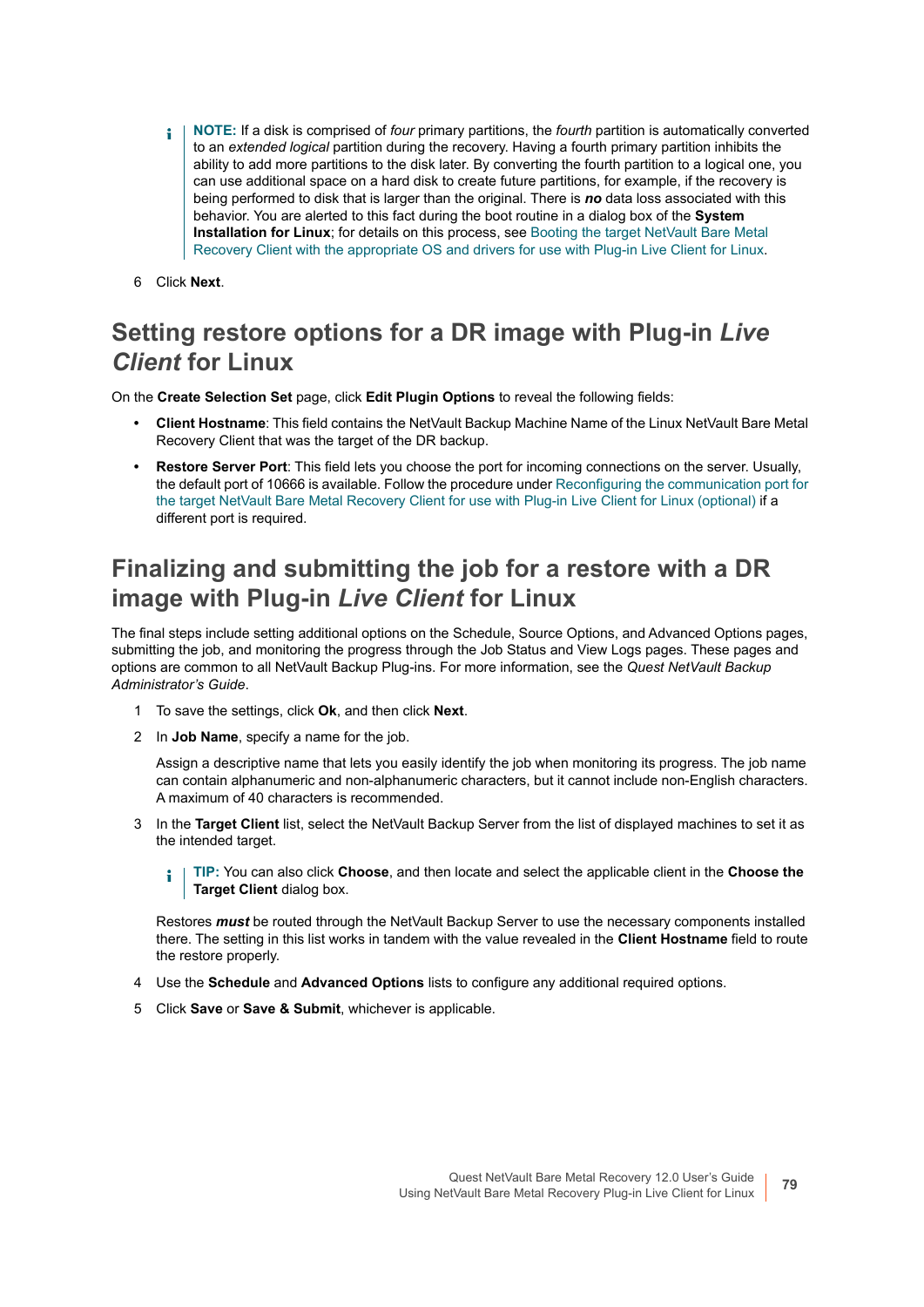**NOTE:** On completion of this process, the job is added to the NetVault Backup job queue; however,  $\blacksquare$ unlike a traditional NetVault Backup restore job, it does not begin running. The steps covered in [Booting the target NetVault Bare Metal Recovery Client with the appropriate OS and drivers for use](#page-79-0)  [with Plug-in Live Client for Linux](#page-79-0) *must* be successfully performed before the job begins.

If you attempt a second restore after processing a restore that failed, the second restore might stop responding (hang) when it begins creating the logical volume. If this issue occurs, blank the target disk and run the restore process again.

## <span id="page-79-0"></span>**Booting the target NetVault Bare Metal Recovery Client with the appropriate OS and drivers for use with Plug-in** *Live Client* **for Linux**

The following topics detail the procedures to be used to boot a target Linux Client machine to recover a DR image backup.

### **Prerequisites for booting the target NetVault Bare Metal Recovery Client for use with Plug-in** *Live Client* **for Linux**

Ensure the following have taken place before attempting to boot the NetVault Bare Metal Recovery Client:

- **Bootable CD created**: A Plug-in *Live Client* Boot CD must have been previously created for the target Linux Client, using the procedures outlined in [Creating the required bootable CD for use with Plug-in Live](#page-74-1)  [Client for Linux.](#page-74-1)
- **CD drive set as primary boot source on target NetVault Bare Metal Recovery Client**: The Linux machine serving as the NetVault Bare Metal Recovery Client must have its CD drive — if connected through a USB port, it must use USB 3.0 protocol or earlier — set up as the primary boot source to have the machine boot from CD, for example, by accessing the system's BIOS application and setting the Drive as the primary boot source.
- **NetVault Backup Server and Client information gathered**: After booting the target Linux Client with the created boot CD, configure the machine using various information, including the following:
	- **▪ NetVault Backup Server IP Address**
	- **▪ Linux NetVault Bare Metal Recovery Client IP Address**
	- **Gateway Address**, if applicable
	- **▪ Subnet Mask**
- **Communication port free for use**: Verify that the communication port is available and accessible to the Plug-in *Live Client* for Linux. If the default port 10666 is not available, reconfigure the communication port before proceeding. For details on reconfiguring the port, see [Reconfiguring the communication port for the](#page-80-0)  [target NetVault Bare Metal Recovery Client for use with Plug-in Live Client for Linux \(optional\)](#page-80-0). If default port 10666 is available, skip to **[Boot procedure for the target NetVault Bare Metal Recovery Client for](#page-80-1)  [use with Plug-in Live Client for Linux](#page-80-1)**.
	- **NOTE:** In most circumstances, the 10666 port is available for use. Circumstances under which it is f. not available include if a system administrator had assigned it for use to a different application or if you have a firewall set up on a different port.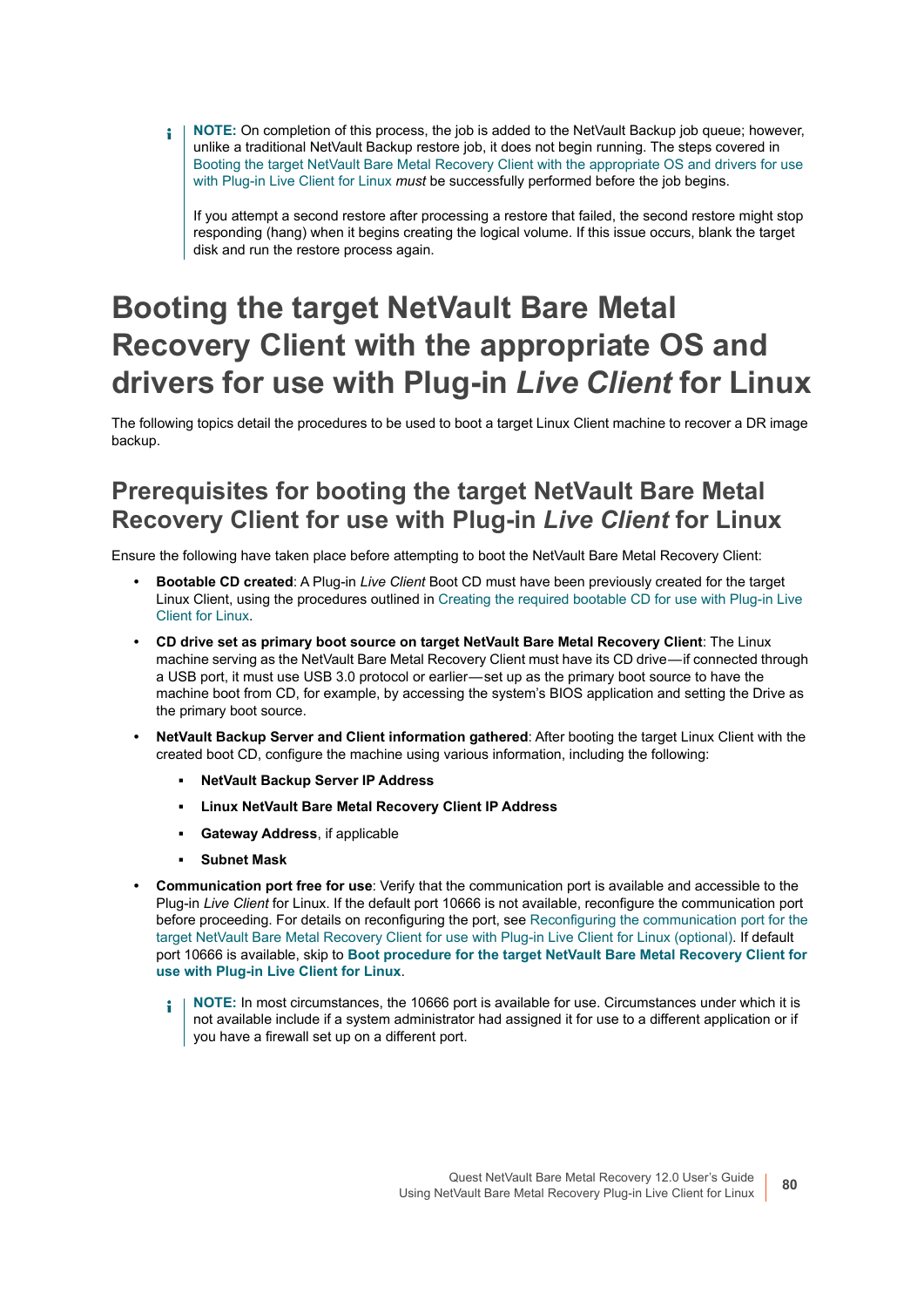### <span id="page-80-0"></span>**Reconfiguring the communication port for the target NetVault Bare Metal Recovery Client for use with Plug-in**  *Live Client* **for Linux (optional)**

The Plug-in *Live Client* for Linux listens on port 10666 by default. If you have a firewall configured, you may need to change the communication port to perform a recovery; for example, you want use port 12345 instead. Perform the following steps:

1 Open the firewall for port 12345.

This step allows communication between the NetVault Bare Metal Recovery Client and the NetVault Backup Server to be restored.

- 2 In the Navigation pane of the NetVault Backup WebUI on the Plug-in *Server*, click **Create Restore Job**.
- 3 On the **Create Restore Job Choose Saveset** page, select the applicable saveset, and click **Next**.
- 4 On the **Create Selection Set** page, click **Edit Plugin Options**.
- 5 In the **Restore Server Port** field, enter **12345**.

After setting the port number on the Plug-in *Server*, update it on the NetVault Bare Metal Recovery Client as well.

- 6 To save the settings, click **Ok**.
- 7 Boot from the CD; described in [Boot procedure for the target NetVault Bare Metal Recovery Client for use](#page-80-1)  [with Plug-in Live Client for Linux.](#page-80-1)
- 8 After the **System Installation for Linux** application starts and the **SYSTEM INSTALLATION AND MAINTENANCE** menu is displayed, select **System Recovery Utility**, and press **Enter**.
- 9 To open a maintenance shell prompt, select **Start a Maintenance Shell**, and press **Enter**.
- 10 From the maintenance shell, run the following commands:

maint> echo "ServerPort=12345" > /tmp/nvdrx.cfg maint> exit

11 Proceed with the boot procedure described in [Boot procedure for the target NetVault Bare Metal Recovery](#page-80-1)  [Client for use with Plug-in Live Client for Linux](#page-80-1).

### <span id="page-80-1"></span>**Boot procedure for the target NetVault Bare Metal Recovery Client for use with Plug-in** *Live Client* **for Linux**

To boot the Linux NetVault Bare Metal Recovery Client, perform the following steps.

- **IMPORTANT:** If the target Linux NetVault Bare Metal Recovery Client includes any Raw format disks, a specific boot procedure must be followed to preserve any data that currently exists on those disks. You must use this procedure because the Plug-in Live Client for Linux does not support the backup and restore of Raw format disks. For more information, see [Accommodating for Raw disks for use with Plug-in Live Client for](#page-82-0)  [Linux](#page-82-0).
	- 1 Insert the created CD into the CD drive if connected through a USB port, the port must use the 3.0 protocol or earlier — on the target Linux NetVault Bare Metal Recovery Client, and reboot the machine.

<span id="page-80-2"></span>The boot routine begins as the necessary files are loaded from the CD to system memory. This procedure can take several minutes, depending on the hardware configuration of the target Linux NetVault Bare Metal Recovery Client.

On successful boot off the CD, the **System Installation for Linux** application starts and the initial screen is displayed.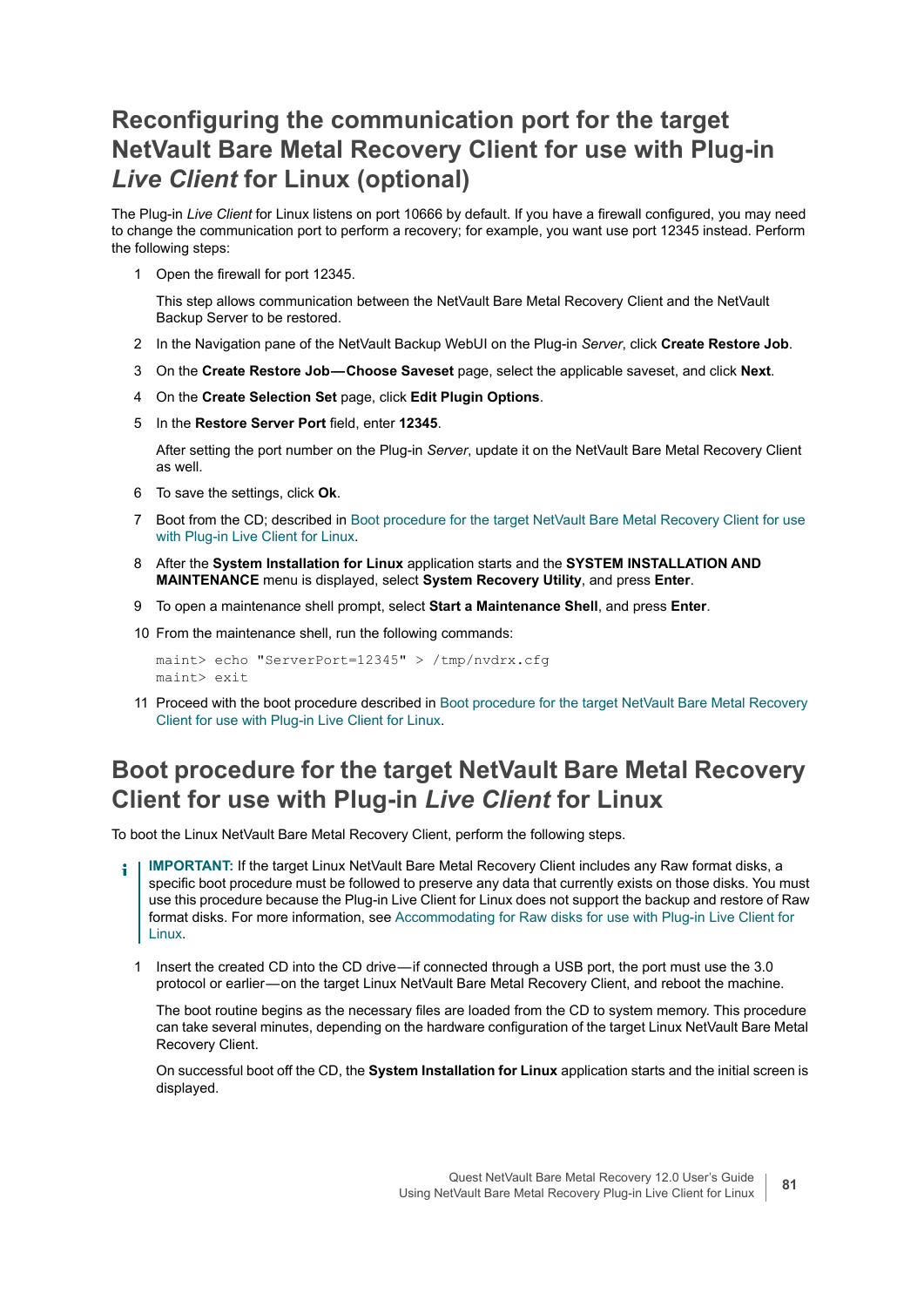- **i** | NOTE: The System Installation for Linux application offers several utilities that can be used to customize a DR recovery. However, the use of all these utilities is not covered in this guide. Only the tools required to perform a standard recovery operation are covered here.
- **IMPORTANT:** While Quest strongly recommends that only the utilities required to perform a standard î DR recovery be used with this plug-in, the **System Installation for Linux** application contains a builtin help system that offers brief instructions on its use. This help system can be accessed on a per screen basis by using the **F1** key.
- 2 If necessary, use the arrow keys to navigate to the **Select Install Device/Backup** option, default selection, and press **Enter** to select it.
- 3 When the **Set Install Device or Server** dialog box is displayed, use the arrow keys to navigate to the **Set or Change Network Configuration** option located following the **Install from Remote Device** heading, and press **Enter** to select it.
- 4 When the **Set or Change Network Install Configuration** dialog box is displayed, enter the following information under the **TCP/IP Configuration** heading, using the arrow keys to navigate between the four fields:
	- **▪ Server IP Address**: Enter the IP address assigned to the NetVault Backup Server that was used to start the job in the previous section.
	- **▪ Client IP Address**: Enter the IP address assigned to the machine serving as the Linux NetVault Bare Metal Recovery Client.
	- **▪ Gateway Address**: Enter the gateway address in use by the network, if applicable.
		- **IMPORTANT:** Use of the **Gateway** field is optional. If Plug-in Server and Plug-in Live Client ÷ are in the same network segment, ensure that this field *remains blank*. Only include a gateway value if Server and Client exist in a *different* segment.
	- **Subnet Mask:** Enter the Subnet Mask value in use by the network.
- 5 With the previous four values entered, use the arrow keys to navigate to the **Network Device** field, following the **Adapter Configuration** heading.
- When the available commands listed in the bar at the bottom of the dialog box are updated to reveal the **"F4=List"** option, press **F4** to display a list of NICs available in the Linux Client.
- 7 In the sub-window that starts, use the arrow keys to navigate to the NIC to be used, and press **Enter** to select it.
- 8 When **Network Device** field is updated to reveal the selected NIC, press either **F3** or **Esc** to confirm all settings, exit the dialog box, and return to the **Set Install Device or Server** dialog box.
- <span id="page-81-0"></span>9 Because no additional settings are required, press either **F3** or **Esc** to the dialog box and return to the **System Installation and Maintenance** dialog box.

The informational fields in the lower-left corner are updated to reveal the values entered; that is, the Service field is updated to reveal the IP address entered for the NetVault Backup Server.

<span id="page-81-1"></span>10 Use the arrow keys to navigate to the **Install the System with Current Settings** option, and press **Enter** to initiate the job.

If all settings were correctly entered, the process continues; otherwise, a red dialog box is displayed stating that the job could not be initiated.

- **IMPORTANT:** For this process to start successfully, the applicable recovery job must have already  $\blacksquare$ been set up and started from the NetVault Backup Server, as outlined in [Restoring data using a DR](#page-77-1)  [image with Plug-in Live Client for Linux.](#page-77-1)
- <span id="page-81-2"></span>11 When the frame in this dialog box is updated with a message stating that the selected disks are erased and overwritten on the Linux NetVault Bare Metal Recovery Client if the operation is continued, press the **Y** key to confirm and start the recovery.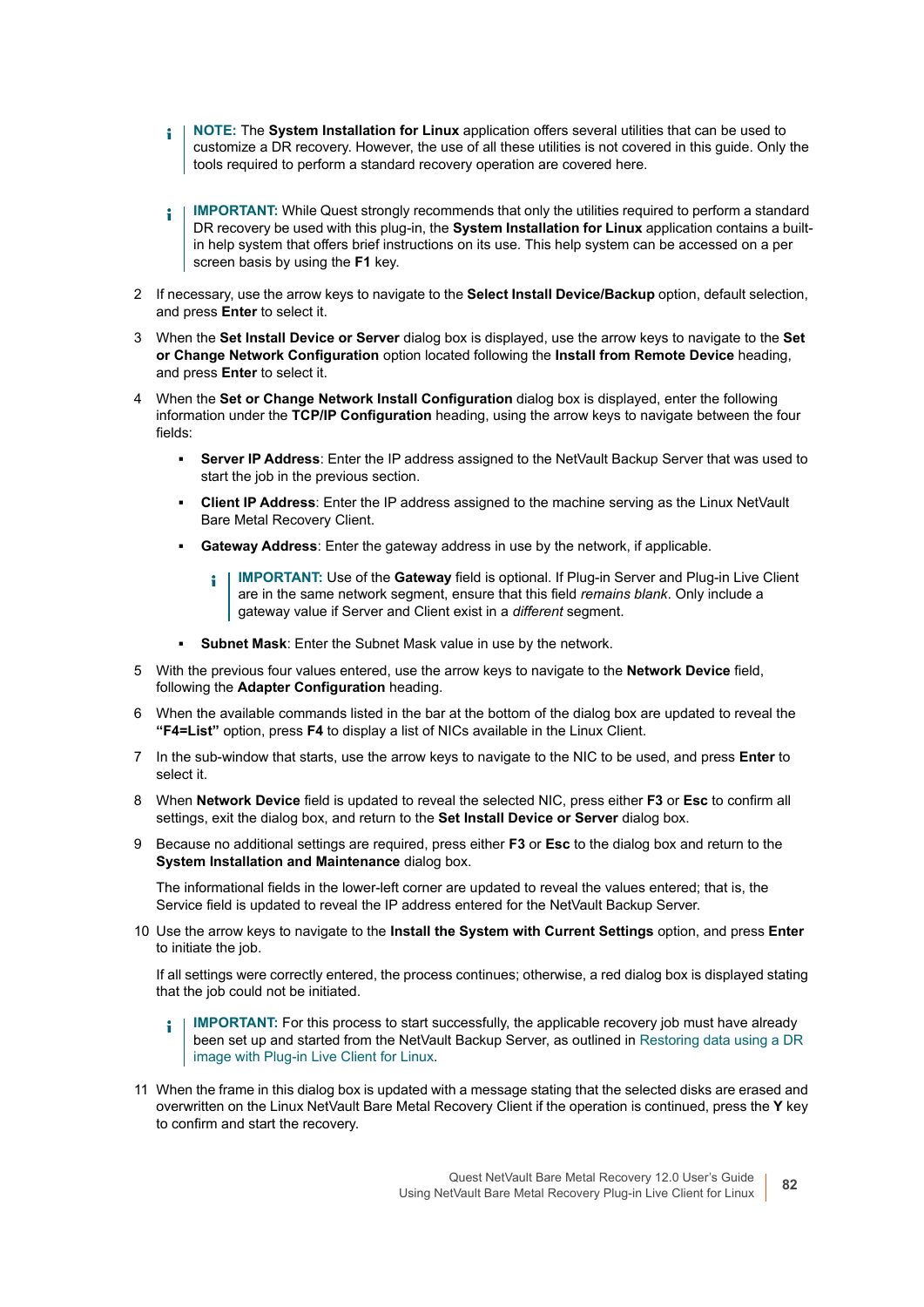The Boot CD ejects automatically before rebuilding the system.

**IMPORTANT:** If you are using Storix, restoring to the same client or a different client of the same disk f. size—either of which is configured as part of a logical group and volume—causes the following message to appear: "The following non-fatal errors must be corrected before continuing: Disk sdb: This disk is not large enough for the partitions as they are currently defined. You must reduce the space requirements on this disk by at least 7MB by removing the partitions or reducing their sizes." To work around this issue, use the **View/Change Installation Settings** feature in Storix to adjust the partition sizes.

To allow the recovery process to re-create a striped logical volume across multiple disks, manually change the stripe size. From the **Main Menu** in Storix, select **View/Change Installation Settings > Logical Volume Management > Add or Change Logical Volume**. Select the applicable volume, and press **Enter**. Change the **Stripe Size** from **0** to the size that was originally configured.

### <span id="page-82-0"></span>**Accommodating for Raw disks for use with Plug-in** *Live Client* **for Linux**

Multiple topics have noted that the Plug-in *Live Client* for Linux does not support the backup and restore of Raw format disks. However, after the standard boot routine discussed in the previous topic is fully followed, any Raw format disks are automatically initialized, and the restore of data starts. As a result, any data that exists on these raw format disks *is lost*. To boot a target Linux NetVault Bare Metal Recovery Client that contains any Raw format disks to omit them from the restore, perform the following steps:

- **CAUTION: This procedure** *must* **be followed to ensure that data items on any existing raw formatted disks are preserved. Quest cannot be held liable if this procedure is not followed to boot a machine containing raw disks and data is lost.**
- **IMPORTANT:** The process described in [Restoring data using a DR image with Plug-in Live Client for Linux](#page-77-1) ÷ must be followed before attempting this configuration. If the DR backup job has not been initially queued up to run, it is not possible to complete this process; that is, this configuration must be performed after the job has been started in the NetVault Backup WebUI.
	- 1 Perform [Step 1](#page-80-2) through [Step 9](#page-81-0) outlined in [Boot procedure for the target NetVault Bare Metal Recovery](#page-80-1)  [Client for use with Plug-in Live Client for Linux](#page-80-1); do not complete the process, that is, do *not* perform [Step](#page-81-1)  [10](#page-81-1) and [Step 11](#page-81-2).
	- 2 After returning to the **System Installation and Maintenance** dialog box, use the arrow keys to navigate to the **View/Change Installation Settings** option, and press **Enter**.

Various dialog boxes appear as the backup job information is read from the NetVault Backup Server. This process may take several minutes to complete.

- 3 If a frame is displayed in this dialog box stating that the disks on the system match the current configuration, press **Enter**.
- 4 When the **Change Installation Settings Menu** dialog box is displayed, press **Enter** to select the default option, **Select Disks to Use for Installation**.
- <span id="page-82-1"></span>5 After the dialog box updates with a frame containing a list of disks that are currently available on the target system, use the **Arrow** keys to select the disk to leave out of the restore, that is, the Raw partition formatted disk, and press **Enter** to select it.
- 6 After the frame updates to display a list of available options for the selected disk, use the **Arrow** keys to select the **DO NOT RESTORE the Disk Backup Data** option, and press **Enter** to select it.
	- **IMPORTANT:** Before selecting the **DO NOT RESTORE This Disk Backup Data** option for a drive, ÷ ensure that the selected drive is the one to omit. After the drive has been omitted from the restore, it cannot be added back in; that is, the only way to change the configuration is to reboot the Linux NetVault Bare Metal Recovery Client, and restart this entire process.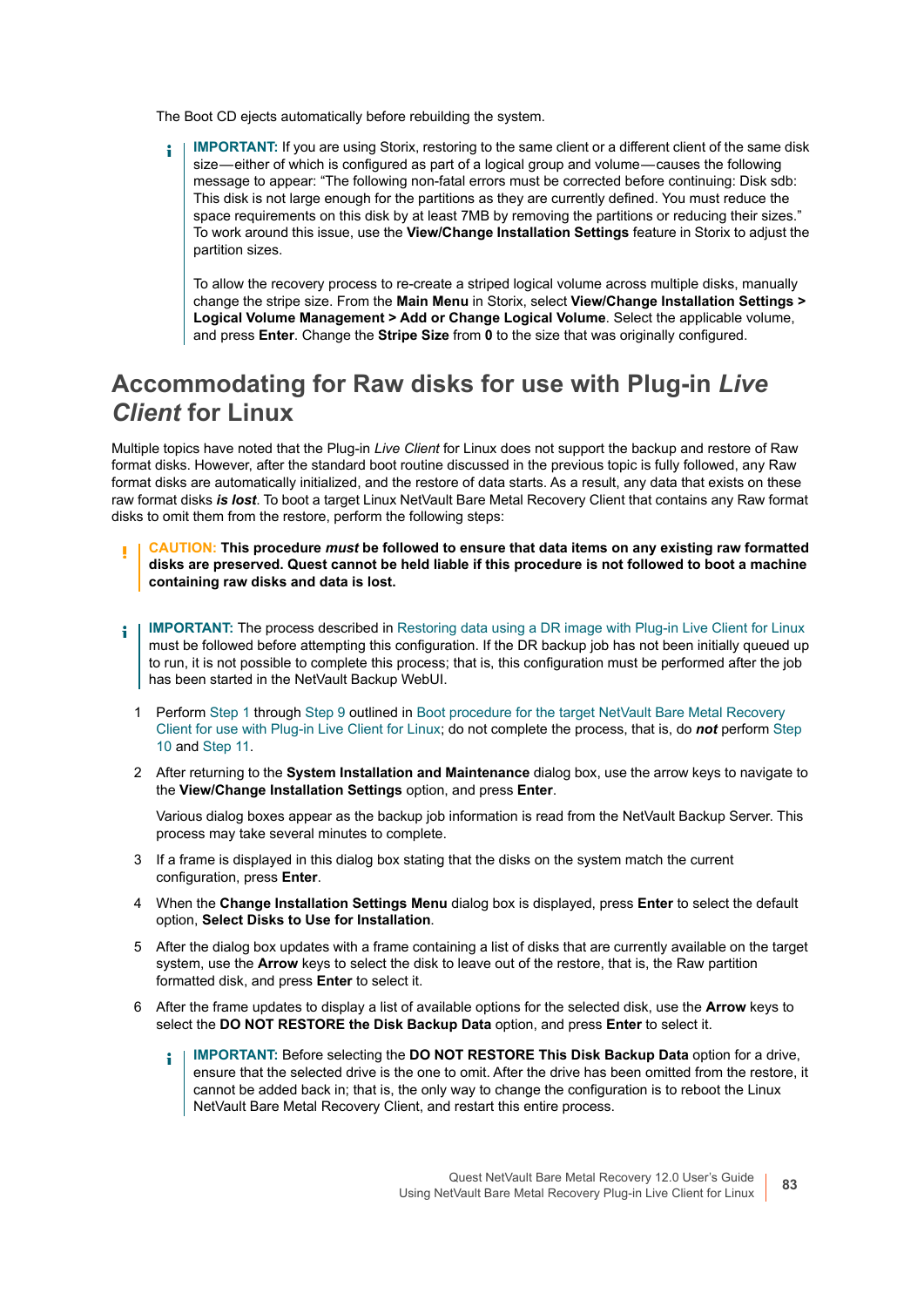<span id="page-83-0"></span>7 After the frame updates with a message indicating that selecting this disk omits it from recovery, press the **Y** key to confirm.

With the omit command confirmed, the frame in the dialog box reveals the list of disks on the target system, and the disk that is to be omitted from the recovery is labeled as **"---------AVAILABLE---------"**.

- 8 To omit additional disks, repeat [Step 5](#page-82-1) through [Step 7](#page-83-0).
- 9 With the applicable disks omitted from the recovery, press **Esc** or **F3** *twice* to return to the **System Installation and Maintenance** dialog box.

The informational fields in the lower-left corner are updated to reveal the values entered; that is, the **Service** field is updated to reveal the IP address entered for the NetVault Backup Server.

10 Use the arrow keys to navigate to the **Install the System with Current Settings** option, and press **Enter** to initiate the job.

If all settings were correctly entered, the process continues; otherwise, a red dialog box is displayed stating that the job could not be initiated.

11 When the frame in this dialog box is updated with a message stating that the selected disks are erased and overwritten on the Linux NetVault Bare Metal Recovery Client if the operation is continued, press the **Y** key to confirm and start the recovery.

The Boot CD ejects automatically before rebuilding the system.

### **Monitoring job progress and finalizing a recovery with Plug-in** *Live Client* **for Linux**

From the NetVault Backup Server, you can monitor the progress of any job through the **Job Status** page. While it is not necessary to monitor a job's progress, Quest recommends that you monitor progress when performing a recovery of a NetVault Bare Metal Recovery Client. After the recovery of a Linux NetVault Bare Metal Recovery Client has completed, you must perform a last task to bring it back online. By monitoring the recovery job, you are alerted to the completion of a job and this final task can be performed.

- **NOTE:** This topic offers an example of the use of the **Job Status** page of the NetVault Backup WebUI for i. monitoring the progress of a Linux DR recovery operation to finalize the job. The tools made available in this dialog box are not exclusive to the Plug-in Live Client for Linux and complete information about their use can be found in the *Quest NetVault Backup Administrator's Guide*.
	- 1 With the recovery job running, click **Monitor Job** in the Navigation pane.
	- 2 In the list of jobs displayed, locate the in-progress Linux DR recovery job.
		- **IMPORTANT:** If you must stop the job, you can also access the **Abort** command the same way. If you ÷ use this command to stop a recovery job, NetVault Backup *stops* the transfer of data. However, the **System Installation for Linux** application currently running on the Linux NetVault Bare Metal Recovery Client stalls and its commands, while still accessible are *not* usable. A full reboot of the Linux NetVault Bare Metal Recovery Client must be performed with the CD inserted in the drive to reactivate the application for use.

Various information pertaining to the selected job is displayed, including the plug-in in use and datatransfer-rate values. The **Run Status** field displays the status of the job, for example, **Waiting for Media** or **Reading from Media**. As the recovery completes, data transfer values stop and this field is updated to **Restore Complete**.

3 To complete the recovery process, locally access the Linux NetVault Bare Metal Recovery Client machine, and reboot it by using the **Reboot the System** command in the **System Installation for Linux** application — type **exit** at the maintenance shell prompt, or manually shut down the system.

The Linux NetVault Bare Metal Recovery Client boots and its file system should be recovered to the point when the DR image was taken.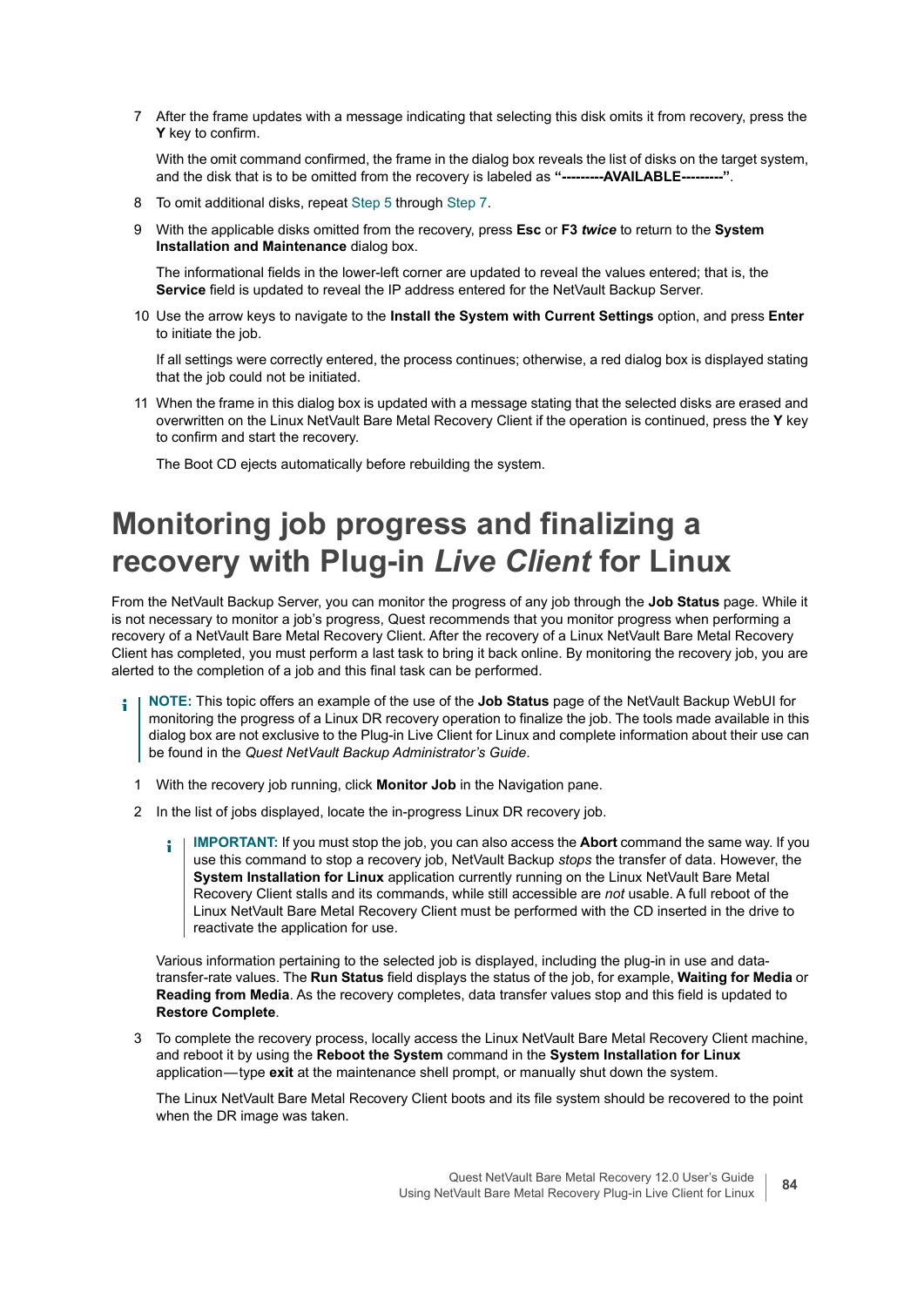### **"Superblock last…" messages appear during fsck process**

You might encounter an issue with a restore that causes either fsck errors related to clock inconsistencies or forced checks on systems that do not use Universal Time Coordinated (UTC). These errors appear as "Superblock last mount time is in the future" messages the first time that the system is restarted after the restore. You can ignore this issue, or you can work around it by using the following steps:

- 1 Use the Storix media to boot the target client.
- 2 Open a maintenance shell in Storix, and run the following command.

hwclock --hctosys --localtime

3 Perform the restore.

## **Completing post-restore requirements for use with Plug-in** *Live Client* **for Linux**

After a restore process completes on a target Linux Client, the following points apply to that machine:

- **The "hosts" file for the Target is modified**: A restore modifies the target NetVault Bare Metal Recovery Client machine's entry in its **"…/etc/hosts"** file; for example, after recovery, the host name does *not* appear along with the IP address and the alias for this client in the **"…/etc/hosts"** file. The machine is still accessible through its IP address, but for it to be accessible through its host name, this file must be edited to incorporate the appropriate host name information. For information about this "hosts" file and how it should be edited to include the proper host name for the target Linux machine, see the relevant Linux documentation.
- **Perform a restore of the modified files backup (if applicable)**: With the recovery completed, you can now restore the files backed up in the Plug-in *for FileSystem* backup described in [Recovering a DR image](#page-77-2)  [for use with Plug-in Live Client for Linux.](#page-77-2) This process restores these files to their state before the DR recovery.
- **Change to boot loader application**: If running a version of the Linux boot loader utility other than GRUB, after a DR image is recovered on a target Linux Client, the boot loader utility is replaced with the GRUB version of this application.
- **GRUB entries**: Storix never assumes that you are reinstalling onto the same physical hardware or restoring to the same storage configuration. Therefore, it is never guaranteed that the previous GRUB entries are valid. The only GRUB entry guaranteed to be valid after restore is the entry created by Storix.
- **Volume labels and Volume UUIDs:** For systems that use universal unique identifiers (UUIDs) for booting or mounting, review and edit the **"/boot/grub/grub.conf"** and **"/etc/fstab"** with the correct device UUID. For more information, see [Updating the UUID information manually.](#page-85-0)
- **Change in the start-end sector location for a DR restore**: After a recovery of a DR image, the start-end sector for a restored partition may be different from its original backed-up location. The partition size remains the same size, but no unallocated space is created after the Master Boot Record. Therefore, some boot loaders, for example, GRUB, are not usable, because they require this additional, unallocated space. This requirement is because the Linux Loader (LILO) version of the boot loader utility that is automatically established after a recovery, as explained previously, does not require this unallocated space.
- **Change to swap partition**: During a recovery, the NetVault Bare Metal Recovery for Linux module implicitly modifies the **"/etc/fstab"** file entry for the swap partition.

#### **Example:**

For example, before the restore, "fstab" contains the following entry for the swap device:

LABEL=SWAP-sda2 swap swap defaults 0 0

After the restore, the original swap entry is commented out and a new entry is added:

# Updated by Storix System Installation #LABEL=SWAP-sda2 swap swap defaults 0 0

> Quest NetVault Bare Metal Recovery 12.0 User's Guide Using NetVault Bare Metal Recovery Plug-in Live Client for Linux **<sup>85</sup>**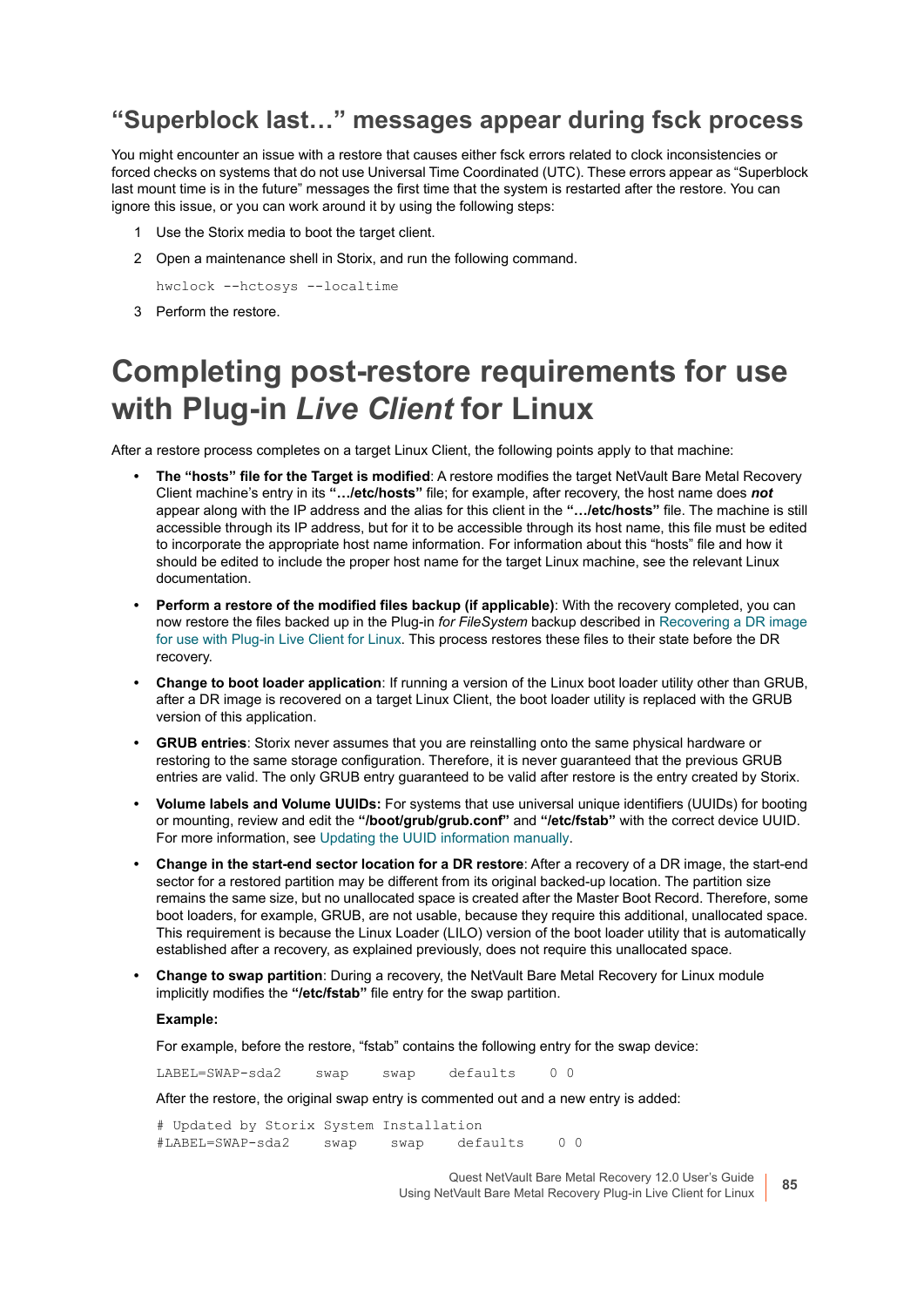```
/dev/sda2 swap swap defaults 0 0
```
The swap partition is enabled automatically, but the label for the swap partition is removed.

- **File-system checking is enabled**: A restore modifies the **"Maximum mount count"** and **"Check interval"** parameters, which enable file-system checking. For systems that should not have these parameters enabled based on the number of mounts or a specific period, use the following commands to disable the options manually:
	- # tune2fs -c -1 *<deviceName>*
	- # tune2fs -i 0 *<deviceName>*

### <span id="page-85-0"></span>**Updating the UUID information manually**

The UUID of each file system is re-created when you use the Plug-in Live Client for Linux to restore data. If the UUID is used in the **"/boot/grub/grub.conf"** and **"/etc/fstab"** files and they are restored from a previous backup with the Plug-in *for FileSystem*, the system fails to boot because the UUID values do not match the values on the actual file systems. To work around this issue, manually update the files.

The following procedure shows commands that use examples such as "dev" and "sda." When running these commands in your environment, replace the applicable information with the correct information for your environment.

- 1 Log in with root, and change to a working directory.
- 2 Use the Plug-in *for FileSystem* and a previous backup to restore the **"/boot/grub/grub.conf"** and **"/etc/fstab"** files to the working directory.
- <span id="page-85-1"></span>3 To identify and note the name of the device file and its mount point, run the following command:

```
# mount | grep ^/dev
/dev/sda3 on / type ext4 (rw)
/dev/sda1 on /boot type ext4 (rw)
#
```
<span id="page-85-2"></span>4 To identify and note the swap device information, run the following command:

```
# swapon -s
Filename Type Size Used Priority
/dev/sda2 partition 2097144 0 -1
#
```
5 To export the UUID for the device partition, including the swap information, and save it to a file, run the following command.

Specify each device name, such as "sda1", "sda2", and "sda3" after the "in" statement on the command line. A file with the name @device\_partition\_name@ for each device partition that contains an associated UUID is created in the working directory.

```
# export LANG=C; export LC_ALL=C
# for dev in sda1 sda2 sda3
> do
> ls -l /dev/disk/by-uuid/ | awk "/$dev\$/
  {print \$9}" > @$dev@
> done
#
```
- 6 Verify that the files have been created for the partition and that the UUID is recorded in each file for its respective partition.
- 7 Use a text editor to open the **"grub.conf"** file.
- 8 For the entry that contains **"root=UUID=x-x-x-x-x"**, match the **"x-x-x-x-x-x"** to the partition name, and then replace the UUID with the partition name.

#### **Example before change:**

kernel /vmlinuz-2.6.32-131.0.15.el6.x86\_64 ro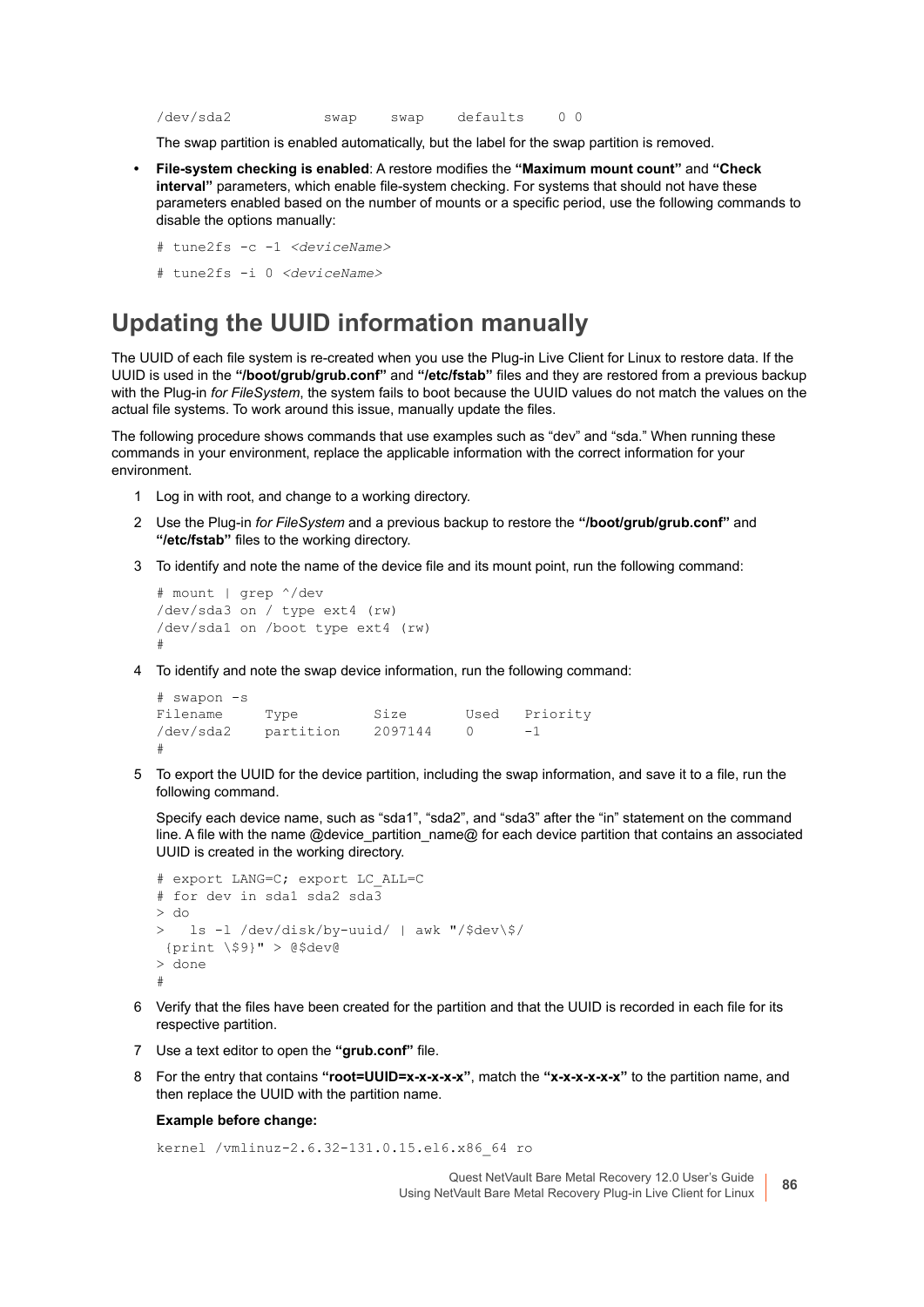root=UUID=dc8ee87c-1ac3-4ece-ab53-f19cd1ebaf7e rd\_NO\_LUKS …

#### **Example after change:**

```
kernel /vmlinuz-2.6.32-131.0.15.el6.x86_64 ro
root=UUID=@sda3@ rd_NO_LUKS …
```
- 9 Use a text editor to open the **"fstab"** file.
- 10 Using the information noted in [Step 3](#page-85-1) and [Step 4,](#page-85-2) change the UUID to the device partition name for all mount and swap partitions.

#### **Example before change:**

```
UID=dc8ee87c-1ac3-4ece-ab53-f19cd1ebaf7e
/ ext4 defaults 1 1
UUID=6c285d5c-9669-4791-a214-2ed007a7e454
/boot ext4 defaults 1 2
UUID=84fd7dad-f9a8-4102-9102-fa62c8def671
swap swap defaults 0 0
```
#### **Example after change:**

```
UUID=@sda3@ / ext4 defaults 1 1
UUID=@sda1@ /boot ext4 defaults 1 2<br>UUID=@sda2@ swap swap defaults 0 0
                      swap defaults 0 0
```
11 To change the device name to its UUID in the **"grub.conf"** and **"fstab"** files, run the following command:

```
# for dev in @*@
> do
> sed -i "s/$dev/$(cat $dev)/g" grub.conf fstab
> done
```
- 12 Use a text editor to open the **"grub.conf"** and **"fstab"** files, and verify that the device names were replaced with their corresponding UUIDs.
- <span id="page-86-0"></span>13 Make a backup copy of **"/boot/grub/grub.conf"** and **"/etc/fstab"**.

```
# cp -a /boot/grub/grub.conf /boot/grub/grub.conf.org
# cp -a /etc/fstab /etc/fstab.org
```
14 Copy the **"grub.conf"** and **"fstab"** files from the working directory to the original location, and re-create the symbolic link from **"grub.conf"** to "menu.lst".

```
# cp -a grub.conf /boot/grub/grub.conf
# cp -a fstab /etc/fstab
## cd /boot/grub
# rm menu.lst
# ln -s ./grub.conf menu.lst
#
```
<span id="page-86-1"></span>15 Restart the server, and verify that it starts correctly.

If the system fails to boot, use a rescue disk to start the system in rescue mode, copy back the backup files created in [Step 13](#page-86-0) to the original location, and restart the server. Review the newly created **"grub.conf"** and **"fstab"** files again, make any necessary corrections, and repeat [Step 13](#page-86-0) through [Step 15](#page-86-1).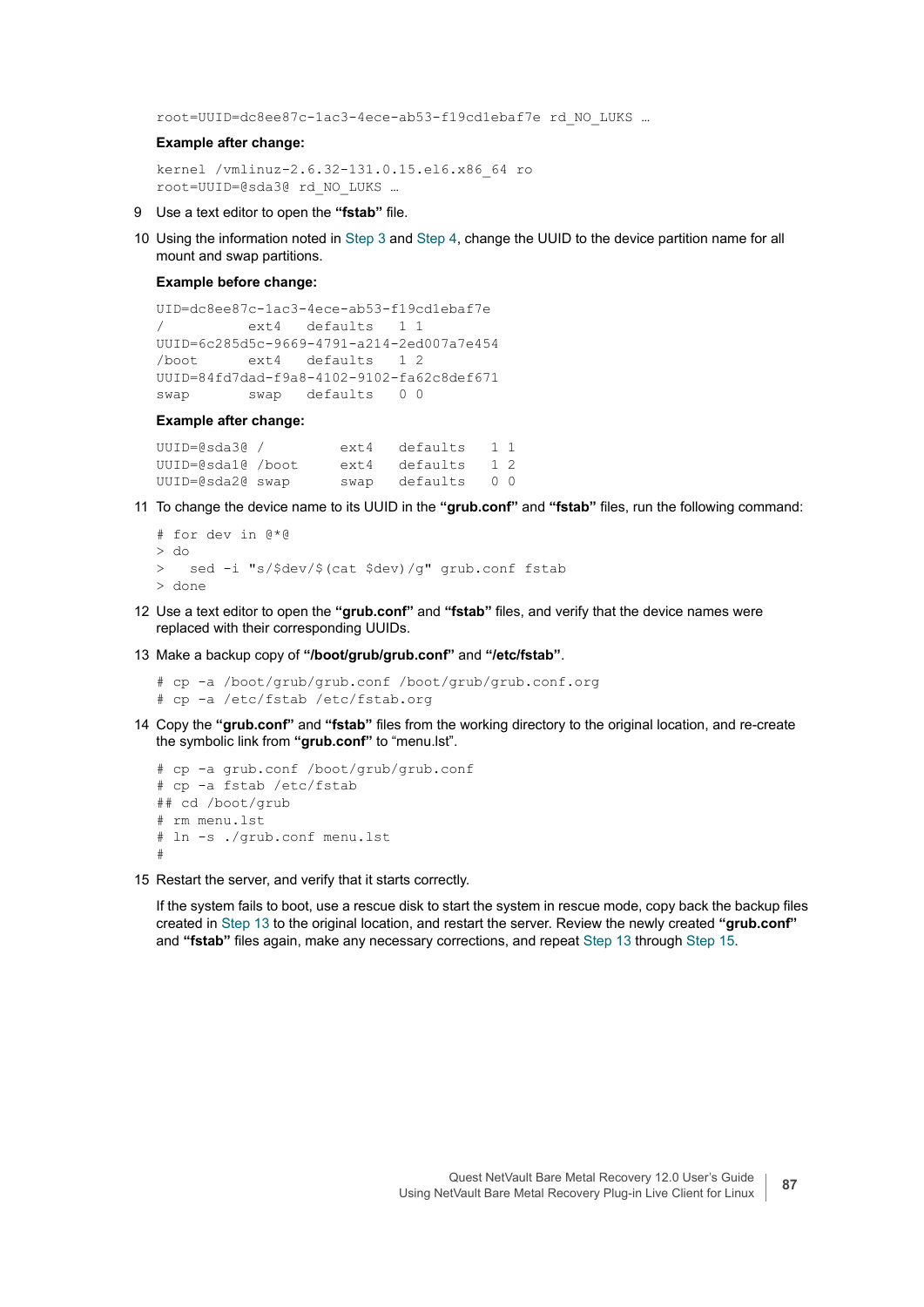# **NetVault Bare Metal Recovery physical-to-virtual (P2V) recovery**

- **•** [Installing SCSI and IDE device drivers on a physical machine](#page-87-0)
- **•** [Supported physical to virtual configurations](#page-88-0)

# <span id="page-87-0"></span>**Installing SCSI and IDE device drivers on a physical machine**

If you are using the Linux-based Plug-in *Offline Client* and you are migrating a physical server to a virtual environment in which the Client is Windows-based, install the disk drivers on the OS before you back up the machine. The restored VM does not boot up because the restored image contains SCSI/IDE drivers for the source physical machine. The restored VM does not have the drivers for the target VM's SCSI/IDE controller. This issue causes a blue screen error and the boot fails, as it cannot find any disks.

The solution is to create the **".inf"** file that informs the Windows installer to load the appropriate drivers to the system and make correct registry entries every time Windows boots. Installation of the ".inf" file is required prior backing up the physical machine so that after the restore, the correct driver is loaded and detects the VMware IDE/SCSI controller.

Quest provides the following device driver ".inf" files:

- **"vm\_ide\_2008.inf"**: IDE device driver for Windows Server 2008
- **"vm\_lsi\_2008.inf"**: SCSI device driver for Windows Server 2008/2008 R2
- **NOTE:** The device driver must be installed on the source (physical) machine, but the type of device driver ÷ must match the target (virtual) machine. For example, to migrate a Windows Server 2008 physical machine with a SATA driver to a VM with a SCSI driver, install **"vm\_lsi\_2008.inf"** on the physical machine. For all supported configurations, see [Supported physical to virtual configurations.](#page-88-0)

You can download the device driver ".inf" files from the Quest website.

- 1 Copy the required device driver, for example, **"vm\_ide\_2008.inf,"** to the physical machine.
- 2 Locate the file on the physical machine, right-click it, and select **Install** from the menu.
- 3 When the **Hardware Installation** warning message is displayed, click **Continue Anyway**.
- 4 Reboot the system for the new settings to take effect.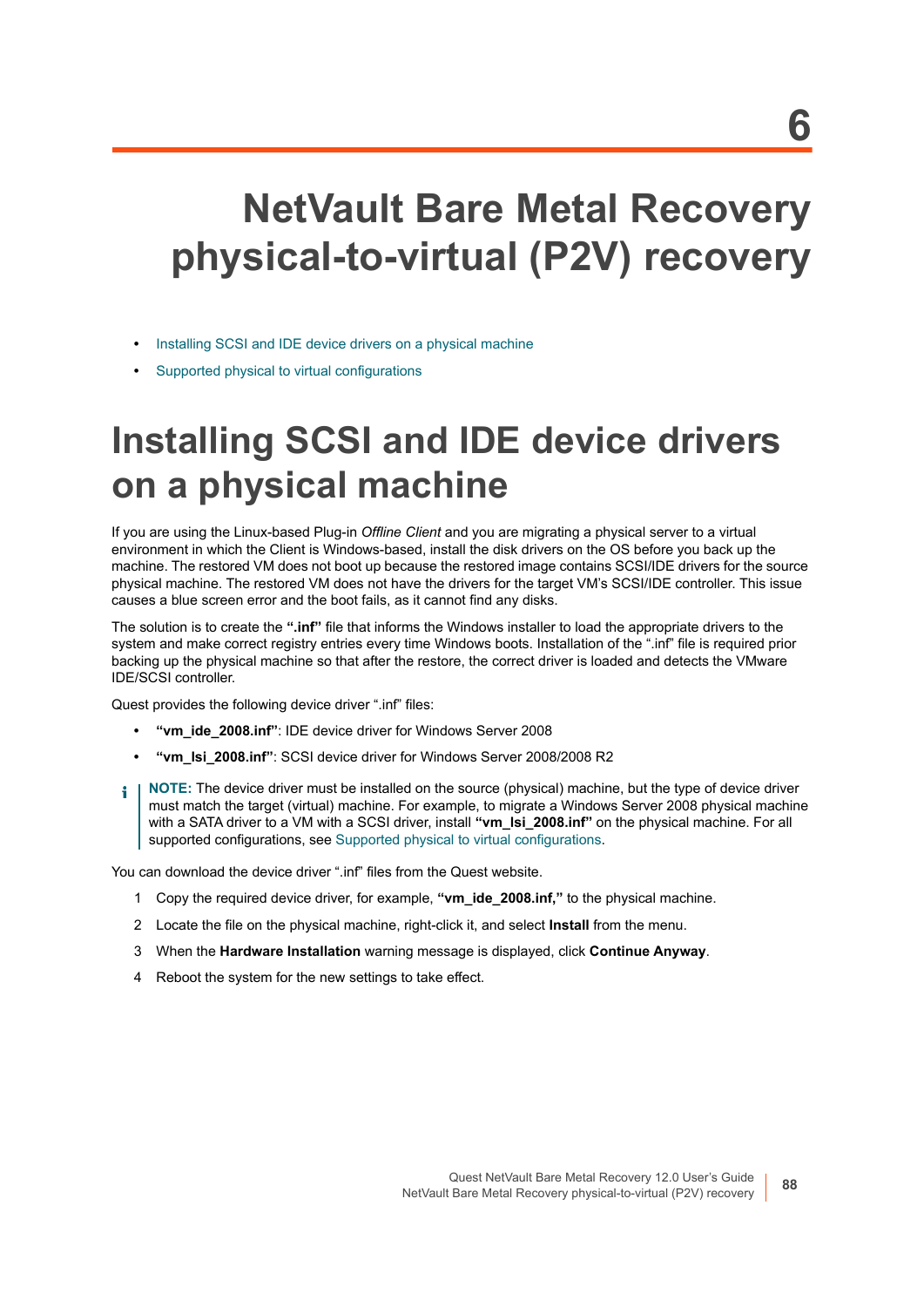# <span id="page-88-0"></span>**Supported physical to virtual configurations**

The following configurations are currently supported for Windows Server 2008 (32/64-bit).

**Table 1. Supported configurations**

| Source (physical) | Target (VM) |
|-------------------|-------------|
| <b>IDE</b>        | <b>IDE</b>  |
| <b>IDE</b>        | SCSI        |
| <b>SATA</b>       | <b>IDE</b>  |
| <b>SATA</b>       | SCSI        |
| SCSI              | <b>IDE</b>  |
| _____<br>SCSI     | SCSI        |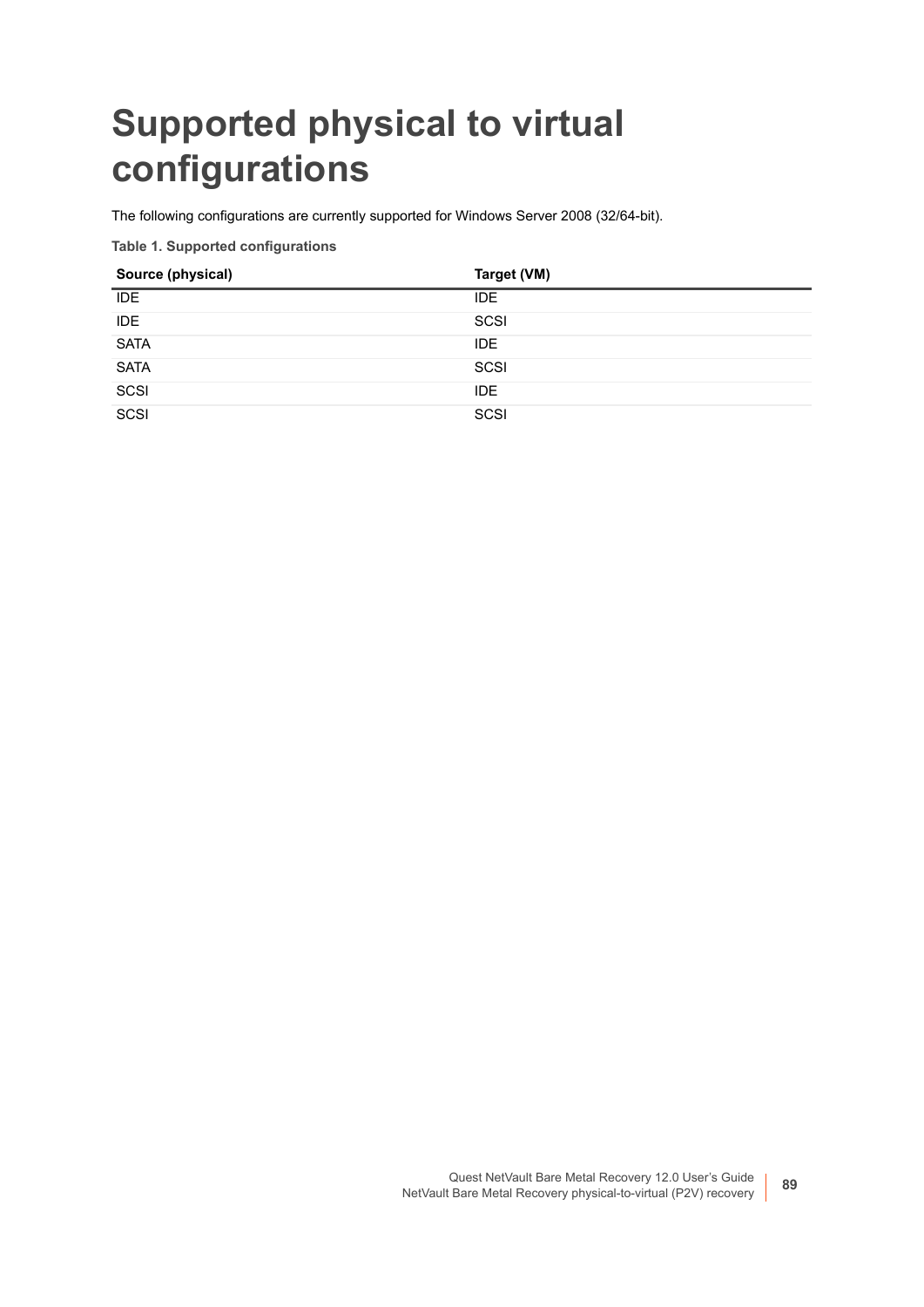## **Troubleshooting**

- **•** [Excluding LUNs from the NetVault Backup Selections pages](#page-89-0)
- **•** [Performing a restore in which Disk Numbers are different from the backup](#page-90-0)
- **•** [Access denied during MBR recovery](#page-90-1)
- **•** [Restoring a saveset creates a filesystem with default parameters](#page-90-2)
- **•** [VMware ESX and ESXi Server 4.x and earlier not supported with Windows PE](#page-91-0)

## <span id="page-89-0"></span>**Excluding LUNs from the NetVault Backup Selections pages**

In some instances of using the Windows PE-based Plug-in *Offline Client*, the logical unit numbers (LUNs) of a Fibre Channel card are identified as drives by the Windows Disk Manager. As a result, NetVault Backup might also interpret the LUNs as drives, display them on the **NetVault Backup Selections** page, and attempt to include them in a backup job if they are selected. The VSS Backup job then fails because of this issue. To work around this issue, you can edit the **"nvdrw.cfg"** file to prevent the LUNs from appear on the **NetVault Backup Selections** page.

To update the file, perform the following steps.

1 Locate and open the **"nvdrw.cfg"** file in a text editor.

For the Plug-in *Offline Client*, this file is located in **\\Windows\System32\**. For the Plug-in *Live Client*, this file is located in **\\NetVault Backup\config\**. If the file does not exist, you can create it.

2 Update the file to include a section similar to the following; replace the applicable segments with the information for your card:

[Disk Vendor:Product] IgnoreDisk=LSI, Universal Xport

- 3 Save and close the file.
- 4 For the Plug-in *Offline Client*, complete the following steps to restart the drdaemon:
	- a On the NetVault Bare Metal Recovery Client, start the Windows Task Manager by typing the following at a command prompt, and pressing **Enter**:

taskmgr

- b In the **Windows Task Manager** screen, select the **Processes** tab, right-click **drdaemon**, select **End Process**, and close the Task Manager.
- c To restart the **drdaemon**, type the following at a command prompt; if necessary, click **Launch CMD** again; and press **Enter**:

drdaemon

5 For the Plug-in *Live Client*, access the Windows Task Manager on the NetVault Bare Metal Recovery Client, select the **Processes** tab, right-click **nvdrw**, select **End Process**, and close the Task Manager.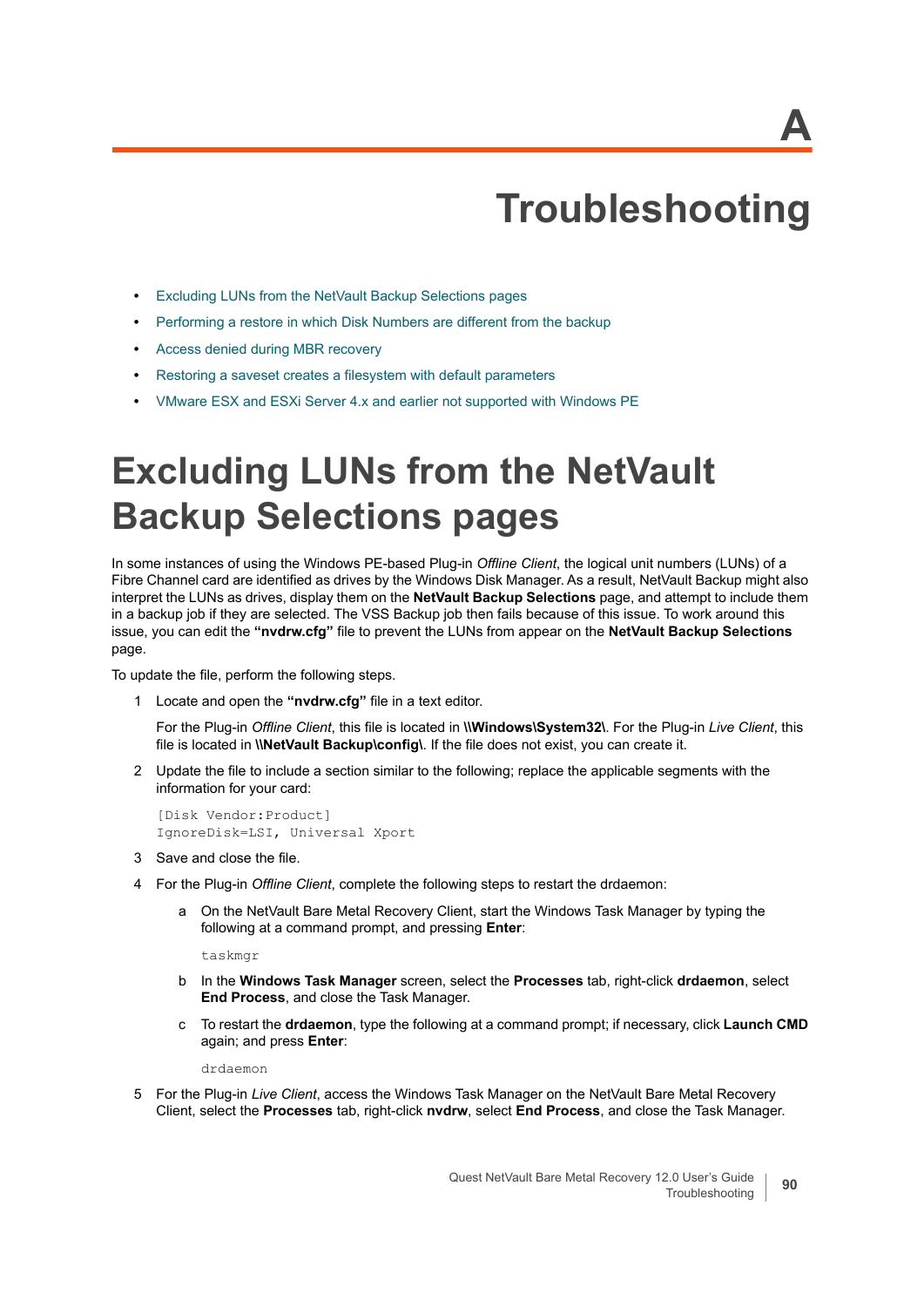6 Access the **NetVault Backup Selections** page of the **NetVault Backup Backup** window, and verify that the changes are reflected.

# <span id="page-90-0"></span>**Performing a restore in which Disk Numbers are different from the backup**

In some instances, the Disk Number assigned to a drive during backup might be different for the restore. To work around this issue, note the Disk ID and disk order displayed on the **Create Selection Set** page, use the **Plug-in**  *Offline Client* to boot the machine that is targeted for the restore, and then note whether the disk order is different. If the order is different, use the **Rename** option during the restore process to prevent data loss.

To determine whether the disk order is different, perform the following steps.

- 1 In the Navigation pane of the NetVault Backup WebUI on the NetVault Backup Server, click **Create Restore Job**.
- 2 On the **Create Restore Job Choose Saveset** page, select **Plug-in** *Server* from the **Plugin Type** list.
- 3 In the saveset table, double-click the applicable saveset to open it.
- 4 When the backed-up client machine is displayed, double-click it to open it and list the disks that were backed up.
- 5 Note the information displayed within the parentheses for each disk.
- 6 Use the Plug-in *Offline Client* to boot the NetVault Bare Metal Recovery Client that is targeted by the restore, access the NetVault Backup Server, and open the **NetVault Backup Selections** page.
- 7 Drill down to the disk-level of the client, and note the current disk order.

If the order is different, use the Rename option during the restore.

## <span id="page-90-1"></span>**Access denied during MBR recovery**

During recovery of a Master Boot Record (MBR), if you receive an error message that indicates access was denied because a filesystem is still mounted, you must manually unmount the filesystem and complete the recovery process again.

## <span id="page-90-2"></span>**Restoring a saveset creates a filesystem with default parameters**

If you customize parameters for a filesystem that is backed up using Plug-in *Live Client* for Linux, the parameters are not retained during the restore process. Instead, the system is restored and set to use the default parameters. For example, if you use performance tuning to set the mode to **journal\_data\_writeback**, the restored system uses the default setting, **journal\_data\_ordered**

To work around this issue, use one of the following approaches:

- **•** Update the **"/etc/fstab"** file to reflect the customized parameters before backing up the system. This ensures that the restored system retains the customized parameters.
- **•** With your recovery software, select the backup saveset that you intend to restore, and then update the installation settings to specify the customized parameters.
- **•** Update the restored system manually to use the customized parameters.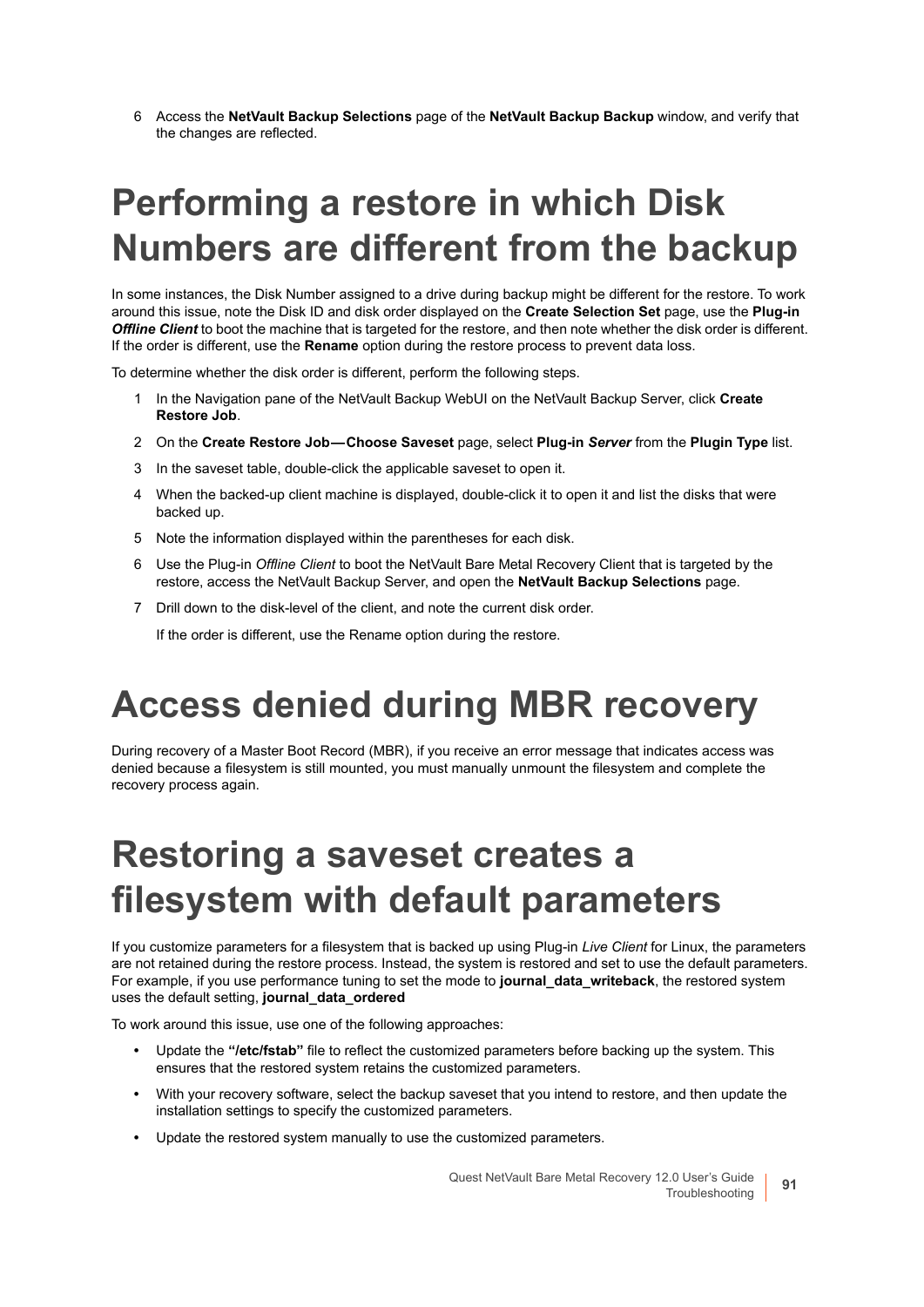# <span id="page-91-0"></span>**VMware ESX and ESXi Server 4.x and earlier not supported with Windows PE**

Because the Plug-in *Offline Client* for Windows PE is based on Windows 8, you might encounter the following error if you boot a VM that resides on VMware ESX or ESXi Server 4.x or earlier:

Your PC ran into a problem and needs to restart. We're just collecting some error info, and then we'll restart for you. (0% complete) If you would like to know more, you can search online later for this error: HAL INITIALIZATION FAILED

For more information, see [http://support.microsoft.com/kb/2814803.](http://support.microsoft.com/kb/2814803)